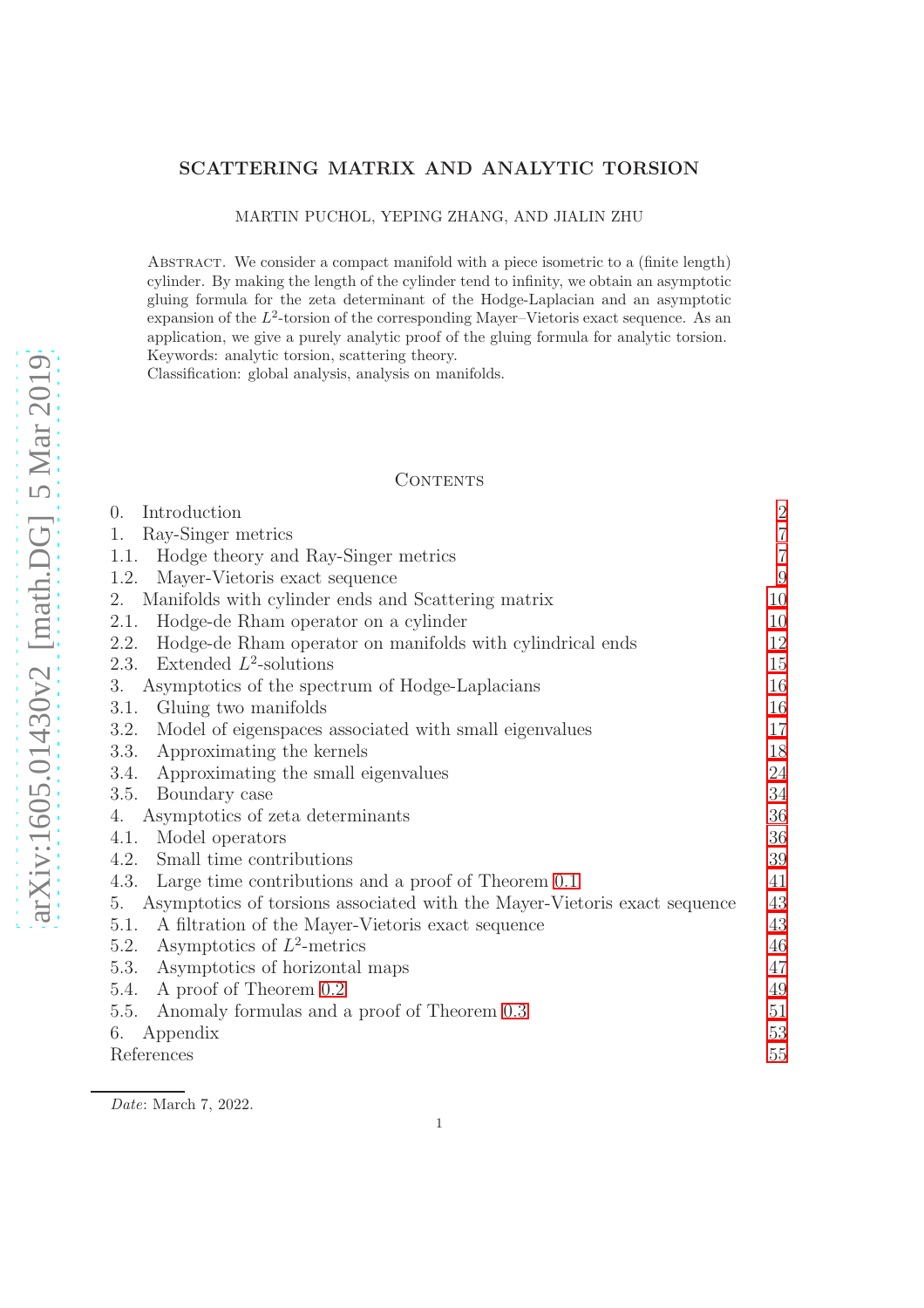### 0. INTRODUCTION

<span id="page-1-0"></span>We consider a flat vector bundle F equipped with a Hermitian metric  $h^F$  over a compact Riemannnian manifold Z. The associated Ray-Singer analytic torsion [\[36\]](#page-55-0) is a weighted product of the zeta determinants of the Hodge-Laplacian on the vector space of p-forms with values in F,  $\Omega^p(Z, F)$  ( $p = 0, \cdots, \dim Z$ ). The Ray-Singer metric [\[11\]](#page-54-1) on det  $H^{\bullet}(Z, F)$  is the product of the Ray-Singer analytic torsion and the  $L^2$ -metric (induced by the Hodge theory). The Ray-Singer metric has a topological counterpart, the Reidemeister metric [\[38\]](#page-55-1). Ray and Singer [\[36\]](#page-55-0) conjectured that the two metrics coincide for unitary flat vector bundle. Cheeger  $[16]$  and Müller  $[29]$  independently proved the conjecture. This result is now called Cheeger-Müller theorem. Bismut, Zhang and Müller simultaneously considered the extension of this theorem. Müller [\[30\]](#page-55-3) extended the theorem to unimodular flat bundles, i.e.,  $\det F$  is unitary. Bismut and Zhang [\[11\]](#page-54-1) extended the theorem to arbitrary flat vector bundles. There are also various extensions to equivariant cases [\[25,](#page-54-3) [26,](#page-54-4) [12\]](#page-54-5).

Now we suppose that there is a hypersurface  $Y \subseteq Z$  cutting Z into two pieces, which we denote by  $Z_1$  and  $Z_2$ . Ray and Singer [\[36\]](#page-55-0) proposed that there should be a gluing formula expressing the analytic torsion of  $Z$  in terms of the analytic torsions of  $Z_1$  and  $Z_2$ . They proposed such a formula as an intermediate step towards the Ray-Singer conjecture. Dramatically, the conjecture was proved by other means, and the gluing formula was proved as a consequence of the conjecture. Lück  $[26]$  proved the gluing formula for unitarily flat vector bundles. The proof is based on the Cheeger-Müller theorem and  $[25]$ . Brüning and Ma  $[14]$  proved the gluing formula for arbitrary flat vector bundles. The proof is based on an equivariant extension of the Cheeger-Müller theorem by Bismut and Zhang [\[12\]](#page-54-5). There are also purely analytic proofs, i.e., without using Cheeger-Müller theorem or its extension. Vishik [\[39\]](#page-55-4) found an analytic proof for unitarily flat vector bundles. There are also related works by Hassell [\[20\]](#page-54-7) and Lesch [\[24\]](#page-54-8).

Both the Ray-Singer analytic torsion and the Reidemeister torsion were generalized to the relative context, i.e., a flat vector bundle over a smooth fibration. Bismut and Lott [\[10\]](#page-54-9) constructed analytic torsion forms (Bismut-Lott torsion). Igusa [\[21\]](#page-54-10) and Dwyer, Weiss, Williams [\[18\]](#page-54-11) independently constructed higher Reidemeister torsions, which turned out to be equivalent [\[2\]](#page-54-12) up to a universal cohomology class. Bismut and Goette [\[8\]](#page-54-13) proved a higher version of Cheeger-M¨uller/Bismut-Zhang theorem under the condition that there exists a fiberwise Morse function. However, the higher version of Cheeger-Müller/Bismut-Zhang theorem in general remains unknown. Igusa [\[22\]](#page-54-14) axiomatized the higher torsion invariants. Two torsion invariants satisfying the axiomatization are equivalent up to a universal cohomology class. Igusa also showed that higher Reidemeister torsion satisfies his axiomatization. It was conjectured that there should exist a gluing formula for Bismut-Lott torsion<sup>[1](#page-1-1)</sup>. The gluing formula conjectured together with the work of Ma [\[27\]](#page-54-15) could show that Bismut-Lott torsion satisfies Igusa's axiomatization (cf. [\[19\]](#page-54-16) for a survey). Zhu [\[41\]](#page-55-5) proved the gluing formula for Bismut-Lott torsion under the condition that there exists a fiberwise Morse function. The proof is based on the work of Bismut and Goette [\[8\]](#page-54-13), which we mentioned earlier. Zhu [\[42\]](#page-55-6) also proved the gluing formula for Bismut-Lott torsion under the condition that  $H^{\bullet}(Y, F) = 0$ . This proof is analytical.

<span id="page-1-1"></span> $1$ conference on the higher torsion invariants, Göttingen, September 2003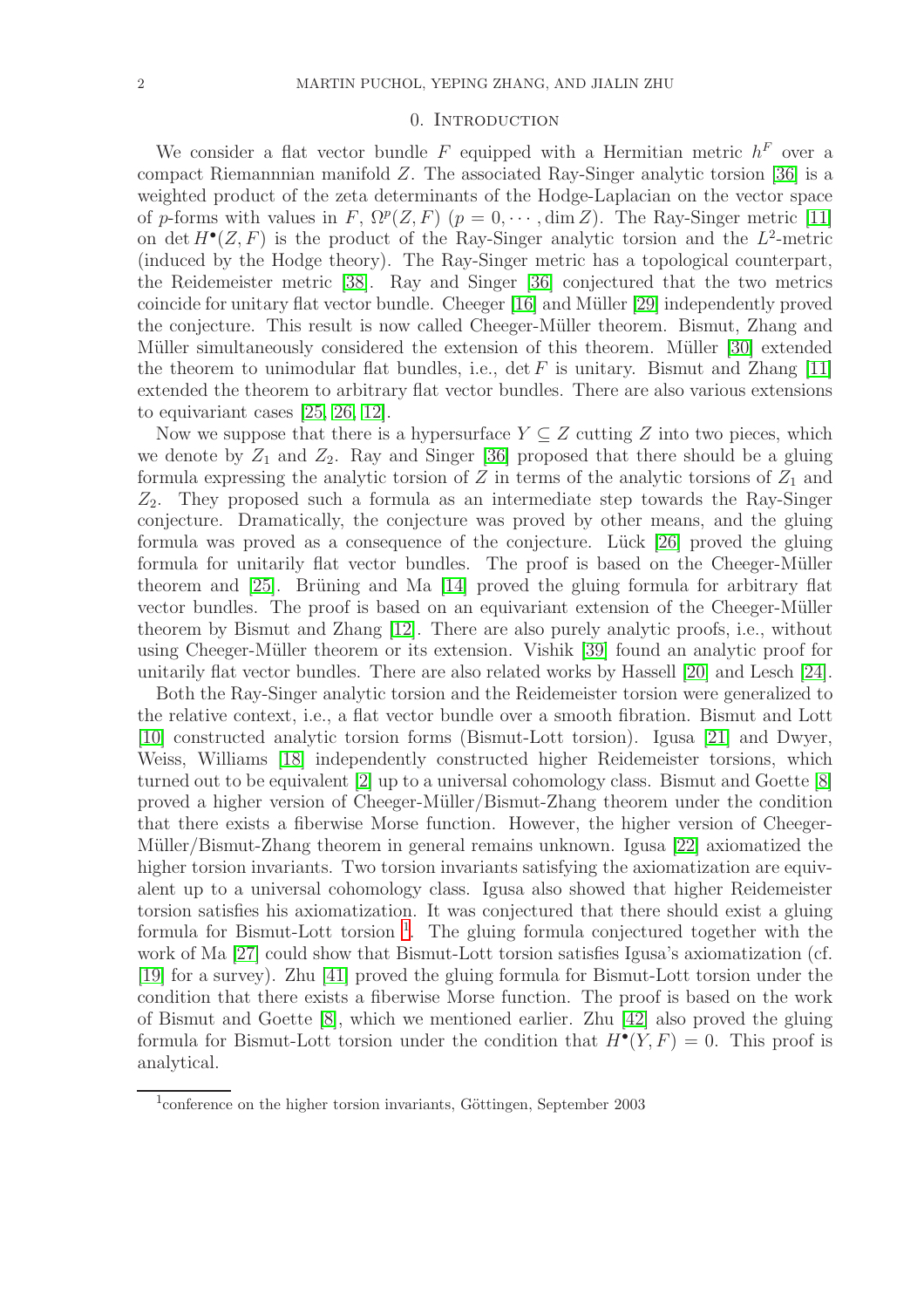In this paper, we give an analytic proof of the gluing formula for Ray-Singer torsion. Our approach would eventually lead to a proof of the gluing formula for Bismut-Lott torsion in full generality [\[34\]](#page-55-7). Our proof is based on the adiabatic limit. We assume that the Riemannian metric is product on a tubular neighborhood of  $Y \subseteq Z$ , which we identify with a cylinder  $(-1, 1) \times Y$ . In the adiabatic limit, we deform the Riemannian metric such that the length of the cylinder tends to infinity.

Note that the study of the adiabatic limit of  $\eta$ -invariant started first in Bismut-Freed [\[5,](#page-54-17) [6\]](#page-54-18), Bismut-Cheeger [\[4\]](#page-54-19) by blowing up the metric on the base manifold of a fibration. The adiabatic limit used in our paper first appeared in the work of Douglas-Wojciechowski [\[17\]](#page-54-20) on η-invariant. Cappell-Lee-Miller [\[15\]](#page-54-21) studied the behavior of the eigenvalues of a Dirac operator in the adiabatic limit. They classified the eigenvalues according to their decaying rate: large eigenvalues, polynomially decaying eigenvalues and exponentially decaying eigenvalues. In Müller's work [\[31\]](#page-55-8) on  $\eta$ -invariants associated with manifolds with cylindrical ends, scattering matrix was implied. Based on Müller's work, Park-Wojciechowski [\[33\]](#page-55-9) expressed the asymptotics of the polynomially decaying eigenvalues in terms of the scattering matrix.

Now we explain our results in more detail.

Let Z be a compact manifold. Let  $Y \subseteq Z$  be a hypersurface. We suppose that Y cuts Z into two pieces, which we denote by  $Z_1$  and  $Z_2$  (see §[1.2,](#page-8-0) §[3.1\)](#page-15-1). Then

$$
Z = Z_1 \cup_Y Z_2. \tag{0.1}
$$

Let  $g^{TZ}$  be a Riemannian metric on Z. Let  $g^{TY}$  be the induced Riemannian metric on Y. We identify a tubular neighborhood of Y with  $(-1, 1) \times Y$  such that  $(-1, 0] \times Y \subset Z_1$ and  $[0,1) \times Y \subset Z_2$ . Let  $(u, y) \in (-1,1) \times Y$  be the coordinates. We assume that  $g^{TZ}$ is product on  $(-1, 1) \times Y$ , i.e.,

<span id="page-2-0"></span>
$$
g^{TZ}|_{(-1,1)\times Y} = du^2 + g^{TY}.
$$
\n(0.2)

Let  $(F, \nabla^F)$  be a flat complex vector bundle over Z with flat connection  $\nabla^F$ , i.e.,  $(\nabla^F)^2 = 0$ . Let  $\pi_Y : (-1,1) \times Y \to Y$  be the canonical projection. As  $\nabla^F$  is flat, we can identify  $(F, \nabla^F)|_{(-1,1)\times Y}$  with the pullback  $\pi_Y^*[F|_Y, \nabla^F|_Y)$  via the parallel transport with respect to  $\nabla^F$  along the curves  $\gamma_y : t \in (-1,1) \mapsto (t,y) \in (-1,1) \times Y$ .

Let  $h^F$  be a Hermitian metric on F. We assume that  $h^F$  is product on  $(-1, 1) \times Y$ , i.e.,

<span id="page-2-1"></span>
$$
(F, \nabla^{F}, h^{F})|_{(-1,1)\times Y} = \pi_{Y}^{*} (F|_{Y}, \nabla^{F}|_{Y}, h^{F}|_{Y}).
$$
\n(0.3)

For  $R > 2$ , set  $Z_{1,R} = Z_1 \cup_Y ([0,R] \times Y)$ , where we identify  $\partial Z_1$  with  $\{0\} \times Y$ . We extend the Riemannian metric  $g^{TZ}$ , the flat vector bundle  $(F, \nabla^F)$  and the Hermitian metric  $h^F$ to  $Z_{1,R}$  such that  $(0.2)-(0.3)$  $(0.2)-(0.3)$  hold on  $(-1, R) \times Y$ . Set  $Z_{2,R} = ([-R, 0] \times Y) \cup_{Y} Z_{2}$ . Set

$$
Z_R = Z_{1,R} \cup_Y Z_{2,R}, \tag{0.4}
$$

where we identify  $\partial Z_{1,R} = \{R\} \times Y$  with  $\partial Z_{2,R} = \{-R\} \times Y$  (see Figure [1\)](#page-3-0). We extend  $g^{TZ}$ ,  $(F, \nabla^F)$  and  $h^F$  to  $Z_{2,R}$  and  $Z_R$  in the same way. Note that we take  $R > 2$  to avoid confusions between  $Z_1$ ,  $Z_2$  and  $Z_R$  for  $R = 1, 2$ . In this paper, we will always consider  $Z_R$  with R large enough.

We denote by  $\Omega^{\bullet}(Z_R, F)$  the vector space of differential forms on  $Z_R$  twisted by F. Let  $d^F: \Omega^{\bullet}(Z_R, F) \to \Omega^{\bullet+1}(Z_R, F)$  be the de Rham operator induced by  $\nabla^F$ . Let  $d^{F,*}$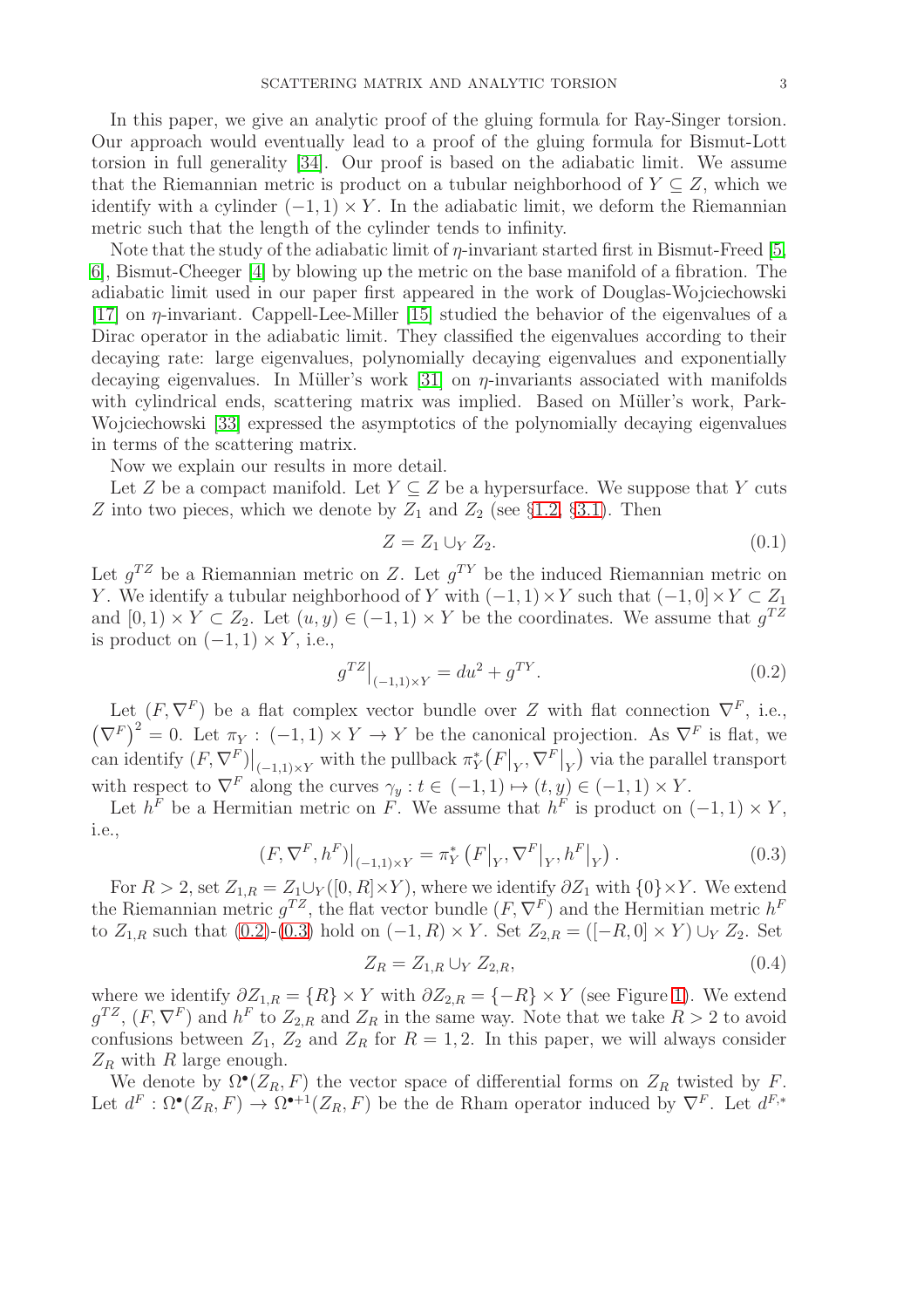

<span id="page-3-0"></span>FIGURE 1.

be the formal adjoint of  $d^F$ . The Hodge-de Rham operator is defined as

$$
D_{Z_R}^F = d^F + d^{F,*}.\tag{0.5}
$$

Let  $D_{Z_{1,R}}^F$  and  $D_{Z_{2,R}}^F$  be the Hodge-de Rham operators on  $\Omega_{rel}^{\bullet}(Z_{1,R},F)$  (with the relative boundary condition) and  $\Omega_{\text{abs}}^{\bullet}(Z_{2,R}, F)$  (with the absolute boundary condition, see [\(1.4\)](#page-7-0)).

Let N be the number operator on  $\Omega^{\bullet}(Z_R, F)$ , i.e.,  $N\omega = p\omega$  for  $\omega \in \Omega^p(Z_R, F)$ . Let  $P: \Omega^{\bullet}(Z_R, F) \to \text{Ker}(D_{Z_R}^{F,2})$  $Z_R^{F,2}$ ) be the orthogonal projection (with respect to the  $L^2$ metric). The zeta-type function associated with  $D_{Z_R}^{F,2}$  $Z_R^{F,2}$  is defined as follows, for  $s \in \{ \mathbb{C} :$  $Re(s) > \frac{1}{2}$  $\frac{1}{2}$  dim Z },

<span id="page-3-1"></span>
$$
\theta_R(s) = -\operatorname{Tr}\left[(-1)^N N \left(D_{Z_R}^{F,2}\right)^{-s} (1-P)\right].\tag{0.6}
$$

The function  $\theta_R(s)$  admits a meromorphic continuation to the whole complex plane, which is holomorphic at  $0 \in \mathbb{C}$  (see Definition [1.2](#page-8-1) for an alternative definition). Let  $\theta_{1,R}$ and  $\theta_{2,R}$  be the zeta-type functions associated with  $D_{Z_1}^{F,2}$  $E_{Z_{1,R}}^{F,2}$  and  $D_{Z_{2,R}}^{F,2}$  $^{F,2}_{Z_{2,R}}.$ 

Let  $D_Y^F$  be the Hodge-de Rham operator on  $\Omega^{\bullet}(Y, F)$ . Let  $\text{Sp}(D_Y^F)$  be the spectrum of  $D_Y^F$ . Set

$$
\delta_Y = \min\left\{ |\lambda| \; : \; 0 \neq \lambda \in \text{Sp}\left(D_Y^F\right) \right\}. \tag{0.7}
$$

Set  $\mathcal{H}^{\bullet}(Y, F) = \text{Ker} (D_Y^F) \subseteq \Omega^{\bullet}(Y, F)$ . Let  $C_1(\cdot)$  (resp.  $C_2(\cdot)$ ) be the scattering matrix associated with  $D_{Z_{1,\infty}}^F$  (resp.  $D_{Z_{2,\infty}}^F$ ) in the sense of [\[31\]](#page-55-8), which are analytic functions on  $(-\delta_Y, \delta_Y)$  with values in End $(\mathcal{H}^{\bullet}(Y, F) \oplus \mathcal{H}^{\bullet}(Y, F) du)$  (see §[2.2\)](#page-11-0). Set

$$
C_{12} = (C_2^{-1}C_1)(0), \quad C_{12}^p = C_{12}|_{\mathcal{H}^p(Y,F) \oplus \mathcal{H}^{p-1}(Y,F)du}, \quad \text{for } p = 0, \cdots, \dim Z. \tag{0.8}
$$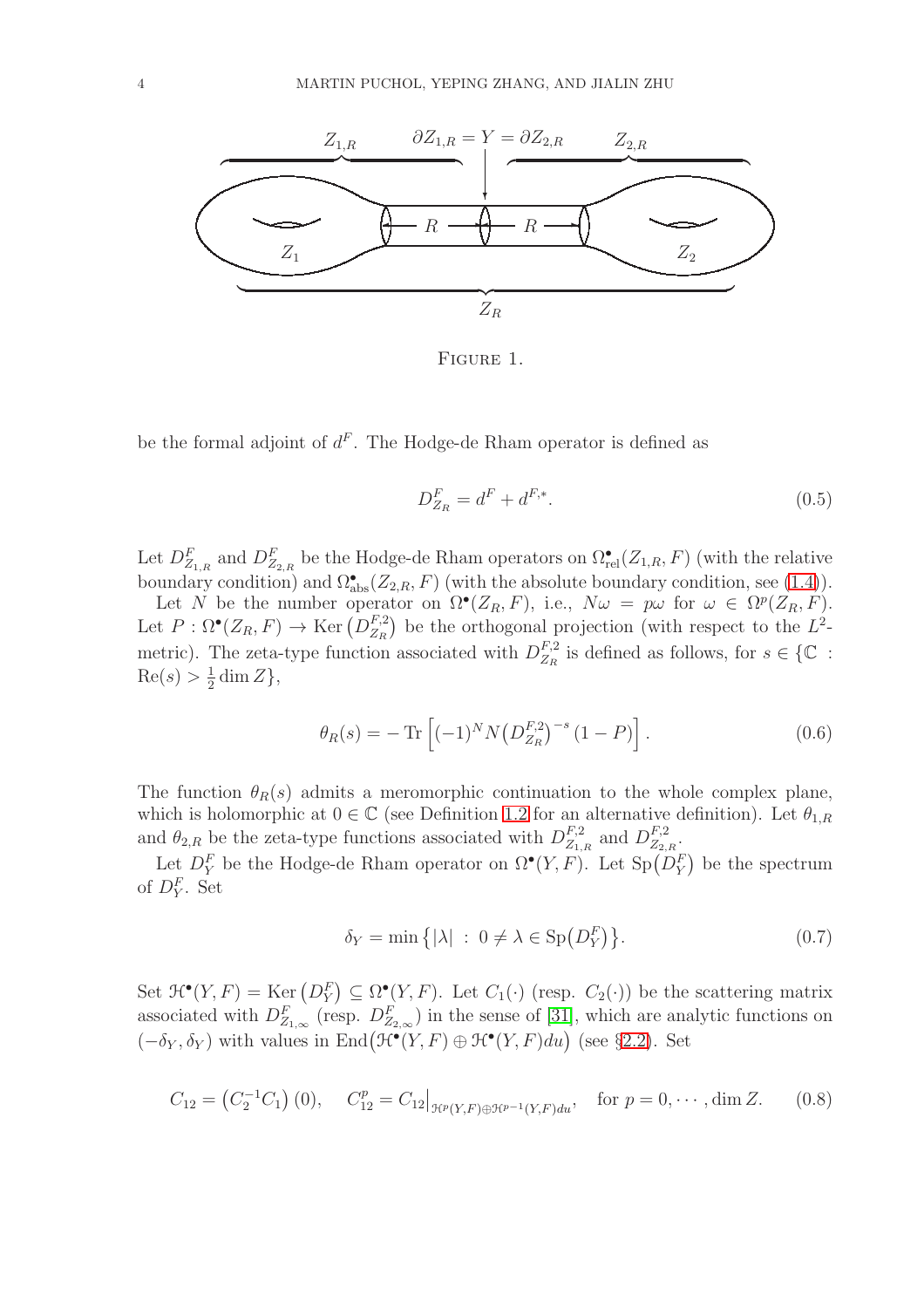Let  $H_{rel}^{\bullet}(Z_1, F)$  (resp.  $H_{abs}^{\bullet}(Z_2, F)$ ) be the relative (resp. absolute) cohomology of  $Z_1$ (resp.  $Z_2$ ) with coefficients in F. In the whole paper, we denote  $n = \dim Z$ . Set

$$
\chi' = \sum_{p=0}^{n} (-1)^p p \Big\{ \dim H^p(Z, F) - \dim H^p_{\text{rel}}(Z_1, F) - \dim H^p_{\text{abs}}(Z_2, F) \Big\},
$$
  
\n
$$
\chi'(C_{12}) = \sum_{p=0}^{n} (-1)^p p \dim \text{Ker}(C_{12}^p - \text{Id}),
$$
  
\n
$$
\chi(Y) = \sum_{p=0}^{n-1} (-1)^p \dim H^p(Y, \mathbb{C}).
$$
\n(0.9)

For a square matrix A, we denote by  $\det^*(A)$  the product of its non-zero eigenvalues. Let  $rk(F)$  be the rank of F.

<span id="page-4-0"></span>**Theorem 0.1.** For any  $\varepsilon > 0$ , as  $R \to +\infty$ ,

<span id="page-4-4"></span>
$$
\theta_R'(0) - \theta_{1,R}'(0) - \theta_{2,R}'(0)
$$
  
=  $2\chi' \log R + \left(\chi(Y) \operatorname{rk}(F) + \chi'(C_{12})\right) \log 2$   
+  $\sum_{p=0}^{\dim Z} \frac{p}{2} (-1)^p \log \det^* \left(\frac{2 - C_{12}^p - (C_{12}^p)^{-1}}{4}\right) + \mathcal{O}(R^{-1+\epsilon}).$  (0.10)

For a finite dimensional complex vector space E, we set det  $E = \Lambda^{\max} E := \Lambda^{\dim E} E$ . For a complex line  $\lambda$ , we denote by  $\lambda^{-1}$  its dual line. For a Z-graded vector space  $E^{\bullet} = \bigoplus_{k=0}^{m} E^{k}$ , we define

<span id="page-4-3"></span>
$$
\det E^{\bullet} = \bigotimes_{k=0}^{m} \left( \det E^{k} \right)^{(-1)^{k}}.
$$
 (0.11)

For an exact sequence of finite dimensional complex vector spaces

$$
(V^{\bullet}, \partial) : 0 \to V^{0} \stackrel{\partial}{\to} V^{1} \stackrel{\partial}{\to} \cdots \stackrel{\partial}{\to} V^{m} \to 0,
$$
\n
$$
(0.12)
$$

there is a canonical section  $\rho \in \det V^{\bullet}$  defined as follows: let  $m_j = \dim \mathrm{Im}(\partial|_{V^j})$ , we choose  $(s_{j,k})_{1\leqslant k\leqslant m_j}$  in  $V^j$ , which form a basis of  $V^j/\partial V^{j-1}$ , set  $\wedge_k s_{j,k} := s_{j,1} \wedge \cdots \wedge s_{j,m_j}$ ,

<span id="page-4-2"></span>
$$
\varrho = \bigotimes_{j=0}^{m} \left( \left( \wedge_k \partial s_{j-1,k} \right) \wedge \left( \wedge_k s_{j,k} \right) \right)^{(-1)^j} \in \det V^{\bullet}.
$$
 (0.13)

Let  $h^{V^{\bullet}} = \bigoplus_{k=0}^{m} h^{V^k}$  be a Hermitian metric on  $V^{\bullet}$ . Let  $\mathfrak{T}(V^{\bullet}, \partial, h^{V^{\bullet}})$  be the analytic torsion associated with  $(V^{\bullet}, \partial, h^{V^{\bullet}})$  (see [\[7,](#page-54-22) Def. 1.4]). Let  $\|\cdot\|_{\det V^{\bullet}}$  be the norm on det  $V^{\bullet}$  induced by  $h^{V^{\bullet}}$ . By [\[7,](#page-54-22) Prop. 1.5], we have

$$
\mathcal{T}(V^{\bullet}, \partial, h^{V^{\bullet}}) = ||\varrho||_{\det V^{\bullet}}.
$$
\n(0.14)

We consider the following Mayer-Vietoris exact sequence (see  $\S1.2$ )

<span id="page-4-1"></span>
$$
\cdots \to H_{\mathrm{rel}}^p(Z_{1,R}, F) \to H^p(Z_R, F) \to H_{\mathrm{abs}}^p(Z_{2,R}, F) \to \cdots. \tag{0.15}
$$

We denote by  $\mathcal{T}_R$  the analytic torsion associated with the exact sequence [\(0.15\)](#page-4-1) equipped with  $L^2$ -metrics (induced by Hodge theory).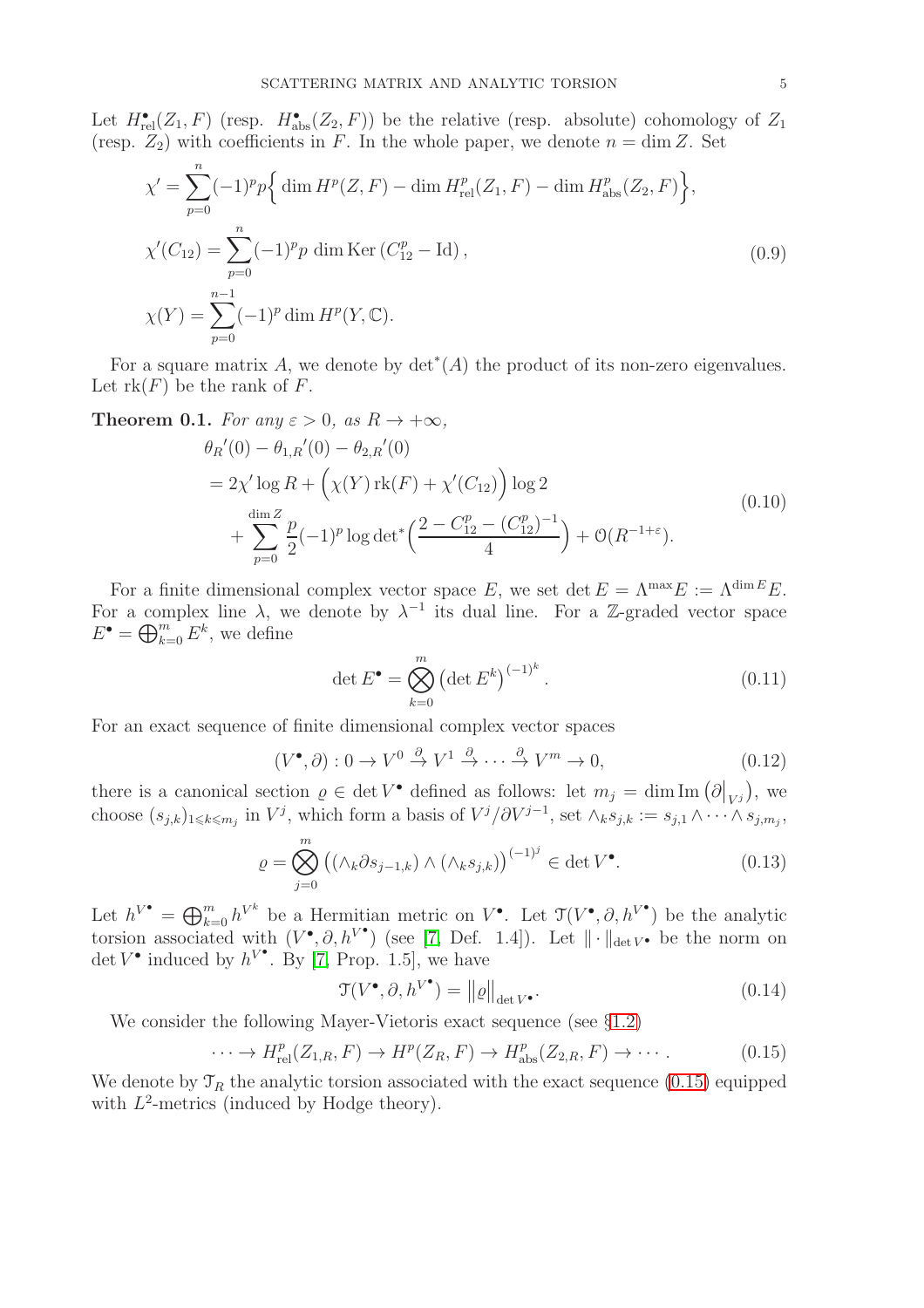<span id="page-5-0"></span>Theorem 0.2.  $As R \to +\infty$ ,

$$
\mathfrak{T}_R = 2^{\chi'(C_{12})/2} R^{\chi'} \prod_{p=0}^n \det^* \left( \frac{2 - C_{12}^p - (C_{12}^p)^{-1}}{4} \right)^{\frac{p}{4}(-1)^p} + \mathcal{O}(R^{\chi'-1}).\tag{0.16}
$$

Let  $\|\cdot\|$  $L^2$  $\lim_{\det H^{\bullet}(Z_R, F)}$  be the  $L^2$ -metric on det  $H^{\bullet}(Z_R, F)$ . The Ray-Singer metric on  $\det H^{\bullet}(Z_R, F)$  is defined as

<span id="page-5-5"></span>
$$
\|\cdot\|_{\det H^{\bullet}(Z_R, F)}^{\text{RS}} = \|\cdot\|_{\det H^{\bullet}(Z_R, F)}^{L^2} \exp\left(\frac{1}{2}\theta_R'(0)\right). \tag{0.17}
$$

We define the Ray-Singer metrics  $\|\cdot\|_{\det}^{RS}$  $\operatorname*{Res}_{\det H^{\bullet}_{\mathrm{rel}}(Z_{1,R},F)} \ \text{and} \ \big\| \ \cdot \ \big\|_{\det}^{\mathrm{RS}}$  $\lim_{\text{det } H_{\text{abs}}^{\bullet}(Z_{2,R},F)}$  in the same way (see  $\S1.1$ ).

Set

$$
\lambda_R(F) = \det H_{\text{rel}}^{\bullet}(Z_{1,R}, F) \otimes \left(\det H^{\bullet}(Z_R, F)\right)^{-1} \otimes \det H_{\text{abs}}^{\bullet}(Z_{2,R}, F). \tag{0.18}
$$

Let  $\varrho_R \in \lambda_R(F)$  be the canonical section (see [\(0.13\)](#page-4-2), [\(0.15\)](#page-4-1)). Let  $\|\cdot\|_{\lambda_R}^{RS}$  $\frac{dS}{dt\lambda_R(F)}$  be the metric on  $\lambda_R(F)$  induced by  $\|\cdot\|_{\text{det}}^{\text{RS}}$  $\frac{\text{RS}}{\det H^\bullet(Z_R, F)}, \ \big\|\ \cdot \ \big\|_\text{det}^\text{RS}$  $\operatorname*{Res}_{\det H^\bullet_{\mathrm{rel}}(Z_{1,R},F)} \text{ and } \left\| \ \cdot \ \right\|_{\det}^{\mathrm{RS}}$ det  $H_{\text{abs}}^{\bullet}(Z_{2,R},F)$ .

The gluing formula of the analytic torsion established in [\[14,](#page-54-6) Theorem 0.3] is stated as follows.

## <span id="page-5-1"></span>Theorem 0.3. *We have*

<span id="page-5-2"></span>
$$
\|\varrho_R\|_{\lambda_R(F)}^{\text{RS}} = 2^{-\frac{1}{2}\chi(Y)\,\text{rk}(F)}.\tag{0.19}
$$

In this paper, we give a different proof of Theorem [0.3.](#page-5-1) In fact,  $(0.19)$  is equivalent to the following identity

<span id="page-5-3"></span>
$$
\frac{1}{2}\theta_R'(0) - \frac{1}{2}\theta'_{1,R}(0) - \frac{1}{2}\theta'_{2,R}(0) - \log \mathcal{T}_R = \frac{1}{2}\chi(Y)\,\mathrm{rk}(F)\log 2. \tag{0.20}
$$

By Theorem [0.1,](#page-4-0) [0.2,](#page-5-0) the left hand side of  $(0.20)$  tends to  $\frac{1}{2}\chi(Y)$  rk(F) log 2 as  $R \to +\infty$ . On the other hand, by the anomaly formulas([\[11,](#page-54-1) Theorem 0.1], [\[13,](#page-54-23) Theorem 0.1]) the left hand side of  $(0.20)$  is independent of R. Then  $(0.20)$  follows.

This paper is organized as follows. In §[1,](#page-6-0) we recall the definition of Ray-Singer metrics and introduce the Mayer-Vietoris exact sequence. In  $\S$ [2,](#page-9-0) we study the spectrum of Hodge-Laplacians on manifolds with cylindrical ends. In §[3,](#page-15-0) we study asymptotics of the spectrum of the Hodge-Laplacian on  $Z_R$  as  $R \to +\infty$ . In §[4,](#page-35-0) we prove Theorem [0.1.](#page-4-0) In §[5,](#page-42-0) we prove Theorem [0.2.](#page-5-0) We also give a (more detailed) proof of Theorem [0.3.](#page-5-1)

### Notations. Hereby we summarize some frequently used notations in this paper.

A manifold (with or without boundary) is usually denoted by  $X, Y$  or  $Z$ . We always consider a manifold equipped with a flat complex vector bundle  $(F, \nabla^F)$ . We denote by  $\Omega^{\bullet}(X,F)$  (resp.  $\Omega^{\bullet}_{c}(X,F)$ ) the vector space of differential forms (resp. differential forms with compact support) on X with values in F. We denote by  $d^F$  the de Rham operator on  $\Omega^{\bullet}(X, F)$  induced by  $\nabla^F$ . We will also use the notation  $d_X^F$  when we want to emphasize the underlying manifold. We denote

<span id="page-5-4"></span>
$$
H_{\text{abs}}^{\bullet}(X, F) = H^{\bullet}(X, F) \simeq H^{\bullet}(\Omega^{\bullet}(X, F), d^{F}),
$$
  
\n
$$
H_{\text{rel}}^{\bullet}(X, F) = H^{\bullet}(X, \partial X, F) \simeq H^{\bullet}(\Omega_{\text{c}}^{\bullet}(X, F), d^{F}).
$$
\n(0.21)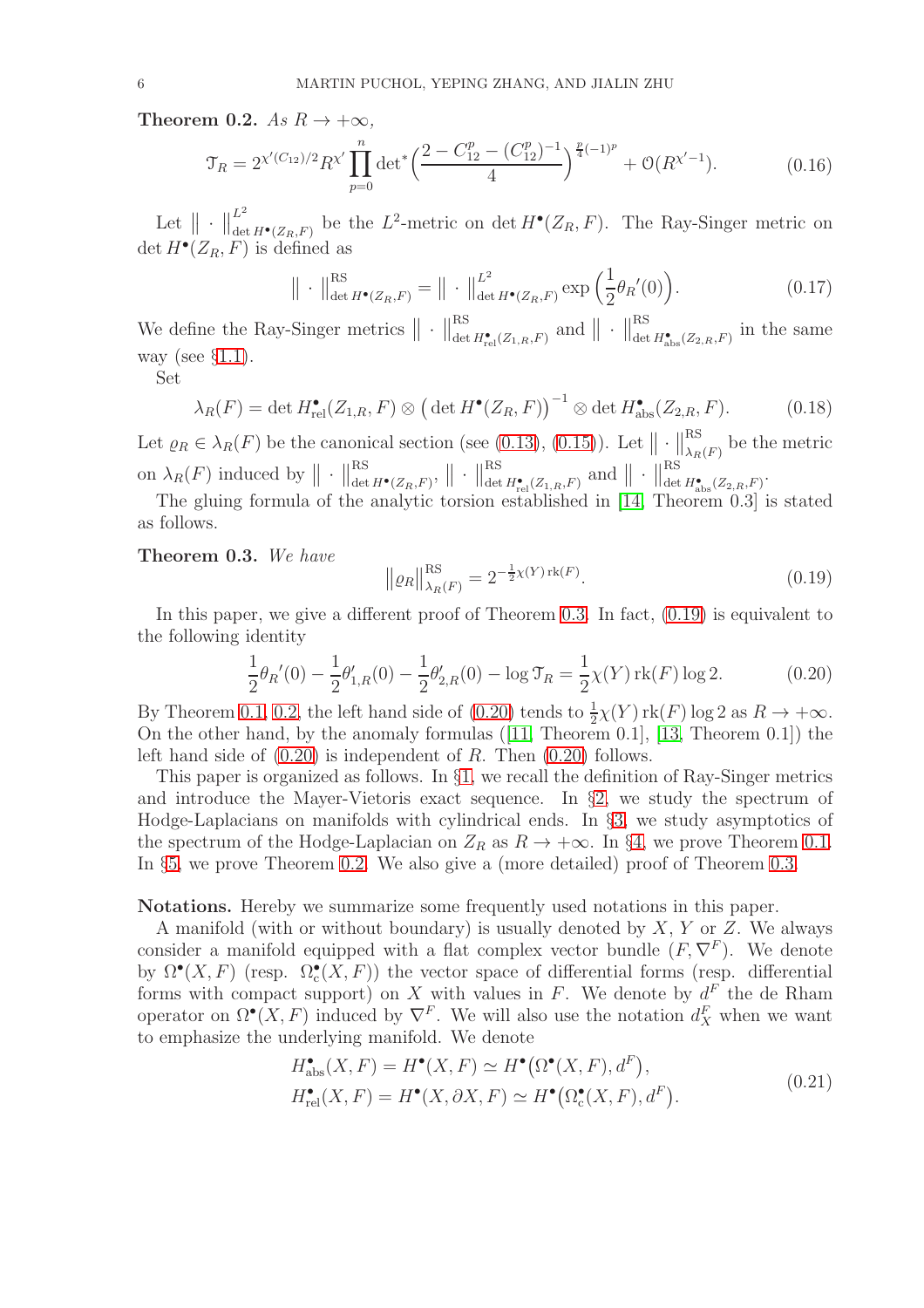We write  $H_{\text{bd}}^{\bullet}(X, F)$  for short if the choice of abs/rel is clear. If X is equipped with a Riemannian metric, we denote by  $\|\cdot\|_X$  the  $L^2$ -metric (see [\(1.1\)](#page-6-2)) on  $\Omega_c^{\bullet}(X,F)$  or its  $L^2$ -closure  $L^2(\Omega_c^{\bullet}(X, F))$ . For a vector subspace  $V \subseteq L^2(\Omega_c^{\bullet}(X, F))$ , we denote by  $L^2(V)$ the closure of V with respect to  $\|\cdot\|_X$ .

For a linear map A, we denote by  $\text{Ker}(A)$  (resp. Im(A)) the kernel (resp. image) of A. For a self-adjoint operator A, we denote by  $Sp(A)$  its spectrum. For a Hermitian matrix A, we note

$$
\det^*(A) = \prod_{\lambda \in \text{Sp}(A) \setminus \{0\}} \lambda. \tag{0.22}
$$

Acknowledgments. The authors are grateful to Prof. Xiaonan Ma for having raised the question which is solved in this paper. This paper was written during the work of Y. Z. on his PhD thesis. Y. Z. would like to thank his advisor Prof. Jean-Michel Bismut for his support. This paper was partially written during postdoctoral work of J. Z. at Chern Institute of Mathematics. J. Z. would like to thank his postdoctoral advisor Prof. Weiping Zhang for his support. The authors would like to thank the referee for his/her detailed comments and suggestions.

The research has received funding from the European Research Council (E.R.C.) under European Union's Seventh Framework Program (FP7/2007-2013)/ ERC grant agreement No. 291060. J. Z. was also supported by the NNSFC (Grant No. 11601089, No. 11571183).

<span id="page-6-0"></span>The results contained in this paper were announced in [\[35\]](#page-55-10).

### 1. Ray-Singer metrics

In this section, we recall several fundamental notions and constructions. This section is organized as follows. In §[1.1,](#page-6-1) we recall the definition of Ray-Singer metric. In §[1.2,](#page-8-0) we introduce the Mayer-Vietoris exact sequence.

<span id="page-6-1"></span>1.1. Hodge theory and Ray-Singer metrics. Let  $X$  be a *n*-dimensional compact manifold with boundary Y. Let  $F$  be a flat complex vector bundle over  $X$  with flat connection  $\nabla^F$ .

Let  $g^{TX}$  be a Riemannian metric on X. Let  $h^F$  be a Hermitian metric on F. Let  $\left\langle \cdot,\cdot\right\rangle$  $\Lambda^{\bullet}(T^*X)\otimes F$  be the scalar product on  $\Lambda^{\bullet}(T^*X)\otimes F$  induced by  $g^{TX}$  and  $h^F$ . Let  $o(TX)$ be the orientation line bundle of X. Let  $dv_X \in \Omega^n(X, o(TX))$  be the Riemannian volume form on  $(X, g^{TX})$ . The  $L^2$ -metric on  $\Omega^{\bullet}(X, F)$  is defined as follows: for  $s, s' \in \Omega^{\bullet}(X, F)$ ,

<span id="page-6-2"></span>
$$
\langle s, s' \rangle_X = \int_X \langle s(x), s'(x) \rangle_{\Lambda^{\bullet}(T^*X) \otimes F} dv_X. \tag{1.1}
$$

Let  $d^{F,*}$  be the formal adjoint of  $d^F$  with respect to [\(1.1\)](#page-6-2). The Hodge-de Rham operator is defined as

<span id="page-6-3"></span>
$$
D_X^F = d^F + d^{F,*}.\t\t(1.2)
$$

Then the associated Hodge-Laplacian is defined by

<span id="page-6-4"></span>
$$
D_X^{F,2} = d^F d^{F,*} + d^{F,*} d^F : \ \Omega^p(X, F) \to \Omega^p(X, F). \tag{1.3}
$$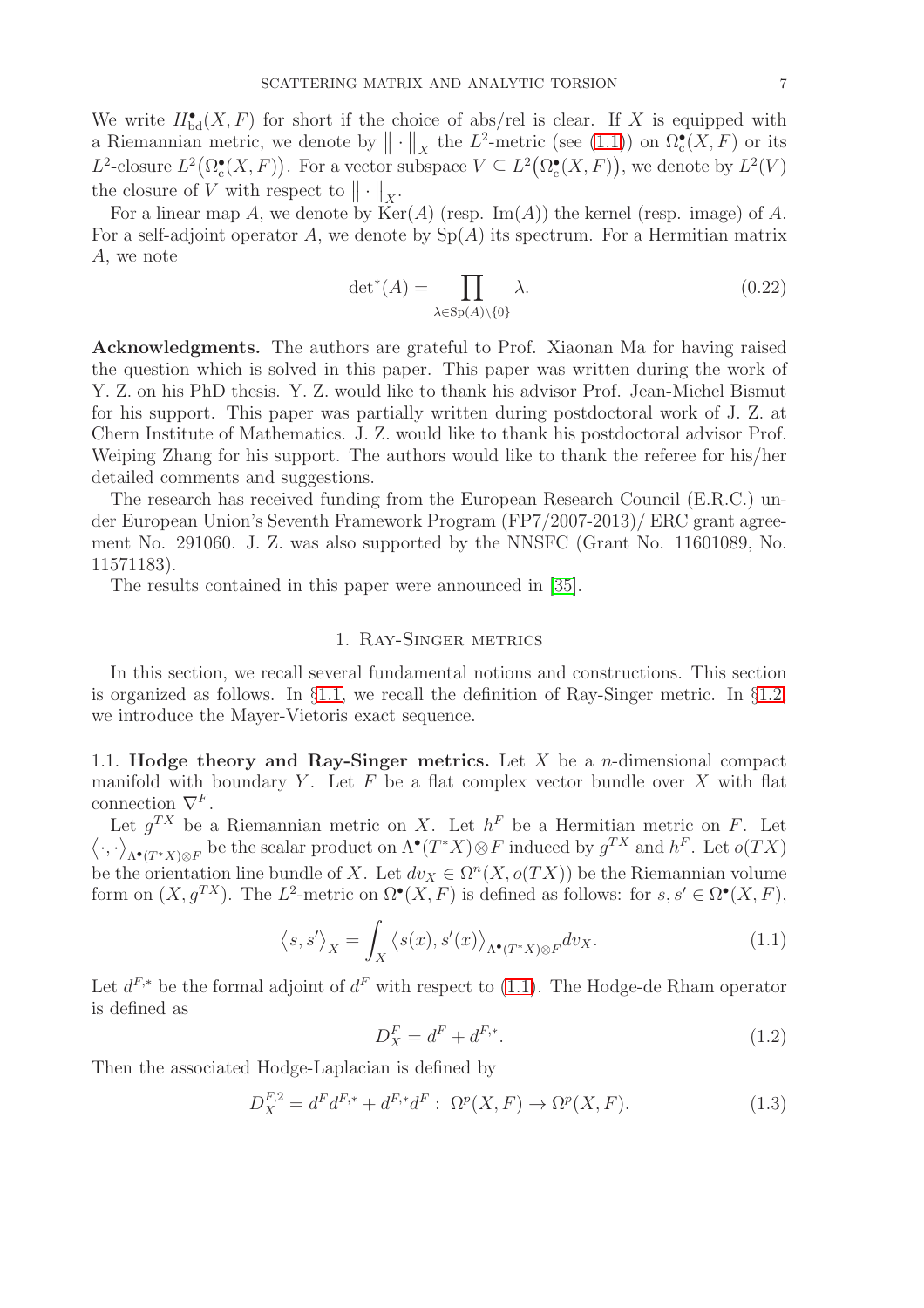We identify the normal bundle  $\mathfrak{n}$  of  $Y \subseteq X$  with the orthogonal complement of  $TY|_Y \subseteq Y$  $TX|_Y$ . We denote by  $e_n$  the inward pointing unit normal vector field on Y. Let  $e^n$  be the dual vector field. We denote by i. (resp.  $\wedge \cdot$ ) the interior (resp. exterior) multiplication. Set

<span id="page-7-4"></span><span id="page-7-0"></span>
$$
\Omega_{\text{abs}}^p(X, F) = \{ \sigma \in \Omega^p(X, F) : (i_{e_n} \sigma)|_Y = 0 \},
$$
  
\n
$$
\Omega_{\text{rel}}^p(X, F) = \{ \sigma \in \Omega^p(X, F) : (e^n \wedge \sigma)|_Y = 0 \}.
$$
\n(1.4)

The restriction of  $D_X^F$  to  $\Omega_{\text{abs/rel}}^p(X, F)$  is essentially self-adjoint. Set

$$
\Omega_{\text{abs},D^2}^p(X,F) = \left\{ \sigma \in \Omega^p(X,F) \; : \; (i_{e_n}\sigma)|_Y = (i_{e_n}(d^F\sigma))|_Y = 0 \right\},
$$
\n
$$
\Omega_{\text{rel},D^2}^p(X,F) = \left\{ \sigma \in \Omega^p(X,F) \; : \; (e^n \wedge \sigma)|_Y = (e^n \wedge (d^{F,*}\sigma))|_Y = 0 \right\}.
$$
\n
$$
(1.5)
$$

We denote by  $D_{X,\text{abs}}^{F,2}$  and  $D_{X,\text{rel}}^{F,2}$  the restrictions of  $D_X^{F,2}$  to  $\Omega_{\text{abs},D^2}^p(X,F)$  and  $\Omega_{\text{rel},D^2}^p(X,F)$ . For the sake of convenience, a unified notation 'bd' will be adopted to represent 'abs' or 'rel', when it is not necessary to distinguish the boundary conditions. The operator  $D_{X,\text{bd}}^{F,2}$  is essentially self-adjoint. Set

$$
\mathcal{H}_{\text{bd}}^{p}(X, F) = \{ \sigma \in \Omega_{\text{bd}, D^{2}}^{p}(X, F) : D_{X}^{F,2} \sigma = 0 \}.
$$
 (1.6)

Let  $\mathbb{K}_X$  be a smooth triangulation of X. Let  $C_{\bullet}(\mathbb{K}_X, F^*)$  (resp.  $C^{\bullet}(\mathbb{K}_X, F)$ ) be the corresponding chain (resp. cochain) groups with coefficents in  $F^*$  (cf. [\[14,](#page-54-6) § 1.1]). We define the de Rham map  $P_{\infty} : \Omega^{\bullet}(X, F) \to C^{\bullet}(\mathbb{K}_X, F)$  as follows (cf. [\[14,](#page-54-6) (1.15)]),

$$
P_{\infty}(\sigma)(\mathfrak{a}) = \int_{\mathfrak{a}} \sigma, \quad \text{for } \sigma \in \Omega^{\bullet}(X, F), \, \mathfrak{a} \in C_{\bullet}(\mathbb{K}_X, F^*). \tag{1.7}
$$

The following theorem comes from [\[14,](#page-54-6) Theorem 1.1].

<span id="page-7-1"></span>Theorem 1.1 (Hodge decomposition theorem).

*(1) We have*

$$
\mathcal{H}^p_{\text{bd}}(X, F) = \text{Ker}(d^F) \cap \text{Ker}(d^{F,*}) \cap \Omega^p_{\text{bd}}(X, F). \tag{1.8}
$$

- (2) The vector space  $\mathcal{H}_{\mathrm{bd}}^p(X, F)$  is finite dimensional.
- *(3) We have the following orthogonal decomposition*

$$
\Omega_{\text{bd}}^p(X, F) = \mathcal{H}_{\text{bd}}^p(X, F) \oplus d^F \Omega_{\text{bd}}^{p-1}(X, F) \oplus d^{F,*} \Omega_{\text{bd}}^{p+1}(X, F),
$$
  

$$
L^2(\Omega^p(X, F)) = \mathcal{H}_{\text{bd}}^p(X, F) \oplus L^2(d^F \Omega_{\text{bd}}^{p-1}(X, F)) \oplus L^2(d^{F,*} \Omega_{\text{bd}}^{p+1}(X, F)).
$$
\n(1.9)

(4) The inclusion  $\mathfrak{R}_{\mathrm{bd}}^p(X,F) \to \mathrm{Ker}(d^F) \cap \Omega_{\mathrm{bd}}^p(X,F)$  composed with  $P_{\infty}$  maps into  $C^p(\mathbb{K}_X, F)$  *for* 'bd' = 'abs' (resp.  $C^p(\mathbb{K}_X, \mathbb{K}_Y, F)$  *for* 'bd' = 'rel'). Moreover, *the induced map*

<span id="page-7-2"></span>
$$
\mathcal{H}_{\text{bd}}^p(X, F) \to H_{\text{bd}}^p(X, F). \tag{1.10}
$$

*is an isomorphism.*

The de Rham cohomology is defined as

$$
H^p(\Omega_{\text{bd}}^{\bullet}(X,F),d^F) = \frac{\text{Ker}(d^F) \cap \Omega_{\text{bd}}^p(X,F)}{d^F(\Omega_{\text{bd}}^{p-1}(X,F)) \cap \Omega_{\text{bd}}^p(X,F)}.
$$
\n(1.11)

By Theorem [1.1,](#page-7-1) the map  $P_{\infty}$  induces an isomorphism

<span id="page-7-3"></span>
$$
H^p(\Omega_{\text{bd}}^{\bullet}(X,F),d^F) \simeq H^p_{\text{bd}}(X,F). \tag{1.12}
$$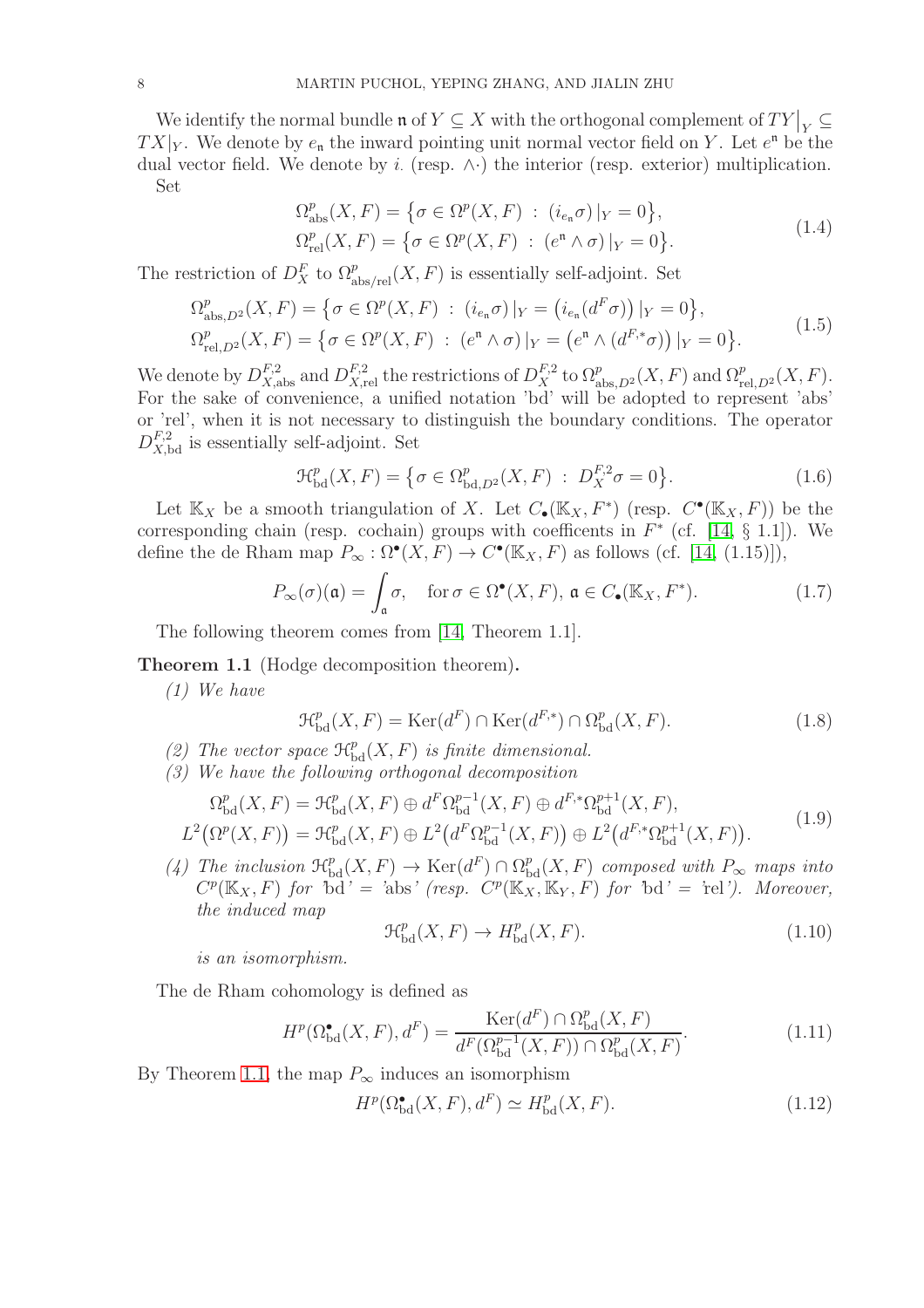Let  $P_{\mathcal{H}} : \Omega^{\bullet}(X, F) \to \mathcal{H}^{\bullet}_{\mathrm{bd}}(X, F)$  be the orthogonal projection (with respect to the L<sup>2</sup>-metric [\(1.1\)](#page-6-2)). Set  $P_{\mathcal{H}}^{\perp} = 1 - P_{\mathcal{H}}$ . Let N be the number operator on  $\Omega^{\bullet}(X, F)$  (see [\(0.6\)](#page-3-1)). Let  $\exp(-tD_{X,\text{bd}}^{F,2})$  be the heat semi-group associated with  $D_{X,\text{bd}}^{F,2}$ .

<span id="page-8-1"></span>**Definition 1.2.** For  $s \in \mathbb{C}$  with  $\text{Re}(s) > \frac{n}{2}$  $\frac{n}{2}$ , set

$$
\theta_{X,\text{bd}}^F(s) = -\frac{1}{\Gamma(s)} \int_0^{+\infty} t^s \text{Tr} \left[ (-1)^N N \exp\left( -t D_{X,\text{bd}}^{F,2} \right) P_{\mathcal{H}}^{\perp} \right] \frac{dt}{t}.
$$
 (1.13)

The function  $\theta_{X,\text{bd}}^F(u)$  admits a meromorphic continuation to  $\mathbb{C}$ , which is holomorphic at  $s = 0$  (cf. [\[14,](#page-54-6) Theorem 3.2]).

Definition [1.2](#page-8-1) is equivalent to the definition of zeta-type function given in the introduction. It is Definition [1.2](#page-8-1) that will be used in our proof (in §[4\)](#page-35-0).

Definition 1.3. The Ray-Singer analytic torsion is defined as

$$
T_{\text{bd}}(X, g^{TX}, h^{F}) = \exp\left(\frac{1}{2}\theta_{X,\text{bd}}^{F}(0)\right).
$$
 (1.14)

Let det  $H_{\mathrm{bd}}^{\bullet}(X,F)$  be the determinant line (see [\(0.11\)](#page-4-3)) of  $H_{\mathrm{bd}}^{\bullet}(X,F)$ . By the iso-morphism in [\(1.10\)](#page-7-2),  $H_{\text{bd}}^{\bullet}(X, F)$  inherits a  $L^2$ -metric  $h^{H_{\text{bd}}^{\bullet}(X, F)}$  from the  $L^2$ -metric on  $\Omega^{\bullet}(X,F)$ . Let  $\|\cdot\|_{\text{de}}^{L^2}$  $\mathcal{L}_{\det H_{\mathrm{bd}}^{\bullet}(X,F)}$  be the induced metric on det  $H_{\mathrm{bd}}^{\bullet}(X,F)$ .

<span id="page-8-5"></span>**Definition 1.4.** The Ray-Singer metric on det  $H_{\mathrm{bd}}^{\bullet}(X, F)$  is defined as

$$
\| \cdot \|_{\det H^{\bullet}_{\mathrm{bd}}(X,F)}^{\mathrm{RS}} = \| \cdot \|_{\det H^{\bullet}_{\mathrm{bd}}(X,F)}^{\mathrm{L}^2} T_{\mathrm{bd}}(X,g^{TX},h^F). \tag{1.15}
$$

<span id="page-8-0"></span>1.2. Mayer-Vietoris exact sequence. In this subsection, we will use the notations in the introduction. Recall that Z is a compact smooth Riemannian manifold and  $Y \subseteq Z$ is a hypersurface cutting Z into two pieces  $Z_1$  and  $Z_2$ . We have the following Mayer-Vietoris exact sequence (cf. [\[14,](#page-54-6) (0.16)])

<span id="page-8-2"></span>
$$
\cdots \to H_{\mathrm{rel}}^p(Z_1, F) \xrightarrow{\alpha_p} H^p(Z, F) \xrightarrow{\beta_p} H_{\mathrm{abs}}^p(Z_2, F) \xrightarrow{\delta_p} H_{\mathrm{rel}}^{p+1}(Z_1, F) \to \cdots. \tag{1.16}
$$

By [\(1.12\)](#page-7-3) and [\(1.16\)](#page-8-2), we get the following exact sequence

<span id="page-8-3"></span>
$$
\cdots \to H^p(\Omega_{\text{rel}}^{\bullet}(Z_1, F), d^F) \stackrel{\alpha_p}{\to} H^p(\Omega^{\bullet}(Z, F), d^F) \stackrel{\beta_p}{\to} H^p(\Omega_{\text{abs}}^{\bullet}(Z_2, F), d^F) \stackrel{\delta_p}{\to} \cdots. \tag{1.17}
$$

The following proposition is well-known.

<span id="page-8-4"></span>**Proposition 1.5.** *The maps*  $\alpha_p$ ,  $\beta_p$  *and*  $\delta_p$  *in* [\(1.17\)](#page-8-3) *are given as follows:* 

- a)  $For \ [\sigma] \in H^p(\Omega_{rel}^{\bullet}(Z_1, F), d^F),$  there exists  $\sigma' \in [\sigma]$  vanishing near Y. Let  $\sigma'' \in$  $\Omega^p(Z, F)$  *be the extension of*  $\sigma'$  *by zero. We have*  $\alpha_p([\sigma]) = [\sigma'']$ *.*
- b)  $For \ [\sigma] \in H^p(\Omega^{\bullet}(Z, F), d^F), there exists \ \sigma' \in [\sigma] \ such \ that \ \sigma'' := \sigma' \big|_{Z_2} \in \Omega^p_{\text{abs}}(Z_2, F).$ *We have*  $\beta_p([\sigma]) = [\sigma'']$ *.*
- c) For  $[\sigma] \in H^p(\Omega_{\text{abs}}^{\bullet}(Z_2, F), d^F)$ , there exists  $\sigma' \in \Omega^p(Z, F)$  such that  $\sigma' \big|_{Z_2} \in [\sigma]$ . Then  $\sigma'':=d^F\sigma'\big|_{Z_1}\in \Omega^{p+1}_{\mathrm{rel}}(Z_1,F).$  We have  $\delta_p([\sigma])=[\sigma''].$

By Theorem [1.1](#page-7-1) and [\(1.16\)](#page-8-2), we have the following exact sequence

$$
\cdots \to \mathcal{H}^p_{\text{rel}}(Z_1, F) \xrightarrow{\alpha_p} \mathcal{H}^p(Z, F) \xrightarrow{\beta_p} \mathcal{H}^p_{\text{abs}}(Z_2, F) \xrightarrow{\delta_p} \cdots
$$
 (1.18)

By Theorem [1.1,](#page-7-1) Proposition [1.5](#page-8-4) and [\(1.12\)](#page-7-3), we get the following proposition.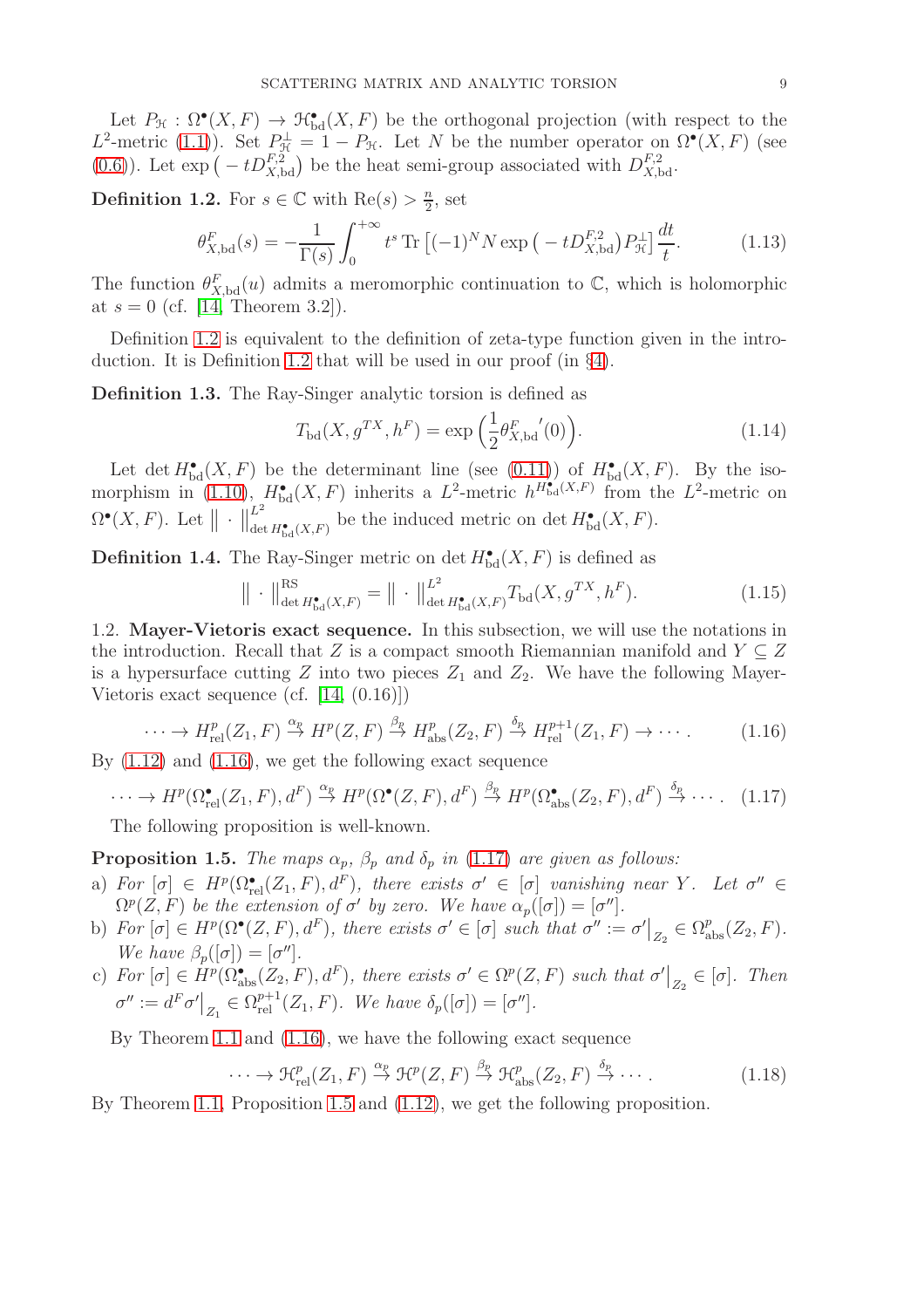<span id="page-9-4"></span>**Proposition 1.6.** For  $\omega \in \mathcal{H}_{rel}^p(Z_1, F)$ ,  $\mu \in \mathcal{H}^p(Z, F)$ ,  $\nu \in \mathcal{H}_{abs}^p(Z_2, F)$  and  $\omega' \in$  $\mathfrak{R}^{p+1}_{\mathrm{rel}}(Z_1,F)$ *, we have* 

$$
\left\langle \alpha_p(\omega), \mu \right\rangle_Z = \left\langle \omega, \mu \right\rangle_{Z_1}, \quad \left\langle \beta_p(\mu), \nu \right\rangle_{Z_2} = \left\langle \mu, \nu \right\rangle_{Z_2}, \quad \left\langle \delta_p(\nu), \omega' \right\rangle_{Z_1} = \left\langle \nu, i_{e_n} \omega' \right\rangle_{Y}. (1.19)
$$

*Proof.* We only prove the first identity. The second and third identities can be proved in a similar way.

By the second identity in [\(0.21\)](#page-5-4) and [\(1.12\)](#page-7-3), there exists  $\omega' \in \Omega_c^p(Z_1, F)$  (i.e.,  $\omega'$  vanishes near  $\partial Z_1$ ) such that

<span id="page-9-2"></span>
$$
d^F \omega' = 0, \quad [\omega'] = [\omega] \in H^p(\Omega_{\text{rel}}^{\bullet}(Z_1, F), d^F). \tag{1.20}
$$

We may view  $\omega'$  as an element in  $\Omega^p(Z, F)$ , i.e.,  $\omega'$  vanishes on  $Z_2$ . By Proposition [1.5](#page-8-4) and  $(1.20)$ , we have

<span id="page-9-3"></span>
$$
[\alpha_p(\omega)] = [\omega'] \in H^p(Z, F). \tag{1.21}
$$

By Theorem [1.1,](#page-7-1)  $(1.20)$  and  $(1.21)$ , we have

$$
\langle \alpha_p(\omega), \mu \rangle_Z = \langle \omega', \mu \rangle_Z = \langle \omega', \mu \rangle_{Z_1} = \langle \omega, \mu \rangle_{Z_1}.
$$
 (1.22)

<span id="page-9-0"></span>This completes the proof of Proposition [1.6.](#page-9-4)  $\Box$ 

### 2. Manifolds with cylinder ends and Scattering matrix

In this section, we study the Hodge-Laplacians on manifolds with cylindrical ends. This section is organized as follows. In §[2.1,](#page-9-1) we calculate the eigensections of the Hodge-Laplacian on a cylinder without boundary condition. In §[2.2,](#page-11-0) we study the absolutely continuous spectrum of the Hodge-Laplacian in question. In §[2.3,](#page-14-0) we study the extended  $L^2$ -solutions, i.e., generalized eigensections associated with 0.

<span id="page-9-1"></span>2.1. **Hodge-de Rham operator on a cylinder.** Let  $(Y, g^{TY})$  be a compact Riemannian manifold. Let F be a flat vector bundle over Y. Let  $h^F$  be a Hermitian metric on  $F<sub>r</sub>$ 

Let du be a unit odd Grassmannian variable such that  $(du)^2 = 0$ , which we view as an endomorphism of degree 1, and fix its norm by  $|du| = 1$  and assume that it anticommutes with  $\Lambda^{\bullet}(T^*Y)$ . Set  $\Omega^{\bullet}(Y, F[du]) = \Omega^{\bullet}(Y, F) \otimes \mathbb{C}[du]$ , then as a  $\mathbb{Z}_2$ -graded vector space,

$$
\Omega^{p}(Y, F[du]) = \Omega^{p}(Y, F) \oplus \Omega^{p-1}(Y, F)du.
$$
\n(2.1)

Let  $D_Y^F$  be the Hodge-de Rham operator (cf. [\(1.2\)](#page-6-3)) on  $\Omega^{\bullet}(Y, F[du])$ . Let  $\mathcal{H}^{\bullet}(Y, F)$ (resp.  $\mathcal{H}^{\bullet}(Y, F[du])$ ) be the kernel of  $D_Y^{F,2}$  $Y^{F,2}$  on  $\Omega^{\bullet}(Y, F)$  (resp.  $\Omega^{\bullet}(Y, F[du])$ ). For  $\mu \in \mathbb{R}$ , Let  $\mathcal{E}_{\mu}(Y, F)$  (resp.  $\mathcal{E}_{\mu}(Y, F[du])$ ) be the eigenspace of  $D_Y^F$  on  $\Omega^{\bullet}(Y, F)$  (resp.  $\Omega^{\bullet}(Y, F[du])$  associated with  $\mu$ . Then we have

$$
\mathcal{H}^{\bullet}(Y, F[du]) = \mathcal{H}^{\bullet}(Y, F) \oplus \mathcal{H}^{\bullet}(Y, F) du,
$$
  
\n
$$
\mathcal{E}_{\mu}(Y, F[du]) = \mathcal{E}_{\mu}(Y, F) \oplus \mathcal{E}_{-\mu}(Y, F) du.
$$
\n(2.2)

Let  $I \subseteq \mathbb{R}$  be an interval. For ease of notation, we denote  $Y_I = I \times Y$ . Let  $(u, y) \in Y_I$ be the coordinates. Let  $\pi_Y : Y_I \to Y$  be the canonical projection. We equip  $Y_I$  with the product metric [\(0.2\)](#page-2-0). The pull-back of F (resp.  $h^F$ ) by  $\pi_Y^*$  is still denoted by F (resp.  $h^F$ ). We equip F over  $Y_I$  with the flat connection

$$
\nabla^{F} = du \wedge \frac{\partial}{\partial u} + \nabla^{F}|_{Y}.
$$
\n(2.3)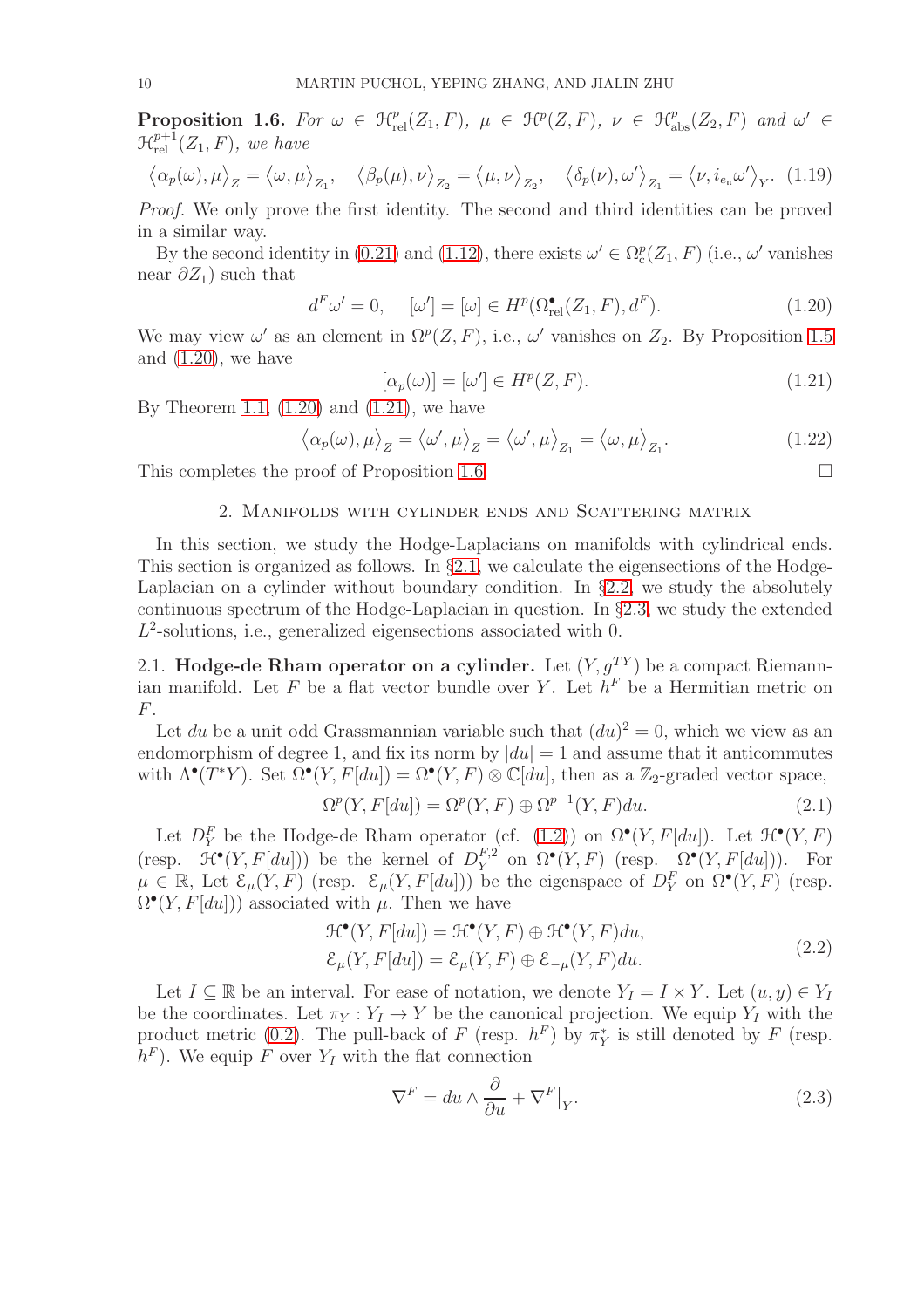We will use the following identification

<span id="page-10-0"></span>
$$
\Omega^{\bullet}(Y_I, F) = \mathcal{C}^{\infty}(I, \Omega^{\bullet}(Y, F[du])). \tag{2.4}
$$

For  $u \in I$  and  $\omega \in \Omega^{\bullet}(Y_I, F)$ , we denote by  $\omega_u \in \Omega^{\bullet}(Y, F[du])$  the value of  $\omega$ , viewed as a function on I, at  $u \in I$ . By [\(1.1\)](#page-6-2) and [\(2.4\)](#page-10-0), for  $\omega, \omega' \in \Omega^{\bullet}(Y_I, F)$ , we have

$$
\langle \omega, \omega' \rangle_{Y_I} = \int_I \langle \omega_u, \omega'_u \rangle_Y du. \tag{2.5}
$$

Let  $\frac{\partial}{\partial u}$  be the dual of du. We define the action on  $\mathbb{C}[du]$  by

$$
c\left(\frac{\partial}{\partial u}\right) = du \wedge -i_{\frac{\partial}{\partial u}}, \quad \hat{c}\left(\frac{\partial}{\partial u}\right) = du \wedge +i_{\frac{\partial}{\partial u}}.\tag{2.6}
$$

Let  $D_{Y_I}^F$  be the Hodge-de Rham operator on  $\Omega^{\bullet}(Y_I, F)$ . We have

<span id="page-10-1"></span>
$$
D_{Y_I}^F = c\left(\frac{\partial}{\partial u}\right)\frac{\partial}{\partial u} + D_Y^F, \quad c\left(\frac{\partial}{\partial u}\right)D_Y^F = -D_Y^F c\left(\frac{\partial}{\partial u}\right). \tag{2.7}
$$

For  $I = [a, b]$ , we have the Green formula: for  $\omega, \omega' \in \Omega^{\bullet}(Y_I, F)$ ,

$$
D_{Y_I}^F \omega, \omega' \rangle_{Y_I} - \langle \omega, D_{Y_I}^F \omega' \rangle_{Y_I} = \langle c(\frac{\partial}{\partial u}) \omega_b, \omega'_b \rangle_Y - \langle c(\frac{\partial}{\partial u}) \omega_a, \omega'_a \rangle_Y. \tag{2.8}
$$

Set

<span id="page-10-7"></span> $\langle$ 

<span id="page-10-5"></span>
$$
\delta_Y = \min\{|\mu| \,:\, 0 \neq \mu \in \text{Sp}(D_Y^F)\}.
$$
\n
$$
(2.9)
$$

For  $\omega \in \Omega^{\bullet}(Y_I, F)$  an eigensection of  $D_{Y_I}^F$  associated with eigenvalue  $\lambda \in (-\delta_Y, \delta_Y)$ , by  $(2.7)$ , we have

$$
\omega = e^{-iu\lambda} \left( \phi_0^- - ic(\frac{\partial}{\partial u}) \phi_0^- \right) + e^{iu\lambda} \left( \phi_0^+ + ic(\frac{\partial}{\partial u}) \phi_0^+ \right)
$$
  
+ 
$$
\sum_{0 \neq \mu \in \text{Sp}(D_Y^F)} e^{-\sqrt{\mu^2 - \lambda^2}u} \left( \phi_\mu^- - \frac{\mu - \lambda}{\sqrt{\mu^2 - \lambda^2}} c(\frac{\partial}{\partial u}) \phi_\mu^- \right)
$$
  
+ 
$$
\sum_{0 \neq \mu \in \text{Sp}(D_Y^F)} e^{\sqrt{\mu^2 - \lambda^2}u} \left( \phi_\mu^+ + \frac{\mu - \lambda}{\sqrt{\mu^2 - \lambda^2}} c(\frac{\partial}{\partial u}) \phi_\mu^+ \right),
$$
(2.10)

where  $\phi_0^{\pm} \in \mathcal{H}^{\bullet}(Y, F), \phi_{\mu}^{\pm} \in \mathcal{E}_{\mu}(Y, F[du])$  (cf. [\[31,](#page-55-8) §4]). Note that

<span id="page-10-4"></span><span id="page-10-2"></span>
$$
\left(1 - ic\left(\frac{\partial}{\partial u}\right)\right)\left(1 + ic\left(\frac{\partial}{\partial u}\right)\right) = 0,\tag{2.11}
$$

which explains that  $\phi_0^{\pm} \in \mathcal{H}^{\bullet}(Y, F)$  (instead of  $\phi_0^{\pm} \in \mathcal{H}^{\bullet}(Y, F[du])$ ). Set

$$
\omega^{\text{zm},\pm} = e^{\pm i u \lambda} \left( \phi_0^{\pm} \pm i c \left( \frac{\partial}{\partial u} \right) \phi_0^{\pm} \right),
$$
  
\n
$$
\omega^{\mu,\pm} = e^{\pm \sqrt{\mu^2 - \lambda^2} u} \left( \phi_\mu^{\pm} \pm \frac{\mu - \lambda}{\sqrt{\mu^2 - \lambda^2}} c \left( \frac{\partial}{\partial u} \right) \phi_\mu^{\pm} \right),
$$
  
\n
$$
\omega^{\pm} = \sum_{0 \neq \mu \in \text{Sp}(D_Y^F)} \omega^{\mu,\pm}, \quad \omega^{\mu} = \omega^{\mu,-} + \omega^{\mu,+},
$$
  
\n
$$
\omega^{\text{zm}} = \omega^{\text{zm},-} + \omega^{\text{zm},+}, \quad \omega^{\text{nz}} = \omega^- + \omega^+.
$$
\n(2.12)

We remark that

<span id="page-10-3"></span>
$$
c(\tfrac{\partial}{\partial u})\omega^{\text{zm},\pm} = \mp i\,\omega^{\text{zm},\pm}.\tag{2.13}
$$

We call  $\omega^{\text{zm}}$  the zeromode of  $\omega$ . By [\(2.10\)](#page-10-2)-[\(2.12\)](#page-10-3), we have

<span id="page-10-6"></span>
$$
\omega = \omega^{\text{zm}} + \omega^{\text{nz}} = \omega^{\text{zm}} + \omega^- + \omega^+.
$$
 (2.14)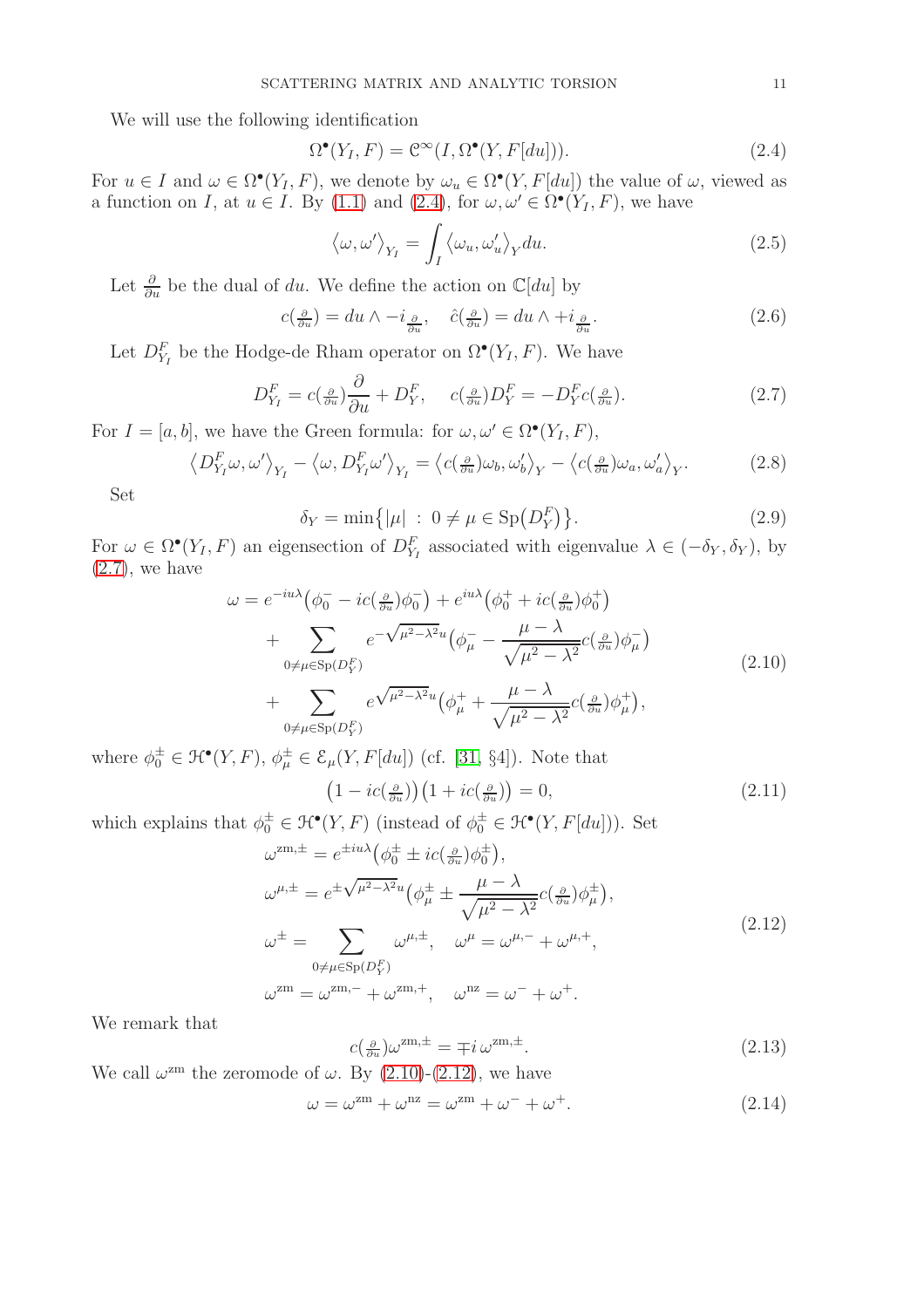Moreover, for  $u \in I$  and  $\mu, \nu \in \mathbb{R}$  with  $|\mu| \neq |\nu|$ , we have

$$
\left\langle \omega_u^{\text{zm}}, \omega_u^{\mu} \right\rangle_Y = 0, \quad \left\langle \omega_u^{\mu}, \omega_u^{\nu} \right\rangle_Y = 0. \tag{2.15}
$$

Furthermore, for  $a < u < v < b$ , we have

<span id="page-11-3"></span>
$$
\left\|\omega_v^-\right\|_Y \leqslant e^{-(v-u)\sqrt{\delta_Y^2 - \lambda^2}} \left\|\omega_u^-\right\|_Y, \quad \left\|\omega_u^+\right\|_Y \leqslant e^{-(v-u)\sqrt{\delta_Y^2 - \lambda^2}} \left\|\omega_v^+\right\|_Y. \tag{2.16}
$$

By [\(2.12\)](#page-10-3),  $\left\|\omega_u^{\text{zm}}\right\|_Y$  is independent of  $u \in I$ . We denote

<span id="page-11-1"></span>
$$
\left\|\omega^{\text{zm}}\right\|_{Y} = \left\|\omega^{\text{zm}}_{u}\right\|_{Y}.
$$
\n(2.17)

<span id="page-11-2"></span>**Lemma 2.1.** We assume that  $I = [a, b]$ . For  $\omega_1, \omega_2 \in \Omega^{\bullet}(Y_I, F)$  eigensections of  $D_{Y_I}^F$ *associated with eigenvalues in*  $[-\delta_Y/2, \delta_Y/2]$ *, we have* 

$$
\left| \left\langle \omega_1^{\text{nz}}, \omega_2^{\text{nz}} \right\rangle_{Y_I} \right| \leqslant 2\delta_Y^{-1} \left( 1 - e^{-(b-a)\delta_Y/2} \right)^{-2} \left\| \omega_1 \right\|_{\partial Y_I} \left\| \omega_2 \right\|_{\partial Y_I},
$$
\n
$$
\left| \left\langle \omega_1^{\text{zm}}, \omega_2^{\text{zm}} \right\rangle_Y \right| \leqslant \frac{1}{2} \left\| \omega_1 \right\|_{\partial Y_I} \left\| \omega_2 \right\|_{\partial Y_I}.
$$
\n(2.18)

<span id="page-11-0"></span>*Proof.* They follow from the Cauchy-Schwarz inequality and  $(2.10)-(2.17)$  $(2.10)-(2.17)$ .

2.2. Hodge-de Rham operator on manifolds with cylindrical ends. Let  $(X_\infty, g^{TX_\infty})$ be a non-compact Riemannian manifold with cylindrical end  $Y_{\mathbb{R}_+}$ , i.e.,  $X_{\infty}$  contains a subset isometric to  $Y_{\mathbb{R}_+}$  whose complement is compact. Let  $(F, \nabla^F)$  be a flat vector bundle over  $X_{\infty}$ . Let  $h^F$  be a Hermitian metric on  $X_{\infty}$  such that [\(0.3\)](#page-2-1) holds on  $Y_{\mathbb{R}_+}$ .

By [\[31,](#page-55-8) Theorem 3.2], the Hodge-de Rham operator  $D_{X_\infty}^F$  on  $\Omega_c^{\bullet}(X_\infty, F)$  is essentially self-adjoint. Its self-adjoint extension is still denoted by  $D_{X_{\infty}}^F$ . We have the following decomposition

<span id="page-11-4"></span>
$$
L^{2}\big(\Omega_{\rm c}^{\bullet}(X_{\infty},F)\big)=\mathcal{E}_{\rm pp}^{\bullet}(X_{\infty},F)\oplus\mathcal{E}_{\rm sc}^{\bullet}(X_{\infty},F)\oplus\mathcal{E}_{\rm ac}^{\bullet}(X_{\infty},F)\,,\tag{2.19}
$$

where the vector subspaces on the right hand side correspond to purely point spectrum, singularly continuous spectrum and absolutely continuous spectrum of  $D_{X_{\infty}}^F$  (cf. [\[37,](#page-55-11) Chapter 7.2]). We denote by  $D_{X_\infty,pp}^F$ ,  $D_{X_\infty,sc}^F$  and  $D_{X_\infty,ac}^F$  the restrictions of  $D_{X_\infty}^F$  to the corresponding vector subspaces.

Now we give a formal definition of generalized eigensection. We refer to [\[3,](#page-54-24) Chapter 5] for details. For  $\Delta \subseteq \mathbb{R}$  a Borel subset, let  $I_{\Delta} : \mathbb{R} \to \mathbb{R}$  be the function defined by

$$
I_{\Delta}(\lambda) = \begin{cases} 1 & \text{for } \lambda \in \Delta, \\ 0 & \text{for } \lambda \notin \Delta. \end{cases}
$$
 (2.20)

We denote by  $A^{\bullet}(X_{\infty}, F)$  the vector space of currents on  $X_{\infty}$  with values in F. The operator

$$
I_{\Delta}(D_{X_{\infty}}^{F}) : \Omega_{\mathbf{c}}^{\bullet}(X_{\infty}, F) \to L^{2}(\Omega_{\mathbf{c}}^{\bullet}(X_{\infty}, F)) \subseteq A^{\bullet}(X_{\infty}, F)
$$
\n(2.21)

is well-defined. There exists an operator valued distribution

$$
\Psi : \mathbb{R} \to \text{Hom}\big(\Omega_{\text{c}}^{\bullet}(X_{\infty}, F), A^{\bullet}(X_{\infty}, F)\big) \tag{2.22}
$$

such that

$$
I_{\Delta}\left(D_{X_{\infty}}^{F}\right) = \int_{\Delta} \Psi(\lambda) d\lambda. \tag{2.23}
$$

We have the decomposition

$$
\Psi = \Psi_{\rm pp} + \Psi_{\rm sc} + \Psi_{\rm ac},\tag{2.24}
$$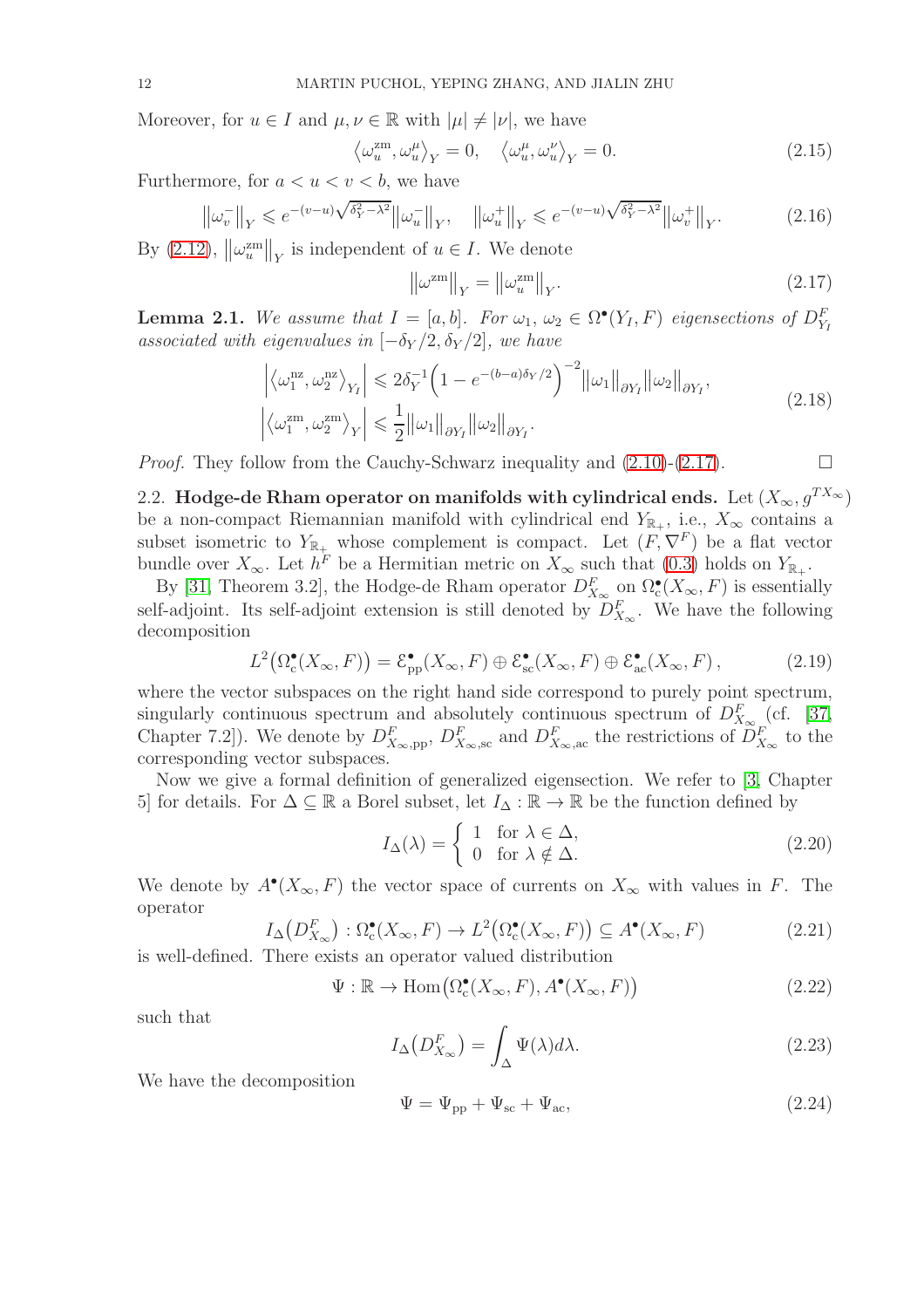where  $\Psi_{\text{pp}}$  (resp.  $\Psi_{\text{sc}}$ ,  $\Psi_{\text{ac}}$ ) is a purely point (resp. singularly continuous, absolutely continuous) measure. We define

$$
\mathcal{E}_{\lambda} = \Psi_{\text{ac}}(\lambda) \big( \Omega_{\text{c}}^{\bullet}(X_{\infty}, F) \big) \subseteq A^{\bullet}(X_{\infty}, F). \tag{2.25}
$$

An element in  $\mathcal{E}_{\lambda}$  is called generalized eigensection. It turns out that  $\mathcal{E}_{\lambda} \subseteq \Omega^{\bullet}(X_{\infty}, F)$ . Moreover, the following properties hold,

- For  $\omega_{\lambda} \in \mathcal{E}_{\lambda}, D_{X_{\infty}}^F \omega_{\lambda} = \lambda \omega_{\lambda}$ .
- We have  $\mathcal{E}_{\lambda} \cap L^2(\Omega_c^{\bullet}(X_{\infty}, F)) = 0$ . In particular, a generalized eigensection is determined by its restriction to  $Y_{\mathbb{R}_+}$ .
- For  $\omega \in \mathcal{E}_{ac}(\overline{X}_{\infty}, F)$ , there exists a unique family  $(\omega_{\lambda} \in \mathcal{E}_{\lambda})$  $\lambda \in \mathbb{R}$  such that  $\omega =$  $\int_{\mathbb{R}} \omega_{\lambda} d\lambda.$

In this paper, the word 'generalized eigensection' is uniquely assigned to the absolutely continuous spectrum. In other words, a non zero eigensection will not be considered as a generalized eigensection.

Let

$$
\Pi : \Omega^{\bullet}(Y, F[du]) \to \mathcal{H}(Y, F) du \oplus \bigoplus_{\mu > 0} \left( (1 - du) \mathcal{E}_{\mu}(Y, F) \oplus (1 + du) \mathcal{E}_{-\mu}(Y, F) \right) \quad (2.26)
$$

be the orthogonal projection. Let  $D_{Y_{\mathbb{R}_+}}^F$  be the Hodge-de Rham operator with

<span id="page-12-0"></span>
$$
Dom(D_{Y_{\mathbb{R}_+}}^F) = \{ \omega \in \Omega^{\bullet}(Y_{\mathbb{R}_+}, F) : \omega_0 \in \text{Ker}(\Pi) \},
$$
\n(2.27)

where  $\omega_0$  is defined in the paragraph containing [\(2.4\)](#page-10-0). Such boundary condition was considered by Atiyah, Patodi and Singer [\[1,](#page-54-25) (2.3)]. By the proof of [\[1,](#page-54-25) Proposition 2.5],  $D_{Y_{\mathbb{R}_+}}^F$  only possesses absolutely continuous spectrum.

Let  $J: L^2(\Omega^{\bullet}(Y_{\mathbb{R}_+}, F)) \hookrightarrow L^2(\Omega^{\bullet}(X_{\infty}, F))$  be the push-forward map induced by the embedding  $Y_{\mathbb{R}_+} \hookrightarrow X_\infty$ . Following [\[31,](#page-55-8) Prop. 4.9], we define the wave operators

$$
W_{\pm}\left(D_{X_{\infty}}^{F},D_{Y_{\mathbb{R}_{+}}^{F}}^{F}\right) = \lim_{t \to \pm \infty} e^{itD_{X_{\infty}}^{F}} J e^{-itD_{Y_{\mathbb{R}_{+}}^{F}}^{F}} : L^{2}\left(\Omega^{\bullet}(Y_{\mathbb{R}_{+}}, F)\right) \to L^{2}\left(\Omega^{\bullet}(X_{\infty}, F)\right). (2.28)
$$

The following theorem comes from [\[31,](#page-55-8) Theorems 4.1, 4.2].

**Theorem 2.2.** The operator  $D_{X_{\infty}}^F$  has no singularly continuous spectrum. For  $t > 0$ , *the heat operator*  $\exp\left(-tD_{X_{\infty},\text{pp}}^{F,2}\right)$  *is of trace class. The operator*  $W_{\pm}\left(D_{X_{\infty}}^F, D_{Y_{\mathbb{R}_+}}^F\right)$  *is unitary. Its image is*  $\mathcal{E}_{ac}^{\bullet}(X_{\infty}, F)$ *. Moreover, the following diagram commutes,* 

$$
L^{2}\left(\Omega^{\bullet}(Y_{\mathbb{R}_{+}},F)\right) \xrightarrow{D_{Y_{\mathbb{R}_{+}}}^{F}} L^{2}\left(\Omega^{\bullet}(Y_{\mathbb{R}_{+}},F)\right) \qquad (2.29)
$$
\n
$$
w_{\pm}\left(D_{X_{\infty}}^{F},D_{Y_{\mathbb{R}_{+}}}^{F}\right) \qquad \qquad \downarrow W_{\pm}\left(D_{X_{\infty}}^{F},D_{Y_{\mathbb{R}_{+}}}^{F}\right) \qquad (2.29)
$$
\n
$$
\mathcal{E}_{ac}^{\bullet}(X_{\infty},F)\xrightarrow{D_{X_{\infty,ac}}^{F}} \mathcal{E}_{ac}^{\bullet}(X_{\infty},F) .
$$

Set

$$
C(D_{X_{\infty}}^{F}, D_{Y_{\mathbb{R}_{+}}}^{F}) = W_{+}^{*}(D_{X_{\infty}}^{F}, D_{Y_{\mathbb{R}_{+}}}^{F}) \circ W_{-}(D_{X_{\infty}}^{F}, D_{Y_{\mathbb{R}_{+}}}^{F}) \in \text{End}\Big(L^{2}(\Omega^{\bullet}(Y_{\mathbb{R}_{+}}, F))\Big). \tag{2.30}
$$
  
Then  $C(D_{X_{\infty}}^{F}, D_{Y_{\mathbb{R}_{+}}}^{F})$  commutes with  $D_{Y_{\mathbb{R}_{+}}}^{F}$ .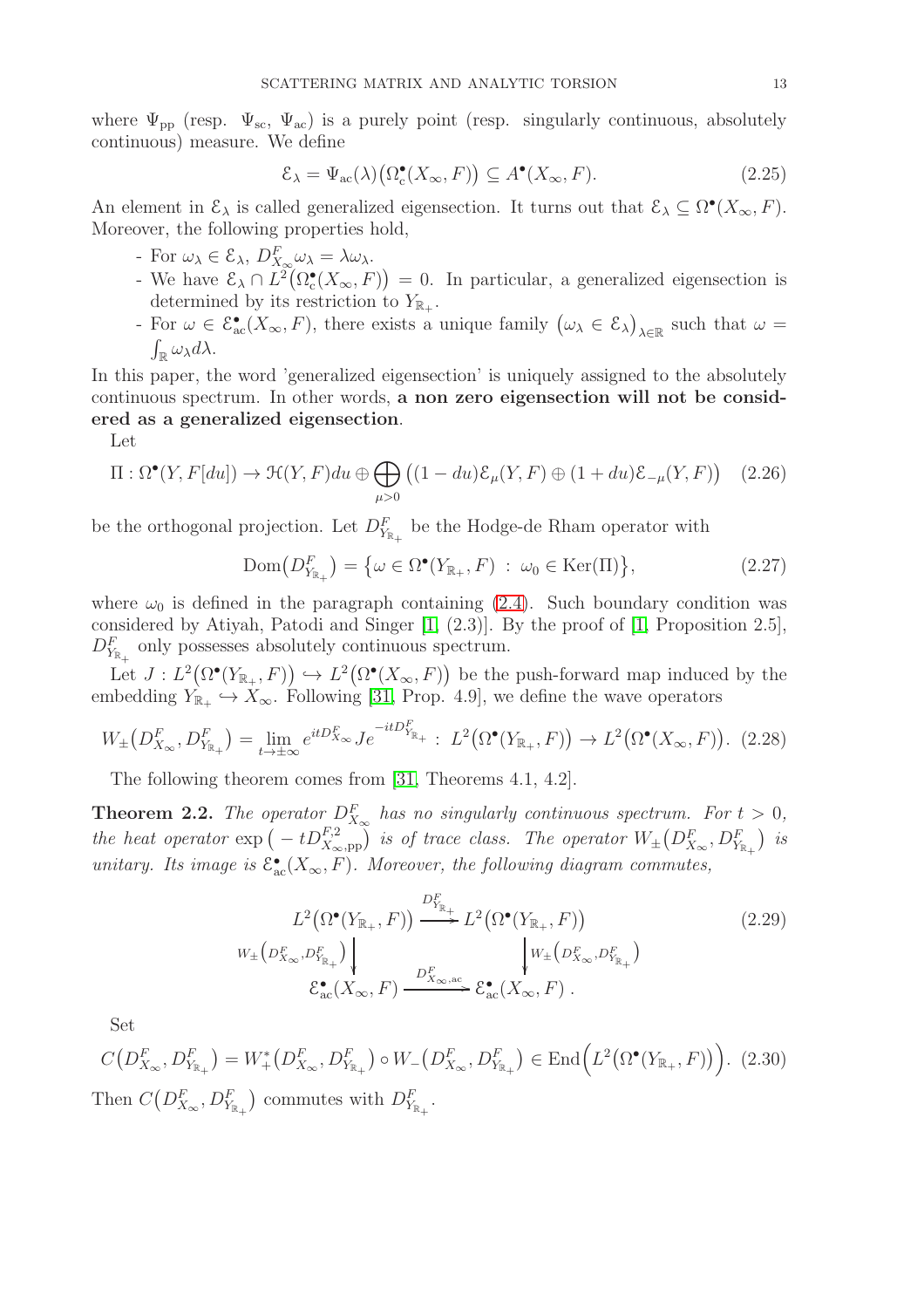By [\(2.10\)](#page-10-2), [\(2.11\)](#page-10-4) and [\(2.27\)](#page-12-0), a generalized eigensection of  $D_{Y_{\mathbb{R}_+}}^F$  associated with  $\lambda \in$  $(-\delta_Y, \delta_Y)$  takes the following form,

$$
E_0(\phi, \lambda) = e^{-i\lambda u} \left( \phi - ic(\frac{\partial}{\partial u})\phi \right) + e^{i\lambda u} \left( \phi + ic(\frac{\partial}{\partial u})\phi \right), \quad \text{where } \phi \in \mathcal{H}^\bullet(Y, F). \tag{2.31}
$$

Since  $C(D_{X_{\infty}}^F, D_{Y_{\mathbb{R}_+}}^F$ ) commutes with  $D_{Y_{\mathbb{R}_+}}^F$ , there exists  $C(\lambda) \in \text{End}(\mathcal{H}^\bullet(Y,F))$  such that we have the formal identity

<span id="page-13-2"></span>
$$
C\left(D_{X_{\infty}}^F, D_{Y_{\mathbb{R}_+}}^F\right)E_0(\phi, \lambda) = E_0(C(\lambda)\phi, \lambda). \tag{2.32}
$$

More precisely, for

$$
\omega = \int_{-\delta_Y}^{\delta_Y} E_0(\phi_\lambda, \lambda) d\lambda \in L^2(\Omega^\bullet(Y_{\mathbb{R}_+}, F)), \tag{2.33}
$$

we have

$$
C\left(D_{X_{\infty}}^F, D_{Y_{\mathbb{R}_+}}^F\right)\omega = \int_{-\delta_Y}^{\delta_Y} E_0(C(\lambda)\phi_\lambda, \lambda)d\lambda.
$$
 (2.34)

We call  $C(\lambda)$  scattering matrix. We extend the action of  $C(\lambda)$  to  $\mathcal{H}^{\bullet}(Y, F[du])$  such that

<span id="page-13-3"></span>
$$
C(\lambda)c(\tfrac{\partial}{\partial u}) = -c(\tfrac{\partial}{\partial u})C(\lambda).
$$
\n(2.35)

The following propositions come from [\[31,](#page-55-8) §4, paragraphs between Lemma 4.16 and Proposition 4.26].

<span id="page-13-4"></span>Proposition 2.3. *The following properties hold,*

- $-C(\lambda)$  *depends analytically on*  $\lambda$ *;*
- $-C(\lambda) \in \text{End}(\mathcal{H}^{\bullet}(Y, F[du]))$  *is unitary;*
- $-C(\lambda)$  preserves  $\mathcal{H}^p(Y, F)$  and  $\mathcal{H}^p(Y, F)du$  for  $p = 0, \dots, n-1$ ;
- $C(λ)C(−λ) =$ Id, *in particular*,  $C(0)<sup>2</sup> =$ Id.

<span id="page-13-1"></span>**Proposition 2.4.** *A generalized eigensection of*  $D_{X_{\infty},\text{ac}}^F$  associated with  $\lambda \in (-\delta_Y, \delta_Y)$ takes the following form on  $Y_{\mathbb{R}_+}$ ,

<span id="page-13-0"></span>
$$
e^{-i\lambda u}(\phi - ic(\tfrac{\partial}{\partial u})\phi) + e^{i\lambda u}C(\lambda)(\phi - ic(\tfrac{\partial}{\partial u})\phi) + \theta(\phi, \lambda), \qquad (2.36)
$$

where  $\phi \in \mathfrak{H}^{\bullet}(Y, F)$  and  $\theta(\phi, \lambda) \in L^{2}(\Omega^{\bullet}(Y_{\mathbb{R}_{+}}, F))$ . Furthermore, for  $u \in \mathbb{R}_{+}$ ,

<span id="page-13-5"></span>
$$
\theta(\phi,\lambda)_u \perp \mathcal{H}^\bullet(Y,F[du]). \tag{2.37}
$$

*Conversely, for*  $\phi \in \mathcal{H}^{\bullet}(Y, F)$  *and*  $\lambda \in (-\delta_Y, \delta_Y)$ *, there exists a unique generalized eigensection of*  $D_{X_{\infty},\text{ac}}^F$  *satisfying* [\(2.36\)](#page-13-0)*, which we denote by*  $E(\phi, \lambda)$ *.* 

In Proposition [2.4,](#page-13-1)  $\phi \in \mathcal{H}^{\bullet}(Y, F)$  is due to the same argument as in [\(2.10\)](#page-10-2).

We remark that  $E(\phi, \lambda)$  depends linearly on  $\phi$  and analytically on  $\lambda$  ([\[31,](#page-55-8) §4]). Since  $\mathcal{H}^{\bullet}(Y, F)$  is finite dimensional, there exists  $a > 0$  such that, for any  $\phi \in \mathcal{H}^{\bullet}(Y, F)$  and  $\lambda \in [-\delta_Y/2, \delta_Y/2],$ 

<span id="page-13-6"></span>
$$
\|E(\phi,\lambda)\|_{X_{\infty}\setminus Y_{\mathbb{R}_+}} \leqslant a \|\phi\|_{Y}, \quad \|E(\phi,\lambda)\|_{\partial Y_{\mathbb{R}_+}} \leqslant a \|\phi\|_{Y}.
$$
 (2.38)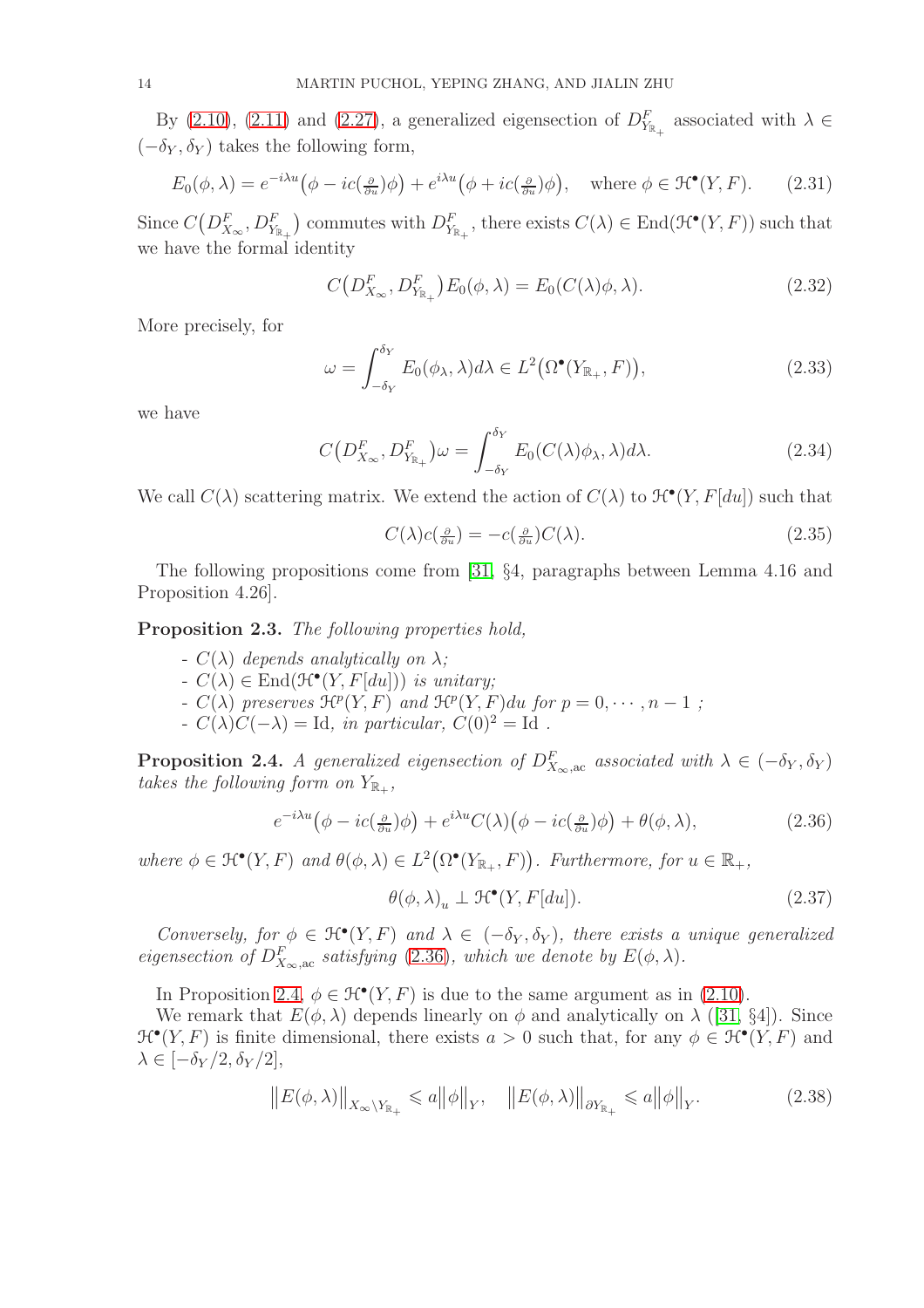# <span id="page-14-0"></span>2.3. Extended  $L^2$ -solutions. Set

$$
\mathcal{H}_{L^2}^{\bullet}(X_{\infty}, F) = L^2(\Omega^{\bullet}(X_{\infty}, F)) \cap \text{Ker}\left(D_{X_{\infty}}^{F,2}\right),
$$
  

$$
\mathcal{H}^{\bullet}(X_{\infty}, F) = \{(\omega, \hat{\omega}) \in \text{Ker}\left(D_{X_{\infty}}^{F,2}\right) \oplus \mathcal{H}^{\bullet}(Y, F[du]) : \omega^+ = 0, \ \omega^{\text{zm}} = \pi_Y^* \hat{\omega}\},
$$
(2.39)

where  $\omega^+$ ,  $\omega^{\text{zm}}$  are defined in [\(2.12\)](#page-10-3). The elements of  $\mathcal{H}_{L_1^2}^{\bullet}(X_\infty, F)$  (resp.  $\mathcal{H}^{\bullet}(X_\infty, F)$ ) are called  $L^2$ -solutions (resp. extended  $L^2$ -solutions) of  $D_{X_\infty}^{F,2}$  $\mathcal{H}_{X_\infty}^{F,2}$  and  $\mathcal{H}_{L^2}^{\bullet}(X_\infty,F)$  is naturally identified as a vector subspace of  $\mathcal{H}^{\bullet}(X_{\infty}, F)$  by sending  $\omega \in \mathcal{H}^{\bullet}_{L^2}(X_{\infty}, F)$  to  $(\omega, 0) \in$  $\mathcal{H}^{\bullet}(X_{\infty}, F)$ . By Proposition [2.4,](#page-13-1)  $\mathcal{H}^{\bullet}(X_{\infty}, F)$  is spanned by  $\mathcal{H}^{\bullet}_{L^2}(X_{\infty}, F)$  and generalized eigensections of  $D_{X_{\infty}}^F$  associated with 0, i.e.,

<span id="page-14-11"></span>
$$
\mathcal{H}^{\bullet}(X_{\infty}, F) = \mathcal{H}^{\bullet}_{L^{2}}(X_{\infty}, F) \oplus \{ E(\phi, 0) : \phi \in \mathcal{H}^{\bullet}(Y, F) \}.
$$
 (2.40)

<span id="page-14-3"></span>**Proposition 2.5.** *For*  $(\omega, \hat{\omega}) \in \mathcal{H}^{\bullet}(X_{\infty}, F)$ *, we have* 

<span id="page-14-2"></span><span id="page-14-1"></span>
$$
d^F \omega = d^{F,*} \omega = 0. \tag{2.41}
$$

*Proof.* By [\(2.10\)](#page-10-2) and [\(2.39\)](#page-14-1),  $d^F \omega$  and  $d^{F,*} \omega$  are  $L^2$ -integrable and mutually orthogonal. Then  $d^F \omega + d^{F,*} \omega = D^F \omega = 0$  implies [\(2.41\)](#page-14-2). The proof of Proposition [2.5](#page-14-3) is completed.  $\Box$ 

By Proposition [2.5](#page-14-3) and [\(2.10\)](#page-10-2), for  $(\omega, \hat{\omega}) \in \mathcal{H}^{\bullet}(X_{\infty}, F)$ , we have

<span id="page-14-4"></span>
$$
\omega|_{Y_{\mathbb{R}_+}} = \pi_Y^* \hat{\omega} + \sum_{\mu \neq 0, \ \mu \in \text{Sp}(D_Y^F)} e^{-|\mu|u} (\tau_{\mu,1} - du \wedge \tau_{\mu,2}), \tag{2.42}
$$

with  $\tau_{\mu,1} \in \Omega^{\bullet}(Y, F)$  and  $\tau_{\mu,2} \in \Omega^{\bullet-1}(Y, F)$  satisfying

<span id="page-14-5"></span>
$$
d_Y^F \tau_{\mu,1} = d_Y^{F,*} \tau_{\mu,2} = 0, \quad d_Y^{F,*} \tau_{\mu,1} = |\mu| \tau_{\mu,2}, \quad d_Y^F \tau_{\mu,2} = |\mu| \tau_{\mu,1}. \tag{2.43}
$$

<span id="page-14-10"></span>We construct linear maps

 $\mathcal{R}_{dF}: \ \mathcal{H}^{\bullet}(X_{\infty}, F) \to \Omega^{\bullet-1}(Y_{\mathbb{R}_+}, F), \quad \mathcal{R}_{d^{F,*}}: \ \mathcal{H}^{\bullet}(X_{\infty}, F) \to \Omega^{\bullet+1}(Y_{\mathbb{R}_+})$  $(2.44)$ as follows: for  $(\omega, \hat{\omega}) \in \mathcal{H}^{\bullet}(X_{\infty}, F)$  satisfying  $(2.42)$ , set

<span id="page-14-6"></span>
$$
\mathcal{R}_{d^F}(\omega,\hat{\omega}) = \sum_{\mu \neq 0} \frac{1}{|\mu|} e^{-|\mu|u} \tau_{\mu,2}, \quad \mathcal{R}_{d^{F,*}}(\omega,\hat{\omega}) = \sum_{\mu \neq 0} \frac{1}{|\mu|} e^{-|\mu|u} du \wedge \tau_{\mu,1}.
$$
 (2.45)

<span id="page-14-7"></span>**Proposition 2.6.** The following identities hold on  $Y_{\mathbb{R}_+}$ ,

$$
d^F \mathcal{R}_{d^F}(\omega, \hat{\omega}) = \omega \big|_{Y_{\mathbb{R}_+}} - \pi_Y^* \hat{\omega}, \quad d^{F,*} \mathcal{R}_{d^F}(\omega, \hat{\omega}) = 0,
$$
  

$$
d^{F,*} \mathcal{R}_{d^{F,*}}(\omega, \hat{\omega}) = \omega \big|_{Y_{\mathbb{R}_+}} - \pi_Y^* \hat{\omega}, \quad d^F \mathcal{R}_{d^{F,*}}(\omega, \hat{\omega}) = 0.
$$
 (2.46)

*Proof.* These identities follow from  $(2.42)$ ,  $(2.43)$  and  $(2.45)$ . The proof of Proposition [2.6](#page-14-7) is completed.  $\Box$ 

Set

<span id="page-14-9"></span>
$$
\mathcal{L}^{\bullet} = \{ \hat{\omega} \in \mathfrak{H}^{\bullet}(Y, F[du]) \; : \; \text{ there exists } \omega \text{ such that } (\omega, \hat{\omega}) \in \mathfrak{H}^{\bullet}(X_{\infty}, F) \}.
$$
 (2.47)  
\nThe elements of  $\mathcal{L}^{\bullet}$  are called limiting values of  $\mathfrak{H}^{\bullet}(X_{\infty}, F)$ . Let  $P_{\mathcal{L}} : \mathfrak{H}^{\bullet}(Y, F[du]) \to \mathcal{L}^{\bullet}$   
\nbe the orthogonal projection. Recall that  $C(\lambda)$  is defined by (2.32) and (2.35). We denote by  $C = C(0)$ . By Proposition 2.3 and (2.36), (2.37) for  $\lambda = 0$ , we have

<span id="page-14-8"></span>
$$
\mathcal{L}^{\bullet} = \text{Im}(C + \text{Id}) = \text{Ker}(C - \text{Id}), \quad C = 2P_{\mathcal{L}} - \text{Id}. \tag{2.48}
$$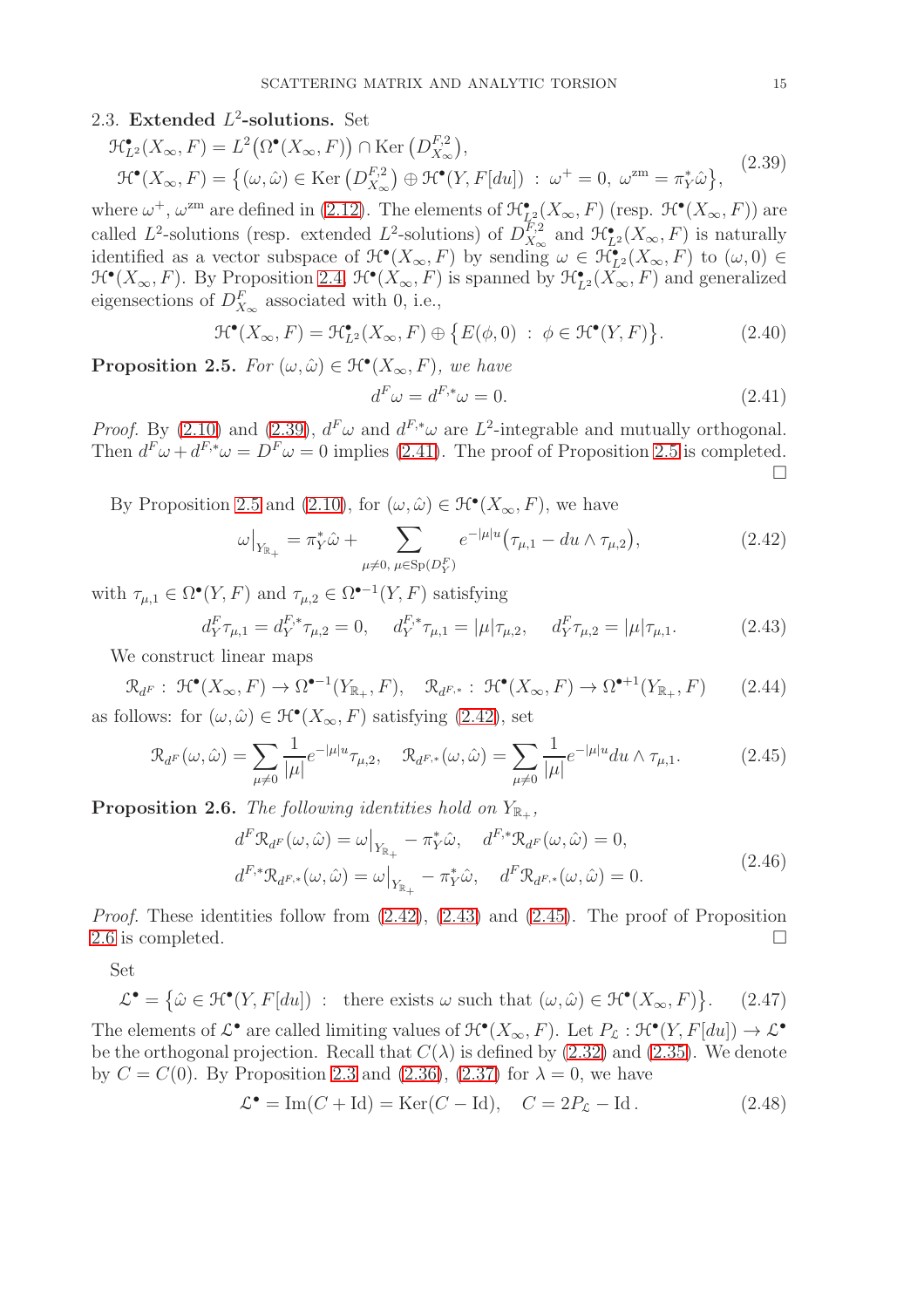By Proposition [2.3](#page-13-4) and [\(2.48\)](#page-14-8), we have the decomposition of vector spaces

<span id="page-15-6"></span>
$$
\mathcal{L}^p = \mathcal{L}^p_{\text{abs}} \oplus \mathcal{L}^p_{\text{rel}} \tag{2.49}
$$

with  $\mathcal{L}^p_{\text{abs}} \subseteq \mathcal{H}^p(Y, F)$  and  $\mathcal{L}^p_{\text{rel}} \subseteq \mathcal{H}^{p-1}(Y, F)du$ . From [\(2.35\)](#page-13-3) and [\(2.48\)](#page-14-8),

<span id="page-15-7"></span>
$$
\mathcal{L}_{\text{abs}}^{p,\perp} = i_{\frac{\partial}{\partial u}} \mathcal{L}_{\text{rel}}^{p+1} \subseteq \mathcal{H}^p(Y, F) \tag{2.50}
$$

is the orthogonal complement of  $\mathcal{L}_{\text{abs}}^p$  in  $\mathcal{H}^p(Y, F)$ .

By [\(2.39\)](#page-14-1) and [\(2.47\)](#page-14-9), we have the following short exact sequence,

<span id="page-15-2"></span>
$$
0 \longrightarrow \mathcal{H}_{L^2}^{\bullet}(X_{\infty}, F) \longrightarrow \mathcal{H}^{\bullet}(X_{\infty}, F) \longrightarrow \mathcal{L}^{\bullet} \longrightarrow 0. \tag{2.51}
$$

Set

<span id="page-15-3"></span>
$$
\mathcal{H}_{\text{abs/rel}}^{\bullet}(X_{\infty}, F) = \{ (\omega, \hat{\omega}) \in \mathcal{H}^{\bullet}(X_{\infty}, F) : \ \hat{\omega} \in \mathcal{L}_{\text{abs/rel}}^{\bullet} \}.
$$
 (2.52)

By [\(2.51\)](#page-15-2) and [\(2.52\)](#page-15-3), we get the following short exact sequence,

<span id="page-15-8"></span>
$$
0 \longrightarrow \mathcal{H}^{\bullet}_{L^{2}}(X_{\infty}, F) \longrightarrow \mathcal{H}^{\bullet}_{\text{abs/rel}}(X_{\infty}, F) \longrightarrow \mathcal{L}^{\bullet}_{\text{abs/rel}} \longrightarrow 0. \tag{2.53}
$$

### 3. Asymptotics of the spectrum of Hodge-Laplacians

<span id="page-15-0"></span>In this section, we study the asymptotics of the spectrum of the Hodge-Laplacian. In §[3.1,](#page-15-1) we introduce the gluing of two manifolds, which will be the central object in the whole paper. In §[3.2,](#page-16-0) we introduce a model, which could be viewed as the limit of the Hodge-Laplacian in question. In §[3.3](#page-17-0) and §[3.4,](#page-23-0) we study the asymptotics of the spectrum of the Hodge-Laplacian in question. In §[3.5,](#page-33-0) we extend the results in §[3.3](#page-17-0) and §[3.4](#page-23-0) to manifolds with boundaries.

### <span id="page-15-1"></span>3.1. Gluing two manifolds. For  $R > 2$ , set

$$
Z_{1,R} = Z_1 \cup_Y Y_{[0,R]}, \quad Z_{2,R} = Z_2 \cup_Y Y_{[-R,0]},
$$
  
\n
$$
Z_{1,\infty} = Z_1 \cup_Y Y_{[0,\infty)}, \quad Z_{2,\infty} = Z_2 \cup_Y Y_{(-\infty,0]},
$$
\n(3.1)

where we identify  $\partial Z_j \simeq Y$   $(j = 1, 2)$  with  $Y_0 := Y_{\{0\}}$ . Set (cf. Figure [1\)](#page-3-0)

$$
Z_R = Z_{1,R} \cup_Y Z_{2,R},\tag{3.2}
$$

We have the canonical embeddings

<span id="page-15-4"></span>
$$
Z_{1,2R} \subseteq Z_R, \quad Z_{2,2R} \subseteq Z_R. \tag{3.3}
$$

We will use the following coordinates on their cylindrical parts:  $(u_1, y) \in Y_{[0,R]} \subseteq Z_{1,2R}$ ,  $(u_2, y) \in Y_{[-R,0]} \subseteq Z_{2,2R}$  and  $(u, y) \in Y_{[-R,R]} \subseteq Z_R$ . Under the embedding [\(3.3\)](#page-15-4), we have the following coordinate transformations

<span id="page-15-5"></span>
$$
(u, y) \leftrightarrow (u_1 - R, y) \leftrightarrow (u_2 + R, y). \tag{3.4}
$$

We will also use the following canonical embedding: for  $R' \le R$ ,

$$
Z_{j,R'} \subseteq Z_{j,R}, \quad \text{for } j = 1,2,
$$
\n
$$
(3.5)
$$

which is compatible with the coordinates  $(u_j, y)$ .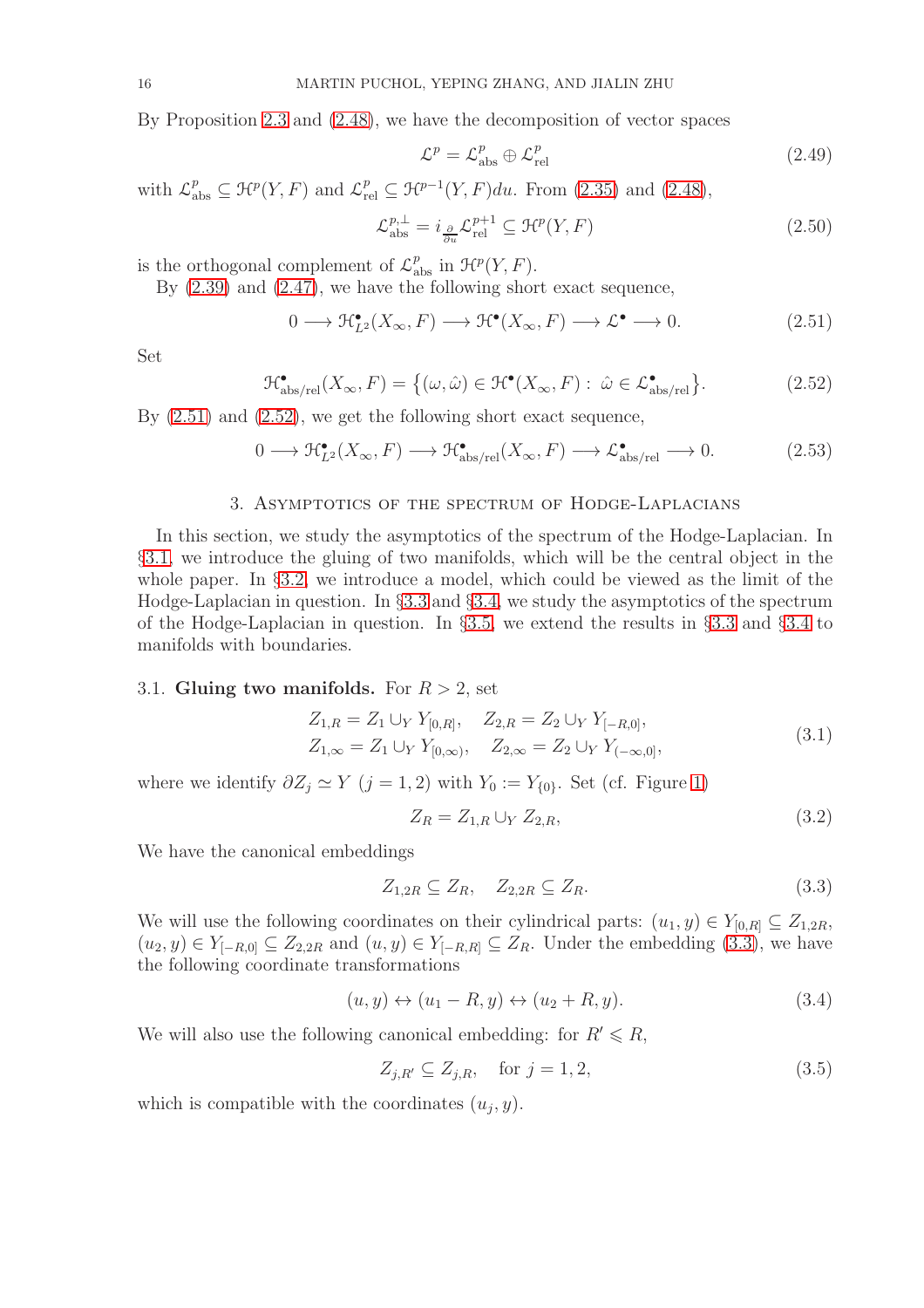<span id="page-16-0"></span>3.2. Model of eigenspaces associated with small eigenvalues. For  $j = 1, 2$ , let  $\mathcal{H}_{L^2}^{\bullet}(Z_{j,\infty},F)$  (resp.  $\mathcal{H}^{\bullet}(Z_{j,\infty},F)$ ) be the vector space of  $L^2$ -solutions (resp. extended  $L^2$ -solutions) of  $D_{Z_i}^{F,2}$  $Z_{j,\infty}^{r,2}$  (see [\(2.39\)](#page-14-1)). Set

<span id="page-16-1"></span>
$$
\mathcal{H}^{\bullet}(Z_{12,\infty}, F) = \{ (\omega_1, \omega_2, \hat{\omega}) : (\omega_j, \hat{\omega}) \in \mathcal{H}^{\bullet}(Z_{j,\infty}, F) \text{ for } j = 1, 2 \}. \tag{3.6}
$$

For  $R > 2$ , we equip  $\mathcal{H}^{\bullet}(Z_{12,\infty}, F)$  with the following metric,

<span id="page-16-8"></span>
$$
\left\| (\omega_1, \omega_2, \hat{\omega}) \right\|_{\mathcal{H}(\mathbf{Z}_{12,\infty}, F), R}^2 = \left\| \omega_1 \right\|_{Z_{1,R}}^2 + \left\| \omega_2 \right\|_{Z_{2,R}}^2. \tag{3.7}
$$

We will omit the subscript R if  $R = 0$ . By Lemma [2.1](#page-11-2) and [\(2.39\)](#page-14-1), there exists  $a > 0$ such that

$$
\|\cdot\|_{\mathcal{H}(\mathcal{Z}_{12,\infty},F),R}^2 \leqslant (1+aR)\|\cdot\|_{\mathcal{H}(\mathcal{Z}_{12,\infty},F)}^2.
$$
\n(3.8)

By [\(3.6\)](#page-16-1), we have the following injection,

$$
\mathcal{H}_{L^2}^{\bullet}(Z_{1,\infty}, F) \oplus \mathcal{H}_{L^2}^{\bullet}(Z_{2,\infty}, F) \to \mathcal{H}^{\bullet}(Z_{12,\infty}, F)
$$
  

$$
(\omega_1, \omega_2) \mapsto (\omega_1, \omega_2, 0).
$$
 (3.9)

For  $j = 1, 2$ , let  $\mathcal{L}^{\bullet}_j$  be the set of limiting values of  $\mathcal{H}^{\bullet}(Z_{j,\infty}, F)$  (see [\(2.47\)](#page-14-9)). We have the following surjection,

<span id="page-16-5"></span><span id="page-16-4"></span><span id="page-16-3"></span><span id="page-16-2"></span>
$$
\mathcal{H}^{\bullet}(Z_{12,\infty}, F) \to \mathcal{L}_1^{\bullet} \cap \mathcal{L}_2^{\bullet}
$$
  

$$
(\omega_1, \omega_2, \hat{\omega}) \mapsto \hat{\omega}.
$$
 (3.10)

From  $(2.51)$ ,  $(3.9)$  and  $(3.10)$ , we obtain the following short exact sequence

<span id="page-16-10"></span>
$$
0 \to \mathcal{H}_{L^2}^{\bullet}(Z_{1,\infty}, F) \oplus \mathcal{H}_{L^2}^{\bullet}(Z_{2,\infty}, F) \to \mathcal{H}^{\bullet}(Z_{12,\infty}, F) \to \mathcal{L}_1^{\bullet} \cap \mathcal{L}_2^{\bullet} \to 0.
$$
 (3.11)  
For  $\lambda \in (-\delta_Y, 0) \cup (0, \delta_Y)$  (see (2.9)), set

$$
\mathcal{E}_{\lambda}(Z_{1,\infty},F) = \{(\omega,\omega^{\text{zm}}) \in \Omega^{\bullet}(Z_{1,\infty},F) \times \Omega^{\bullet}(Y_{[0,+\infty)},F) : \omega \text{ is a generalized eigensection of } D_{Z_{1,\infty},\text{ac}}^{F} \text{ associated with } \lambda, (3.12)
$$

$$
\omega^{\text{zm}} \text{ is the zeromode of } \omega\},
$$

where the zeromode is defined in [\(2.12\)](#page-10-3). We construct  $\mathcal{E}_{\lambda}(Z_{2,\infty}, F)$  in the same way, i.e., [\(3.12\)](#page-16-4) with  $Z_{1,\infty}$  replaced by  $Z_{2,\infty}$  and  $Y_{[0,+\infty)}$  replaced by  $Y_{(-\infty,0]}$ . For  $R > 2$ , set

$$
\mathcal{E}_{\lambda,R}(Z_{12,\infty},F) = \{(\omega_1, \omega_1^{\text{zm}}, \omega_2, \omega_2^{\text{zm}}) : (\omega_j, \omega_j^{\text{zm}}) \in \mathcal{E}_{\lambda}(Z_{j,\infty},F) \text{ for } j = 1,2, \newline \omega_1^{\text{zm}} \big|_{Y_{[0,2R]}} = \omega_2^{\text{zm}} \big|_{Y_{[-2R,0]}} \text{ under (3.4)}\}. \tag{3.13}
$$

For  $j = 1, 2$ , let  $C_j(\lambda) \in \text{End}(\mathcal{H}^{\bullet}(Y, F[du]))$  be the scattering matrix associated with  $D_{Z_{j,\infty}}^F$  (see [\(2.32\)](#page-13-2) and [\(2.35\)](#page-13-3)). From Proposition [2.3,](#page-13-4) we have

<span id="page-16-6"></span>
$$
C_{12}(\lambda) := C_2^{-1}(\lambda)C_1(\lambda) \in \text{End}(\mathfrak{H}^{\bullet}(Y,F)) \oplus \text{End}(\mathfrak{H}^{\bullet}(Y,F)du). \tag{3.14}
$$

For  $R > 2$ , set

<span id="page-16-9"></span>
$$
\Lambda_R = \left\{ \lambda \in \mathbb{R} \; : \; \det \left( e^{4i\lambda R} C_{12}(\lambda) \big|_{\mathcal{H}^\bullet(Y,F)} - \mathrm{Id} \right) = 0 \right\},\tag{3.15}
$$

which is viewed as a multiset.

<span id="page-16-7"></span>Lemma 3.1. *We have*

$$
\left\{\lambda \in \mathbb{R} \; : \; \mathcal{E}_{\lambda,R}(Z_{12,\infty}, F) \neq 0\right\} = \Lambda_R. \tag{3.16}
$$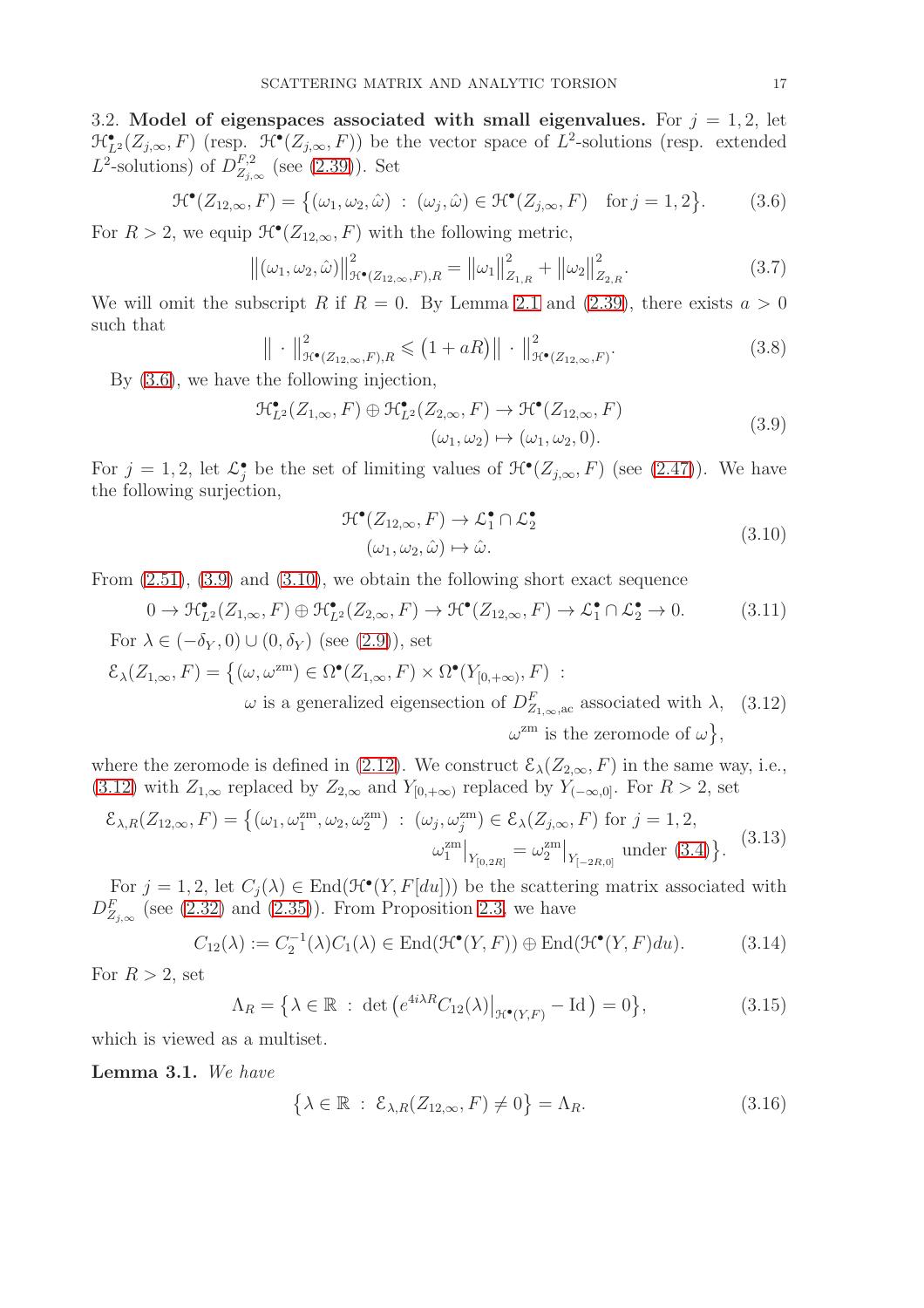*Proof.* Let  $(\omega_1, \omega_1^{\text{zm}}, \omega_2, \omega_2^{\text{zm}}) \in \mathcal{E}_{\lambda,R}(Z_{12,\infty}, F)$ . By Proposition [2.4,](#page-13-1) we have

$$
\omega_1^{\text{zm}}\big|_{Y_{[0,2R]}} = e^{-i\lambda u_1} \left(\phi_1 - ic\left(\frac{\partial}{\partial u}\right)\phi_1\right) + e^{i\lambda u_1} C_1(\lambda) \left(\phi_1 - ic\left(\frac{\partial}{\partial u}\right)\phi_1\right),
$$
  

$$
\omega_2^{\text{zm}}\big|_{Y_{[-2R,0]}} = e^{-i\lambda u_2} \left(\phi_2 - ic\left(\frac{\partial}{\partial u}\right)\phi_2\right) + e^{i\lambda u_2} C_2(\lambda) \left(\phi_2 - ic\left(\frac{\partial}{\partial u}\right)\phi_2\right),
$$
\n(3.17)

with  $\phi_1, \phi_2 \in \mathcal{H}^\bullet(Y, F)$ . By [\(3.13\)](#page-16-5), we have  $\omega_1^{zm}\big|_{Y_{[0,2R]}} = \omega_2^{zm}\big|_{Y_{[-2R,0]}}$ . Now applying [\(3.4\)](#page-15-5) and  $(3.17)$ , we get

$$
\phi_1 - ic(\tfrac{\partial}{\partial u})\phi_1 = e^{2iR\lambda}(\phi_2 - ic(\tfrac{\partial}{\partial u})\phi_2),
$$
  
\n
$$
C_1(\lambda)(\phi_1 - ic(\tfrac{\partial}{\partial u})\phi_1) = e^{-2iR\lambda}C_2(\lambda)(\phi_2 - ic(\tfrac{\partial}{\partial u})\phi_2).
$$
\n(3.18)

By  $(3.14)$  and  $(3.18)$ , we have

<span id="page-17-3"></span>
$$
e^{4iR\lambda}C_{12}(\lambda)\left(\phi_2 - ic(\tfrac{\partial}{\partial u})\phi_2\right) = \phi_2 - ic(\tfrac{\partial}{\partial u})\phi_2.
$$
\n(3.19)

By Proposition [2.3](#page-13-4) and [\(3.14\)](#page-16-6), equation [\(3.19\)](#page-17-3) is equivalent to

<span id="page-17-2"></span><span id="page-17-1"></span>
$$
e^{4iR\lambda}C_{12}(\lambda)\phi_2 = \phi_2. \tag{3.20}
$$

Thus we obtained a map

<span id="page-17-4"></span>
$$
\mathcal{E}_{\lambda,R}(Z_{12,\infty},F) \to \text{Ker}\left(e^{4i\lambda R}C_{12}(\lambda)\big|_{\mathcal{H}^\bullet(Y,F)} - \text{Id}\right) \tag{3.21}
$$

sending  $(\omega_1, \omega_1^{zm}, \omega_2, \omega_2^{zm}) \in \mathcal{E}_{\lambda,R}(Z_{12,\infty}, F)$  to  $\phi_2 \in \mathcal{H}^{\bullet}(Y, F)$  determined by [\(3.17\)](#page-17-1). Moreover, by Proposition [2.4,](#page-13-1) the map [\(3.21\)](#page-17-4) is bijective. This completes the proof of Lemma [3.1.](#page-16-7)  $\Box$ 

# <span id="page-17-0"></span>3.3. Approximating the kernels. Let  $\psi \in \mathbb{C}^{\infty}(\mathbb{R})$  such that

<span id="page-17-6"></span>
$$
0 \le \psi' \le 3
$$
,  $\psi(u) = 0$  for  $u \le 1/4$ ,  $\psi(u) = 1$  for  $u \ge 3/4$ . (3.22)

For  $j = 1, 2$ , we construct  $\chi_{j,R} \in \mathcal{C}^{\infty}([-R, R])$  as follows,

<span id="page-17-7"></span><span id="page-17-5"></span>
$$
\chi_{j,R}(u) = \psi\big((-1)^j u/R\big),\tag{3.23}
$$

which we view as a function on  $Y_{[-R,R]}$ , i.e.,  $\chi_{j,R}(u, y) = \chi_{j,R}(u)$  for  $(u, y) \in Y_{[-R,R]}$ . Let

$$
\mathcal{R}_{d^F,1}: \mathcal{H}^{\bullet}(Z_{1,\infty}, F) \to \Omega^{\bullet-1}(Y_{[0,+\infty)}, F),
$$
  
\n
$$
\mathcal{R}_{d^{F,*},1}: \mathcal{H}^{\bullet}(Z_{1,\infty}, F) \to \Omega^{\bullet+1}(Y_{[0,+\infty)}, F),
$$
  
\n
$$
\mathcal{R}_{d^F,2}: \mathcal{H}^{\bullet}(Z_{2,\infty}, F) \to \Omega^{\bullet-1}(Y_{(-\infty,0]}, F),
$$
  
\n
$$
\mathcal{R}_{d^{F,*},2}: \mathcal{H}^{\bullet}(Z_{2,\infty}, F) \to \Omega^{\bullet+1}(Y_{(-\infty,0]}, F)
$$
\n(3.24)

be the maps in [\(2.44\)](#page-14-10) with  $X_{\infty}$  replaced by  $Z_{1,\infty}$  and  $Z_{2,\infty}$ . We compose the maps in [\(3.24\)](#page-17-5) with the restriction maps induced by

<span id="page-17-8"></span>
$$
Y_{[-R,R]} \simeq Y_{[0,2R]} \subseteq Y_{[0,+\infty)}, \quad Y_{[-R,R]} \simeq Y_{[-2R,0]} \subseteq Y_{(-\infty,0]}.
$$
\n(3.25)

Now these maps take values in  $\Omega^{\bullet}(Y_{[-R,R]},F)$ .

We construct

$$
F_{Z_R}, G_{Z_R}: \mathcal{H}^\bullet(Z_{12,\infty}, F) \to \Omega^\bullet(Z_R, F) \tag{3.26}
$$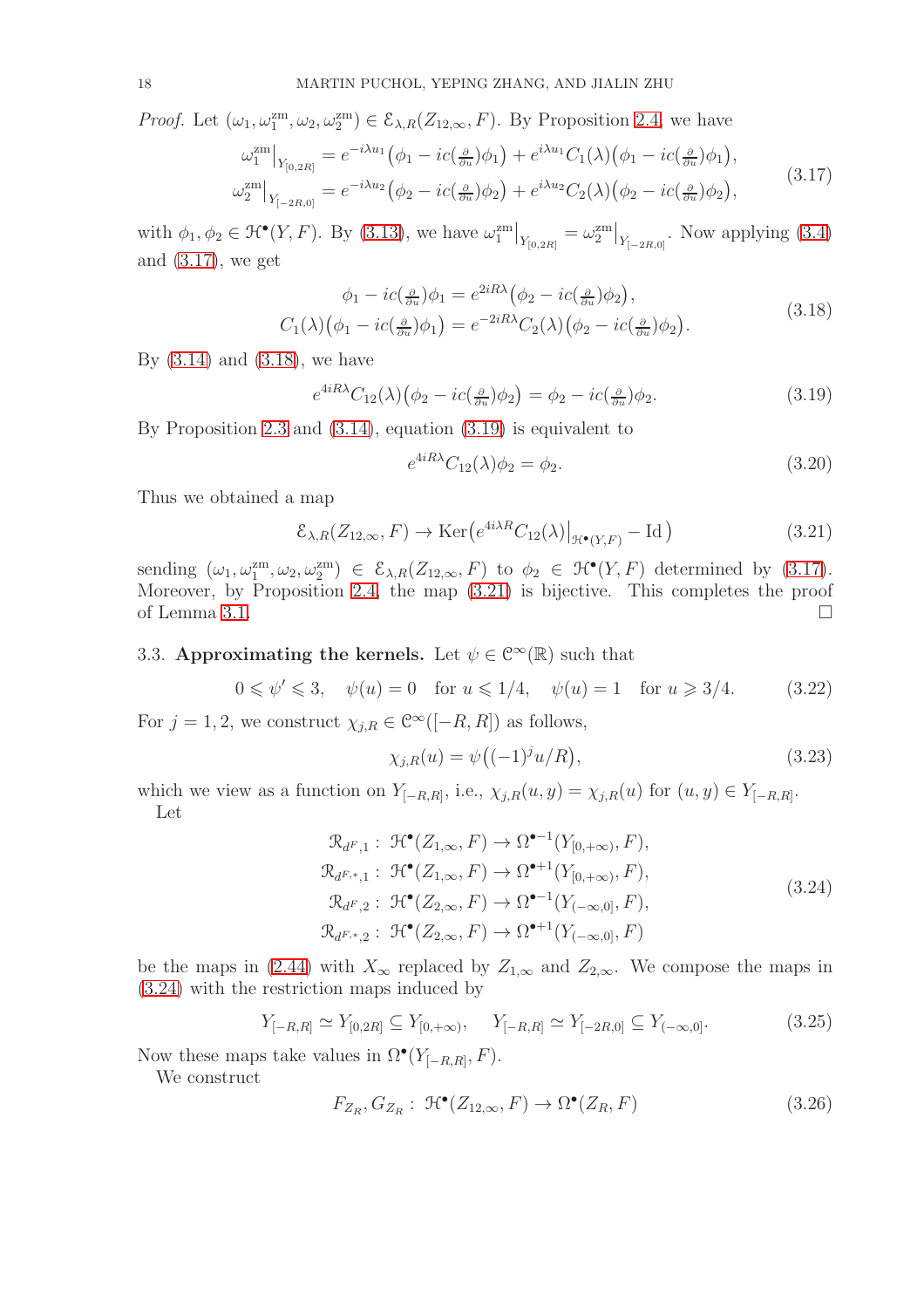as follows,

$$
F_{Z_R}(\omega_1, \omega_2, \hat{\omega})\Big|_{Z_{j,0}} = G_{Z_R}(\omega_1, \omega_2, \hat{\omega})\Big|_{Z_{j,0}} = \omega_j, \text{ for } j = 1, 2,
$$
  
\n
$$
F_{Z_R}(\omega_1, \omega_2, \hat{\omega})\Big|_{Y_{[-R,R]}} = \pi_Y^* \hat{\omega} + \sum_{j=1}^2 d^F(\chi_{j,R} \mathcal{R}_{d^F,j}(\omega_j, \hat{\omega})),
$$
  
\n
$$
G_{Z_R}(\omega_1, \omega_2, \hat{\omega})\Big|_{Y_{[-R,R]}} = \pi_Y^* \hat{\omega} + \sum_{j=1}^2 d^{F,*}(\chi_{j,R} \mathcal{R}_{d^{F,*},j}(\omega_j, \hat{\omega})).
$$
\n(3.27)

By Proposition [2.6,](#page-14-7)  $F_{Z_R}$  and  $G_{Z_R}$  are well-defined. Moreover, we have

<span id="page-18-7"></span><span id="page-18-1"></span>
$$
d^{F}F_{Z_{R}}(\omega_{1}, \omega_{2}, \hat{\omega}) = d^{F,*}G_{Z_{R}}(\omega_{1}, \omega_{2}, \hat{\omega}) = 0.
$$
\n(3.28)

Let  $\phi_R : [-R-1, R+1] \to [-1, 1]$  be an odd smooth function such that  $\phi'_R(u) > 0$  and  $\phi_R(u) = u + R$  for  $u \in [-R-1, -R-1/2]$ . We construct a diffeomorphism  $\varphi_R : Z_R \to Z$ as follows,

<span id="page-18-0"></span> $\varphi_R = \text{Id}$  on  $Z_R \backslash Y_{[-R-1,R+1]}, \quad \varphi_R(u, y) = (\phi_R(u), y)$  for  $(u, y) \in Y_{[-R-1,R+1]}$ . (3.29) Then  $\varphi_R$  induces an isomorphism  $\varphi_{R,*}: H^{\bullet}(Z_R, Y) \to H^{\bullet}(Z, F)$ .

<span id="page-18-4"></span>**Proposition 3.2.** For  $(\omega_1, \omega_2, \hat{\omega}) \in \mathcal{H}^{\bullet}(Z_{12,\infty}, F)$  with  $\hat{\omega} \in \mathcal{H}^{\bullet}(Y, F)$ , under the identi $fication \varphi_{R,*}, the cohomology class \left[F_{Z_R}(\omega_1, \omega_2, \hat{\omega})\right] \in H^{\bullet}(Z, F)$  *is independent of R.* 

*Proof.* Let  $R' \in [R, 7R/6]$ . Let  $\phi_{R,R'} : [-R, R] \to [-R', R']$  be an odd function such that

<span id="page-18-2"></span>
$$
\phi_{R,R'}(u) = \begin{cases} u - R' + R & \text{if } u \in [-R, -\frac{1}{8}R], \\ u - (R' - R)\chi_{1,R/8}(u) & \text{if } u \in [-\frac{1}{8}R, 0]. \end{cases}
$$
(3.30)

Then  $\phi'_{R,R'}(u) > 0$ . Let  $\varphi_{R,R'} : Z_R \to Z_{R'}$  be the diffeomorphism defined by  $\phi_{R,R'}$  in the same way as [\(3.29\)](#page-18-0). Then  $\varphi_{R,R'}$  is homotopic to  $\varphi_{R'}^{-1} \circ \varphi_R$ . Let  $\mu \in \Omega^{\bullet}(Z_R, F)$  such that

<span id="page-18-3"></span>
$$
\mu|_{Z_R \setminus Y_{[-R,R]}} = 0, \quad \mu|_{Y_{[-R,R]}} = \sum_{j=1}^2 (\chi_{j,R} - \phi_{R,R'}^* \chi_{j,R'}) \mathcal{R}_{d^F,j}(\omega_j, \hat{\omega}). \tag{3.31}
$$

By [\(3.27\)](#page-18-1), [\(3.30\)](#page-18-2) and [\(3.31\)](#page-18-3), we have

$$
F_{Z_R}(\omega_1, \omega_2, \hat{\omega}) - \varphi_{R,R'}^* F_{Z_{R'}}(\omega_1, \omega_2, \hat{\omega}) = d^F \mu,
$$
\n(3.32)

which implies  $\varphi_{R,*}[F_{Z_R}(\omega_1, \omega_2, \hat{\omega})] = \varphi_{R',*}[F_{Z_{R'}}(\omega_1, \omega_2, \hat{\omega})] \in H^{\bullet}(Z, F)$ . The proof of Proposition [3.2](#page-18-4) is completed.

For  $\alpha > 0$ , we denote by  $\mathcal{O}(\alpha)$  a number in  $[-\alpha\beta, \alpha\beta]$  with  $\beta > 0$  independent of R. In the sequel,  $R$  is always supposed to be large enough.

<span id="page-18-6"></span>**Proposition 3.3.** *There exists*  $a > 0$  *such that for*  $(\omega_1, \omega_2, \hat{\omega}) \in \mathcal{H}^{\bullet}(Z_{12,\infty}, F)$ *, we have* 

<span id="page-18-5"></span>
$$
\left\|F_{Z_R}(\omega_1, \omega_2, \hat{\omega})\right\|_{Z_R} = \left(1 + \mathcal{O}\left(e^{-aR}\right)\right) \left\|(\omega_1, \omega_2, \hat{\omega})\right\|_{\mathcal{H}^\bullet(Z_{12,\infty}, F), R}.\tag{3.33}
$$

*Proof.* By  $(3.27)$  on  $Y_{[0,R]} \subseteq Z_{1,R}$ ,  $F_{Z_R}(\omega_1, \omega_2, \hat{\omega}) - \omega_1$  vanishes on  $Z_{1,0}$ . By Proposition [2.6](#page-14-7) and [\(3.27\)](#page-18-1),

$$
\begin{split} &\left(F_{Z_R}(\omega_1, \omega_2, \hat{\omega}) - \omega_1\right)\big|_{Y_{[0,R]}} = d^F\left(\chi_{1,R} \mathcal{R}_{d^F,1}(\omega_1, \hat{\omega})\right) + \pi_Y^* \hat{\omega} - \omega_1 \\ &= \left(\frac{\partial}{\partial u}\chi_{1,R}\right) du \wedge \mathcal{R}_{d^F,1}(\omega_1, \hat{\omega}) + \left(\chi_{1,R} - 1\right)(\omega_1 - \pi_Y^* \hat{\omega}). \end{split} \tag{3.34}
$$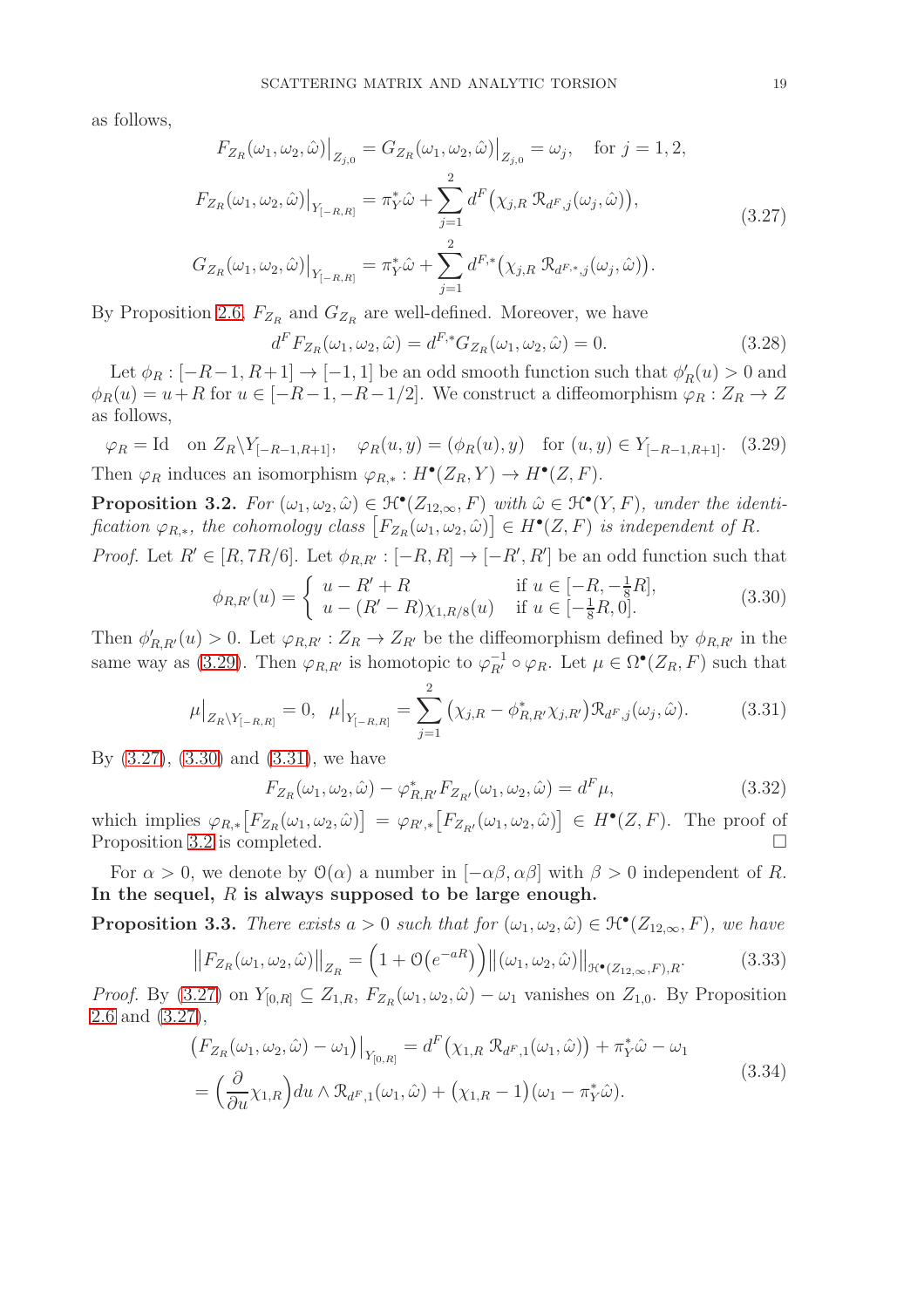By [\(3.22\)](#page-17-6) and [\(3.23\)](#page-17-7),  $\frac{\partial}{\partial u}\chi_{1,R}$  is bounded by 1 and with support in  $Y_{[-3R/4,-R/4]}, \chi_{1,R}-1$ is bounded by 1 and with support in  $Y_{[-3R/4,0]}$ . Then we have

<span id="page-19-0"></span>
$$
\left\|F_{Z_R}(\omega_1, \omega_2, \hat{\omega}) - \omega_1\right\|_{Z_{1,R}} \leq \left\|\mathcal{R}_{d^F,1}(\omega_1, \hat{\omega})\right\|_{Y_{[-3R/4, -R/4]}} + \left\|\omega_1 - \pi_Y^* \hat{\omega}\right\|_{Y_{[-3R/4, 0]}}.\tag{3.35}
$$

By  $(2.45)$ , we have

<span id="page-19-7"></span>
$$
\left\| \mathcal{R}_{d^F,1}(\omega_1,\hat{\omega}) \right\|_{Y_{[-3R/4,-R/4]}^2}^2 \leq \delta_Y^{-2} e^{-\frac{1}{2}\delta_Y R} \|\omega_1\|_{\partial Z_{1,0}}^2. \tag{3.36}
$$

By Lemma [2.1,](#page-11-2) [\(2.16\)](#page-11-3), [\(2.39\)](#page-14-1) and [\(3.25\)](#page-17-8), we have

$$
\|\omega_1 - \pi_Y^* \hat{\omega}\|_{Y_{[-3R/4,0]}}^2 \leq 2\delta_Y^{-1} \left(1 - e^{-\frac{3}{8}\delta_Y R}\right)^{-2} \|\omega_1 - \pi_Y^* \hat{\omega}\|_{Y_{-3R/4} \cup Y_0}^2
$$
  

$$
\leq 4\delta_Y^{-1} \left(1 - e^{-\frac{3}{8}\delta_Y R}\right)^{-2} e^{-\frac{1}{2}\delta_Y R} \|\omega_1\|_{\partial Z_{1,0}}^2.
$$
 (3.37)

Let  $\|\cdot\|_{1,Z_{1,0}}$  be the H<sup>1</sup>-Sobolev norm on  $\mathcal{C}^{\infty}(Z_{1,0}, F)$  induced by  $g^{TZ}$  and  $h^F$ . By the trace theorem,  $\|\cdot\|^2_{\partial}$  $\frac{2}{\partial Z_{1,0}} = \mathcal{O}(1) \big\| \cdot \big\|_1^2$  $\sum_{1,Z_{1,0}}^{2}$ . By ellipticity of  $D_{Z_{1,0}}^F$ , we have  $\|\cdot\|_1^2$  $\frac{2}{1,Z_{1,0}} =$  $\mathcal{O}(1) (|| \cdot ||_2^2)$  $\frac{2}{Z_{1,0}}+\left\|D^{F}_{Z_{1,0}}\cdot\right\|_{Z}^{2}$  $Z_{Z_{1,0}}^{2}$ . Applying these estimates to  $\omega_1$  and using the fact that  $D_{Z_{1,\infty}}^F\omega_1=0$ , we get

<span id="page-19-1"></span>
$$
\|\omega_1\|_{\partial Z_{1,0}} = \mathcal{O}(1) \|\omega_1\|_{1,Z_{1,0}} = \mathcal{O}(1) \|\omega_1\|_{Z_{1,0}} \tag{3.38}
$$

Set  $a = \delta_Y/5$ . By [\(3.35\)](#page-19-0)-[\(3.38\)](#page-19-1), we have

<span id="page-19-2"></span>
$$
\left\|F_{Z_R}(\omega_1, \omega_2, \hat{\omega}) - \omega_1\right\|_{Z_{1,R}} = \mathcal{O}\left(e^{-aR}\right) \left\|\omega_1\right\|_{Z_{1,R}}.\tag{3.39}
$$

For the same reasons, we have

<span id="page-19-3"></span>
$$
\left\|F_{Z_R}(\omega_1, \omega_2, \hat{\omega}) - \omega_2\right\|_{Z_{2,R}} = \mathcal{O}\left(e^{-aR}\right) \left\|\omega_2\right\|_{Z_{2,R}}.\tag{3.40}
$$

Then  $(3.33)$  follows from  $(3.7)$ ,  $(3.39)$  and  $(3.40)$ . The proof of Proposition [3.3](#page-18-6) is com $p$  pleted.

For  $\omega \in \Omega^{\bullet}(Z_R, F)$ , we denote

$$
\|\omega\|_{\mathcal{C}^0,Z_R} = \sup_{x \in Z_R} |\omega_x|_{\Lambda^\bullet(T^*_x X) \otimes F_x}.
$$
\n(3.41)

<span id="page-19-6"></span>**Proposition 3.4.** *Let*  $k$  *be an integer greater than*  $\frac{n}{2}$ *. For*  $\omega \in \Omega^{\bullet}(Z_R, F)$ *,* 

<span id="page-19-5"></span>
$$
\|\omega\|_{\mathcal{C}^0,Z_R} = \mathcal{O}(1) \left( \|\omega\|_{Z_R} + \|D_{Z_R}^{F,k}\omega\|_{Z_R} \right). \tag{3.42}
$$

*Proof.* For any  $(u, y) \in Y_{[-R,R]}$ , we apply the Sobolev inequality on  $Y_{[u-1,u+1]}$ . Since  $g^{TZ}$ and  $h^F$  are product on  $Y_{[u-1,u+1]}$ , there exists  $C_1 > 0$  independent of  $R > 1$  such that for any  $\omega \in \Omega^{\bullet}(Z_R, F)$ , we have

<span id="page-19-4"></span>
$$
\left|\omega_{(u,y)}\right| \leq C_1 \left( \left|\left|\omega\right|\right|_{Y_{[u-1,u+1]}} + \left|\left|D_{Z_R}^{F,k}\omega\right|\right|_{Y_{[u-1,u+1]}} \right). \tag{3.43}
$$

Combing [\(3.43\)](#page-19-4) with the Sobolev inequalities on  $Z_{1,1}$  and  $Z_{2,1}$ , we obtain [\(3.42\)](#page-19-5). This completes the proof of Proposition [3.4.](#page-19-6)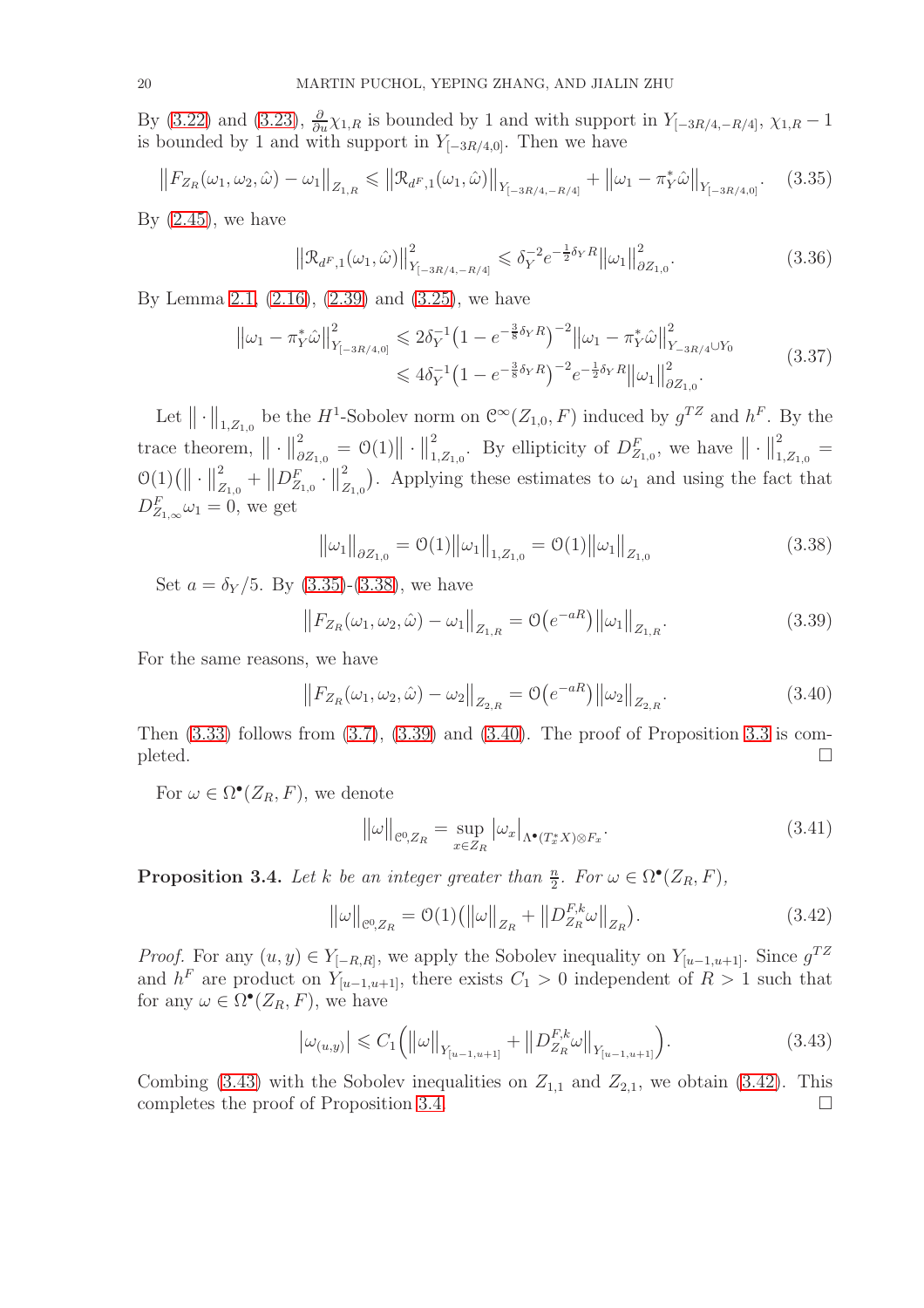Let  $P^{\text{Ker}\left(D_{Z_R}^{F,2}\right)} : \Omega^{\bullet}(Z_R, F) \to \text{Ker}\left(D_{Z_R}^{F,2}\right)$  $Z_R^{F,2}$  be the orthogonal projection. Set

<span id="page-20-3"></span>
$$
\mathcal{F}_{Z_R} = P^{\text{Ker}\left(D_{Z_R}^{F,2}\right)} \circ F_{Z_R} : \mathcal{H}^\bullet(Z_{12,\infty}, F) \to \text{Ker}\left(D_{Z_R}^{F,2}\right),
$$
\n
$$
\mathcal{G}_{Z_R} = P^{\text{Ker}\left(D_{Z_R}^{F,2}\right)} \circ G_{Z_R} : \mathcal{H}^\bullet(Z_{12,\infty}, F) \to \text{Ker}\left(D_{Z_R}^{F,2}\right). \tag{3.44}
$$

<span id="page-20-8"></span>**Proposition 3.5.** *There exists*  $a > 0$  *such that for*  $(\omega_1, \omega_2, \hat{\omega}) \in \mathcal{H}^{\bullet}(Z_{12,\infty}, F)$ *,* 

<span id="page-20-7"></span>
$$
\left\| (F_{Z_R} - \mathcal{F}_{Z_R})(\omega_1, \omega_2, \hat{\omega}) \right\|_{\mathcal{C}^0, Z_R} = \mathcal{O}\left(e^{-aR}\right) \left\| (\omega_1, \omega_2, \hat{\omega}) \right\|_{\mathcal{H}^\bullet(Z_{12,\infty}, F), R}.
$$
(3.45)

As a consequence,  $\mathcal{F}_{Z_R} : \mathcal{H}^\bullet(Z_{12,\infty}, F) \to \text{Ker}(D_{Z_R}^{F,2})$  $\binom{F,2}{Z_R}$  is injective.

*Proof.* By Proposition [2.6](#page-14-7) and [\(3.27\)](#page-18-1), we have

<span id="page-20-1"></span><span id="page-20-0"></span>
$$
\begin{split} &\left(F_{Z_R} - G_{Z_R}\right)(\omega_1, \omega_2, \hat{\omega})\Big|_{Y_{[-R,R]}}\\ &= \sum_{j=1}^2 \left(\frac{\partial}{\partial u}\chi_{j,R}\right) \left(du \wedge \mathcal{R}_{d^F,j}(\omega_j, \hat{\omega}) + i\frac{\partial}{\partial u}\mathcal{R}_{d^{F,*},j}(\omega_j, \hat{\omega})\right). \end{split} \tag{3.46}
$$

By Proposition [2.6,](#page-14-7) [\(1.2\)](#page-6-3) and [\(3.46\)](#page-20-0), for  $m \in \mathbb{N}$ , we have

$$
D_{Z_R}^{F,2m}(F_{Z_R} - G_{Z_R})(\omega_1, \omega_2, \hat{\omega})\Big|_{Y_{[-R,R]}} = (-1)^m \sum_{j=1}^2 \left(\frac{\partial^{2m+1}}{\partial u^{2m+1}} \chi_{j,R}\right) \left(du \wedge \mathcal{R}_{d^F,j}(\omega_j, \hat{\omega}) + i \frac{\partial}{\partial u} \mathcal{R}_{d^{F,*},j}(\omega_j, \hat{\omega})\right).
$$
(3.47)

By [\(3.23\)](#page-17-7),  $\frac{\partial^{2m+1}}{\partial u^{2m+1}} \chi_{1,R}$  (resp.  $\frac{\partial^{2m+1}}{\partial u^{2m+1}} \chi_{2,R}$ ) is  $\mathcal{O}(R^{-2m-1})$  and with support in  $[-3R/4, -R/4]$ (resp.  $[R/4, 3R/4]$ ). Then, by  $(3.47)$ , we have

$$
\|D_{Z_R}^{F,2m}(F_{Z_R} - G_{Z_R})(\omega_1, \omega_2, \hat{\omega})\|_{Z_R}^2 = \mathcal{O}\big(R^{-4m-2}\big) \Big( \|\mathcal{R}_{d^F,1}(\omega_1, \hat{\omega})\|_{Y_{[-3R/4, -R/4]}}^2 + \|\mathcal{R}_{d^F,2}(\omega_2, \hat{\omega})\|_{Y_{[R/4,3R/4]}}^2 + \|\mathcal{R}_{d^{F,*},1}(\omega_1, \hat{\omega})\|_{Y_{[-3R/4, -R/4]}}^2 + \|\mathcal{R}_{d^{F,*},2}(\omega_2, \hat{\omega})\|_{Y_{[R/4,3R/4]}}^2 \Big).
$$
\n(3.48)

Set  $a = \delta_Y/5$ . Proceeding in the same way as in [\(3.36\)](#page-19-7) and applying [\(3.25\)](#page-17-8), [\(3.38\)](#page-19-1), we see that the norms on the right hand side of [\(3.48\)](#page-20-2) are  $\mathcal{O}\left(e^{-aR}\right)\left(\left\|\omega_1\right\|_{Z_{1,R}}^{\prime}+\left\|\omega_2\right\|_{Z_{2,R}}^{\prime}$  . Combining with [\(3.7\)](#page-16-8), we get

<span id="page-20-5"></span>
$$
||D_{Z_R}^{F,2m}(F_{Z_R} - G_{Z_R})(\omega_1, \omega_2, \hat{\omega})||_{Z_R} = \mathcal{O}\big(e^{-aR}\big) ||(\omega_1, \omega_2, \hat{\omega})||_{\mathcal{H}^\bullet(Z_{12,\infty}, F), R}. \tag{3.49}
$$

We denote  $\mu_0 = (\mathcal{F}_{Z_R} - \mathcal{G}_{Z_R})(\omega_1, \omega_2, \hat{\omega}), \mu_1 = (F_{Z_R} - \mathcal{F}_{Z_R})(\omega_1, \omega_2, \hat{\omega})$  and  $\mu_2 = (G_{Z_R} - \mathcal{G}_{Z_R})(\omega_1, \omega_2, \hat{\omega}).$  Then we have  $G_{Z_R} - \mathcal{G}_{Z_R}$  ( $\omega_1, \omega_2, \hat{\omega}$ ). Then we have

<span id="page-20-6"></span><span id="page-20-2"></span>
$$
(F_{Z_R} - G_{Z_R})(\omega_1, \omega_2, \hat{\omega}) = \mu_0 + \mu_1 - \mu_2.
$$
 (3.50)

By Theorem [1.1](#page-7-1) for the manifold without boundary  $Z_R$ , [\(3.28\)](#page-18-7) and [\(3.44\)](#page-20-3), we have

<span id="page-20-4"></span>
$$
\mu_0 \in \text{Ker}\left(D_{Z_R}^{F,2}\right), \quad \mu_1 \in \text{Im}\left(d^F\right), \quad \mu_2 \in \text{Im}\left(d^{F,*}\right).
$$
\n(3.51)

Since  $D_{Z_R}^{F,2m}$  $Z_R^{F,2m}$  commutes with  $d^F$  and  $d^{F,*}$  (see [\(1.3\)](#page-6-4)), [\(3.51\)](#page-20-4) holds with  $\mu_j$  (j = 0, 1, 2) replaced by  $D_{Z_P}^{F,2m}$  $E_{Z_R}^{F,2m} \mu_j$ . As a consequence,  $\left(D_{Z_R}^{F,2m}\right)$  $\left( \frac{F,2m}{Z_R} \mu_j \right)_{j=0,1,2}$  are mutually orthogonal. Then,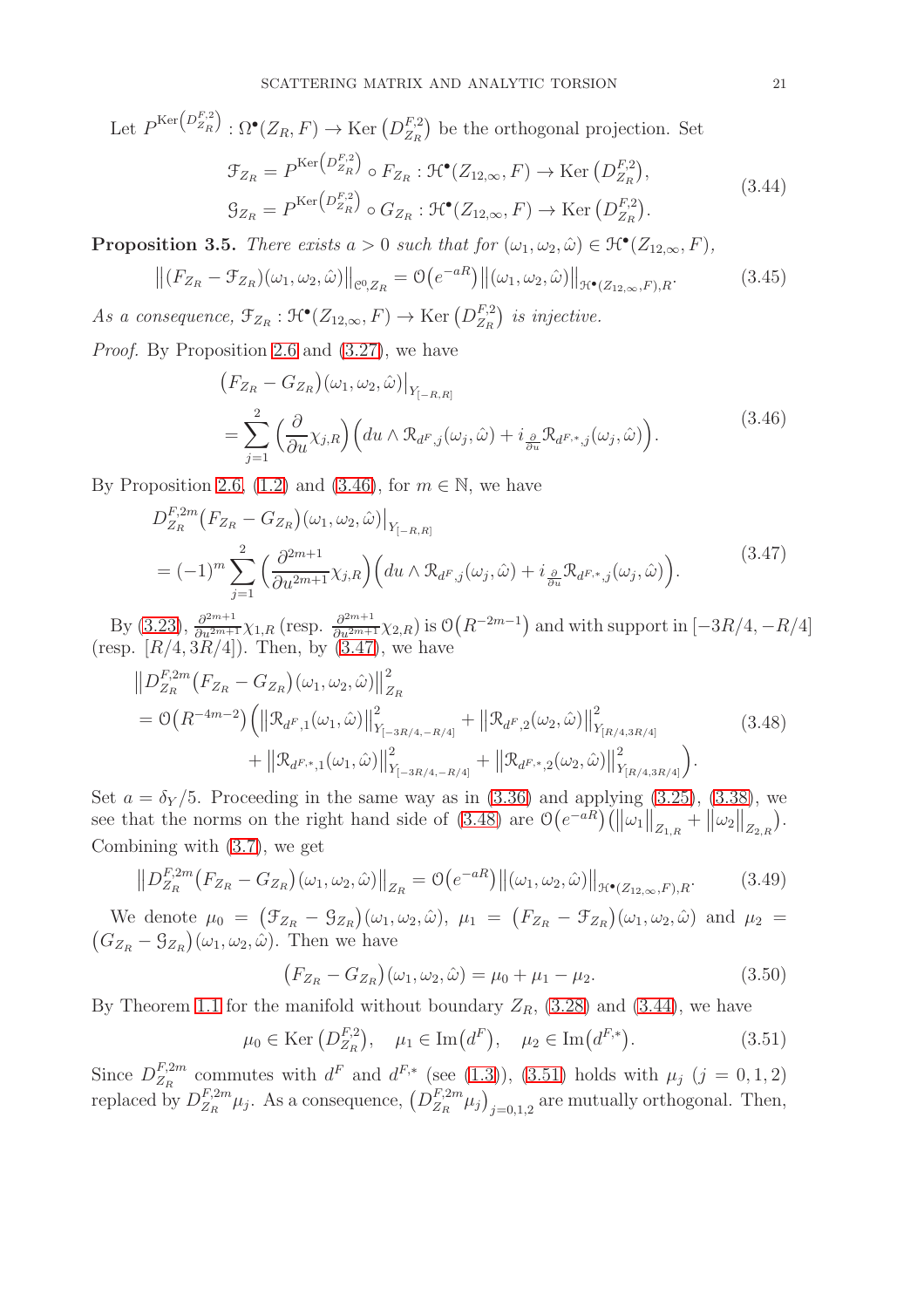by  $(3.49)$  and  $(3.50)$ , we have

<span id="page-21-0"></span>
$$
\|D_{Z_R}^{F,2m}(F_{Z_R} - \mathcal{F}_{Z_R})(\omega_1, \omega_2, \hat{\omega})\|_{Z_R} = \|D_{Z_R}^{F,2m}\mu_1\|_{Z_R}
$$
  
\n
$$
\leq \|D_{Z_R}^{F,2m}(F_{Z_R} - G_{Z_R})(\omega_1, \omega_2, \hat{\omega})\|_{Z_R}
$$
  
\n
$$
= \mathcal{O}(e^{-aR}) \|\omega_1, \omega_2, \hat{\omega})\|_{\mathcal{H}^\bullet(Z_{12,\infty}, F), R}.
$$
\n(3.52)

By Proposition [3.4](#page-19-6) and  $(3.52)$ , we obtain  $(3.45)$ . From  $(3.33)$  and  $(3.45)$ , we know that the map  $\mathfrak{T}_{Z_R} : \mathfrak{H}^\bullet(Z_{12,\infty}, F) \to \text{Ker}(D_{Z_R}^{F,2})$  $\binom{F,2}{Z_R}$  is injective. The proof of Proposition [3.5](#page-20-8) is  $\Box$ completed.  $\Box$ 

Remark 3.6. In the proof of Proposition [3.5,](#page-20-8) Hodge decomposition is used in an essential way. Hence our argument is not valid for general Dirac operators.

<span id="page-21-9"></span>**Theorem 3.7.** For  $R > 2$  large enough, the map  $\mathcal{F}_{Z_R}$  is bijective.

*Proof.* By Proposition [3.5,](#page-20-8)  $\mathcal{F}_{Z_R}$  is injective. It remains to show that  $\mathcal{F}_{Z_R}$  is surjective.

Suppose that, on the contrary, there exist  $R_i \to +\infty$  and  $\omega_i \in \Omega^{\bullet}(Z_{R_i}, F)$  such that

<span id="page-21-2"></span>
$$
D_{Z_{R_i}}^F \omega_i = 0, \quad \omega_i \neq 0, \quad \omega_i \perp \text{Im}(\mathcal{F}_{Z_{R_i}}). \tag{3.53}
$$

By Lemma [2.1,](#page-11-2)  $\omega_i|_{Z_{1,0}\cup Z_{2,0}} \neq 0$ . By multiplying suitable constants, we may assume that

<span id="page-21-1"></span>
$$
\left\|\omega_i\right\|_{Z_{1,0}}^2 + \left\|\omega_i\right\|_{Z_{2,0}}^2 = 1.
$$
\n(3.54)

By Lemma [2.1,](#page-11-2) [\(3.38\)](#page-19-1) and [\(3.54\)](#page-21-1), there exists  $a > 0$  such that for  $T \in [0, R_i]$ ,

<span id="page-21-3"></span>
$$
\|\omega_i\|_{Z_{1,T}}^2 \leq 1 + aT. \tag{3.55}
$$

As a consequence, for T fixed, the series  $(\omega_i|_{Z_{1,T}})$  $\big)$ <sub>i</sub> is  $L^2$ -bounded. Moreover, by  $(3.53)$ , the series  $(\omega_i|_{Z_{1,T}})$ )<sub>i</sub> is  $H^2$ -bounded. By Rellich's lemma, we may suppose that  $(\omega_i|_{Z_{1,T}})$  $\big)_i$  $H^1$ -converges. By a diagonal argument (involving i and T), we may supppose that for any  $T > 0, (\omega_i|_{Z_{1,T}})$  $\int_i H^1$ -converges. Then there exists  $\omega_{1,\infty}$  a current on  $Z_{1,\infty}$  with values in F such that for any  $T \in \mathbb{N}$ ,  $(\omega_i|_{Z_{1,T}})$  $\big)$ <sub>i</sub>  $H^1$ -converges to  $\omega_{1,\infty}\big|_{Z_{1,T}}$ . Now, taking  $i \to +\infty$ in [\(3.53\)](#page-21-2), we get

<span id="page-21-5"></span>
$$
D_{Z_{1,\infty}}^F \omega_{1,\infty} = 0. \tag{3.56}
$$

Thus  $\omega_{1,\infty} \in \Omega^{\bullet}(Z_{1,\infty}, F)$ . Taking  $i \to +\infty$  in [\(3.55\)](#page-21-3), we get

<span id="page-21-4"></span>
$$
\|\omega_{1,\infty}\|_{Z_{1,T}}^2 \le 1 + aT.
$$
\n(3.57)

By  $(2.12)$  and  $(3.57)$ , we have

<span id="page-21-6"></span>
$$
\omega_{1,\infty}^+ = 0 \in \Omega^{\bullet}(Y_{[0,+\infty)}, F). \tag{3.58}
$$

By [\(2.39\)](#page-14-1), [\(3.56\)](#page-21-5) and [\(3.58\)](#page-21-6),  $\omega_{1,\infty}$  is an extended  $L^2$ -solution of  $D_{Z_{1,\infty}}^F$ , i.e.,

<span id="page-21-7"></span>
$$
(\omega_{1,\infty}, \hat{\omega}_1) \in \mathcal{H}^\bullet(Z_{1,\infty}, F), \tag{3.59}
$$

where  $\hat{\omega}_1 = \omega_{1,\infty}^{\text{zm}}$  $\big|_{\partial Z_{1,0}} \in H^{\bullet}(Y, F[du])$ . Moreover, since  $\omega_i \big|_{Z_{1,R_i}} H^1_{loc}$ -converges to  $\omega_{1,\infty}$ ,  $\omega_i|_{\partial Z_{1,0}} L^2$ -converges to  $\hat{\omega}_1$ .

The same argument on  $\omega_i|_{Z_{2,T}}$  yields

<span id="page-21-8"></span>
$$
(\omega_{2,\infty}, \hat{\omega}_2) \in \mathcal{H}^\bullet(Z_{2,\infty}, F) \tag{3.60}
$$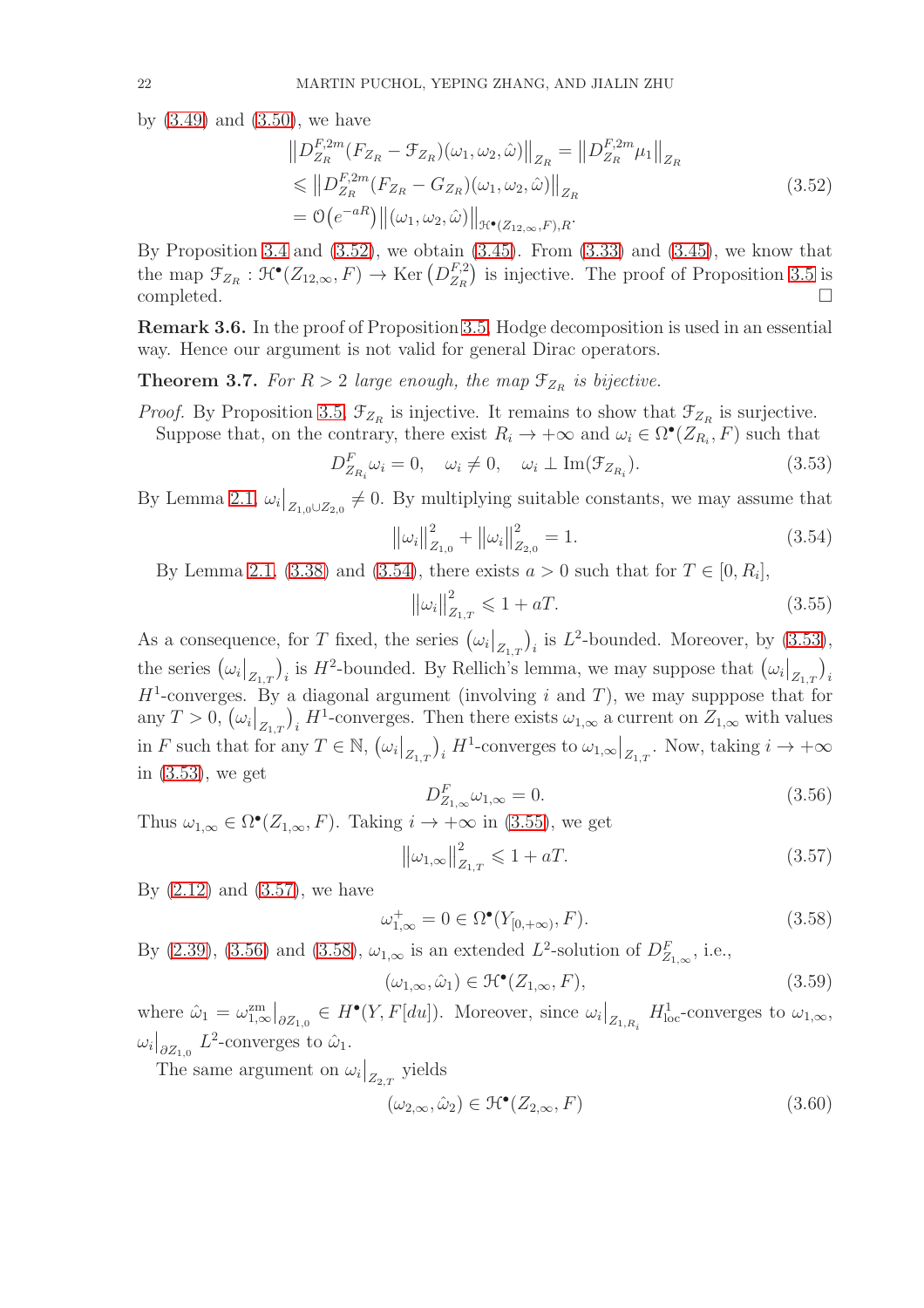satisfying parallel properties. In particular,  $\omega_i|_{\partial Z_{2,0}} L^2$ -converges to  $\hat{\omega}_2$ . By [\(2.12\)](#page-10-3) for  $\lambda = 0$ , we have

<span id="page-22-0"></span>
$$
\omega_i^{\text{zm}}\big|_{\partial Z_{2,0}} = \omega_i^{\text{zm}}\big|_{\partial Z_{1,0}}.\tag{3.61}
$$

Taking  $i \to +\infty$  in [\(3.61\)](#page-22-0), we get  $\hat{\omega}_1 = \hat{\omega}_2$ . Then, by [\(3.6\)](#page-16-1), [\(3.59\)](#page-21-7) and [\(3.60\)](#page-21-8), we get

$$
(\omega_{1,\infty}, \omega_{2,\infty}, \hat{\omega}_1) \in \mathcal{H}^\bullet(Z_{12,\infty}, F). \tag{3.62}
$$

Set  $\mu_i = F_{Z_{R_i}}(\omega_{1,\infty}, \omega_{2,\infty}, \hat{\omega}_1)$  and  $\tilde{\mu}_i = \mathcal{F}_{Z_{R_i}}(\omega_{1,\infty}, \omega_{2,\infty}, \hat{\omega}_1)$ . **Case 1.**  $\hat{\omega}_1 = 0$ . We have

<span id="page-22-1"></span>
$$
\langle \omega_i, \omega_{1,\infty} \rangle_{Z_{1,R_i}} = \langle \omega_i, \omega_{1,\infty} \rangle_{Z_{1,0}} + \langle \omega_i^{nz}, \omega_{1,\infty}^{nz} \rangle_{Y_{[0,R_i]}}.
$$
\n(3.63)

We know that  $\omega_i\big|_{Z_{1,R_i}} L^2_{loc}$ -converges to  $\omega_{1,\infty}$  and that  $Z_{1,0}$  is compact. Then we have

<span id="page-22-5"></span>
$$
\langle \omega_i, \omega_{1,\infty} \rangle_{Z_{1,0}} \to ||\omega_{1,\infty}||^2_{Z_{1,0}}, \quad \text{as } i \to +\infty.
$$
 (3.64)

We know that  $\omega_i^{\text{nz}}|_{Z_{1,R_i}} L^2_{\text{loc}}$ -converges to  $\omega_{1,\infty}^{\text{nz}}$ . Then, by the dominated convergence theorem and [\(2.16\)](#page-11-3), we have

<span id="page-22-2"></span>
$$
\left\langle \omega_i^{\text{nz}}, \omega_{1,\infty}^{\text{nz}} \right\rangle_{Y_{[0,R_i]}} \to \left\| \omega_{1,\infty}^{\text{nz}} \right\|_{Y_{[0,+\infty)}}^2, \quad \text{as } i \to +\infty. \tag{3.65}
$$

By [\(3.39\)](#page-19-2), [\(3.55\)](#page-21-3) and [\(3.63\)](#page-22-1)-[\(3.65\)](#page-22-2), we have

<span id="page-22-3"></span>
$$
\langle \omega_i, \mu_i \rangle_{Z_{1,R_i}} \to ||\omega_{1,\infty}||^2_{Z_{1,\infty}}, \quad \text{as } i \to +\infty.
$$
 (3.66)

The same argument also yields

<span id="page-22-4"></span>
$$
\langle \omega_i, \mu_i \rangle_{Z_{2,R_i}} \to ||\omega_{2,\infty}||_{Z_{2,\infty}}^2, \quad \text{as } i \to +\infty.
$$
 (3.67)

By Proposition [3.5,](#page-20-8)  $(3.66)$  and  $(3.67)$ , we get

$$
\langle \omega_i, \widetilde{\mu}_i \rangle_{Z_{R_i}} \to \left\| \omega_{1,\infty} \right\|_{Z_{1,\infty}}^2 + \left\| \omega_{2,\infty} \right\|_{Z_{2,\infty}}^2 \neq 0, \quad \text{as } i \to +\infty. \tag{3.68}
$$

However, by [\(3.53\)](#page-21-2), we have  $\langle \omega_i, \tilde{\mu}_i \rangle$  $Z_{R_i} = 0$ . Here we get a contradiction. **Case 2.**  $\hat{\omega}_1 \neq 0$ . We have

$$
\left\langle \omega_i, \omega_{1,\infty} \right\rangle_{Z_{1,R_i}} = \left\langle \omega_i, \omega_{1,\infty} \right\rangle_{Z_{1,0}} + \left\langle \omega_i^{nz}, \omega_{1,\infty}^{nz} \right\rangle_{Y_{[0,R_i]}} + \left\langle \omega_i^{zm}, \omega_{1,\infty}^{zm} \right\rangle_{Y_{[0,R_i]}}.
$$
(3.69)

Here [\(3.64\)](#page-22-5) and [\(3.65\)](#page-22-2) still hold. We just need to consider  $\langle \omega_i^{zm}, \omega_{1,\infty}^{zm} \rangle$  $\setminus$  $Y_{[0,R_i]}$ . We know that  $\omega_i^{\text{zm}}\big|_{\partial Z_{1,0}} L^2$ -converges to  $\hat{\omega}_1 = \omega_{1,\infty}^{\text{zm}}$  $\big|_{\partial Z_{1,0}}$ . Then, by [\(2.12\)](#page-10-3), we have

$$
R_i^{-1} \langle \omega_i^{\text{zm}}, \omega_{1, \infty}^{\text{zm}} \rangle_{Y_{[0, R_i]}} \to ||\hat{\omega}_1||_Y^2, \quad \text{as } i \to +\infty. \tag{3.70}
$$

Now, proceeding in the same way as in Case 1, we get

$$
R_i^{-1} \langle \omega_i, \widetilde{\mu}_i \rangle_{Z_{R_i}} \to 2 \|\hat{\omega}_1\|_Y^2 \neq 0, \quad \text{as } i \to +\infty,
$$
 (3.71)

which leads to the same contradiction.

The proof of Theorem [3.7](#page-21-9) is completed.  $\Box$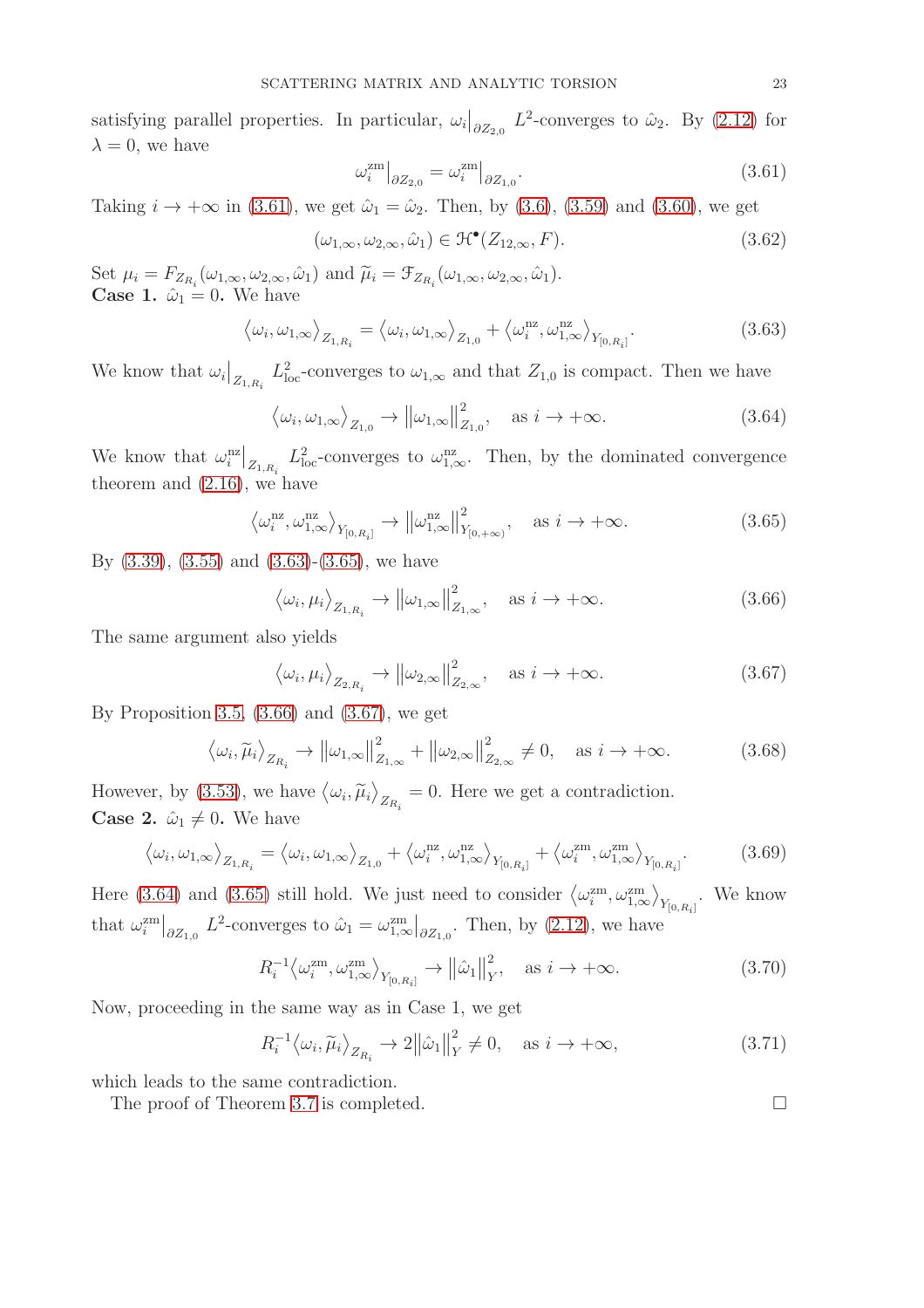### <span id="page-23-0"></span>3.4. Approximating the small eigenvalues.

<span id="page-23-5"></span>**Theorem 3.8.** *There exists*  $\alpha > 0$  *such that* 

<span id="page-23-4"></span>
$$
\text{Sp}(D_{Z_R}^F) \subseteq (-\infty, -\alpha R^{-1}) \cup \{0\} \cup (\alpha R^{-1}, +\infty). \tag{3.72}
$$

*Proof.* The proof consists of several steps.

**Step 1.** We prove a result in linear algebra.

Let

$$
(W^{\bullet}, \partial) : 0 \to W^0 \to \cdots \to W^n \to 0
$$
\n
$$
(3.73)
$$

be a chain complex of finite dimensional complex vector space. Let  $h_t^{W^{\bullet}} = \bigoplus_k h_t^{W^k}$  with  $t \in \mathbb{R}$  be a smooth family of Hermitian metrics on  $W^{\bullet}$ . We denote

$$
Q_t = \left(h_t^W\right)^{-1} \frac{\partial}{\partial t} h_t^W \in \text{End}\big(W^\bullet\big). \tag{3.74}
$$

Let  $\partial_t^*$  be the adjoint of  $\partial$  with respect to  $h_t^{W^*}$ . Set  $D_t = \partial + \partial_t^*$ . By the perturbation theory [\[23,](#page-54-26) §2.6, Theorem 6.1] (cf. Theorem [6.2](#page-53-0) in the appendix), there exist smooth functions  $\lambda_1(t), \cdots, \lambda_m(t)$  such that

$$
\{\lambda_1(t), \cdots, \lambda_m(t)\} = \text{Sp}(D_t). \tag{3.75}
$$

For  $A \in \text{End}(W^{\bullet})$ , we denote by  $||A||_{t}$  the operator norm of A with respect to  $h_t^{W^{\bullet}}$ . We will show that

$$
\left|\frac{\partial}{\partial t}\lambda_k(t)\right| \leq \|Q_t\|_t |\lambda_k(t)|. \tag{3.76}
$$

For ease of notation, we will write  $\lambda(t)$  rather than  $\lambda_k(t)$ . Let  $P(t): W^{\bullet} \to W^{\bullet}$  be the projection corresponding to  $\lambda(t)$  in Theorem [6.2.](#page-53-0) We remark that  $t \mapsto P(t)$  is smooth. Take  $w \in W^{\bullet}$  such that  $P(0)w \neq 0$ . For t close to 0, take

$$
w(t) = \left( h_t^{W^{\bullet}}(P(t)w, P(t)w) \right)^{-1/2} P(t)w \in W^{\bullet}.
$$
 (3.77)

Then  $t \mapsto w(t)$  is smooth. Moreover, we have

<span id="page-23-1"></span>
$$
D_t w(t) = \lambda(t) w(t), \qquad (3.78)
$$

and

$$
h_t^{W^{\bullet}}(w(t), w(t)) = 1.
$$
\n(3.79)

As a consequence, we have

$$
\operatorname{Re} h_t^{W^{\bullet}}\left(w(t), \frac{\partial}{\partial t}w(t)\right) = 0. \tag{3.80}
$$

Taking the derivative of [\(3.78\)](#page-23-1), we get

<span id="page-23-2"></span>
$$
\left(\frac{\partial}{\partial t}D_t\right)w(t) + D_t\left(\frac{\partial}{\partial t}w_t\right) = \left(\frac{\partial}{\partial t}\lambda(t)\right)w(t) + \lambda(t)\left(\frac{\partial}{\partial t}w(t)\right). \tag{3.81}
$$

By [\(3.78\)](#page-23-1)-[\(3.81\)](#page-23-2), we get

<span id="page-23-3"></span>
$$
\frac{\partial}{\partial t}\lambda(t) = \text{Re}\,h_t^{W^{\bullet}}\left(w(t), \left(\frac{\partial}{\partial t}D_t\right)w(t)\right). \tag{3.82}
$$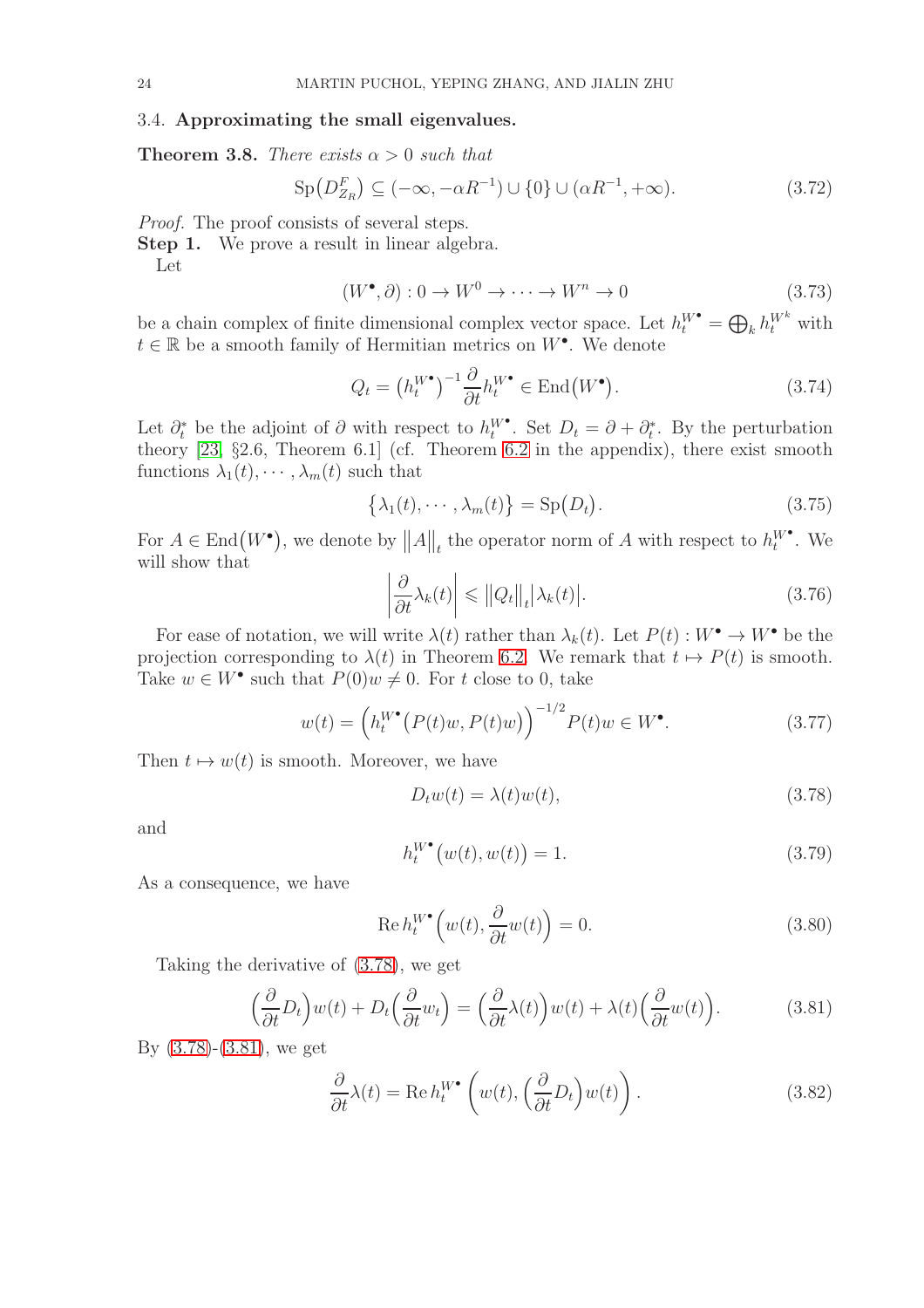Let  $\overline{W^{\bullet}}^*$  be the anti-dual of  $W^{\bullet}$ . We may view  $h_t^{W^{\bullet}}$  as a map  $h_t^{W^{\bullet}} : W^{\bullet} \to \overline{W^{\bullet}}^*$ , defined as follows:  $h_t^{W^{\bullet}}(w, v) = h_t^{W^{\bullet}}(w)(v)$  for  $w, v \in W^{\bullet}$ . Let  $\overline{\partial} : \overline{W^{\bullet}}^* \to \overline{W^{\bullet}}^*$ , determined as follows:  $(\overline{\partial}\tau)(w) = \tau(\partial w)$  for  $w \in W^{\bullet}, \tau \in \overline{W^{\bullet}}^*$ . Then

<span id="page-24-2"></span><span id="page-24-0"></span>
$$
\partial_t^* = \left(h_t^W\right)^{-1} \overline{\partial} h_t^W \,. \tag{3.83}
$$

Taking the derivative of [\(3.83\)](#page-24-0), we get

<span id="page-24-1"></span>
$$
\frac{\partial}{\partial t}D_t = \frac{\partial}{\partial t}\partial_t^* = \partial_t^* Q_t - Q_t \partial_t^*.
$$
\n(3.84)

By [\(3.82\)](#page-23-3) and [\(3.84\)](#page-24-1), we get

$$
\frac{\partial}{\partial t}\lambda(t) = \text{Re } h_t^{W^{\bullet}}\Big(w(t), \partial_t^* Q_t w(t)\Big) - \text{Re } h_t^{W^{\bullet}}\Big(w(t), Q_t \partial_t^* w(t)\Big) \n= \text{Re } h_t^{W^{\bullet}}\Big(\partial w(t), Q_t w(t)\Big) - \text{Re } h_t^{W^{\bullet}}\Big(Q_t w(t), \partial_t^* w(t)\Big) \n= \text{Re } h_t^{W^{\bullet}}\Big((\partial - \partial_t^*) w(t), Q_t w(t)\Big).
$$
\n(3.85)

Using [\(3.85\)](#page-24-2) and the fact that  $(\partial - \partial_t^*)^2 = -(\partial + \partial_t^*)^2$ , we get

$$
\frac{\partial}{\partial t}\lambda(t)\Big|^{2} \leq h_{t}^{W^{\bullet}}\Big((\partial - \partial_{t}^{*})w(t), (\partial - \partial_{t}^{*})w(t)\Big)h_{t}^{W^{\bullet}}\Big(Q_{t}w(t), Q_{t}w(t)\Big) \n= h_{t}^{W^{\bullet}}\Big((\partial + \partial_{t}^{*})w(t), (\partial + \partial_{t}^{*})w(t)\Big)h_{t}^{W^{\bullet}}\Big(Q_{t}w(t), Q_{t}w(t)\Big) \n\leq |\lambda(t)|^{2}||Q_{t}||_{t}^{2}.
$$
\n(3.86)

The result proved in Step 1 also holds true for the de Rham complex  $(\Omega^{\bullet}(Z,F), d^F)$ equipped with  $L^2$ -metrics.

**Step 2.** We prove  $(3.72)$ .

 $\begin{array}{c} \hline \end{array}$  $\overline{\phantom{a}}$  $\overline{\phantom{a}}$  $\begin{array}{c} \hline \end{array}$ 

For  $\epsilon > 0$  and  $t \geq 0$ , we perturb  $g^{T Z_R}$  on the cylindrical part  $Y_{[-R,R]}$  as follows,

$$
\left(g_{\epsilon,t}^{TZ_R}\right)_{(u,y)} = \left(g^{TZ_R}\right)_{(u,y)} + \psi\left(\frac{R-|u|}{\epsilon}\right)\frac{2t\,du^2}{R},\tag{3.87}
$$

where  $\psi$  is constructed in [\(3.22\)](#page-17-6). Set

$$
R_{\epsilon,t} = \int_0^R \sqrt{1 + \psi \left(\frac{R-u}{\epsilon}\right) \frac{2t}{R}} \, du. \tag{3.88}
$$

Then  $Z_R$  (viewed as a differential manifold) equipped with the Riemannian metric  $g_{\epsilon,t}^{T Z_R}$ is isometric to  $Z_{R_{\epsilon,t}}$ . A direct calculation yields

<span id="page-24-3"></span>
$$
\lim_{\epsilon \to 0} \frac{\partial R_{\epsilon,t}}{\partial t} \Big|_{t=0} = 1. \tag{3.89}
$$

Let  $h_{\epsilon,t}^{\Omega^{\bullet}(Z_R,F)}$  be the  $L^2$ -metric on  $\Omega^{\bullet}(Z_R,F)$  induced by  $g_{\epsilon,t}^{TZ_R}$  and  $h^F$ . By [\[11,](#page-54-1) Proposition 4.15], we have

$$
\left( \left( h_{\epsilon,t}^{\Omega^{\bullet}(Z_R,F)} \right)^{-1} \frac{\partial}{\partial t} h_{\epsilon,t}^{\Omega^{\bullet}(Z_R,F)} \Big|_{t=0} \right)_{(u,y)} \n= -\psi \left( \frac{1-|u|}{\epsilon} \right) R^{-1} c(\frac{\partial}{\partial u}) \hat{c}(\frac{\partial}{\partial u}) \in \text{End} \left( \Lambda^{\bullet}(T^* Z_R) \otimes F \right)_{(u,y)}.
$$
\n(3.90)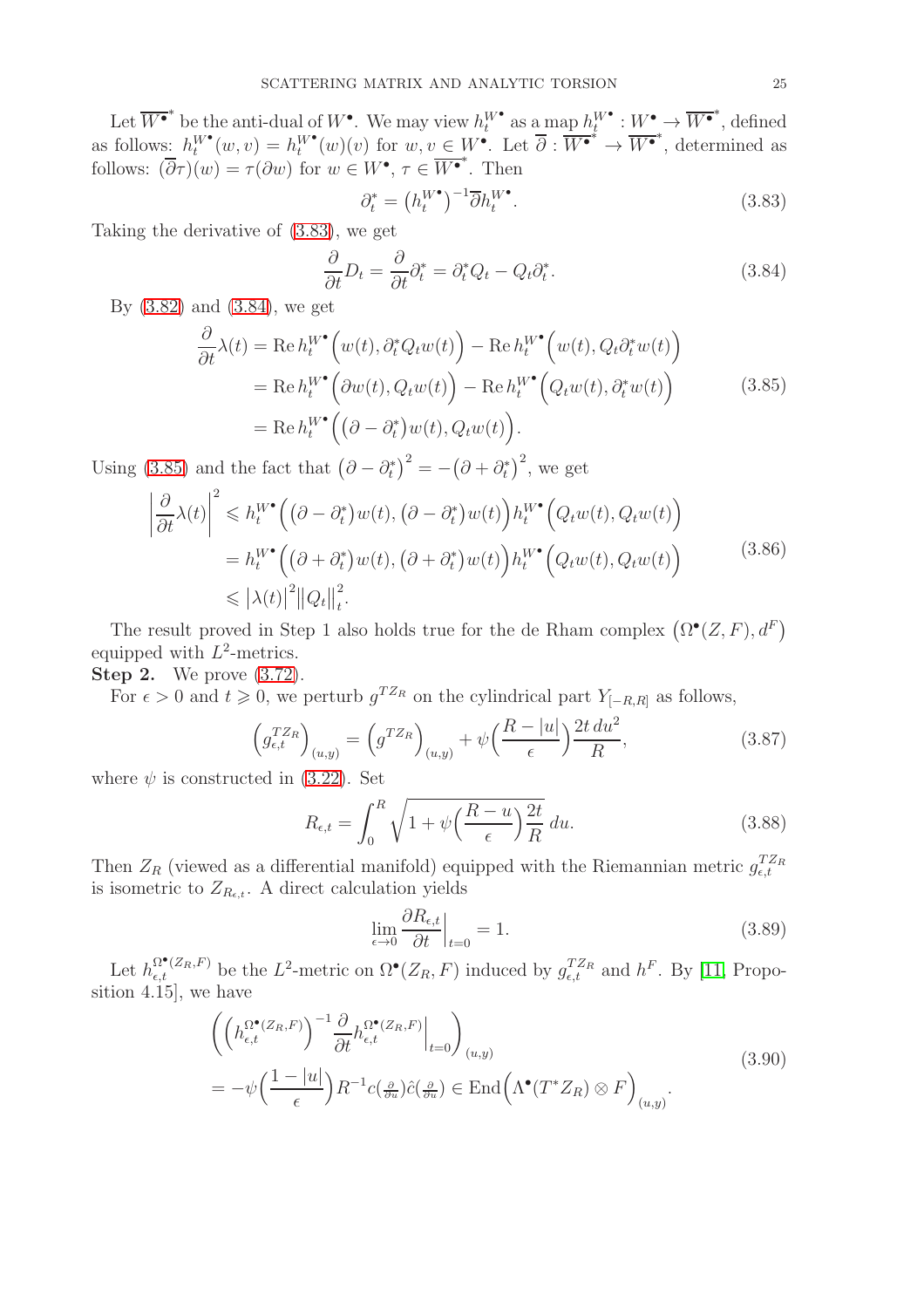As a consequence,

<span id="page-25-1"></span>
$$
\left\| \left( h_{\epsilon,t}^{\Omega^{\bullet}(Z_R, F)} \right)^{-1} \frac{\partial}{\partial t} h_{\epsilon,t}^{\Omega^{\bullet}(Z_R, F)} \right|_{t=0} \right\| \leq R^{-1}.
$$
 (3.91)

We denote

$$
\delta_R = \min\left\{ |\lambda| \; : \; 0 \neq \lambda \in \text{Sp}\left(D_{Z_R}^F\right) \right\}.
$$
\n(3.92)

For each  $R_0 > 0$ , we take  $0 < b < \delta_{R_0} < a$  such that

<span id="page-25-0"></span>
$$
\{-a, a\} \cap \text{Sp}(D_{Z_{R_0}}^F) = \emptyset, \quad [-b, b] \cap \text{Sp}(D_{Z_{R_0}}^F) \subseteq \{0\}.
$$
 (3.93)

Since dim Ker  $(D_{Z_R}^F)$  is constant, [\(3.93\)](#page-25-0) holds with  $R_0$  replaced by R close enough to  $R_0$ . Applying Theorem [6.2](#page-53-0) to the restriction of  $D_{Z_R}^F$  to its eigenspace associated with eigenvalues in  $[-a, -b] \cup [b, a]$ , we get

$$
([-a, -b] \cup [b, a]) \cap \mathrm{Sp}(D_{Z_R}^F) = \{\lambda_1(R), \cdots, \lambda_m(R)\},\tag{3.94}
$$

where  $\lambda_1(R), \cdots, \lambda_m(R)$  depends smoothly on R. By Step 1 and [\(3.91\)](#page-25-1), we have

<span id="page-25-2"></span>
$$
\frac{\partial}{\partial t} |\lambda_k(R_{\epsilon,t})| \Big|_{t=0} \geqslant -R^{-1} |\lambda_k(R)|, \quad \text{for } k = 1, \cdots, m. \tag{3.95}
$$

Taking  $\epsilon \to 0$  in [\(3.95\)](#page-25-2) and applying [\(3.89\)](#page-24-3), we get

$$
\frac{\partial}{\partial R} |\lambda_k(R)| \geqslant -R^{-1} |\lambda_k(R)|. \tag{3.96}
$$

As a consequence, the function  $R \mapsto R\left[\lambda_k(R)\right]$  is non decreasing. Then so is the function  $R \mapsto R\delta_R$ . This completes the proof of Theorem [3.8.](#page-23-5)

For  $j = 1, 2$ , let  $D_{Z_{j,\infty},\text{pp}}^F$  be the restriction of  $D_{Z_{j,\infty}}^F$  to the eigenspace associated with the purely point spectrum (cf. §[2.2\)](#page-11-0). We fix  $\delta_{Z_i} > 0$  such that

$$
\operatorname{Sp}(D^F_{Z_{j,\infty},\operatorname{pp}})\cap[-\delta_{Z_j},\delta_{Z_j}]\subseteq\{0\}.\tag{3.97}
$$

For  $j = 1, 2$ , we fix  $\delta_{C_j} > 0$  such that for  $0 < a \leq \delta_{C_j}$ , the Fourier expansion

<span id="page-25-4"></span>
$$
C_j(\lambda)|_{\lambda \in [-a,a]} = \sum_{k \in \mathbb{Z}} \exp(i\pi a^{-1}k\lambda) C_{j,a,k}
$$
 (3.98)

satisfies

<span id="page-25-5"></span>
$$
||C_{j,a,0} - \text{Id}|| \le \frac{1}{3}, \quad ||C_{j,a,k}|| \le \frac{1}{3}, \quad \text{for } k \ne 0,
$$
 (3.99)

where  $\|\cdot\|$  is the operator norm on End $(\mathcal{H}^{\bullet}(Y, F[du]))$  with respect to  $\|\cdot\|_Y$ . Set

<span id="page-25-3"></span>
$$
\delta = \frac{1}{2} \min \{ \delta_Y, \delta_{Z_1}, \delta_{Z_2}, \delta_{C_1}, \delta_{C_2} \}.
$$
 (3.100)

Here we indicate the usage of each term in [\(3.100\)](#page-25-3). In the proof of Proposition [3.9,](#page-26-0) we only use the fact that  $\delta \leq \delta_Y/2$ . In the proof of Lemma [3.10,](#page-26-1) we use  $\delta \leq \frac{1}{2} \min{\delta_Y, \delta_{Z_1}, \delta_{Z_2}}$ . In the proof of Lemma [3.11,](#page-27-0) we use the whole construction of  $\delta$ .

For  $A \subseteq (-\delta_Y, 0) \cup (0, \delta_Y)$ , set

<span id="page-25-6"></span>
$$
\mathcal{E}_{A,R}(Z_{12,\infty},F) = \bigoplus_{\lambda \in A} \mathcal{E}_{\lambda,R}(Z_{12,\infty},F). \tag{3.101}
$$

We construct

$$
J_{A,Z_R}: \ \mathcal{E}_{A,R}(Z_{12,\infty}, F) \to \Omega^{\bullet}(Z_R, F) \tag{3.102}
$$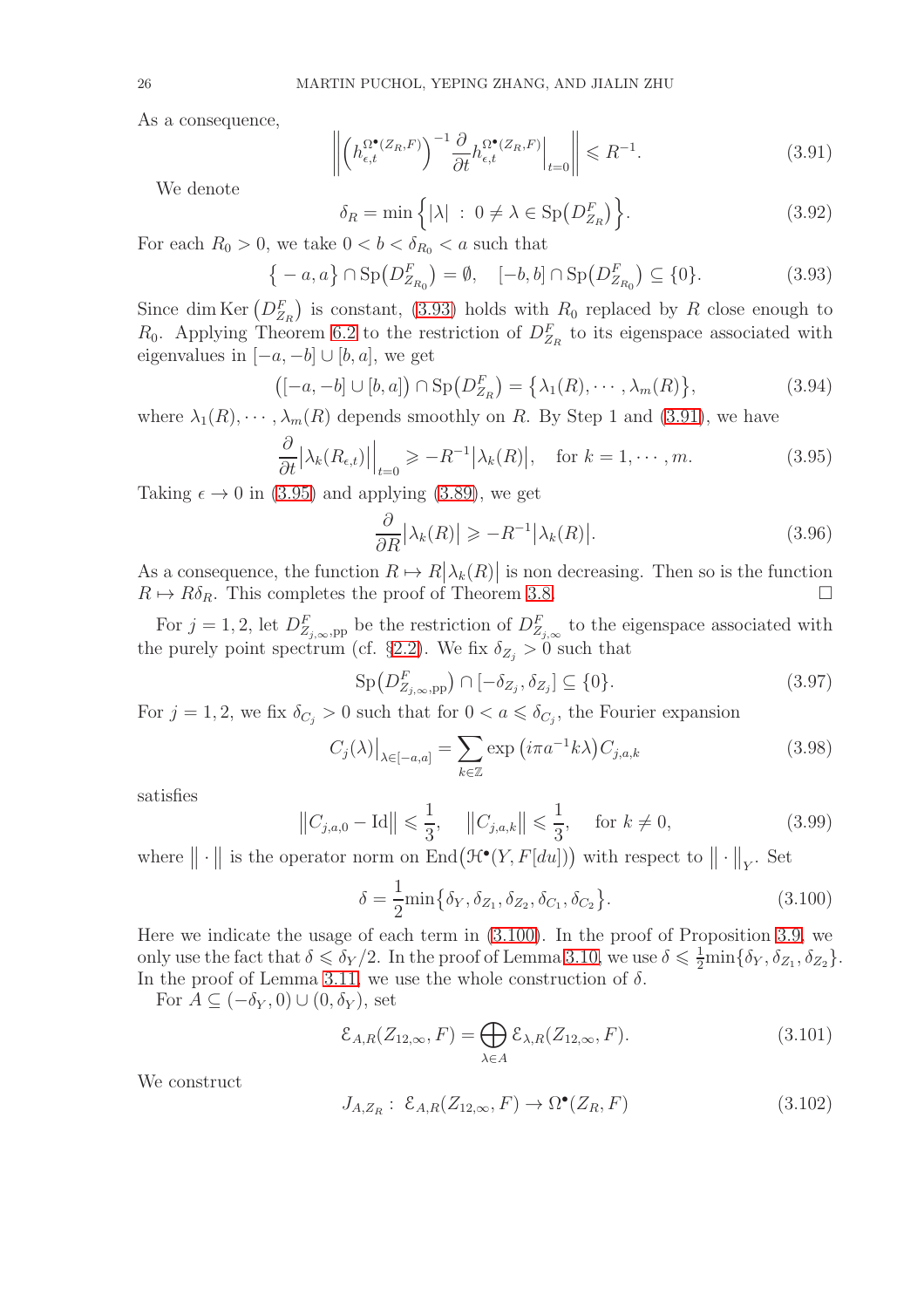as follows: under the identifications [\(3.25\)](#page-17-8) and [\(3.23\)](#page-17-7),

$$
J_{A,Z_R}(\omega_1, \omega_1^{\text{zm}}, \omega_2, \omega_2^{\text{zm}})|_{Z_{j,0}} = \omega_j, \quad \text{for } j = 1, 2,
$$
  
\n
$$
J_{A,Z_R}(\omega_1, \omega_1^{\text{zm}}, \omega_2, \omega_2^{\text{zm}})|_{Y_{[-R,R]}} = \chi_{1,R} \omega_1|_{Y_{[0,2R]}} + \chi_{2,R} \omega_2|_{Y_{[-2R,0]}}
$$
\n
$$
+ (1 - \chi_{1,R} - \chi_{2,R})\omega_1^{\text{zm}}|_{Y_{[0,2R]}}.
$$
\n(3.103)

For  $B \subseteq \mathbb{R}$ , we denote by  $\mathcal{E}_B(Z_R, F) \subseteq \Omega^{\bullet}(Z_R, F)$  the eigenspaces of  $D_{Z_R}^F$  associated with eigenvalues in B. Let  $P_{Z_R}^B: \Omega^{\bullet}(Z_R, F) \to \mathcal{E}_B(Z_R, F)$  be the orthogonal projection. Set

<span id="page-26-9"></span><span id="page-26-8"></span>
$$
\mathcal{J}_{A,B,Z_R} = P_{Z_R}^B \circ J_{A,Z_R} : \mathcal{E}_{A,R}(Z_{12,\infty}, F) \to \mathcal{E}_B(Z_R, F). \tag{3.104}
$$

For  $A, B \subseteq \mathbb{R}$  and  $\alpha > 0$ , we denote  $A \subseteq_{\alpha} B$ , if  $(x - \alpha, x + \alpha) \subseteq B$  for each  $x \in A$ .

<span id="page-26-0"></span>**Proposition 3.9.** *There exists*  $a > 0$  *such that for*  $A \subseteq_{e^{-aR}} B \subseteq (-\delta, 0) \cup (0, \delta)$  *and*  $(\omega_1, \omega_1^{\text{zm}}, \omega_2, \omega_2^{\text{zm}}) \in \mathcal{E}_{A,R}(Z_{12,\infty}, F)$ *, we have* 

<span id="page-26-2"></span>
$$
\left\| \left( \mathcal{J}_{A,B,Z_R} - J_{A,Z_R} \right) (\omega_1, \omega_1^{zm}, \omega_2, \omega_2^{zm}) \right\|_{\mathcal{C}^0,Z_R} = \mathcal{O}\left(e^{-aR}\right) \left( \left\| \omega_1 \right\|_{Z_{1,0}} + \left\| \omega_2 \right\|_{Z_{2,0}} \right). \tag{3.105}
$$

As a consequence,  $\mathfrak{J}_{A,B,Z_R}$  is injective.

*Proof.* For  $\lambda_0 \in A \subseteq (-\delta, 0) \cup (0, \delta)$  and  $(\omega_1, \omega_1^{\text{zm}}, \omega_2, \omega_2^{\text{zm}}) \in \mathcal{E}_{\lambda_0, R}^{\bullet}(Z_{12, \infty}, F)$ , similarly to [\(3.49\)](#page-20-5), we could show that for any  $m \in \mathbb{N}$ , there exists  $a > 0$  such that

<span id="page-26-3"></span>
$$
\left\| D_{Z_R}^{F,m} \left( D_{Z_R}^F - \lambda_0 \right) J_{A,Z_R}(\omega_1, \omega_1^{\text{zm}}, \omega_2, \omega_2^{\text{zm}}) \right\|_{Z_R} = \mathcal{O}\left(e^{-2aR}\right) \left( \left\| \omega_1 \right\|_{Z_{1,R}} + \left\| \omega_2 \right\|_{Z_{2,R}} \right). \tag{3.106}
$$

On the other hand, for  $B \subseteq \mathbb{R}$  satisfying  $\{\lambda_0\} \subseteq_{e^{-aR}} B$ , we have

$$
\|D_{Z_R}^{F,m}(J_{A,Z_R} - \mathcal{J}_{A,B,Z_R})(\cdot)\|_{Z_R} = \|D_{Z_R}^{F,m}(\text{Id} - P_{Z_R}^B)J_{A,Z_R}(\cdot)\|_{Z_R}
$$
  
\$\leqslant e^{aR} \|D\_{Z\_R}^{F,m}(D\_{Z\_R}^F - \lambda\_0)J\_{A,Z\_R}(\cdot)\|\_{Z\_R}\$. (3.107)

Now [\(3.105\)](#page-26-2) follows from Proposition [3.4,](#page-19-6) [\(3.106\)](#page-26-3) and [\(3.107\)](#page-26-4). The proof of Proposition [3.9](#page-26-0) is completed.  $\Box$ 

<span id="page-26-1"></span>**Lemma 3.10.** *There exists*  $a > 0$  *such that for*  $R > 2$  *large enough and*  $\omega \in \Omega^{\bullet}(Z_R, F)$ *an eigensection of*  $D_{Z_R}^F$  *associated with*  $\lambda \in (-\delta, 0) \cup (0, \delta)$ *, we have* 

<span id="page-26-4"></span>
$$
\|\omega^{\rm zm}\|_{Y} \geq a \|\omega\|_{Z_{1,0}\cup Z_{2,0}}.\tag{3.108}
$$

*In particular,*  $\omega$ <sup>zm</sup> *is non zero.* 

*Proof.* Suppose, on the contrary, that there exist  $R_i \to +\infty$ ,  $\omega_i \in \Omega^{\bullet}(Z_{R_i}, F)$  and  $\lambda_i \in$  $(-\delta, 0) \cup (0, \delta)$  such that

<span id="page-26-6"></span><span id="page-26-5"></span>
$$
D_{Z_{R_i}}^F \omega_i = \lambda_i \omega_i, \tag{3.109}
$$

and

$$
\|\omega_i\|_{Z_{1,0}\cup Z_{2,0}} = 1, \quad \|\omega_i^{\text{zm}}\|_Y \to 0, \quad \text{as } i \to +\infty. \tag{3.110}
$$
  
We may assume that  $\lambda_i \to \lambda_\infty$ .

Proceeding in the same way as in the proof of Theorem [3.7,](#page-21-9) we may assume that there exist  $\omega_{1,\infty} \in \Omega^{\bullet}(Z_{1,\infty}, F)$  and  $\omega_{2,\infty} \in \Omega^{\bullet}(Z_{2,\infty}, F)$  such that for any  $T > 0$ ,  $(\omega_i|_{Z_{j,T}})$  $\big)_i$  $H^1$ -converges to  $\omega_{j,\infty}\big|_{Z_{j,T}}$   $(j=1,2)$ . Moreover,

<span id="page-26-7"></span>
$$
\omega_{1,\infty}^+ = 0, \quad \omega_{2,\infty}^- = 0. \tag{3.111}
$$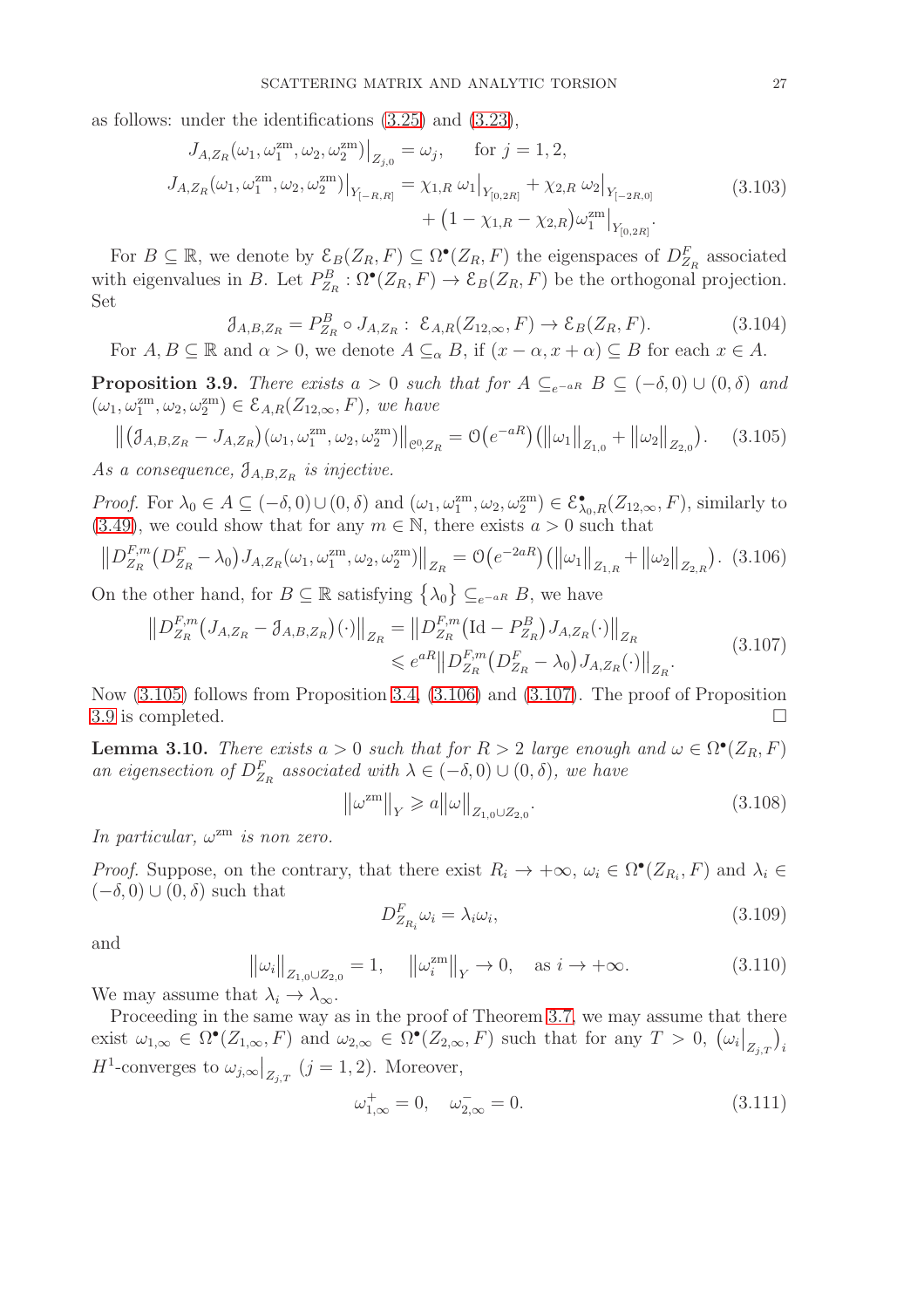Now, taking  $i \rightarrow +\infty$  in [\(3.109\)](#page-26-5) and [\(3.110\)](#page-26-6), we get

<span id="page-27-1"></span>
$$
\left\|\omega_{1,\infty}\right\|_{Z_{1,0}}^2 + \left\|\omega_{2,\infty}\right\|_{Z_{2,0}}^2 = 1, \quad D_{Z_{j,\infty}}^F \omega_{j,\infty} = \lambda_{\infty} \omega_{j,\infty}, \quad \omega_{j,\infty}^{\text{zm}} = 0, \quad \text{for } j = 1,2. \tag{3.112}
$$

Without loss of generality, we assume that  $\omega_{1,\infty} \neq 0$ . By Lemma [2.1,](#page-11-2) [\(3.111\)](#page-26-7) and [\(3.112\)](#page-27-1),  $\omega_{1,\infty}$  is a L<sup>2</sup>-eigensection of  $D_{Z_{1,\infty}}^F$ . Then we have  $\lambda_{\infty} \in Sp(D_{Z_{1,\infty},\text{pp}}^F)$ . Since  $|\lambda_{\infty}| \leq \delta < \delta_{Z_1}$ , which is the lower bound for the non zero elements in  $Sp(D_{Z_{1,\infty},\text{pp}}^F)$ , we must have  $\lambda_{\infty} = 0$ . Thus

$$
\omega_{1,\infty} \in \mathcal{H}^{\bullet}_{L^2}(Z_{1,\infty}, F). \tag{3.113}
$$

Proceeding in the same way as in the proof of Theorem [3.7,](#page-21-9) we could show that

$$
\langle \omega_i, \mathcal{F}_{Z_{R_i}}(\omega_{1,\infty}, 0, 0) \rangle_{Z_{R_i}} \to ||\omega_{1,\infty}||^2_{Z_{1,\infty}} \neq 0, \quad \text{as } i \to +\infty.
$$
 (3.114)

However, since  $\omega_i$  is an eigensection of  $D_{Z_{R_i}}^F$  associated with  $\lambda_i \neq 0$  while  $\mathcal{F}_{Z_{R_i}}(\omega_{1,\infty},0,0) \in$  $\text{Ker} \left( D_{Z_{R_i}}^F \right)$ ), we should have  $\langle \omega_i, \mathcal{F}_{Z_{R_i}}(\omega_{1,\infty}, 0, 0) \rangle_{Z_{R_i}} = 0$ . Here we get a contradiction. The proof of Lemma [3.10](#page-26-1) is completed.

<span id="page-27-0"></span>**Lemma 3.11.** *There exists*  $a > 0$  *such that for*  $R > 2$  *large enough and*  $\omega \in \Omega^{\bullet}(Z_R, F)$  $sum \space of \space several \space eigensections \space of \space D_{Z_R}^F \space associated \space with \space eigenvalues \space in \space (-\delta,0) \cup (0,\delta), \space we$ *have*

<span id="page-27-3"></span>
$$
\left\|\omega^{\text{zm}}\right\|_{Y_{[-R,R]}} \geqslant a \left\|\omega\right\|_{Z_{1,0}\cup Z_{2,0}}.\tag{3.115}
$$

*As a consequence,*

<span id="page-27-2"></span>
$$
\left\|\omega^{\text{zm}}\right\|_{Y_{[-R,R]}} \geqslant a \left\|\omega\right\|_{Z_R}.\tag{3.116}
$$

*Proof.* Suppose, on the contrary, that there exist  $R_i \to +\infty$ , and  $\omega_i \in \Omega^{\bullet}(Z_{R_i}, F)$  such that  $\omega_i$  is sum of eigensections of  $D_{Z_{R_i}}^F$  associated with eigenvalues in  $(-\delta, 0) \cup (0, \delta)$  and

$$
\left\|\omega_{i}\right\|_{Z_{1,0}\cup Z_{2,0}}=1, \quad \left\|\omega_{i}^{\text{zm}}\right\|_{Y_{[-R_{i},R_{i}]}} \to 0, \quad \text{as } i \to +\infty. \tag{3.117}
$$

Proceeding in the same way as in the proof of Lemma [3.10,](#page-26-1) we obtain  $\omega_{j,\infty} \in \Omega^{\bullet}(Z_{j,\infty}, F)$  $(j = 1, 2)$  satisfying the same properties except for the second identity in  $(3.112)$ . Instead, we know that  $\omega_{j,\infty}$  only consists of (generalized) eigensections of  $D^F_{Z_{j,\infty}}$  associated with (generalized) eigenvalues in  $[-\delta, \delta]$ .

Without loss of generality, we assume that  $\omega_{1,\infty} \neq 0$ . Let

$$
\omega_{1,\infty} = \omega_{1,\infty}^{\text{pp}} + \omega_{1,\infty}^{\text{ac}} \tag{3.118}
$$

be the decomposition with respect to [\(2.19\)](#page-11-4). Proceeding in the same way as in the proof of Lemma [3.10,](#page-26-1) we have  $\omega_{1,\infty}^{pp} \in \mathcal{H}_{L^2}(\mathcal{Z}_{1,\infty}, F)$ . In particular, the zeromode of  $\omega_{1,\infty}^{\text{pp}}$  vanishes. On the other hand, by [\(3.112\)](#page-27-1), the zeromode of  $\omega_{1,\infty}$  vanishes. Then so does  $\omega_{1,\infty}^{ac}$ . For  $\phi \in \mathcal{H}^{\bullet}(Y, F)$  and  $\lambda \in [-\delta, \delta]$ , we denote by  $E(\phi, \lambda)$  be the generalized eigensection of  $D_{Z_{1,\infty}}^F$  associated with  $\lambda$  satisfying Proposition [2.4.](#page-13-1) There exists a family  $(\phi_{\lambda})$  $\lambda \in [-\delta, \delta]$  such that

$$
\omega_{1,\infty}^{\text{ac}} = \int_{-\delta}^{\delta} E(\phi_{\lambda}, \lambda) d\lambda. \tag{3.119}
$$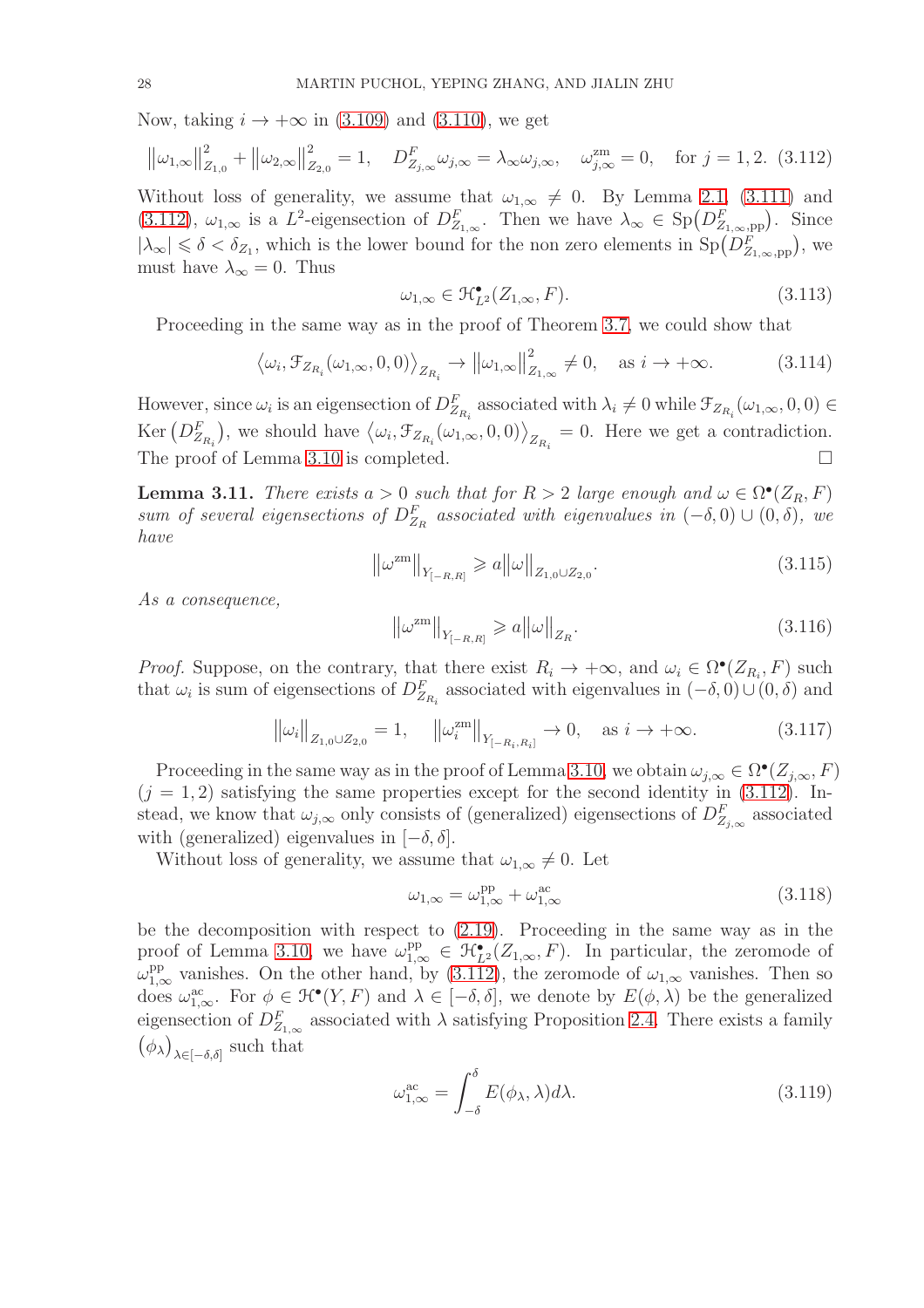Taking the zeromode of  $\omega_{1,\infty}^{ac}$  and applying Proposition [2.4,](#page-13-1) we get

$$
0 = \left(\omega_{1,\infty}^{\text{ac}}\right)^{\text{zm},-} = \left(1 - ic\left(\frac{\partial}{\partial u}\right)\right) \int_{-\delta}^{\delta} e^{-i\lambda u_1} \phi_{\lambda} d\lambda,
$$
  
\n
$$
0 = \left(\omega_{1,\infty}^{\text{ac}}\right)^{\text{zm},+} = \left(1 + ic\left(\frac{\partial}{\partial u}\right)\right) \int_{-\delta}^{\delta} e^{i\lambda u_1} C_1(\lambda) \phi_{\lambda} d\lambda.
$$
\n(3.120)

Since  $\phi_{\lambda} \in \mathcal{H}^{\bullet}(Y, F)$  and  $C_1(\lambda)\phi_{\lambda} \in \mathcal{H}^{\bullet}(Y, F)$  (see Proposition [2.3\)](#page-13-4), we have

<span id="page-28-0"></span>
$$
\int_{-\delta}^{\delta} e^{-i\lambda u_1} \phi_{\lambda} d\lambda = \int_{-\delta}^{\delta} e^{i\lambda u_1} C_1(\lambda) \phi_{\lambda} d\lambda = 0.
$$
 (3.121)

We remark that  $u_1 \geq 0$ . Then, by [\(3.121\)](#page-28-0), the Fourier expansion of  $(\phi_\lambda)$  $\lambda \in [-\delta, \delta]$  (resp.  $(C_1(\lambda)\phi_\lambda)$  $\lambda \in [-\delta, \delta]$  only possesses strictly negative (resp. strictly positive) frequency. Now, applying [\(3.98\)](#page-25-4) and [\(3.99\)](#page-25-5), we see that  $\phi_{\lambda} = 0$  for  $\lambda \in [-\delta, \delta]$ . Thus  $\omega_{1,\infty}^{ac} = 0$  and  $\omega_{1,\infty} = \omega_{1,\infty}^{\text{pp}} \in \mathcal{H}_{L^2}(\mathcal{Z}_{1,\infty}, F)$ . This leads to the same contradiction as in the proof of Lemma [3.10.](#page-26-1)

The inequality [\(3.116\)](#page-27-2) is a consequence of Lemma [2.1,](#page-11-2) [\(3.115\)](#page-27-3) and the obvious identity

$$
\left\|\omega\right\|_{Z_R}^2 = \left\|\omega\right\|_{Z_{1,0}\cup Z_{2,0}}^2 + \left\|\omega^{\text{zm}}\right\|_{Y_{[-R,R]}}^2 + \left\|\omega^{\text{nz}}\right\|_{Y_{[-R,R]}}^2. \tag{3.122}
$$

This completes the proof of Lemma [3.11.](#page-27-0)

<span id="page-28-7"></span>**Lemma 3.12.** *There exists*  $a > 0$  *such that for*  $\omega \in \Omega^{\bullet}(Z_R, F)$  *an eigensection of*  $D_{Z_R}^F$ *associated with*  $\lambda \in (-\delta, 0) \cup (0, \delta)$ *, we have* 

<span id="page-28-5"></span>
$$
\left\|C_j(\lambda)\omega^{\text{zm},-}\right\|_{\partial Z_{j,0}} - \omega^{\text{zm},+}\right\|_{\partial Z_{j,0}}\left\|V - \mathcal{O}\left(e^{-2aR}\right)\right\|\omega\right\|_{Z_{1,0}\cup Z_{2,0}}, \quad \text{for } j = 1, 2. \tag{3.123}
$$

*In particular,*

<span id="page-28-6"></span>
$$
\left\| (e^{4i\lambda R}C_{12}(\lambda) - \text{Id})\omega^{\text{zm},-} \right\|_{\partial Z_{1,0}} \right\|_{Y} = \mathcal{O}\left(e^{-2aR}\right) \left\| \omega \right\|_{Z_{1,0} \cup Z_{2,0}}.
$$
 (3.124)

*Proof.* We will follow the argument in [\[31,](#page-55-8) § 8]. Here we only consider  $j = 1$ .

By  $(2.10)-(2.14)$  $(2.10)-(2.14)$ , on  $Y_{[-R,R]} \subseteq Z_R$ , there exist  $\phi_1, \phi'_1 \in \mathcal{H}^{\bullet}(Y, F[du])$  such that

<span id="page-28-8"></span>
$$
\omega|_{Y_{[-R,R]}} = e^{-i\lambda u} \phi_1 + e^{i\lambda u} \phi'_1 + \omega^{nz}.
$$
\n(3.125)

Under the identification  $(3.25)$ , on  $Y_{[0,2R]}$ , we have

<span id="page-28-1"></span>
$$
\omega\big|_{Y_{[0,2R]}} = e^{-i\lambda u_1} e^{i\lambda R} \phi_1 + e^{i\lambda u_1} e^{-i\lambda R} \phi'_1 + \omega^{nz}.
$$
 (3.126)

Thus

<span id="page-28-4"></span>
$$
\omega^{\text{zm},-}\big|_{\partial Z_{1,0}} = e^{i\lambda R} \phi_1 =: \phi, \quad \omega^{\text{zm},+}\big|_{\partial Z_{1,0}} = e^{-i\lambda R} \phi'_1 =: \phi'. \tag{3.127}
$$

By Proposition [2.4,](#page-13-1) there exists  $(\tilde{\omega}, \tilde{\omega}^{zm}) \in \mathcal{E}_{\lambda}(Z_{1,\infty}, F)$  (cf. [\(3.12\)](#page-16-4)) such that

<span id="page-28-2"></span>
$$
\widetilde{\omega}\big|_{Y_{[0,R]}} = e^{-i\lambda u_1} \phi + e^{i\lambda u_1} C_1(\lambda) \phi' + \widetilde{\omega}^{\text{nz}}.
$$
\n(3.128)

Set  $\mu = \omega|_{Z_{1,R}} - \tilde{\omega}|_{Z_{1,R}} \in \Omega^{\bullet}(Z_{1,R}, F)$ . We have

<span id="page-28-3"></span>
$$
\left\langle D_{Z_{1,R}}^F \mu, \mu \right\rangle_{Z_{1,R}} - \left\langle \mu, D_{Z_{1,R}}^F \mu \right\rangle_{Z_{1,R}} = \left\langle \lambda \mu, \mu \right\rangle_{Z_{1,R}} - \left\langle \mu, \lambda \mu \right\rangle_{Z_{1,R}} = 0. \tag{3.129}
$$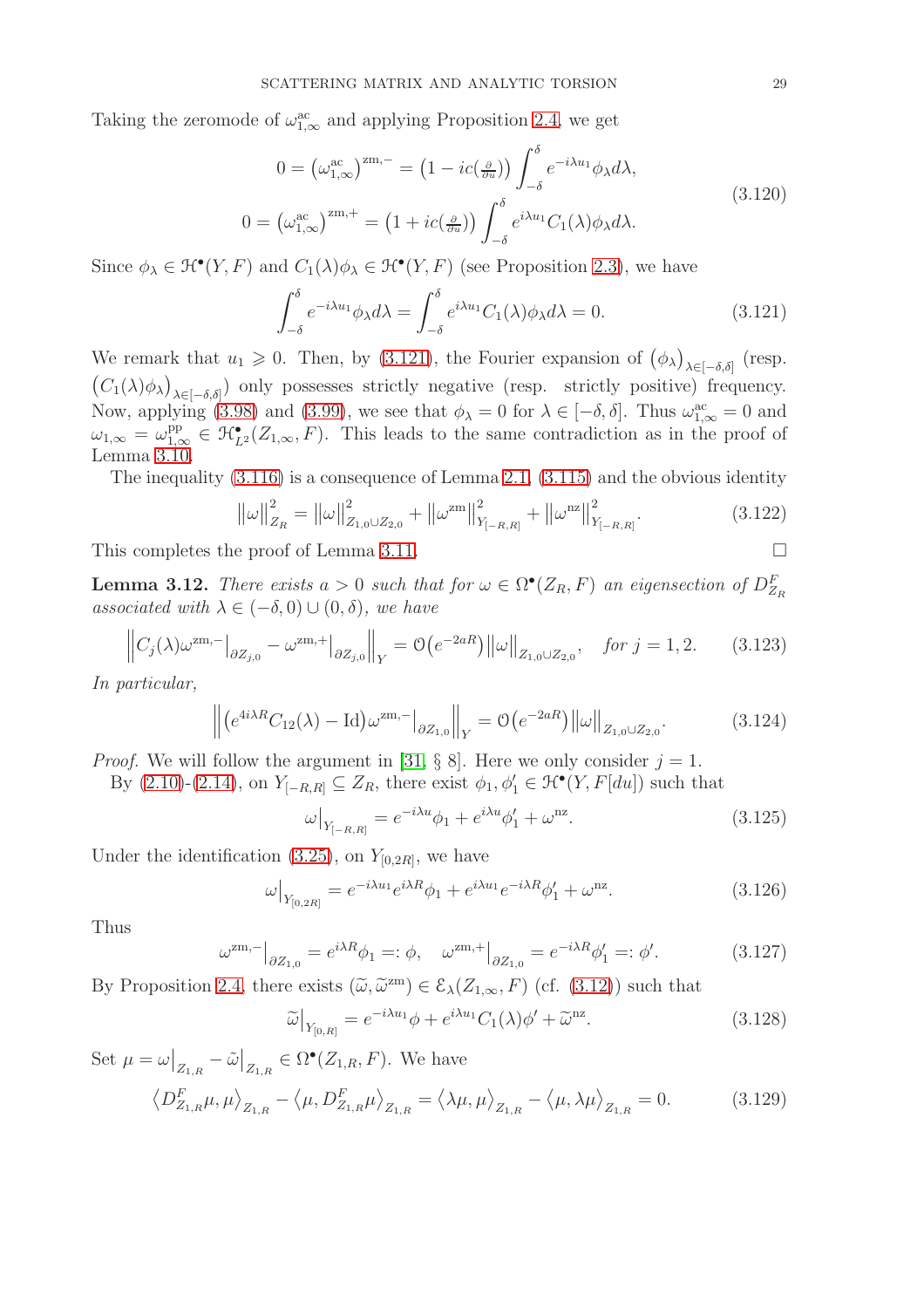On the other hand, note that  $\partial Z_{1,R} = Y_R$ , by [\(2.8\)](#page-10-7) and [\(3.126\)](#page-28-1)-[\(3.128\)](#page-28-2), we have

$$
\langle D_{Z_{1,R}}^F \mu, \mu \rangle_{Z_{1,R}} - \langle \mu, D_{Z_{1,R}}^F \mu \rangle_{Z_{1,R}} = \langle c(\frac{\partial}{\partial u}) \mu, \mu \rangle_{\partial Z_{1,R}}
$$
  
=  $-i \left\| C_1(\lambda) \omega^{\text{zm},-} \right\|_{\partial Z_{1,0}} - \omega^{\text{zm},+} \left\| \frac{\partial}{\partial Z_{1,0}} \right\|_Y^2 + \langle c(\frac{\partial}{\partial u}) \mu^{\text{nz}}, \mu^{\text{nz}} \rangle_{\partial Z_{1,R}}.$  (3.130)

We remark that the last equality in  $(3.130)$  needs the identities

<span id="page-29-0"></span>
$$
c(\frac{\partial}{\partial u})\phi'_1 = -i\phi'_1, \quad c(\frac{\partial}{\partial u})C(\lambda)\phi'_1 = iC(\lambda)\phi'_1,\tag{3.131}
$$

which come from  $(2.12)$  and  $(2.17)$ . By  $(3.129)$  and  $(3.130)$ , we get

<span id="page-29-1"></span>
$$
\left\|C_1(\lambda)\omega^{\mathrm{zm},-}\right\|_{\partial Z_{1,0}} - \omega^{\mathrm{zm},+}\left\|\partial Z_{1,0}\right\|_{Y} \leqslant \left\|\mu^{\mathrm{nz}}\right\|_{\partial Z_{1,R}} \leqslant \left\|\omega^{\mathrm{nz}}\right\|_{\partial Z_{1,R}} + \left\|\widetilde{\omega}^{\mathrm{nz}}\right\|_{\partial Z_{1,R}}.\tag{3.132}
$$

By  $(2.16)$ , we have

$$
\|\omega^{nz}\|_{\partial Z_{1,R}} = \mathcal{O}\big(e^{-\delta R}\big) \|\omega\|_{\partial Z_{1,0}\cup \partial Z_{2,0}}, \quad \|\widetilde{\omega}^{nz}\|_{\partial Z_{1,R}} = \mathcal{O}\big(e^{-\delta R}\big) \|\widetilde{\omega}\|_{\partial Z_{1,0}}.
$$
 (3.133)

Proceeding in the same way as in [\(3.38\)](#page-19-1), we get

<span id="page-29-5"></span>
$$
\|\omega\|_{\partial Z_{1,0}\cup\partial Z_{2,0}} = O(1)\|\omega\|_{Z_{1,0}\cup Z_{2,0}}, \quad \|\widetilde{\omega}\|_{\partial Z_{1,0}} = O(1)\|\widetilde{\omega}\|_{Z_{1,0}}.
$$
\n(3.134)

By [\(2.38\)](#page-13-6), [\(3.127\)](#page-28-4) and [\(3.128\)](#page-28-2), we have

<span id="page-29-2"></span>
$$
\|\tilde{\omega}\|_{Z_{1,0}} = \mathcal{O}(1) \|\phi\|_{Y} = \mathcal{O}(1) \|\omega\|_{\partial Z_{1,0}}.
$$
\n(3.135)

By [\(3.132\)](#page-29-1)-[\(3.135\)](#page-29-2), we obtain [\(3.123\)](#page-28-5).

Using [\(3.123\)](#page-28-5) and proceeding in the same way as in the proof of Lemma [3.1,](#page-16-7) we get  $(3.124)$ . The proof of Lemma [3.12](#page-28-7) is completed.

<span id="page-29-6"></span>**Theorem 3.13.** *There exists*  $a > 0$  *such that for*  $A, B \subseteq \mathbb{R}$  *satisfying* 

<span id="page-29-7"></span>
$$
\operatorname{Sp}(D_{Z_R}^F) \cap B \subseteq_{e^{-aR}} A \subseteq_{e^{-aR}} B \subseteq (-\delta, 0) \cup (0, \delta), \tag{3.136}
$$

*the map*  $\mathfrak{J}_{A,B,Z_R}: \mathcal{E}_{A,R}(Z_{12,\infty}, F) \to \mathcal{E}_B(Z_R, F)$  *is bijective.* 

*Proof.* The proof consists of several steps.

**Step 1.** We prove the following result. For  $\lambda_0 \in (-\delta, \delta)$  and  $v \in \mathcal{H}^{\bullet}(Y, F)$ , if

<span id="page-29-3"></span>
$$
\epsilon := \left\| e^{4iR\lambda_0} C_{12}(\lambda_0) v - v \right\|_Y < \|v\|_Y,\tag{3.137}
$$

then there exist an orthogonal decomposition  $v = v_1 + \cdots + v_m$ ,  $\lambda_1, \cdots, \lambda_m \in \mathbb{R}$  and  $w_1, \cdots, w_m \in \mathcal{H}^\bullet(Y, F)$  satisfying

$$
e^{4iR\lambda_j}C_{12}(\lambda_j)w_j - w_j = 0,
$$
  
\n
$$
|\lambda_j - \lambda_0| < \epsilon^{1/2} ||v||_Y^{-1/2}, \quad ||v_j - w_j||_Y < \epsilon^{1/2} ||v||_Y^{1/2}.
$$
\n(3.138)

Let  $\theta_1(\lambda), \dots, \theta_m(\lambda) \in \mathbb{R}$  and  $P_1(\lambda), \dots, P_m(\lambda) \in \text{End}(\mathcal{H}^{\bullet}(Y, F))$  such that  $(6.8)$ holds with C replaced by  $C_{12}$ . Set  $v_j = P_j(\lambda_0)v$ . Then  $v = v_1 + \cdots + v_m$  is an orthogonal decomposition. Moreover, we have

<span id="page-29-4"></span>
$$
\epsilon^2 = \left\| e^{4iR\lambda_0} C_{12}(\lambda_0) v - v \right\|_Y^2 = \sum_{j=1}^m \left| e^{4iR\lambda_0 + i\theta_j(\lambda_0)} - 1 \right|^2 \left\| v_j \right\|_Y^2. \tag{3.139}
$$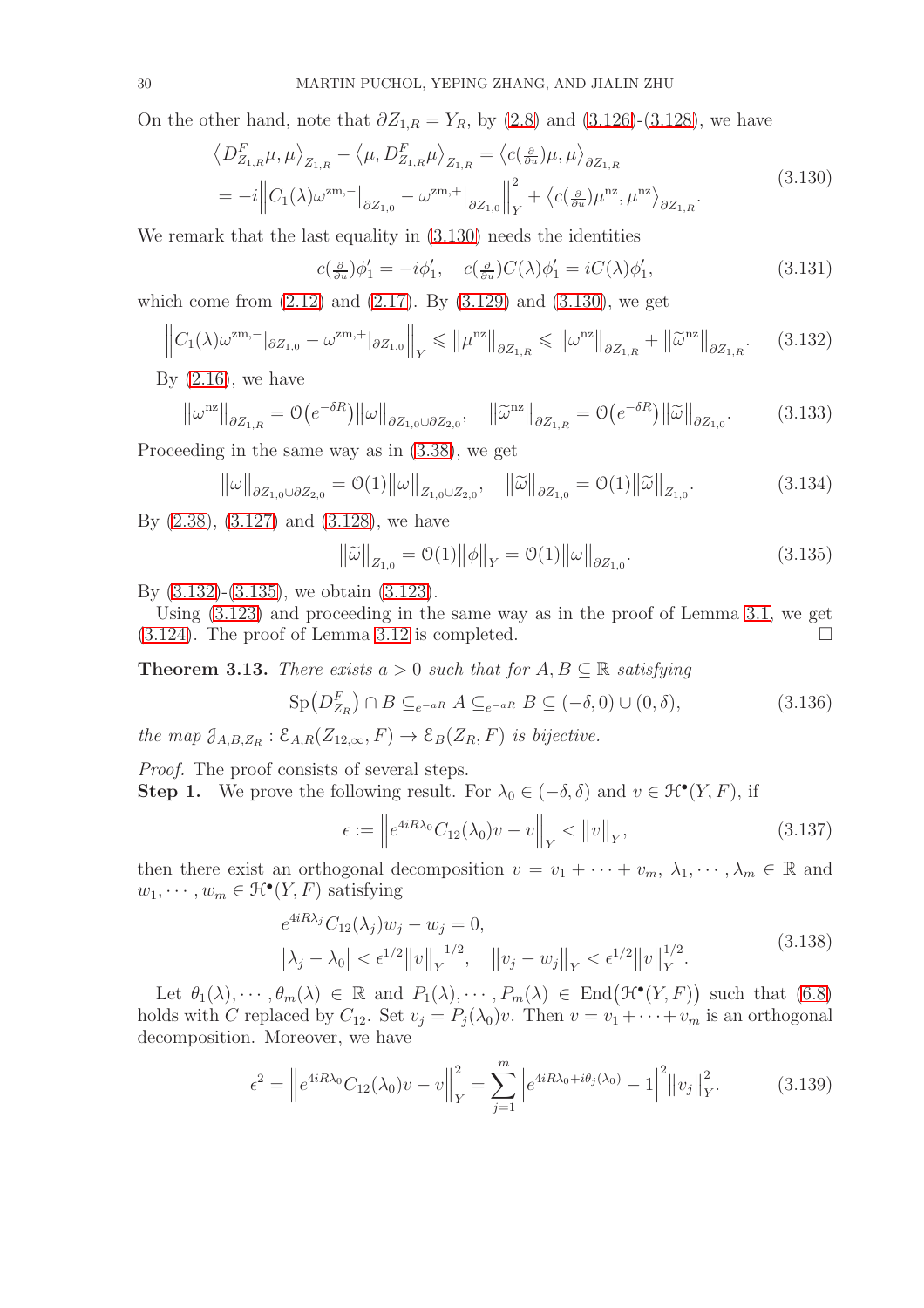If  $||v_j||_Y^2$  $\frac{p}{Y} < \epsilon \|v\|_Y$ , set  $w_j = 0$  and  $\lambda_j = \lambda_0$ . Then [\(3.138\)](#page-29-3) holds trivially. Otherwise, by [\(3.139\)](#page-29-4) we have

<span id="page-30-0"></span>
$$
\left| e^{4iR\lambda_0 + i\theta_j(\lambda_0)} - 1 \right|^2 \leqslant \epsilon \|v\|_Y^{-1} < 1. \tag{3.140}
$$

Using the inequality  $|e^{ix} - 1|^2 > x^2/4$  for  $|x| < \pi/3$  and [\(3.140\)](#page-30-0), we know that there exists  $k_i \in \mathbb{Z}$  such that

<span id="page-30-1"></span>
$$
\left| 4R\lambda_0 + \theta_j(\lambda_0) - 2k_j \pi \right| \leq 2\epsilon^{1/2} \|v\|_Y^{-1/2}.
$$
 (3.141)

For R large enough, the derivative of the function  $[-3\delta/2, 3\delta/2] \ni \lambda \mapsto 4R\lambda + \theta_i(\lambda)$  is greater than R. Thus, by [\(3.141\)](#page-30-1), there exists a unique  $\lambda_j \in \mathbb{R}$  such that  $4R\lambda_j + \theta_j(\lambda_j) =$  $2k_i\pi$ , and

<span id="page-30-2"></span>
$$
\left|\lambda_j - \lambda_0\right| < 2R^{-1} \epsilon^{1/2} \|v\|_Y^{-1/2} \leq R^{-1} \left|4R\lambda_0 + \theta_j(0) - 2k_j \pi\right|.
$$
\n(3.142)

Set  $w_i = P(\lambda_i)v$ . We have

<span id="page-30-3"></span>
$$
||v_j - w_j||_Y = || (P_j(\lambda_0) - P_j(\lambda_j))v||_Y = O(1) |\lambda_0 - \lambda_j| ||v||_Y.
$$
 (3.143)

By [\(3.142\)](#page-30-2) [\(3.143\)](#page-30-3) and [\(6.8\)](#page-53-1), we get [\(3.138\)](#page-29-3).

Step 2. We show that for  $\omega \in \Omega^{\bullet}(Z_R, F)$  an eigensection of  $D_{Z_R}^F$  associated with  $\lambda_0 \in B$ , there exists  $\mu \in \Omega^{\bullet}(Z_R, F)$  lying in the image of  $\mathcal{J}_{A,B,Z_R}$  such that

<span id="page-30-11"></span>
$$
\|\omega - \mu\|_{Z_R} = O(e^{-aR})\|\omega\|_{Z_R}.
$$
\n(3.144)

By [\(2.17\)](#page-11-1), [\(3.127\)](#page-28-4), [\(3.128\)](#page-28-2) and [\(3.134\)](#page-29-5), we have

<span id="page-30-4"></span>
$$
\|\omega^{\rm zm}\|_{Y} \le \|\omega\|_{\partial Z_{1,0}} = O(1) \|\omega\|_{Z_{1,0}\cup Z_{2,0}}.
$$
\n(3.145)

On the other hand, by Lemma [3.10,](#page-26-1) we have

<span id="page-30-5"></span>
$$
\|\omega\|_{Z_{1,0}\cup Z_{2,0}} = \mathcal{O}(1) \|\omega^{\text{zm}}\|_{Y}.
$$
\n(3.146)

Since  $C_1(\lambda)$  and  $C_2(\lambda)$  are unitary, by Lemma [3.12,](#page-28-7) [\(3.145\)](#page-30-4) and [\(3.146\)](#page-30-5), we have

<span id="page-30-9"></span>
$$
\left\|\omega^{\text{zm},\pm}\right\|_{Y} = \mathcal{O}(1) \left\|\omega\right\|_{Z_{1,0}\cup Z_{2,0}}, \quad \left\|\omega\right\|_{Z_{1,0}\cup Z_{2,0}} = \mathcal{O}(1) \left\|\omega^{\text{zm},\pm}\right\|_{Y}.
$$
 (3.147)

By Lemma [3.12](#page-28-7) and Step 1, there exist integer  $m \leq \dim \mathcal{H}^{\bullet}(Y, F)$  and

<span id="page-30-6"></span> $\lambda_j \in (\lambda_0 - e^{-aR}, \lambda_0 + e^{-aR}), \quad \phi_j, \varphi_j \in (1 - ic(\frac{\partial}{\partial u})) \mathfrak{H}^{\bullet}(Y, F) \quad \text{with } j = 1, \dots, m, (3.148)$ such that  $(\phi_j)_{1 \leq j \leq m}$  are mutually orthogonal and

<span id="page-30-10"></span>
$$
\omega^{\text{zm},-}\big|_{\partial Z_{1,0}} = \sum_{j=1}^{m} \phi_j, \quad e^{4iR\lambda_j} C_{12}(\lambda_j) \varphi_j = \varphi_j, \quad \big\|\varphi_j - \phi_j\big\|_Y < e^{-aR} \big\|\omega^{\text{zm},-}\big\|_Y. \tag{3.149}
$$

By Proposition [2.4,](#page-13-1) [\(3.13\)](#page-16-5) and the second identity in [\(3.148\)](#page-30-6), for each  $j = 1, \dots, m$ , there exists  $(\widetilde{\omega}_{1,j}, \widetilde{\omega}_{1,j}^{zm}, \widetilde{\omega}_{2,j}, \widetilde{\omega}_{2,j}^{zm}) \in \mathcal{E}_{\lambda_j,R}(Z_{12,\infty}, F)$  such that

<span id="page-30-7"></span>
$$
\widetilde{\omega}_{1,j}^{\text{zm}} = e^{-i\lambda_j u_1} \varphi_j + e^{i\lambda_j u_1} C_1(\lambda_j) \varphi_j.
$$
\n(3.150)

By [\(3.103\)](#page-26-8), set

<span id="page-30-8"></span>
$$
\widetilde{\omega} = \sum_{j=1}^{m} J_{A, Z_R}(\widetilde{\omega}_{1,j}, \widetilde{\omega}_{1,j}^{\text{zm}}, \widetilde{\omega}_{2,j}, \widetilde{\omega}_{2,j}^{\text{zm}}).
$$
\n(3.151)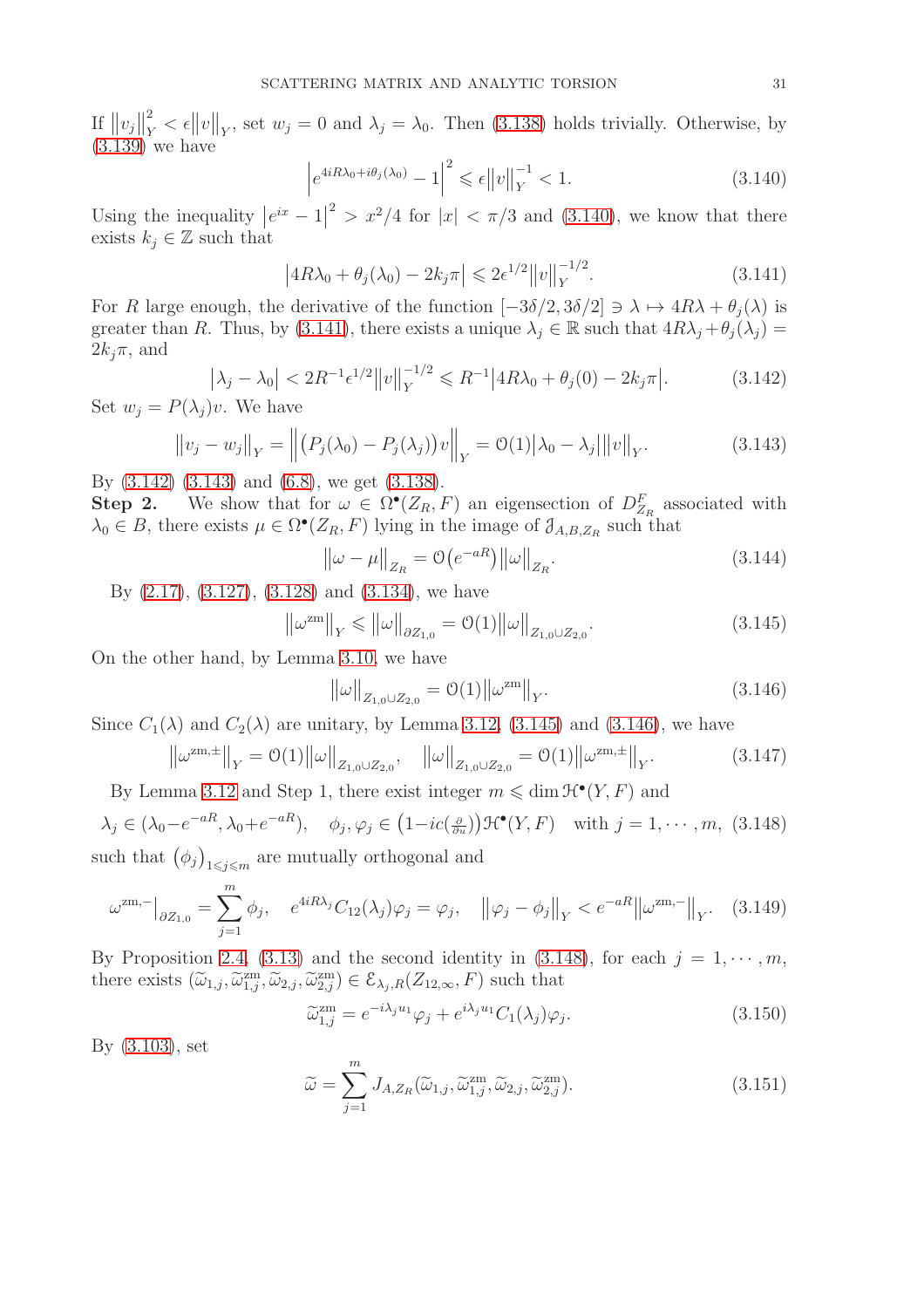By [\(3.103\)](#page-26-8), [\(3.150\)](#page-30-7) and [\(3.151\)](#page-30-8), we have

<span id="page-31-0"></span>
$$
\widetilde{\omega}^{\text{zm}} = \sum_{j=1}^{m} \widetilde{\omega}_{1,j}^{\text{zm}} = \sum_{j=1}^{m} \left( e^{-i\lambda_j u_1} \varphi_j + e^{i\lambda_j u_1} C_1(\lambda_j) \varphi_j \right). \tag{3.152}
$$

Now we take the difference between [\(3.125\)](#page-28-8) and [\(3.152\)](#page-31-0). Applying Lemma [3.12](#page-28-7) and  $(3.147)$ - $(3.149)$ , we get

<span id="page-31-3"></span>
$$
\left\|\omega^{\rm zm} - \tilde{\omega}^{\rm zm}\right\|_{Y_{[-R,R]}} = \mathcal{O}\big(e^{-aR}\big)\left\|\omega\right\|_{Z_{1,0}\cup Z_{2,0}}.\tag{3.153}
$$

By [\(3.104\)](#page-26-9), set

<span id="page-31-1"></span>
$$
\mu = \sum_{j=1}^{m} \mathcal{J}_{A,B,Z_R}(\widetilde{\omega}_{1,j}, \widetilde{\omega}_{1,j}^{\text{zm}}, \widetilde{\omega}_{2,j}, \widetilde{\omega}_{2,j}^{\text{zm}}).
$$
\n(3.154)

Now we take the difference between [\(3.151\)](#page-30-8) and [\(3.154\)](#page-31-1). Applying Proposition [3.9,](#page-26-0) we get

<span id="page-31-2"></span>
$$
\left\|\tilde{\omega} - \mu\right\|_{Z_R} = \mathcal{O}\left(e^{-aR}\right) \sum_{j=1}^m \left( \left\|\tilde{\omega}_{1,j}\right\|_{Z_{1,0}} + \left\|\tilde{\omega}_{2,j}\right\|_{Z_{2,0}}\right).
$$
 (3.155)

By [\(2.38\)](#page-13-6), [\(3.147\)](#page-30-9), [\(3.149\)](#page-30-10) and [\(3.155\)](#page-31-2), we get

<span id="page-31-4"></span>
$$
\left\|\tilde{\omega}^{2m} - \mu^{2m}\right\|_{Y_{[-R,R]}} \leq \left\|\tilde{\omega} - \mu\right\|_{Z_R} = \mathcal{O}\left(e^{-aR}\right) \sum_{j=1}^m \left\|\varphi_j\right\|_Y = \mathcal{O}\left(e^{-aR}\right) \left\|\omega\right\|_{Z_{1,0}\cup Z_{2,0}}. (3.156)
$$

By Lemma [3.11,](#page-27-0) [\(3.153\)](#page-31-3) and [\(3.156\)](#page-31-4), we obtain [\(3.144\)](#page-30-11).

Step 3. We prove the following result. Let  $(V, \|\cdot\|)$  be a Hermitian vector space of dimension m. Let  $\{v_j\}_{1\leqslant j\leqslant m}$  be an orthogonal basis. Let  $\{w_j\}_{1\leqslant j\leqslant m}$  be a family of vectors in V satisfying  $||v_j - w_j|| < m^{-1/2} ||v_j||$ . Then  $\{w_j\}_{1 \leq j \leq m}$  is a basis of V.

Since the condition is homogeneous, we may assume that  $\{v_i\}_{1\leq i\leq m}$  is an orthonormal basis. Let  $x_1, \dots, x_m \in \mathbb{C}$  such that  $\sum_{j=1}^m x_j w_j = 0$ . We have

<span id="page-31-5"></span>
$$
\sum_{j=1}^{m} x_j v_j = \sum_{j=1}^{m} x_j (v_j - w_j).
$$
 (3.157)

Taking the norm of both sides and applying Cauchy-Schwarz inequality, we get

$$
\sum_{j=1}^{m} |x_j|^2 \leqslant \left(\sum_{j=1}^{m} |x_j| \|v_j - w_j\|\right)^2 \leqslant \left(\sum_{j=1}^{m} |x_j|^2\right) \left(\sum_{j=1}^{m} \|v_j - w_j\|^2\right). \tag{3.158}
$$

By the hypothesis, we have  $\sum_{j=1}^{m} ||v_j - w_j||^2 < 1$ . Then we must have  $x_1 = \cdots = x_m = 0$ . Hence  $\{w_i\}_{1\leq i\leq m}$  is a basis.

**Step 4.** We show that  $\mathcal{J}_{A,B,Z_R}$  is bijective.

We fix  $R_0 > 2$ . By the proof of Theorem [3.8,](#page-23-5) for any  $\alpha > 0$ , the function  $R \mapsto$ dim  $\mathcal{E}_{[-\alpha R^{-1}, \alpha R^{-1}]}(Z_R, F)$  is non increasing. Taking  $\alpha = \delta R$  and applying Weyl's law, we get

$$
\dim \mathcal{E}_B(Z_R, F) \leq \dim \mathcal{E}_{[-\delta,\delta]}(Z_R, F)
$$
  

$$
\leq \dim \mathcal{E}_{[-\delta R/R_0, \delta R/R_0]}(Z_{R_0}, F) = \mathcal{O}(R^n). \tag{3.159}
$$

By Step 2, Step 3 and [\(3.159\)](#page-31-5),  $\mathcal{J}_{A,B,Z_R}$  is surjective. On the other hand, by Proposition [3.9,](#page-26-0)  $\mathcal{J}_{A,B,Z_R}$  is injective. The proof of Theorem [3.13](#page-29-6) is completed.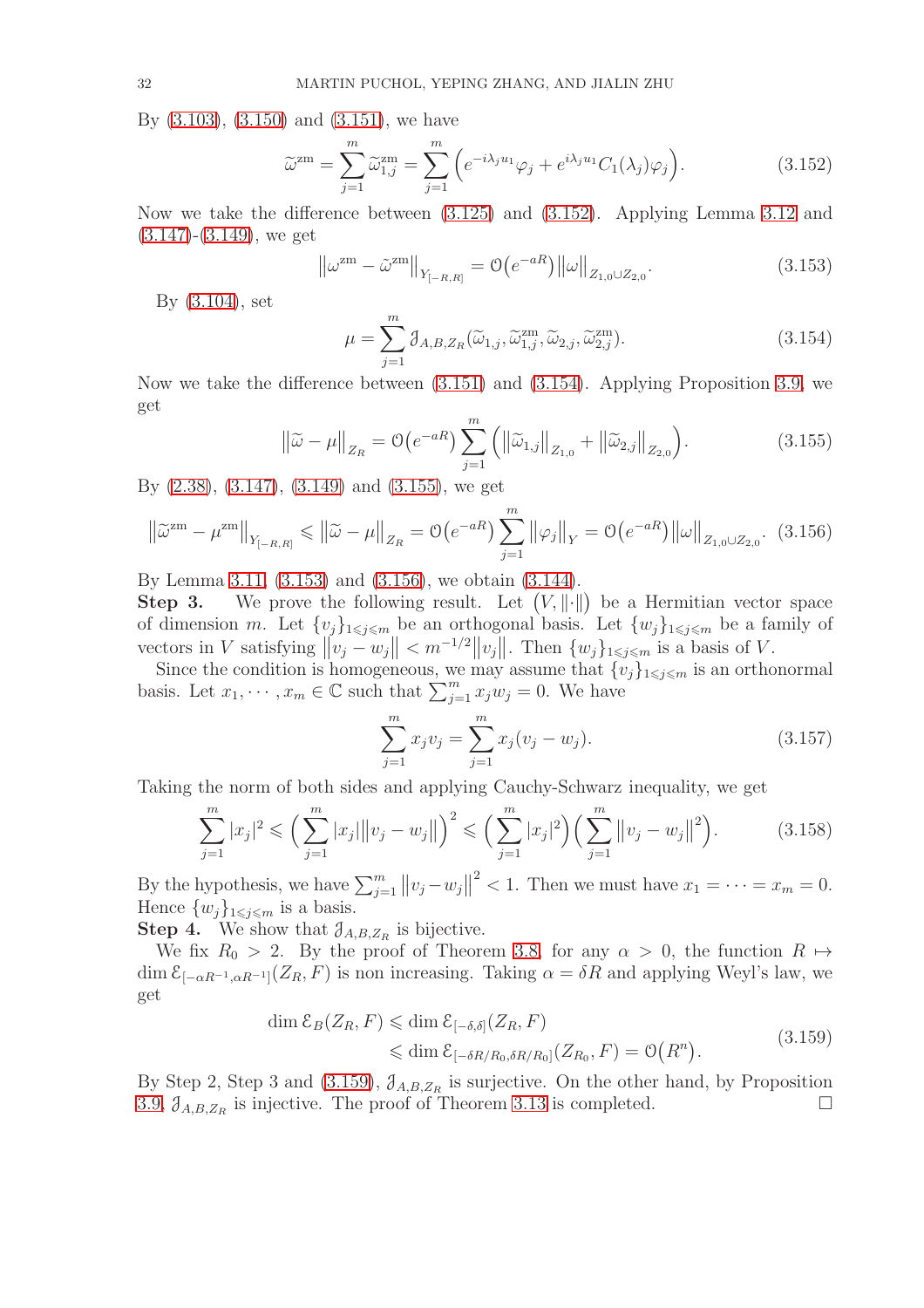Recall that the  $\Lambda_R$  was defined in [\(3.15\)](#page-16-9). We denote

$$
\Lambda_R \setminus \{0\} = \left\{\lambda_k : k \in \mathbb{Z} \setminus \{0\}\right\}, \quad \text{with } \dots \leq \lambda_{-1} < 0 < \lambda_1 \leq \lambda_2 \leq \dots, \quad \text{(3.160)}
$$
\n
$$
\text{Sp}(D_{Z_R}^F) \setminus \{0\} = \left\{\rho_k : k \in \mathbb{Z} \setminus \{0\}\right\}, \quad \text{with } \dots \leq \rho_{-1} < 0 < \rho_1 \leq \rho_2 \leq \dots. \quad \text{(3.160)}
$$

<span id="page-32-0"></span>**Theorem 3.14.** *There exists*  $a > 0$  *such that for any*  $|\lambda_k| < \delta/2$ ,

$$
\lambda_k - \rho_k = \mathcal{O}\left(e^{-aR}\right). \tag{3.161}
$$

*Proof.* We only consider  $k > 0$ . By the paragraph in Appendix containing [\(6.9\)](#page-53-2), [\(3.15\)](#page-16-9) and [\(3.159\)](#page-31-5), we have

$$
\#(\Lambda_R \cap [-\delta, \delta]) = \mathcal{O}(R), \quad \#(\text{Sp}(D_{Z_R}^F) \cap [-\delta, \delta]) = \mathcal{O}(R^n). \tag{3.162}
$$

We fix  $a > 0$  such that Theorem [3.13](#page-29-6) holds. By the pigeonhole principle, we could construct  $0 < b_1 < \cdots < b_l$  such that

$$
b_1 \le R^{-2}
$$
,  $b_l \ge 2\delta/3$ ,  $b_{j+1} \le b_j + e^{-aR/2}$ , for  $j = 1, \dots, l-1$ , (3.163)

and

$$
[b_j - 2e^{-aR}, b_j + 2e^{-aR}] \cap \left(\Lambda_R \cup \mathrm{Sp}(D_{Z_R}^F)\right) = \emptyset.
$$
\n(3.164)

Now applying Theorem [3.13](#page-29-6) with  $A = (b_j, b_{j+1})$  and  $B = (b_j - e^{-aR}, b_{j+1} + e^{-aR})$ , we see that the number of  $\lambda_k$  lying in  $(b_j, b_{j+1})$  equals to the number of  $\rho_k$  lying in  $(b_j, b_{j+1})$ . On the other hand, by Theorem [3.8](#page-23-5) and the paragraph in Appendix containing [\(6.9\)](#page-53-2), there is neither  $\lambda_k$  nor  $\rho_k$  lying in  $(0, b_1)$ . Thus  $\lambda_k \in (b_j, b_{j+1})$  if and only if  $\rho_k \in (b_j, b_{j+1})$ . We get

$$
|\lambda_k - \rho_k| < b_{j+1} - b_j \leqslant e^{-aR/2}.\tag{3.165}
$$

The proof of Theorem [3.14](#page-32-0) is completed.

For  $p = 0, \dots, n$ , set

$$
C_{12}^{p}(\lambda) = C_{12}(\lambda)|_{\mathcal{H}^{p}(Y,F)\oplus\mathcal{H}^{p-1}(Y,F)du},
$$
  
\n
$$
\Lambda_{R}^{p} = \{\lambda > 0 : \det(e^{4i\lambda R}C_{12}^{p}(\lambda) - \text{Id}) = 0\}.
$$
\n(3.166)

Let  $D_{Z_P}^{F,2,(p)}$  $E_{Z_R}^{F,2,(p)}$  be the restriction of  $D_{Z_R}^{F,2}$  $Z_R^{F,2}$  to  $\Omega^p(Z_R, F)$ . We denote

$$
\Lambda_R^p = \left\{ \lambda_k : k = 1, 2, \cdots \right\}, \quad \text{with } 0 < \lambda_1 \leq \lambda_2 \leq \cdots,
$$
\n
$$
\text{Sp}(D_{Z_R}^{F,2,(p)}) \setminus \{0\} = \left\{ \rho_k : k = 1, 2, \cdots \right\}, \quad \text{with } 0 < \rho_1 \leq \rho_2 \leq \cdots.
$$
\n
$$
(3.167)
$$

<span id="page-32-2"></span>**Theorem 3.15.** *There exists*  $a > 0$  *such that for*  $\lambda_k < \delta/2$ *,* 

<span id="page-32-1"></span>
$$
\lambda_k^2 - \rho_k = \mathcal{O}\left(e^{-aR}\right). \tag{3.168}
$$

*Proof.* We denote

$$
\mathcal{E}_{A,R}^p(Z_{12,\infty}, F) = \Big\{ s \in \mathcal{E}_{A,R}^p(Z_{12,\infty}, F) : J_{A,Z_R}(s) \subseteq \Omega^p(Z_R, F) \Big\}.
$$
 (3.169)

Using Propositions [2.3,](#page-13-4) [2.4,](#page-13-1) [\(2.35\)](#page-13-3), [\(3.13\)](#page-16-5) and [\(3.101\)](#page-25-6), we could show that if  $A \subseteq \mathbb{R}$  is symmetric (i.e.,  $\lambda \in A \Rightarrow -\lambda \in A$ ),  $\mathcal{E}_{A,R}(Z_{12,\infty}, F)$  is homogeneous, i.e.,

$$
\mathcal{E}_{A,R}(Z_{12,\infty},F) = \bigoplus_{p=0}^{n} \mathcal{E}_{A,R}^p(Z_{12,\infty},F). \tag{3.170}
$$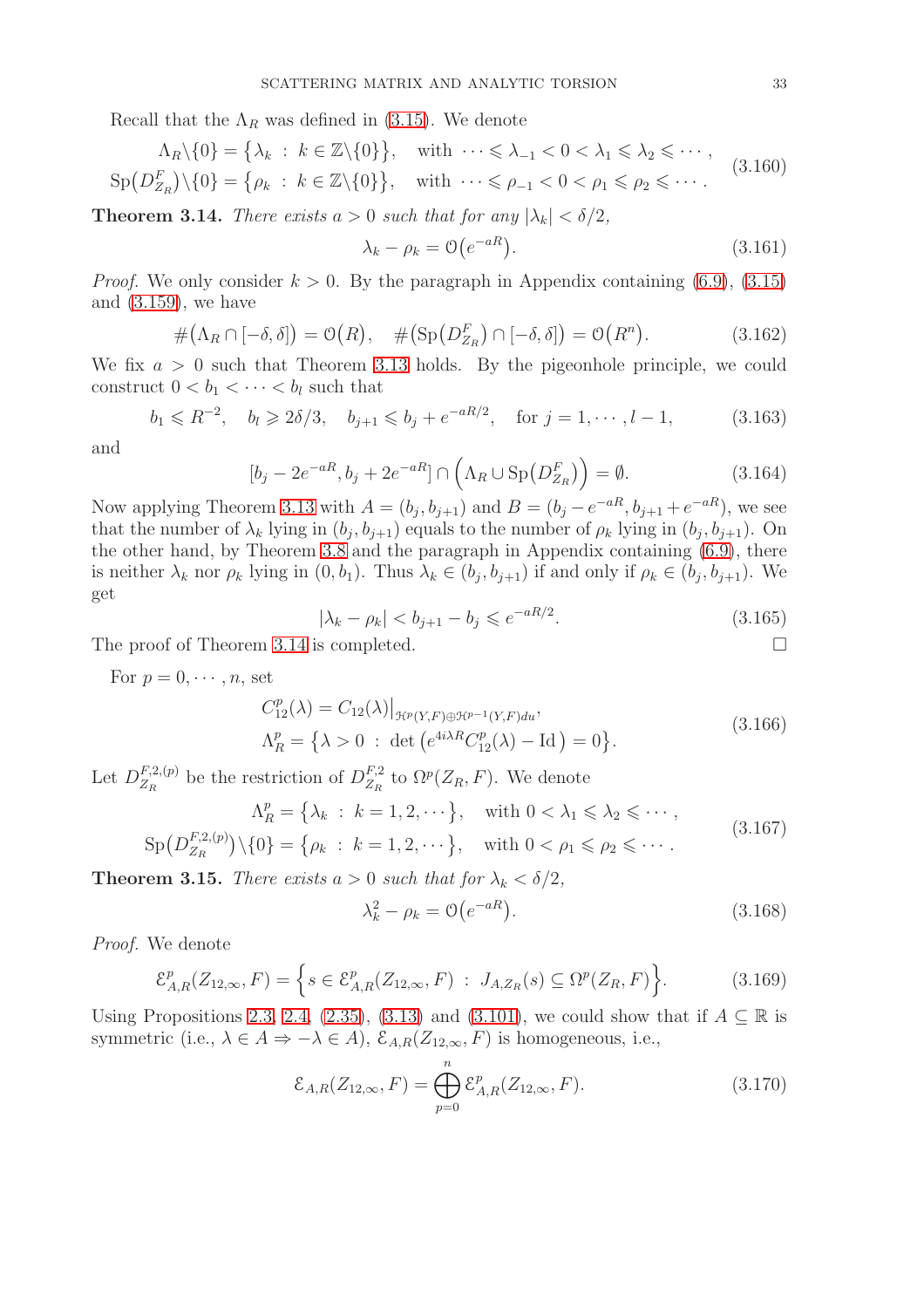Moreover,

$$
\{\lambda > 0 \; : \; \mathcal{E}^p_{\{\lambda, -\lambda\}, R}(Z_{12, \infty}, F) \neq 0\} = \Lambda^p_R. \tag{3.171}
$$

On the other hand, if  $B \subseteq \mathbb{R}$  is symmetric,  $\mathcal{E}_B(Z_R, F)$  is homogeneous. Now, by Theorem [3.13,](#page-29-6) for symmetric subset  $A, B \subseteq \mathbb{R}$  satisfying [\(3.136\)](#page-29-7),  $\mathcal{J}_{A,B,Z_R}$  maps  $\mathcal{E}_{A,R}^p(Z_{12,\infty}, F)$ bijectively to  $\mathcal{E}_P^p$  $B_B(Z_R, F) := \mathcal{E}_B(Z_R, F) \cap \Omega^p(Z_R, F)$ . Restricting  $\mathcal{J}_{A,B,Z_R}$  to  $\mathcal{E}_{A,R}^{p}(Z_{12,\infty}, F)$ and proceeding in the same way as in the proof of Theorem [3.14,](#page-32-0) we obtain [\(3.168\)](#page-32-1). This completes the proof of Theorem [3.15.](#page-32-2)

### <span id="page-33-0"></span>3.5. Boundary case. We use the convention from [\(2.52\)](#page-15-3),

$$
\mathcal{H}^{\bullet}_{\text{bd}}(Z_{1,\infty}, F) = \mathcal{H}^{\bullet}_{\text{rel}}(Z_{1,\infty}, F), \quad \mathcal{H}^{\bullet}_{\text{bd}}(Z_{2,\infty}, F) = \mathcal{H}^{\bullet}_{\text{abs}}(Z_{2,\infty}, F). \tag{3.172}
$$

Recall that the maps  $\mathcal{R}_{d^F,1}$  and  $\mathcal{R}_{d^F,2}$  are defined in [\(3.24\)](#page-17-5). For  $j=1,2$ , we construct

$$
F_{Z_{j,R}}: \mathcal{H}_{\text{bd}}^{\bullet}(Z_{j,\infty}, F) \to \Omega_{\text{bd}}^{\bullet}(Z_{j,R}, F) \tag{3.173}
$$

as follows,

$$
F_{Z_{j,R}}(\omega,\hat{\omega})\Big|_{Z_{j,0}} = \omega, \quad \text{for } j = 1,2,
$$
  
\n
$$
F_{Z_{1,R}}(\omega,\hat{\omega})\Big|_{Y_{[0,R]}} = d^F(\chi_{1,R}(\cdot+R) \mathcal{R}_{d^F,1}(\omega,\hat{\omega})) + \pi_Y^*\hat{\omega},
$$
  
\n
$$
F_{Z_{2,R}}(\omega,\hat{\omega})\Big|_{Y_{[-R,0]}} = d^F(\chi_{2,R}(\cdot-R) \mathcal{R}_{d^F,2}(\omega,\hat{\omega})) + \pi_Y^*\hat{\omega}.
$$
\n(3.174)

By Proposition [2.6,](#page-14-7)  $F_{Z_{i,R}}$  is well-defined. Moreover, we have

<span id="page-33-2"></span>
$$
d^F F_{Z_{j,R}}(\omega,\hat{\omega}) = 0.
$$
\n(3.175)

Recall that  $\varphi_R : Z_R \to Z$  is defined by [\(3.29\)](#page-18-0). Set

<span id="page-33-4"></span>
$$
\varphi_{j,R} = \varphi_R \big|_{Z_{j,R}} : Z_{j,R} \to Z_j,\tag{3.176}
$$

which is a diffeomorphism. Then  $\varphi_{j,R}$  induces an isomorphism  $\varphi_{j,R,*}: H^{\bullet}_{\text{bd}}(Z_{j,R}, Y) \to$  $H_{\text{bd}}^{\bullet}(Z_j, F)$ .

The following proposition is parallel to Proposition [3.2.](#page-18-4)

<span id="page-33-3"></span>**Proposition 3.16.** For  $\omega_1 \in \mathcal{H}_{L^2}^{\bullet}(Z_{1,\infty}, F)$  and  $(\omega_2, \hat{\omega}) \in \mathcal{H}_{\text{abs}}^{\bullet}(Z_{2,\infty}, F)$ , under the *identification* ϕj,R,∗*, the cohomology classes*

$$
\begin{bmatrix} F_{Z_{1,R}}(\omega_1, 0) \end{bmatrix} \in H_{\text{rel}}^{\bullet}(Z_1, F), \quad \begin{bmatrix} F_{Z_{2,R}}(\omega_2, \hat{\omega}) \end{bmatrix} \in H_{\text{abs}}^{\bullet}(Z_2, F) \tag{3.177}
$$

*are independent of* R*.*

*Proof.* For  $j = 1, 2$ , let  $\overline{Z}_{j,R}$  be another copy of  $Z_{j,R}$  with inverse coordinates on its cylindrical part, i.e., we identify the cylindrical part of  $\overline{Z}_{1,R}$  (resp.  $\overline{Z}_{2,R}$ ) with  $Y_{[-R,0]}$ (resp.  $Y_{[0,R]}$ ). Set  $Z_{j,R}^{\text{db}} = Z_{j,R} \cup_Y \overline{Z}_{j,R}$ , which is a compact manifold without boundary. Then the cylindrical part of  $Z_{j,R}^{db}$  is identified with  $Y_{[-R,R]}$ .

Let  $\iota$  :  $Z_{j,R}^{\text{db}} \to Z_{j,R}^{\text{db}}$  be the diffeomorphism exchanging the two copies of  $Z_{j,R}$ . We extend  $(F, h^F)$  *i*-equivariantly to  $Z_{j,R}^{db}$ . We denote by  $\iota^*$  the action on  $H^{\bullet}(Z_{j,R}^{db}, F)$  induced by *ι*. Let  $\left(H^{\bullet}(Z_{j,R}^{db},F)\right)^{\pm} \subseteq H^{\bullet}(Z_{j,R}^{db},F)$  be the eigenspaces of  $\iota^*$  associated with  $\pm 1$ . The embedding  $Z_{j,R} \hookrightarrow Z_{j,R}^{db}$  induces the following isomorphisms

<span id="page-33-1"></span>
$$
H_{\text{rel}}^{\bullet}(Z_{1,R}, F) = \left(H^{\bullet}(Z_{1,R}^{\text{db}}, F)\right)^{-}, \quad H_{\text{abs}}^{\bullet}(Z_{2,R}, F) = \left(H^{\bullet}(Z_{2,R}^{\text{db}}, F)\right)^{+}.
$$
 (3.178)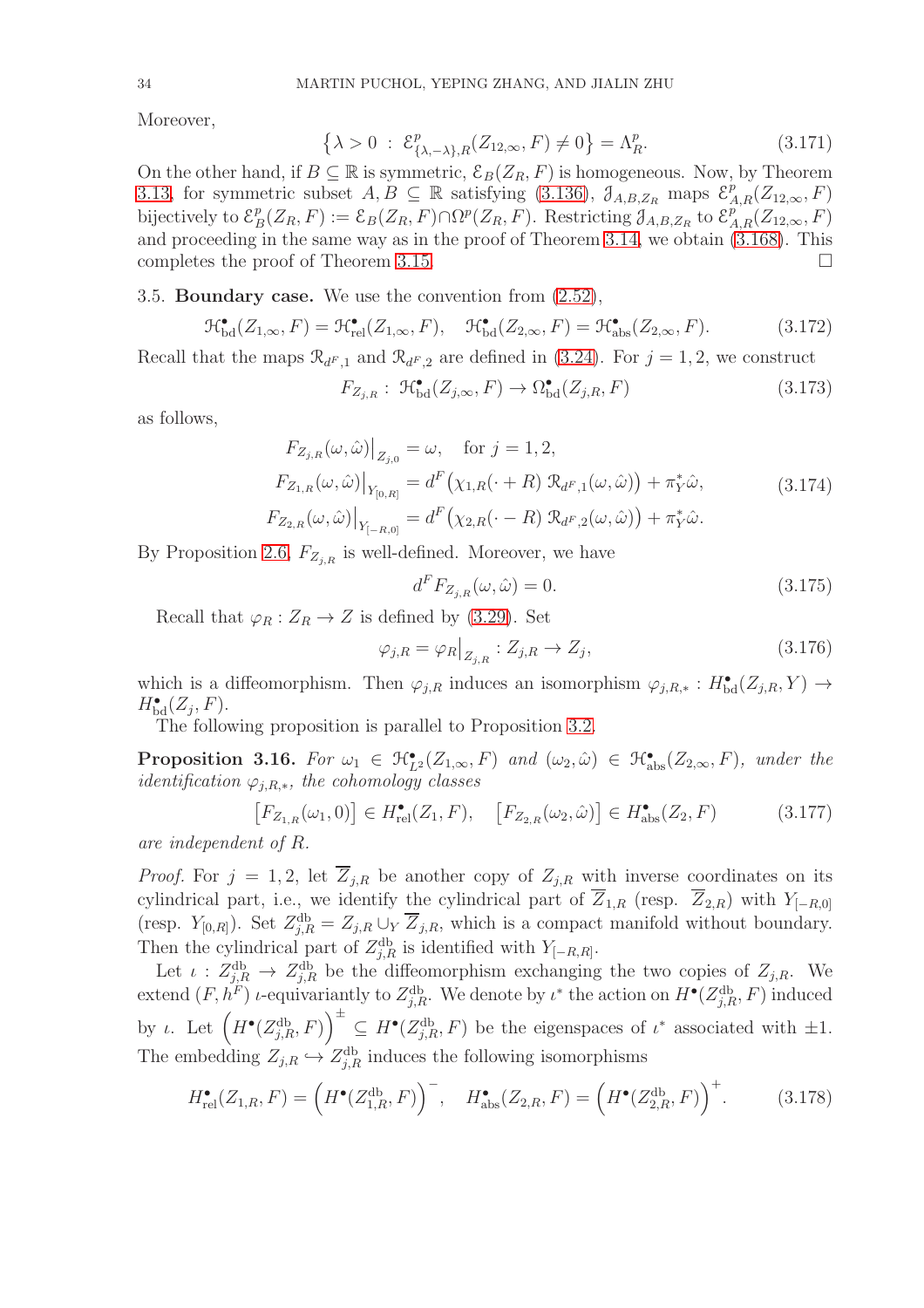Let  $\mathcal{H}^{\bullet}(Z^{\text{db}}_{1,\infty},F)$  (resp.  $\mathcal{H}^{\bullet}(Z^{\text{db}}_{2,\infty},F)$ ) be  $\mathcal{H}^{\bullet}(Z_{12,\infty},F)$  (defined by  $(3.6)$ ) with  $(Z_{1,\infty},Z_{2,\infty})$ replaced by  $(Z_{1,\infty},\overline{Z}_{1,\infty})$  (resp.  $(\overline{Z}_{2,\infty},Z_{2,\infty})$ ). We have the following embedding

<span id="page-34-1"></span><span id="page-34-0"></span>
$$
\mathcal{H}^{\bullet}_{\text{bd}}(Z_{j,\infty}, F) \to \mathcal{H}^{\bullet}(Z_{j,\infty}^{\text{db}}, F)
$$
  

$$
(\omega, \hat{\omega}) \mapsto (\omega, (-1)^j \omega, \hat{\omega}).
$$
 (3.179)

We construct an involution

$$
\iota^{\mathcal{H}}: \mathcal{H}^{\bullet}(Z_{j,\infty}^{\text{db}}, F) \to \mathcal{H}^{\bullet}(Z_{j,\infty}^{\text{db}}, F)
$$
  

$$
(\omega_1, \omega_2, \hat{\omega}) \mapsto \begin{cases} (\omega_2, \omega_1, \hat{\omega}) & \text{if } \hat{\omega} \in \mathcal{H}^{\bullet}(Y, F), \\ (\omega_2, \omega_1, -\hat{\omega}) & \text{if } \hat{\omega} \in \mathcal{H}^{\bullet}(Y, F) du. \end{cases}
$$
(3.180)

Let  $(\mathcal{H}^{\bullet}(Z_{j,\infty}^{db}, F))^{+} \subseteq \mathcal{H}^{\bullet}(Z_{j,\infty}^{db}, F)$  be the eigenspace of  $\iota^{\mathcal{H}}$  associated with  $\pm 1$ . Under the identification  $(3.179)$ , by  $(2.39)$ ,  $(2.52)$  and  $(3.180)$ , we have

<span id="page-34-3"></span>
$$
\left(\mathcal{H}^{\bullet}(Z_{1,\infty}^{\text{db}},F)\right)^{-}=\mathcal{H}^{\bullet}_{\text{rel}}(Z_{1,\infty},F),\quad\left(\mathcal{H}^{\bullet}(Z_{2,\infty}^{\text{db}},F)\right)^{+}=\mathcal{H}^{\bullet}_{\text{abs}}(Z_{2,\infty},F). \tag{3.181}
$$

By [\(3.27\)](#page-18-1) and [\(3.180\)](#page-34-1), the following diagram commutes

<span id="page-34-2"></span>
$$
\mathcal{H}^{\bullet}(Z_{j,\infty}^{\text{db}}, F) \xrightarrow{\iota^{\mathcal{H}}}\mathcal{H}^{\bullet}(Z_{j,\infty}^{\text{db}}, F)
$$
\n
$$
\begin{bmatrix} F_{Z_{j,R}^{\text{db}}} \end{bmatrix} \downarrow \qquad \qquad \qquad \downarrow \begin{bmatrix} F_{Z_{j,R}^{\text{db}}} \end{bmatrix}
$$
\n
$$
H^{\bullet}(Z_{j,R}^{\text{db}}, F) \xrightarrow{\iota^*} H^{\bullet}(Z_{j,R}^{\text{db}}, F).
$$
\n(3.182)

Taking the eigenspace associated with  $\pm 1$  in [\(3.182\)](#page-34-2) and applying [\(3.178\)](#page-33-1) and [\(3.181\)](#page-34-3), we get the following maps

<span id="page-34-4"></span>
$$
\begin{aligned} \left[F_{Z_{1,R}^{\text{db}}}\right]: \ \mathcal{H}_{\text{rel}}^{\bullet}(Z_{1,\infty},F) &\to H_{\text{rel}}^{\bullet}(Z_{1,R},F),\\ \left[F_{Z_{2,R}^{\text{db}}}\right]: \ \mathcal{H}_{\text{abs}}^{\bullet}(Z_{2,\infty},F) &\to H_{\text{abs}}^{\bullet}(Z_{2,R},F). \end{aligned} \tag{3.183}
$$

From [\(3.27\)](#page-18-1) and [\(3.174\)](#page-33-2), we could verify that the maps in [\(3.183\)](#page-34-4) coincide with  $[F_{Z_{1,R}}]$ and  $[F_{Z_{2,R}}]$ . Now Proposition [3.16](#page-33-3) follows from Proposition [3.2.](#page-18-4) This completes the proof of Proposition [3.16.](#page-33-3)

In the rest of this subsection, we will state several results parallel to those in §[3.3,](#page-17-0) [3.4.](#page-23-0) For  $R > 2$ , we equip  $\mathcal{H}_{\text{bd}}^{\bullet}(Z_{j,\infty}, F)$  with the following metric,

<span id="page-34-6"></span>
$$
\left\|(\omega,\hat{\omega})\right\|_{\mathcal{H}^{\bullet}_{\mathrm{bd}}(Z_{j,\infty},F),R}^2 = \left\|\omega\right\|_{Z_{j,R}}^2.
$$
\n(3.184)

By taking the  $(-1)^j$ -eigenspace of  $\iota$  in  $\Omega^{\bullet}(Z_{j,R}^{\text{bd}}, F)$  and applying Proposition [3.3](#page-18-6) to  $F_{Z_{j,R}^{\text{bd}}}$ , we get the following result.

<span id="page-34-7"></span>**Proposition 3.17.** *There exists*  $a > 0$  *such that for*  $(\omega, \hat{\omega}) \in \mathcal{H}_{bd}^{\bullet}(Z_{j,\infty}, F)$ *, we have* 

$$
\left\|F_{Z_{j,R}}(\omega,\hat{\omega})\right\|_{Z_{j,R}} = \left(1 + \mathcal{O}\left(e^{-aR}\right)\right) \left\|(\omega,\hat{\omega})\right\|_{\mathcal{H}^{\bullet}_{\mathrm{bd}}(Z_{j,\infty},F),R}.\tag{3.185}
$$

Let  $P^{\text{Ker}\left(\mathbb{D}_{Z_{j,R}}^{F,2}\right)}$  :  $\Omega_{\text{bd}}^{\bullet}(Z_{j,R},F) \to \text{Ker}\left(\mathbb{D}_{Z_{j,L}}^{F,2}\right)$  $\binom{F,2}{Z_{j,R}}$  be the orthogonal projections. Set

<span id="page-34-5"></span>
$$
\mathcal{F}_{Z_{j,R}} = P^{\text{Ker}\left(D_{Z_{j,R}}^{F,2}\right)} \circ F_{Z_{j,R}} : \mathcal{H}^{\bullet}_{\text{bd}}(Z_{j,\infty}, F) \to \text{Ker}\left(D_{Z_{j,R}}^{F,2}\right). \tag{3.186}
$$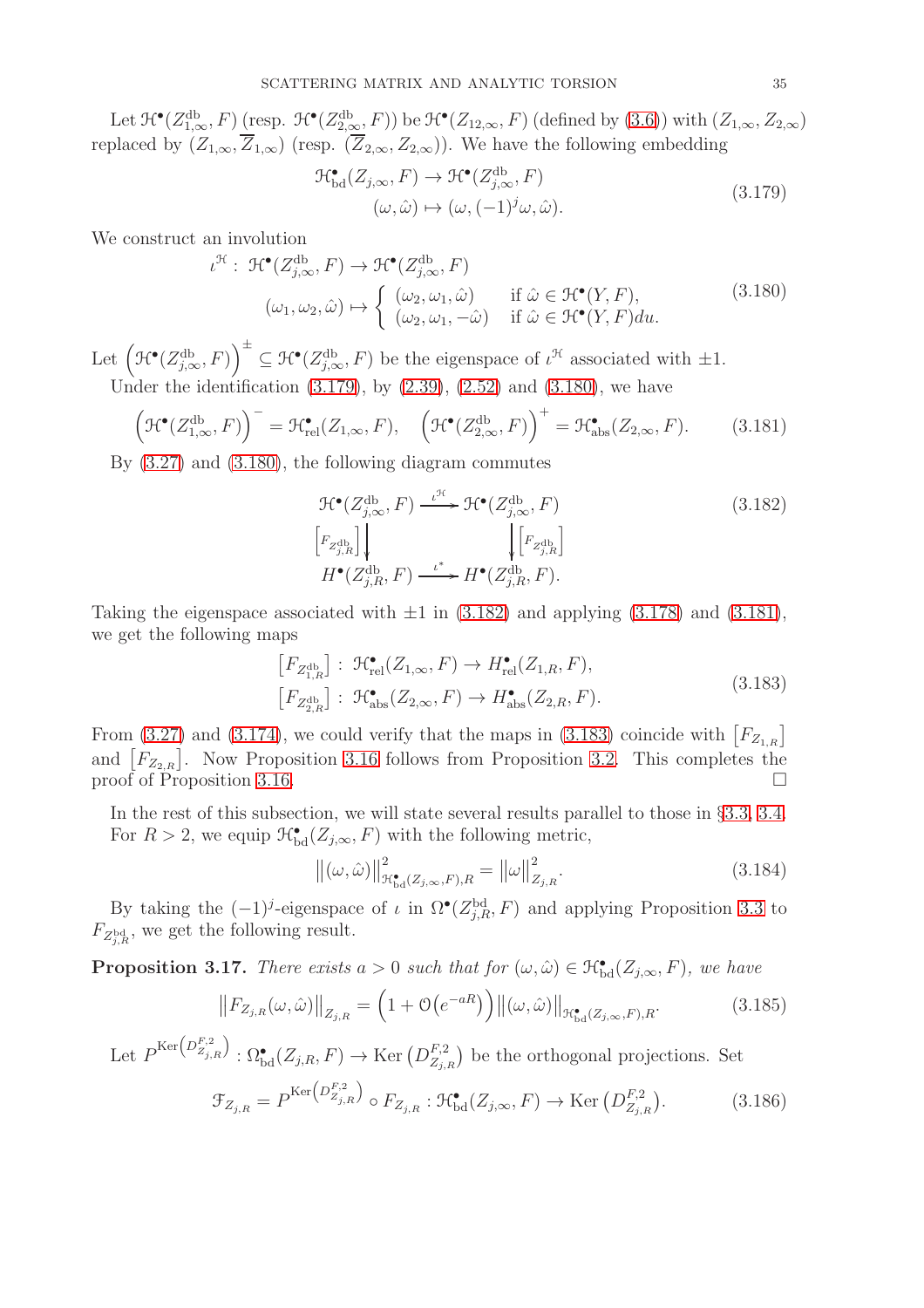Again, by taking the  $(-1)^j$ -eigenspace of  $\iota$  in  $\Omega^{\bullet}(Z^{\text{bd}}_{j,R},F)$  and applying Proposition [3.5](#page-20-8) to  $F_{Z_{j,R}^{\text{bd}}}$ , we get the following result.

<span id="page-35-6"></span>**Proposition 3.18.** *There exist*  $a > 0$  *such that for*  $(\omega, \hat{\omega}) \in \mathcal{H}_{bd}^{\bullet}(Z_{j,\infty}, F)$ *, we have* 

$$
\left\| (F_{Z_{j,R}} - \mathcal{F}_{Z_{j,R}})(\omega, \hat{\omega}) \right\|_{\mathcal{C}^0, Z_{j,R}} = \mathcal{O}\big(e^{-aR}\big) \left\| (\omega, \hat{\omega}) \right\|_{\mathcal{H}^{\bullet}_{\mathrm{bd}}(Z_{j,\infty},F),R}. \tag{3.187}
$$

Again, by using the  $\mathbb{Z}_2$ -equivariant version of Theorem [3.7](#page-21-9) as above, we get the following result.

<span id="page-35-5"></span>**Theorem 3.19.** For  $R > 2$  large enough, the maps  $\mathcal{F}_{Z_{i,R}}$  is bijective.

The following result is a direct consequence of Theorem [3.8,](#page-23-5) which is compatible with the  $\mathbb{Z}_2$ -action.

**Theorem 3.20.** *There exists*  $\alpha > 0$  *such that* 

$$
\text{Sp}(D_{Z_{j,R}}^F) \subseteq (-\infty, -\alpha R^{-1}) \cup \{0\} \cup (\alpha R^{-1}, +\infty). \tag{3.188}
$$

For  $j = 1, 2$ , set

<span id="page-35-4"></span>
$$
C_{j,\text{bd}}(\lambda) = (-1)^j \left( C_j(\lambda) \big|_{\mathcal{H}^\bullet(Y,F)} - C_j(\lambda) \big|_{\mathcal{H}^\bullet(Y,F)du} \right). \tag{3.189}
$$

For  $p = 0, \dots, n$ , set

$$
C_{j,bd}^{p}(\lambda) = C_{j,bd}(\lambda)|_{\mathcal{H}^{p}(Y,F)\oplus\mathcal{H}^{p-1}(Y,F)du},
$$
  
\n
$$
\Lambda_{j,R}^{p} = \left\{\lambda > 0 \ : \ \det\left(e^{2i\lambda R}C_{j,bd}^{p}(\lambda) - \mathrm{Id}\right) = 0\right\}.
$$
\n(3.190)

Finally the  $\mathbb{Z}_2$ -equivariant version of Theorem [3.15](#page-32-2) is as follows.

<span id="page-35-2"></span>**Theorem 3.21.** *Theorem [3.15](#page-32-2) holds true for*  $(Sp(D_{Z_{i,p}}^{F,2,(p)})$  $_{Zj,R}^{F,2,(p)}\big),\Lambda_{j,R}^{p}\big).$ 

We sketch the idea of the proof of Theorem [3.21.](#page-35-2) A direct application of Theorem [3.15](#page-32-2) to  $Z_{j,R}^{db}$  yields the following equation

<span id="page-35-3"></span>
$$
0 = \det \left( e^{4i\lambda R} C_{j, \text{bd}}^{p,2}(\lambda) - \text{Id} \right) = \det \left( e^{2i\lambda R} C_{j, \text{bd}}^{p}(\lambda) - \text{Id} \right) \det \left( e^{2i\lambda R} C_{j, \text{bd}}^{p}(\lambda) + \text{Id} \right). (3.191)
$$

<span id="page-35-0"></span>And the first factor on the right hand side of  $(3.191)$  corresponds to the  $(-1)<sup>j</sup>$ -eigenspace.

### 4. Asymptotics of zeta determinants

In this section, we study the asymptotics of zeta determinants of the Hodge-Laplacians in question. In §[4.1,](#page-35-1) we introduce a simplified version of the model constructed in §[3.2.](#page-16-0) In §[4.2,](#page-38-0) we decompose the zeta determinant into short/large time contribution and estimate the short time contribution. In  $\S 4.3$ , we estimate the large time contribution.

<span id="page-35-1"></span>4.1. **Model operators.** For  $R > 2$ , we denote  $I_{1,R} = [-R, 0], I_{2,R} = [0, R]$  and  $I_R =$  $[-R, R]$ . We sometimes add a sub-index 0 to objects associated with  $I_R$ , e.g.,  $I_{0,R} = I_R$ .

We denote by  $\Omega^{\bullet}(I_R, \mathfrak{H}^{\bullet}(Y, F))$  the vector space of differential forms on  $I_R$  with values in  $\mathcal{H}^{\bullet}(Y, F)$ . For  $\omega \in \Omega^p(I_R, \mathcal{H}^q(Y, F))$ , we denote deg  $\omega = p + q$ , which we call the total degree of  $\omega$ . We have the canonical identification

$$
\Omega^{\bullet}\big(I_R, \mathfrak{H}^{\bullet}(Y, F)\big) \simeq \mathcal{C}^{\infty}\big(I_R, \mathfrak{H}^{\bullet}(Y, F[du])\big). \tag{4.1}
$$

For  $\omega \in \Omega^{\bullet}(I_R, \mathcal{H}^{\bullet}(Y, F))$  and  $u \in I_R$ , we denote by  $\omega_u \in \mathcal{H}^{\bullet}(Y, F[du])$  its value at u as in [\(2.4\)](#page-10-0).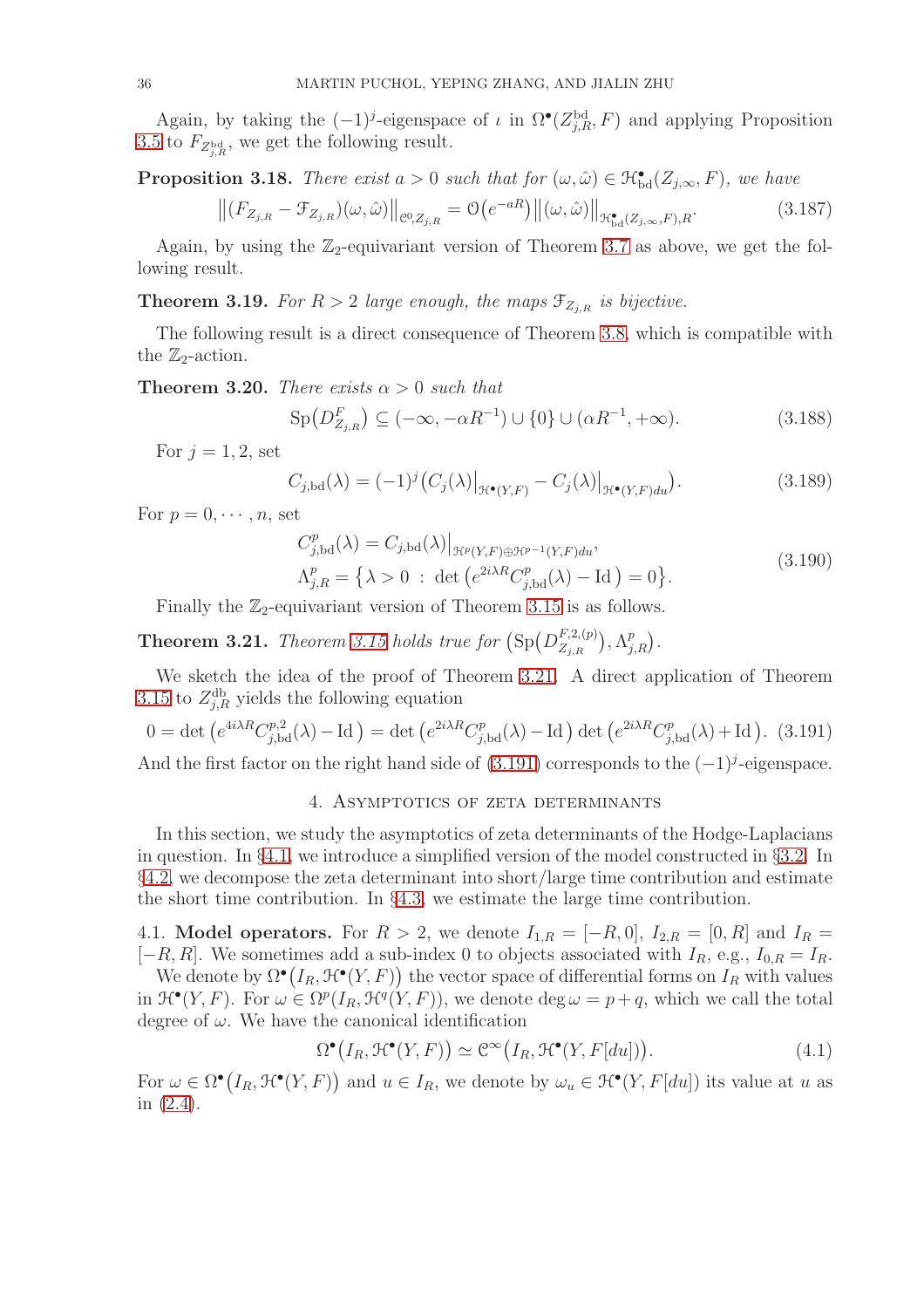Recall that  $\mathcal{L}^{\bullet}_{j} \subseteq \mathcal{H}^{\bullet}(Y, F[du])$   $(j = 1, 2)$  is the set of limiting values of  $\mathcal{H}^{\bullet}(Z_{j,\infty}, F)$ (see [\(2.47\)](#page-14-9)). Let  $D_{I_R} = c(\frac{\partial}{\partial u})\frac{\partial}{\partial u}$  with

<span id="page-36-0"></span>
$$
Dom(D_{I_R}) = \{ \omega \in \Omega^{\bullet}(I_R, \mathcal{H}^{\bullet}(Y, F)) : \omega_{-R} \in \mathcal{L}_1^{\bullet}, \ \omega_R \in \mathcal{L}_2^{\bullet} \}. \tag{4.2}
$$

Let  $D_{I_{1,R}} = c(\frac{\partial}{\partial u})\frac{\partial}{\partial u}$  and  $D_{I_{2,R}} = c(\frac{\partial}{\partial u})\frac{\partial}{\partial u}$  with

$$
\text{Dom}(D_{I_{1,R}}) = \{ \omega \in \Omega^{\bullet}(I_{1,R}, \mathcal{H}^{\bullet}(Y, F)) : \omega_{-R} \in \mathcal{L}_{1}^{\bullet}, \ \omega_{0} \in \mathcal{H}^{\bullet}(Y, F) du \},
$$
\n
$$
\text{Dom}(D_{I_{2,R}}) = \{ \omega \in \Omega^{\bullet}(I_{2,R}, \mathcal{H}^{\bullet}(Y, F)) : \ \omega_{R} \in \mathcal{L}_{2}^{\bullet}, \ \omega_{0} \in \mathcal{H}^{\bullet}(Y, F) \}. \tag{4.3}
$$

We use the convention  $\mathcal{L}_{1,\text{bd}}^{\bullet} = \mathcal{L}_{1,\text{rel}}^{\bullet}$  and  $\mathcal{L}_{2,\text{bd}}^{\bullet} = \mathcal{L}_{2,\text{abs}}^{\bullet}$ . The operator  $D_{I_{j,R}}^2$   $(j = 0, 1, 2)$ preserves the total degree. We denote by  $D^{2,(p)}_{L,p}$ <sup>2,(p)</sup> its restriction to the component of total degree p. Let  $\mathcal{L}_{j,\text{abs/rel}}^{\bullet} \subseteq \mathcal{L}_{j}^{\bullet}$   $(j = 1, 2)$  be the absolute/relative component (see [\(2.49\)](#page-15-6)). By  $(4.2)$  and  $(4.3)$ , we have

$$
\text{Ker}\left(D_{I_R}^{2,(p)}\right) = \mathcal{L}_1^p \cap \mathcal{L}_2^p, \quad \text{Ker}\left(D_{I_{j,R}}^{2,(p)}\right) = \mathcal{L}_{j,\text{bd}}^p, \quad \text{for } j = 1, 2,\tag{4.4}
$$

where the elements in  $\mathcal{L}_1^p \cap \mathcal{L}_2^p$  $_{2}^{p}$  (resp.  $\mathcal{L}_{j,bd}^{p}$ ) are viewed as constant functions on  $I_{R}$  (resp.  $I_{j,R}$ ). Here we remark that the boundary condition for  $D^2_{I_{j,R}}$  is defined in the same way as in [\(1.5\)](#page-7-4).

Let

<span id="page-36-2"></span><span id="page-36-1"></span>
$$
\alpha_{p,\mathcal{L}}: \mathcal{L}_{1,\text{rel}}^p \to \mathcal{L}_1^p \cap \mathcal{L}_2^p \tag{4.5}
$$

be the composition of the orthogonal projection  $\mathcal{L}_{1,\text{rel}}^p \to \mathcal{L}_{1,\text{rel}}^p \cap \mathcal{L}_{2,\text{rel}}^p$  and the embedding  $\mathcal{L}_{1,\mathrm{rel}}^p\cap\mathcal{L}_{2,\mathrm{rel}}^p\hookrightarrow\mathcal{L}_1^p\cap\mathcal{L}_2^p$  $_2^p$ . Let

<span id="page-36-3"></span>
$$
\beta_{p,\mathcal{L}}: \mathcal{L}_1^p \cap \mathcal{L}_2^p \to \mathcal{L}_{2,\text{abs}}^p \tag{4.6}
$$

be the composition of the orthogonal projection  $\mathcal{L}_1^p \cap \mathcal{L}_2^p \to \mathcal{L}_{1,\text{abs}}^p \cap \mathcal{L}_{2,\text{abs}}^p$  and the embedding  $\mathcal{L}_{1,\text{abs}}^p \cap \mathcal{L}_{2,\text{abs}}^p \hookrightarrow \mathcal{L}_{2,\text{abs}}^p$ . Let

<span id="page-36-6"></span><span id="page-36-4"></span>
$$
\delta_{p,\mathcal{L}}: \mathcal{L}_{2,\text{abs}}^p \to \mathcal{L}_{1,\text{rel}}^{p+1} \tag{4.7}
$$

be the composition of the map  $du \wedge : \mathcal{L}_{2,\text{abs}}^p \to \mathcal{L}_{2,\text{abs}}^p du = \mathcal{L}_{2,\text{rel}}^{p+1,\perp}$  (cf. [\(2.50\)](#page-15-7)), the orthogonal projection  $\mathcal{L}_{2,\text{rel}}^{p+1,\perp} \to \mathcal{L}_{1,\text{rel}}^{p+1} \cap \mathcal{L}_{2,\text{rel}}^{p+1,\perp}$  and the embedding  $\mathcal{L}_{1,\text{rel}}^{p+1} \cap \mathcal{L}_{2,\text{rel}}^{p+1,\perp} \hookrightarrow \mathcal{L}_{1,\text{rel}}^{p+1}$ . The maps in [\(4.5\)](#page-36-2), [\(4.6\)](#page-36-3) and [\(4.7\)](#page-36-4) form an exact sequence

<span id="page-36-5"></span>
$$
\cdots \longrightarrow \mathcal{L}_{1,\text{rel}}^p \xrightarrow{\alpha_{p,\mathcal{L}}} \mathcal{L}_1^p \cap \mathcal{L}_2^p \xrightarrow{\beta_{p,\mathcal{L}}} \mathcal{L}_{2,\text{abs}}^p \xrightarrow{\delta_{p,\mathcal{L}}} \cdots
$$
\n(4.8)

The exactness of  $(4.8)$  is guaranteed by the following identities from  $(2.49)$  and  $(2.50)$ ,

$$
\begin{aligned}\n\text{Im}(\alpha_{p,\mathcal{L}}) &= \text{Ker}(\beta_{p,\mathcal{L}}) = \mathcal{L}_{1,\text{rel}}^p \cap \mathcal{L}_{2,\text{rel}}^p, \\
\text{Im}(\beta_{p,\mathcal{L}}) &= \text{Ker}(\delta_{p,\mathcal{L}}) = \mathcal{L}_{1,\text{abs}}^p \cap \mathcal{L}_{2,\text{abs}}^p, \\
\text{Im}(\delta_{p,\mathcal{L}}) &= \text{Ker}(\alpha_{p+1,\mathcal{L}}) = \mathcal{L}_{1,\text{rel}}^{p+1} \cap \mathcal{L}_{2,\text{rel}}^{p+1,\perp}.\n\end{aligned} \tag{4.9}
$$

We denote  $C_{12} = C_{12}(0)$  (resp.  $C_{j, bd} = C_{j, bd}(0)$ ). Let  $C_{12}^p$  (resp.  $C_{j, bd}^p$ ) be its restriction to  $\mathcal{H}^p(Y,F) \oplus \mathcal{H}^{p-1}(Y,F)du$ . By [\(2.48\)](#page-14-8),  $C_j$  is the reflection with respect to  $\mathcal{L}_j$ . Then,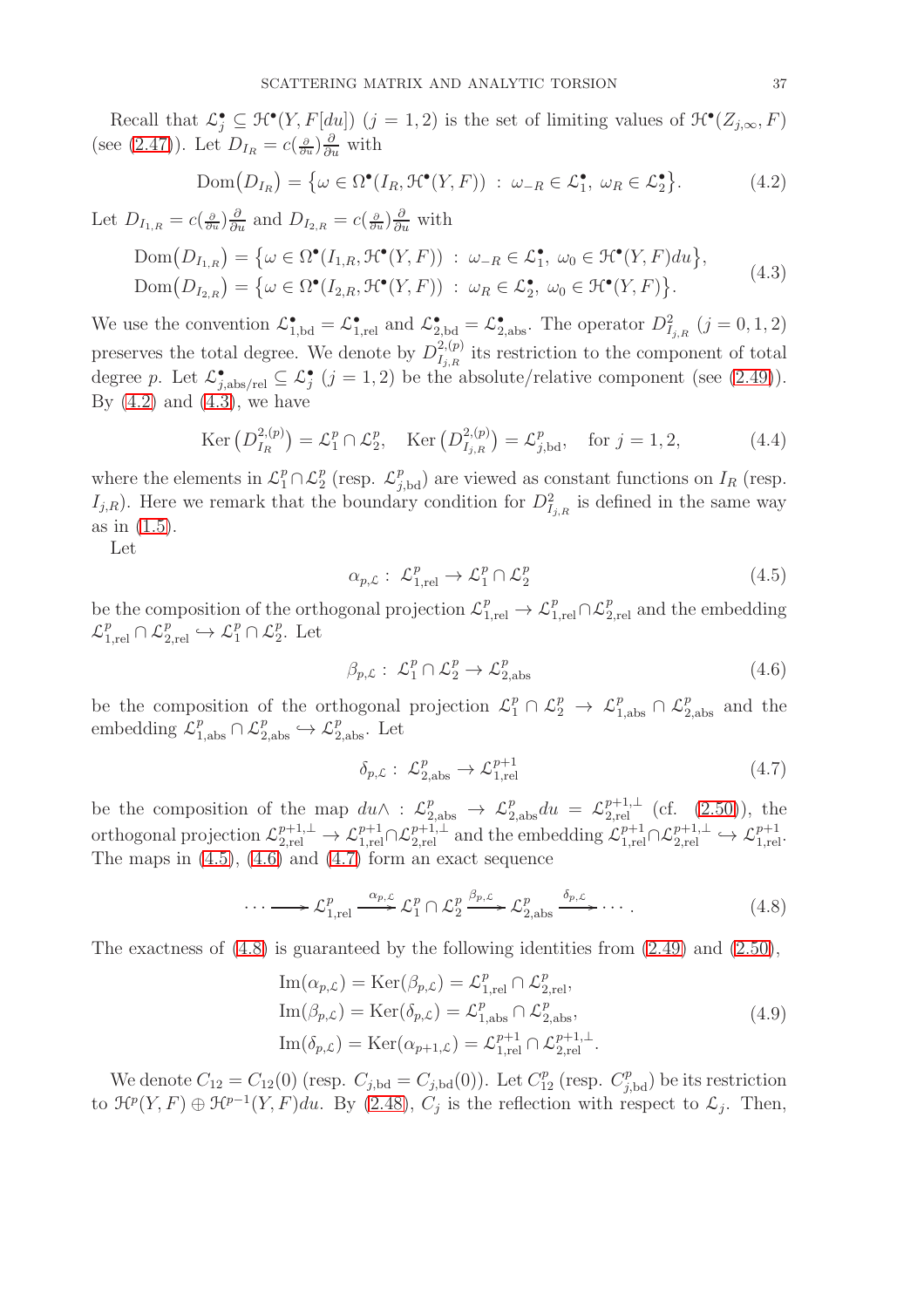by [\(2.49\)](#page-15-6), [\(2.50\)](#page-15-7) and [\(3.189\)](#page-35-4), we have

$$
\text{Ker}\left(C_{1,\text{rel}}^{p}-\text{Id}\right) = \mathcal{L}_{1,\text{rel}}^{p} \oplus i_{\frac{\partial}{\partial u}} \mathcal{L}_{1,\text{rel}}^{p+1},
$$
\n
$$
\text{Ker}\left(C_{2,\text{abs}}^{p}-\text{Id}\right) = \mathcal{L}_{2,\text{abs}}^{p} \oplus \mathcal{L}_{2,\text{abs}}^{p-1} du,
$$
\n
$$
\text{Ker}\left(C_{12}^{p}-\text{Id}\right) = \left(\mathcal{L}_{1}^{p}\cap\mathcal{L}_{2}^{p}\right) \oplus i_{\frac{\partial}{\partial u}}\left(\mathcal{L}_{1,\text{rel}}^{p+1}\cap\mathcal{L}_{2,\text{rel}}^{p+1}\right) \oplus \left(\mathcal{L}_{1,\text{abs}}^{p-1}\cap\mathcal{L}_{2,\text{abs}}^{p-1}\right) du.
$$
\n(4.10)

Rcall that  $\chi'$  is defined in [\(0.9\)](#page-4-4). For  $C \in \{C_{12}, C_{1,\text{rel}}, C_{2,\text{abs}}\}$ , we denote

<span id="page-37-1"></span><span id="page-37-0"></span>
$$
\chi'(C) = \sum_{p} (-1)^p p \dim \text{Ker} (C^p - \text{Id}). \tag{4.11}
$$

<span id="page-37-6"></span>Lemma 4.1. *The following identity holds,*

<span id="page-37-7"></span>
$$
\chi'(C_{12}) - \chi'(C_{1,\text{abs}}) - \chi'(C_{2,\text{rel}}) = 2\chi'.\tag{4.12}
$$

*Proof.* We denote

 $\sum$ p

$$
h_p = \dim \mathcal{H}^p(Y, F), \quad x_p = \dim \mathcal{L}^p_{1, \text{abs}}, \quad y_p = \dim \mathcal{L}^p_{2, \text{abs}},
$$

$$
u_p = \dim \left(\mathcal{L}^p_{1, \text{abs}} \cap \mathcal{L}^p_{2, \text{abs}}\right), \quad v_p = \dim \left(\mathcal{L}^{p, \perp}_{1, \text{abs}} \cap \mathcal{L}^{p, \perp}_{2, \text{abs}}\right).
$$
(4.13)

By  $(2.49)$  and  $(2.50)$ , we have

<span id="page-37-2"></span>
$$
\dim \mathcal{L}_{1,\text{rel}}^{p+1} = h_p - x_p, \quad \dim \mathcal{L}_{2,\text{rel}}^{p+1} = h_p - y_p, \quad \dim \left( \mathcal{L}_{1,\text{rel}}^{p+1} \cap \mathcal{L}_{2,\text{rel}}^{p+1} \right) = v_p. \tag{4.14}
$$

Since  $\mathcal{H}^p(Y, F) = (\mathcal{L}_{1,\text{abs}}^p + \mathcal{L}_{2,\text{abs}}^p) \oplus (\mathcal{L}_{1,\text{abs}}^{p,\perp} \cap \mathcal{L}_{2,\text{abs}}^{p,\perp}),$  we have

<span id="page-37-8"></span><span id="page-37-5"></span><span id="page-37-4"></span><span id="page-37-3"></span>
$$
h_p = x_p + y_p - u_p + v_p. \t\t(4.15)
$$

By  $(2.49)$ ,  $(2.50)$ ,  $(4.10)$ ,  $(4.11)$ ,  $(4.14)$  and  $(4.15)$ , we have

$$
\chi'(C_{12}) - \chi'(C_{1,bd}) - \chi'(C_{2,bd}) = \sum_{p} 2(-1)^p (y_p - u_p),
$$
  

$$
(-1)^p p \left\{ \dim \left( \mathcal{L}_1^p \cap \mathcal{L}_2^p \right) - \dim \mathcal{L}_{1,\text{rel}}^p - \dim \mathcal{L}_{2,\text{abs}}^p \right\} = \sum_{p} (-1)^p (y_p - u_p).
$$
 (4.16)

By  $(0.9)$  and  $(4.16)$ , it remains to show that

$$
\dim\left(\mathcal{L}_1^p\cap\mathcal{L}_2^p\right) - \dim\mathcal{L}_{1,\text{rel}}^p - \dim\mathcal{L}_{2,\text{abs}}^p
$$
\n
$$
= \dim H^p(Z, F) - \dim H^p_{\text{rel}}(Z_1, F) - \dim H^p_{\text{abs}}(Z_2, F). \tag{4.17}
$$

By Theorems [1.1,](#page-7-1) [3.7,](#page-21-9) [3.19,](#page-35-5) [\(4.17\)](#page-37-5) is equivalent to

$$
\dim \mathcal{L}_1^p \cap \mathcal{L}_2^p - \dim \mathcal{L}_{1,\text{rel}}^p - \dim \mathcal{L}_{2,\text{abs}}^p
$$
\n
$$
= \dim \mathcal{H}^p(Z_{12,\infty}, F) - \dim \mathcal{H}_{\text{rel}}^p(Z_{1,\infty}, F) - \dim \mathcal{H}_{\text{abs}}^p(Z_{2,\infty}, F),
$$
\n(4.18)

which follows from  $(2.53)$  and  $(3.11)$ . The proof of Lemma [4.1](#page-37-6) is completed.

<span id="page-37-10"></span>Lemma 4.2. *The following identities holds,*

<span id="page-37-9"></span>
$$
\chi' = \sum_{p} (-1)^p \dim \operatorname{Im}(\delta_{p,\mathcal{L}}),
$$
  

$$
\chi'(C_{12}) = \sum_{p} (-1)^p \left( \dim \operatorname{Im}(\alpha_{p,\mathcal{L}}) - \dim \operatorname{Im}(\beta_{p,\mathcal{L}}) \right).
$$
 (4.19)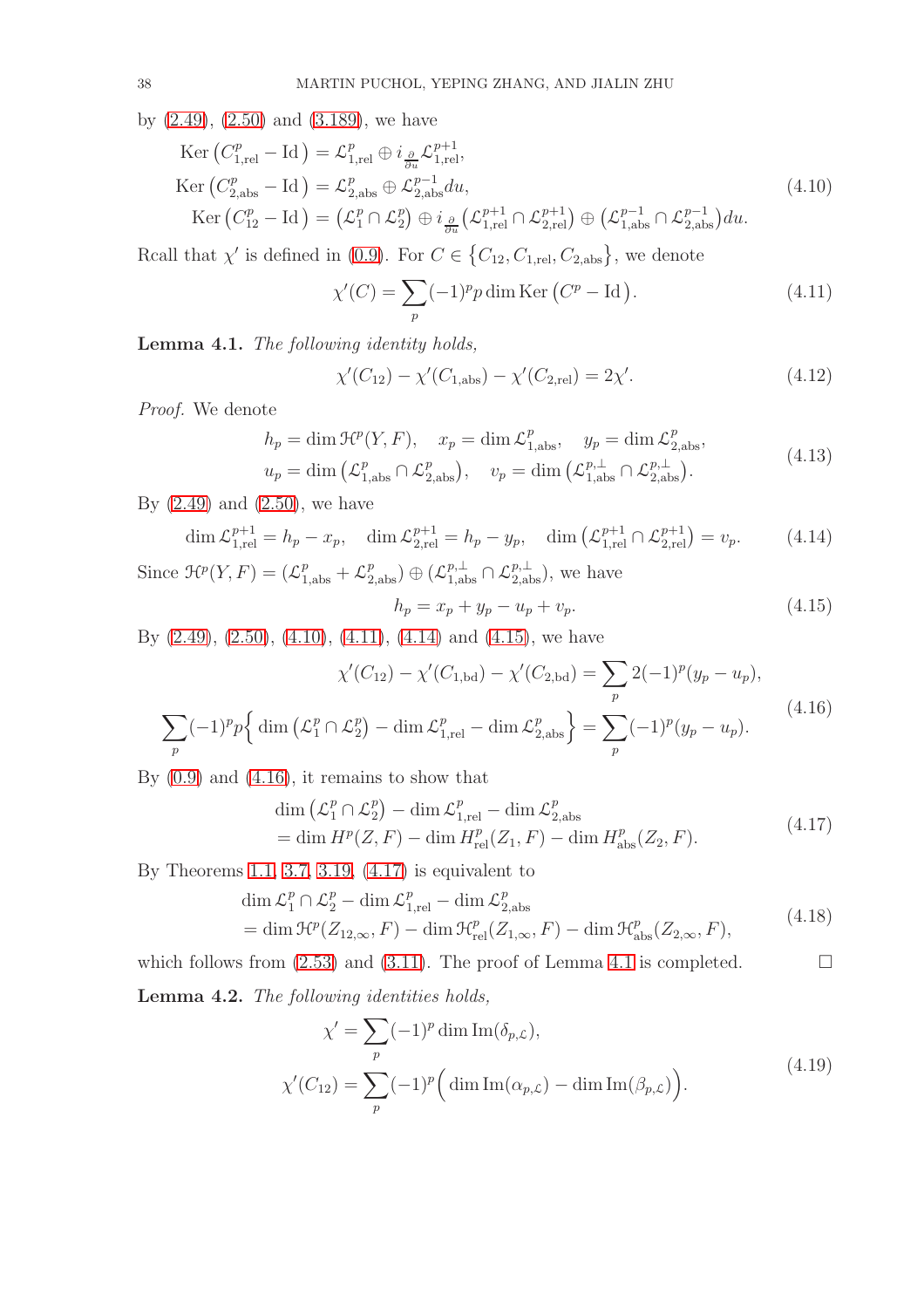*Proof.* By [\(4.9\)](#page-36-6) and [\(4.14\)](#page-37-2), we have

<span id="page-38-1"></span>
$$
\dim \text{Im}(\delta_{p,\mathcal{L}}) = h_p - x_p - v_p = y_p - u_p. \tag{4.20}
$$

From [\(4.9\)](#page-36-6), [\(4.12\)](#page-37-7), [\(4.13\)](#page-37-8), [\(4.16\)](#page-37-4) and [\(4.20\)](#page-38-1), we get [\(4.19\)](#page-37-9). This completes the proof of Lemma [4.2.](#page-37-10)

For  $R > 2$ , set

$$
\Lambda_R^{*,p} = \{ \lambda > 0 : \det \left( e^{4i\lambda R} C_{12}^p - \text{Id} \right) = 0 \},
$$
  
\n
$$
\Lambda_{j,R}^{*,p} = \{ \lambda > 0 : \det \left( e^{2i\lambda R} C_{j,\text{bd}}^p - \text{Id} \right) = 0 \}, \quad \text{for } j = 1, 2.
$$
\n(4.21)

<span id="page-38-4"></span>Proposition 4.3. *We have*

<span id="page-38-3"></span>
$$
\mathrm{Sp}\big(D_{I_{j,R}}^{2,(p)}\big)\setminus\{0\} = \left\{\lambda^2 \ : \ \lambda \in \Lambda_{j,R}^{*,p}\right\}, \quad \text{for } j = 0, 1, 2. \tag{4.22}
$$

*Proof.* We may proceed in the same way as in §[3](#page-15-0) with  $Z_{1,R}$ ,  $Z_{2,R}$  and F replaced by  $I_{1,R}$ ,  $I_{2,R}$  and  $\mathfrak{H}^{\bullet}(Y, F)$ . In particular, if  $\omega \in \Omega^{\bullet}(I_{j,R}, \mathfrak{H}^{\bullet}(Y, F))$  is an eigensection of  $D^{2, (p)}_{I_{j,R}}$  $I_{j,R}$ associated with eigenvalue  $\lambda^2$ , then

<span id="page-38-2"></span>
$$
\omega = e^{-i\lambda u} \left( \phi^- - ic(\tfrac{\partial}{\partial u}) \phi^- \right) + e^{i\lambda u} \left( \phi^+ + ic(\tfrac{\partial}{\partial u}) \phi^+ \right) \tag{4.23}
$$

with  $\phi^{\pm} \in \mathcal{H}^{\bullet}(Y, F)$ . From the boundary condition (see [\(4.2\)](#page-36-0) and [\(4.3\)](#page-36-1)) and [\(4.23\)](#page-38-2), we get  $(4.22)$ . This completes the proof of Proposition [4.3.](#page-38-4)

Let  $\theta_{j,R}^*(s)$   $(j = 0, 1, 2)$  be the zeta-type functions associated with  $D_{I_{j,R}}^2$  (see Definition [1.2\)](#page-8-1).

<span id="page-38-5"></span>Proposition 4.4. *The following identities hold,*

$$
\theta_R^{*'}(0) = \chi'(C_{12}) \log(2R) - \chi(Y) \text{rk}(F) \log 2 + \sum_{p=0}^{\dim Y} \frac{p}{2} (-1)^p \log \det^* \left( \frac{2 - C_{12}^p - (C_{12}^p)^{-1}}{4} \right),
$$
\n
$$
\theta_{j,R}^{*'}(0) = \chi'(C_{j,\text{bd}}) \log R - \chi(Y,F) \log 2, \quad \text{for } j = 1, 2.
$$
\n(4.24)

*Proof.* Both identities are consequences of Proposition [4.3](#page-38-4) and Proposition [6.4](#page-53-3) in the Appendix. The first (resp. second) identity is a weighted sum of  $(6.13)$  with V replaced by  $\mathcal{H}^p(Y, F) \oplus \mathcal{H}^{p-1}(Y, F)du$  and C replaced by  $C_{12}^p$  (resp.  $C_{j, bd}^p$ ). Since  $Sp(C_{j, bd}^p) \subseteq$  $\{-1,1\}$ , there is no log det<sup>\*</sup> term in the second identity. This completes the proof of Proposition [4.4.](#page-38-5)

<span id="page-38-0"></span>4.2. Small time contributions. Henceforth we add a sub-index 0 to objects associated with  $Z_R$ , e.g.,  $Z_{0,R} = Z_R$ ,  $\theta_{0,R} = \theta_R$ .

We fix  $\varepsilon \in (0,1)$ . For  $j = 0,1,2$ , we denote by  $\theta_{j,R}^S(s)$  (resp.  $\theta_{j,R}^L(s)$ ) be the contribution of  $\int_0^{R^{2-\epsilon}}$  (resp.  $\int_{R^{2-\epsilon}}^{\infty}$ ) to  $\theta_{j,R}(s)$  in Definition [1.2.](#page-8-1) Then we have

$$
\theta_{j,R}(s) = \theta_{j,R}^S(s) + \theta_{j,R}^L(s).
$$
\n(4.25)

We define  $\theta_{j,R}^{*S/L}$   $(j = 0, 1, 2)$  in the same way.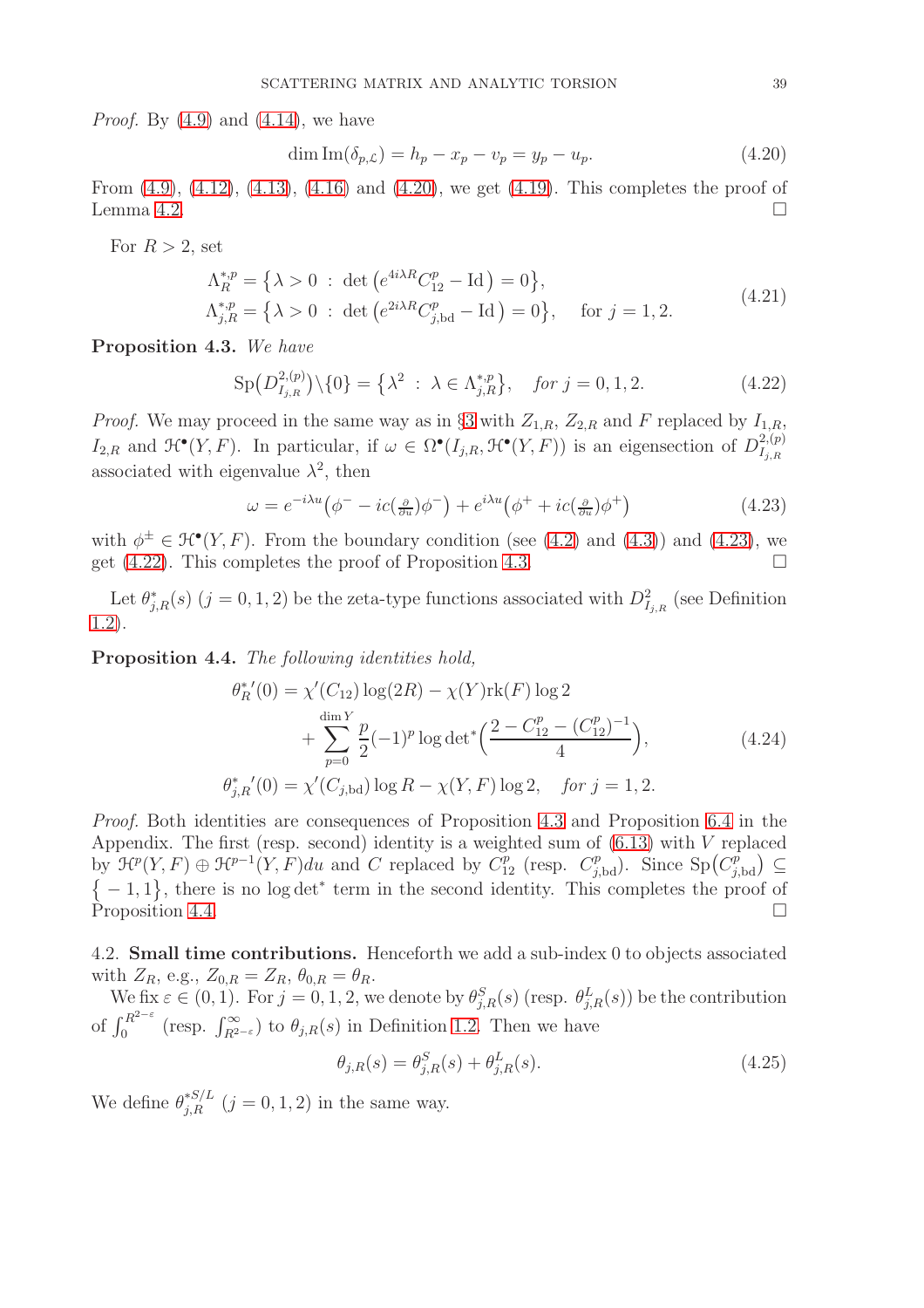We denote

<span id="page-39-6"></span>
$$
\Theta_R(t) = \sum_{j=0}^2 (-1)^{\frac{(j-1)(j-2)}{2}} \text{Tr}\left[(-1)^N N \exp\left(-t D_{Z_{j,R}}^{F,2}\right)\right],
$$
\n
$$
\Theta_R^*(t) = \sum_{j=0}^2 (-1)^{\frac{(j-1)(j-2)}{2}} \text{Tr}\left[(-1)^N N \exp\left(-t D_{I_{j,R}}^2\right)\right].
$$
\n(4.26)

By Definition [1.2,](#page-8-1) and the constructions of  $\theta_{j,R}^S(s)$ ,  $\theta_{j,R}^{*S}(s)$  we have

<span id="page-39-4"></span>
$$
\sum_{j=0}^{2} (-1)^{\frac{(j-1)(j-2)}{2}} \left(\theta_{j,R}^{S}(s) - \theta_{j,R}^{*S}(s)\right) = -\frac{1}{\Gamma(s)} \int_{0}^{R^{2-\varepsilon}} t^{s-1} \left(\Theta_R(t) - \Theta_R^{*}(t)\right) dt. \tag{4.27}
$$

<span id="page-39-5"></span>Theorem 4.5. *There exists* a > 0 *such that*

$$
\sum_{j=0}^{2} (-1)^{(j-1)(j-2)/2} \left( \theta_{j,R}^{S}{}'(0) - \theta_{j,R}^{*S}{}'(0) \right) = \mathcal{O}\left(e^{-aR^{\varepsilon/2}}\right). \tag{4.28}
$$

*Proof.* We will follow [\[9,](#page-54-27) §13(b)].

Let  $f \in \mathbb{C}^{\infty}(\mathbb{R})$  be an even function such that  $f(u) = 1$  for  $|u| \leq 1/2$  and  $f(u) = 0$  for  $|u| \geq 1$ . For  $t, \varsigma > 0$  and  $z \in \mathbb{C}$ , set

$$
F_{t,\varsigma}(z) = \int_{-\infty}^{+\infty} e^{i\sqrt{2}vz} e^{-\frac{1}{2}v^2} f(\sqrt{\varsigma t}v) \frac{dv}{\sqrt{2\pi}},
$$
  
\n
$$
G_{t,\varsigma}(z) = \int_{-\infty}^{+\infty} e^{i\sqrt{2}vz} e^{-\frac{1}{2}v^2/t} \left(1 - f(\sqrt{\varsigma}v)\right) \frac{dv}{\sqrt{2\pi t}}.
$$
\n(4.29)

We have

<span id="page-39-3"></span>
$$
F_{t,\varsigma}(\sqrt{t}z) + G_{t,\varsigma}(z) = \exp(-tz^2).
$$
 (4.30)

Let

$$
F_{t,s}(\sqrt{t}D_{Z_{j,R}}^F)(x,y), G_{t,s}(D_{Z_{j,R}}^F)(x,y)
$$
  
\n
$$
\in (\Lambda^{\bullet}(T^*Z_{j,R}) \otimes F)_x \otimes (\Lambda^{\bullet}(T^*Z_{j,R}) \otimes F)_y^*, \text{ where } x, y \in Z_R,
$$
\n(4.31)

be the smooth kernel of operators  $F_{t,s}(\sqrt{t}D_{Z_{j,R}}^F)$  and  $G_{t,s}(D_{Z_{j,R}}^F)$  (with respect to the Riemannian volume form).

By the construction of  $G_{t,s}(z)$ , for any  $k \in \mathbb{N}$ , there exist  $C > 0$  and  $a > 0$  such that for  $t > 0$ ,  $0 < \varsigma < 1$  and  $z \in \mathbb{C}$ , we have (cf. the argument of [\[28,](#page-54-28) (1.6.16)])

<span id="page-39-0"></span>
$$
\left| z^k G_{t,\varsigma}(z) \right| \leqslant C e^{-a/\varsigma t}.\tag{4.32}
$$

Since  $0 < \varsigma < 1$ , we have

<span id="page-39-1"></span>
$$
e^{-a/\varsigma t} \leqslant e^{-a/2t} e^{-a/2\varsigma t} \leqslant 2a^{-1} t e^{-a/2\varsigma t}.\tag{4.33}
$$

By [\(4.32\)](#page-39-0) and [\(4.33\)](#page-39-1), for  $k, k' \in \mathbb{N}$ , there exist  $C > 0$  and  $a > 0$  such that for  $0 < t < R^{2-\varepsilon}$ and  $0 < \varsigma < R^{-2+\varepsilon/2}$ , we have

<span id="page-39-2"></span>
$$
\left\| D_{Z_{j,R}}^{F,k} G_{t,\varsigma} \left( D_{Z_{j,R}}^{F} \right) D_{Z_{j,R}}^{F,k'} \right\|^{0,0} \leqslant C t e^{-a R^{\varepsilon/2}},\tag{4.34}
$$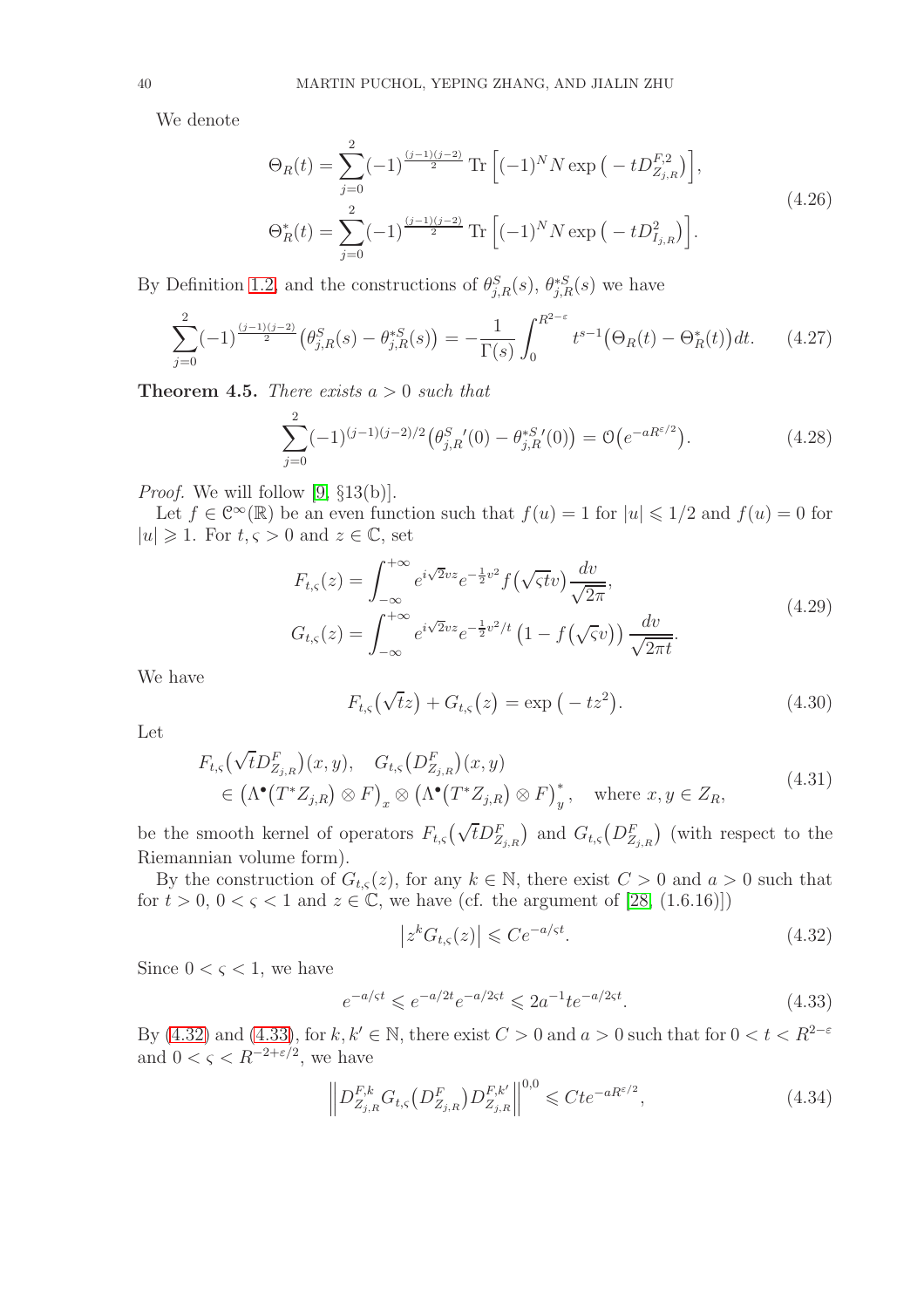where  $\|\cdot\|^{0,0}$  is the operator norm associated with the  $L^2$ -norm. By Proposition [3.4](#page-19-6) and [\(4.34\)](#page-39-2), there exist  $C > 0$  and  $a > 0$  such that for  $0 < t < R^{2-\epsilon}$ ,  $0 < \varsigma < R^{-2+\epsilon/2}$  and  $x, y \in Z_{j,R}$ , we have

<span id="page-40-3"></span>
$$
\left| G_{t,\varsigma} \left( D^F_{Z_{j,R}} \right) (x,y) \right| \leqslant C t e^{-a R^{\varepsilon/2}}. \tag{4.35}
$$

In the rest of the proof, we take  $\varsigma = R^{-2+\epsilon/3}$ . By the finite propagation speed of the wave equation for  $D_{Z_{j,R}}^F$  (cf. [\[28,](#page-54-28) Appendix D.2]), if the distance between x and y is greater than  $\zeta^{-1/2}$ , we have  $F_{t,\zeta}(\sqrt{t}D_{Z_{j,R}}^F)(x,y) = 0$ . Moreover,  $F_{t,\zeta}(\sqrt{t}D_{Z_{j,R}}^F)(x,\cdot)$  only depends on the restriction of  $D_{Z_{j,R}}^F$  on the ball of radius  $\varsigma^{-1/2}$  centered at x. Thus, for  $x \in Z_{j,R/2} \subseteq Z_{j,R} \subseteq Z_R$   $(j = 1, 2)$ , we have

<span id="page-40-2"></span><span id="page-40-1"></span>
$$
F_{t,\varsigma}(\sqrt{t}D_{Z_{j,R}}^F)(x,x) = F_{t,\varsigma}(\sqrt{t}D_{Z_R}^F)(x,x).
$$
 (4.36)

We may view  $Y_{(-\frac{R}{2},\frac{R}{2})}\subset Z_R$  as a subset of  $Y_{\mathbb{R}}$ . Let  $D_{Y_{\mathbb{R}}}^F$  be the Hodge-de Rham operator on  $\Omega^{\bullet}(Y_{\mathbb{R}}, F)$ . Let  $\iota$  be the involution on  $Y_{\mathbb{R}}$  sending  $(u, y)$  to  $(-u, y)$ . For  $x \in Y_{(-\frac{R}{2}, \frac{R}{2})} \cap$  $Z_{j,R}$   $(j = 1, 2)$  (cf. [\(3.25\)](#page-17-8)), by the argument in the proof of Proposition [3.16](#page-33-3) involving the involution  $\iota$ , we have

$$
F_{t,\varsigma}(\sqrt{t}D_{Z_{j,R}}^{F})(x,x) = F_{t,\varsigma}(\sqrt{t}D_{Z_{j,R}^{\text{db}}}^{F})(x,x) + (-1)^{j}F_{t,\varsigma}(\sqrt{t}D_{Z_{j,R}^{\text{db}}}^{F})(x,\iota x)
$$
  
=  $F_{t,\varsigma}(\sqrt{t}D_{Y_{\mathbb{R}}}^{F})(x,x) + (-1)^{j}F_{t,\varsigma}(\sqrt{t}D_{Y_{\mathbb{R}}}^{F})(x,\iota x).$  (4.37)

As a consequence, for  $x \in Y_{(-\frac{R}{2}, \frac{R}{2})} \cap Z_{1,R} = Y_{(-\frac{R}{2}, 0)}$ , we have

$$
F_{t,\varsigma}(\sqrt{t}D_{Z_{1,R}}^{F})(x,x) + \iota^* F_{t,\varsigma}(\sqrt{t}D_{Z_{2,R}}^{F})(\iota x, \iota x)
$$
  
=  $F_{t,\varsigma}(\sqrt{t}D_{Z_{R}}^{F})(x,x) + \iota^* F_{t,\varsigma}(\sqrt{t}D_{Z_{R}}^{F})(\iota x, \iota x) \in \text{End}(\Lambda^{\bullet}(T^*Z_{j,R}) \otimes F)_{x}.$  (4.38)

By [\(4.30\)](#page-39-3), we may decompose  $\Theta_R(t)$  into the contributions of  $F_{t,s}$  and  $G_{t,s}$ . By [\(4.36\)](#page-40-1) and [\(4.38\)](#page-40-2), the contribution of  $F_{t,s}$  to [\(4.27\)](#page-39-4) vanishes identically. By [\(4.35\)](#page-40-3), the contribution of  $G_{t,\varsigma}$  to [\(4.27\)](#page-39-4) together with its derivative at  $s=0$  is  $\mathcal{O}(e^{-aR^{\epsilon/2}})$ . The same argument works for  $\Theta_R^*(t)$ . The proof of Theorem [4.5](#page-39-5) is completed.  $\Box$ 

<span id="page-40-0"></span>4.3. Large time contributions and a proof of Theorem [0.1.](#page-4-0) By Definition [1.2,](#page-8-1) Lemma [4.1](#page-37-6) and  $(4.26)$ , we have

$$
\sum_{j=0}^{2} (-1)^{(j-1)(j-2)/2} \left( \theta_{j,R}^{L}(s) - \theta_{j,R}^{*L}(s) \right) = -\frac{1}{\Gamma(s)} \int_{R^{2-\varepsilon}}^{+\infty} t^{s-1} \left( \Theta_R(t) - \Theta_R^*(t) \right) dt. \tag{4.39}
$$

We fix  $\kappa \in (\varepsilon, 1)$ . We denote by  $\Theta_R^I(t)$  (resp.  $\Theta_R^I(t)$ ) the contribution of  $\text{Sp}(D^{F,2}_{Z_{j,\cdot}})$  $\binom{F,2}{Z_{j,R}}$   $\bigcap$  $(0, R^{-2+\kappa})$  (resp.  $Sp(D_{Z_2}^{F,2})$  $Z_{Z_{j,R}}^{F,2}$   $\cap$   $[R^{-2+\kappa}, +\infty)$ ) to  $\Theta_R(t)$ . We define  $\Theta_R^{*,I}(t)$  and  $\Theta_R^{*,I}(t)$  in the same way.

<span id="page-40-5"></span>Proposition 4.6. *We have*

<span id="page-40-4"></span>
$$
\int_{R^{2-\varepsilon}}^{+\infty} \Theta_R^H(t) \frac{dt}{t} = \mathcal{O}\left(e^{-\frac{1}{2}R^{\kappa-\varepsilon}}\right), \quad \int_{R^{2-\varepsilon}}^{+\infty} \Theta_R^{*,H}(t) \frac{dt}{t} = \mathcal{O}\left(e^{-\frac{1}{2}R^{\kappa-\varepsilon}}\right). \tag{4.40}
$$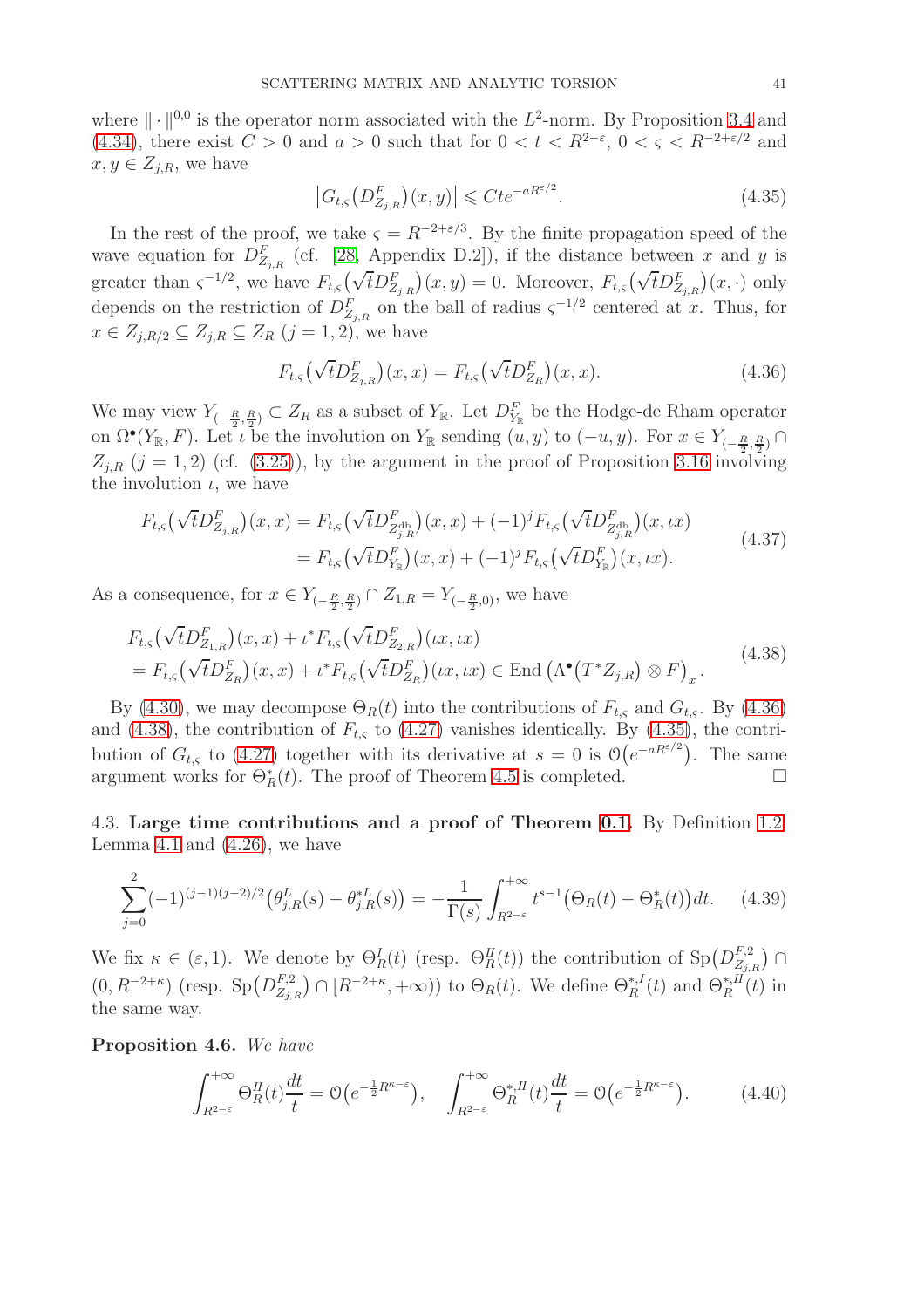*Proof.* Let  $\{\lambda_k(R)\}\)$  be the set of eigenvalues of  $D_{Z_{j,\lambda}}^{F,2}$  $Z_{Z_{j,R}}^{F,2}(j=0,1,2)$  such that  $\lambda_k(R) \geq$  $R^{-2+\kappa}$ . Then, for  $t \geq R^{2-\epsilon}$ , we have

<span id="page-41-0"></span>
$$
\left|\Theta_R^H(t)\right| \leqslant n \sum_{k} e^{-t\lambda_k(R)} \leqslant n e^{-(t-1)R^{-2+\kappa}} \sum_{k} e^{-\lambda_k(R)}
$$
\n
$$
\leqslant n e^{-(t-1)R^{-2+\kappa}} \sum_{j=0}^2 \text{Tr}\left[\exp\left(-D_{Z_{j,R}}^{F,2}\right)\right].\tag{4.41}
$$

Let  $\exp(-D^{F,2}_{Z_{j,i}})$  $\binom{F,2}{Z_{j,R}}(x,y)$   $(x,y \in Z_{j,R})$  be the smooth kernel of the operator  $\exp(-D^{F,2}_{Z_{j,R}})$  $\begin{pmatrix} F,2 \\ Z_{j,R} \end{pmatrix}$ . Proceeding in the same way as in the proof of Theorem [4.5,](#page-39-5) there exists  $a > 0$  such that for any  $x, y \in Z_{j,R}$ ,  $\left| \exp \left( -D_{Z_{j,j}}^{F,2} \right) \right|$  $\left| \begin{array}{c} F,2 \ Z_{j,R} \end{array} \right| (x,y) \Big| \leq a.$  As a consequence, there exist  $a,b > 0$ , such that

<span id="page-41-1"></span>
$$
\text{Tr}\left[\exp\left(-D_{Z_{j,R}}^{F,2}\right)\right] \leqslant a \text{Vol}(Z_{j,R}) \leqslant bR, \quad \text{for } j = 0, 1, 2. \tag{4.42}
$$

By [\(4.41\)](#page-41-0) and [\(4.42\)](#page-41-1), we get the first estimate in [\(4.40\)](#page-40-4). The second one can be estab-lished in the same way. The proof of Proposition [4.6](#page-40-5) is completed.  $\Box$ 

### <span id="page-41-5"></span>Proposition 4.7. *We have*

<span id="page-41-4"></span>
$$
\int_{R^{2-\varepsilon}}^{+\infty} \left(\Theta_R^I(t) - \Theta_R^{*,I}(t)\right) \frac{dt}{t} = \mathcal{O}\left(R^{\kappa-1}\right). \tag{4.43}
$$

*Proof.* For  $\lambda > 0$ , we denote

<span id="page-41-3"></span>
$$
e_R(\lambda) = \int_{R^{2-\varepsilon}}^{+\infty} t^{-1} e^{-t\lambda} dt = \int_{R^{2-\varepsilon}\lambda}^{+\infty} t^{-1} e^{-t} dt.
$$
 (4.44)

By splitting the integral into  $\int_1^{+\infty} + \int_{R^{2-\epsilon}\lambda}^1$  (if  $R^{2-\epsilon}\lambda \leq 1$ ), we have

<span id="page-41-2"></span>
$$
\left| e_R(\lambda) \right| \leq 1 + \max\left\{ -\log\left( R^{2-\varepsilon}\lambda \right), 0 \right\}, \quad \left| e_R(\lambda) \right| \leq \lambda^{-1}.
$$
 (4.45)

For a finite multiset  $\Lambda \subseteq \mathbb{R}$ , we denote  $e_R[\Lambda] = \sum_{\lambda \in \Lambda} e_R(\lambda)$ . We have

$$
\int_{R^{2-\varepsilon}}^{+\infty} \left(\Theta_R^I(t) - \Theta_R^{*,I}(t)\right) \frac{dt}{t}
$$
\n
$$
= \sum_{j=0}^2 \sum_p (-1)^{\frac{(j-1)(j-2)}{2}+p} p\left\{e_R\left[\text{Sp}\left(D_{Z_{j,R}}^{F,2,(p)}\right) \cap (0,R^{\kappa-2})\right] - e_R\left[\text{Sp}\left(D_{I_{j,R}}^{2,(p)}\right) \cap (0,R^{\kappa-2})\right]\right\}.
$$
\n(4.46)

By Theorems [3.15](#page-32-2) and [3.21,](#page-35-2) we have

$$
e_R\big[\operatorname{Sp}(D_{Z_R}^{F,2,(p)})\cap(0,R^{\kappa-2})\big] = \sum_{\rho\in\Lambda_R^p,\ 0<|\rho|
$$

By Proposition [4.3,](#page-38-4) we have

$$
e_R\big[\text{Sp}\big(D_{I_R}^{2,(p)}\big)\cap(0,R^{\kappa-2})\big]=\sum_{\lambda\in\Lambda_R^{*,p},\,0<|\lambda|
$$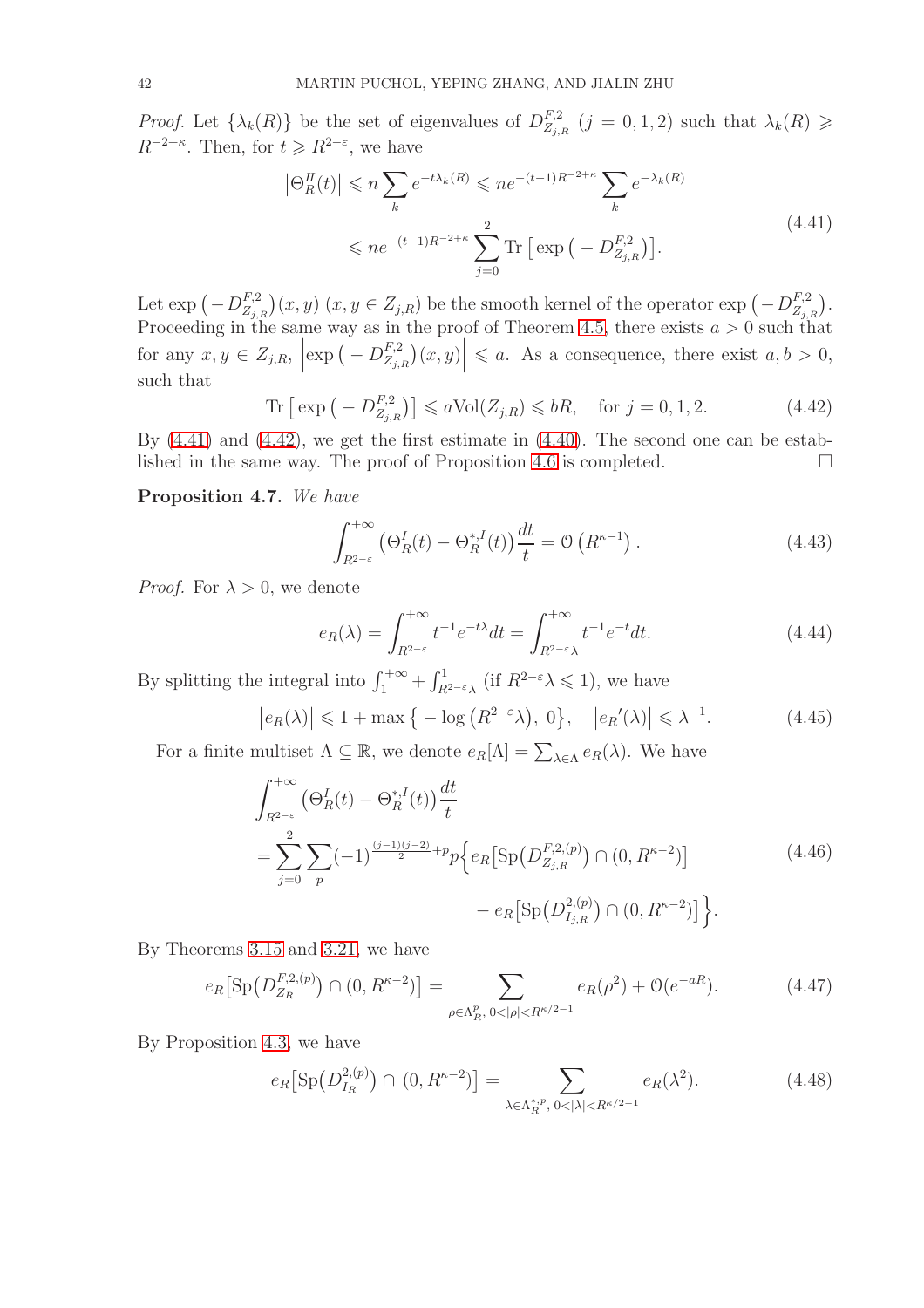By Proposition [6.3](#page-53-5) in Appendix and [\(4.45\)](#page-41-2), we have

<span id="page-42-2"></span>
$$
\sum_{\rho \in \Lambda_R^p, \ 0 < |\rho| < R^{-1+\kappa/2}} e_R(\rho^2) - \sum_{\lambda \in \Lambda_R^{*,p}, \ 0 < |\lambda| < R^{-1+\kappa/2}} e_R(\lambda^2) = \mathcal{O}\big(R^{\kappa-1}\big). \tag{4.49}
$$

By  $(4.46)-(4.49)$  $(4.46)-(4.49)$ , we get  $(4.43)$ . The proof of Proposition [4.7](#page-41-5) is completed.

<span id="page-42-3"></span>Theorem 4.8. *We have*

$$
\sum_{j=0}^{2} (-1)^{\frac{(j-1)(j-2)}{2}} \left(\theta_{j,R}^{L}(0) - \theta_{j,R}^{*L}(0)\right) = \mathcal{O}\left(R^{\kappa-1}\right). \tag{4.50}
$$

*Proof.* It is a direct consequence of Propositions [4.6,](#page-40-5) [4.7.](#page-41-5) □

*Proof of Theorem [0.1](#page-4-0) :* It is a direct consequence of Lemma [4.1,](#page-37-6) Proposition [4.4](#page-38-5) and Theorems [4.5,](#page-39-5) [4.8.](#page-42-3)

# <span id="page-42-0"></span>5. Asymptotics of torsions associated with the Mayer-Vietoris exact **SEQUENCE**

In this section, we study the asymptotics of the torsion associated with the Mayer-Vietoris exact sequence. In §[5.1,](#page-42-1) we introduce a filtration of the Mayer-Vietoris exact sequence in question. In §[5.2,](#page-45-0) we estimate the  $L^2$ -metrics on the filtered Mayer-Vietoris exact sequence. In §[5.3,](#page-46-0) we estimate the maps in the quotient of the filtered Mayer-Vietoris exact sequence. In §[5.4,](#page-48-0) we establish the asymptotics of the torsion associated with the Mayer-Vietoris exact sequence. In  $\S 5.5$ , we prove Theorem [0.3.](#page-5-1)

<span id="page-42-1"></span>5.1. A filtration of the Mayer-Vietoris exact sequence. In the whole section, we use the following identifications

$$
H^{\bullet}(Z_R, F) = H^{\bullet}(Z, F), \quad H^{\bullet}_{\text{bd}}(Z_{j,R}, F) = H^{\bullet}_{\text{bd}}(Z_j, F), \quad \text{for } j = 1, 2,
$$
 (5.1)

which are induced by  $\varphi_R : Z_R \to Z$  and  $\varphi_{j,R} : Z_{j,R} \to Z_j$  (see [\(3.29\)](#page-18-0) and [\(3.176\)](#page-33-4)).

Recall that the maps  $\mathcal{F}_{Z_R} : \mathcal{H}^\bullet(Z_{12,\infty}, F) \to \mathcal{H}^\bullet(Z_R, F)$  and  $\mathcal{F}_{Z_{j,R}} : \mathcal{H}^\bullet_\mathrm{bd}(Z_{j,\infty}, F) \to$  $\mathcal{H}_{\text{bd}}^{\bullet}(Z_{j,R}, F)$  are defined by [\(3.44\)](#page-20-3) and [\(3.186\)](#page-34-5). Let

$$
\begin{aligned} \left[\mathcal{F}_{Z_R}\right] : \ \mathcal{H}^{\bullet}(Z_{12,\infty}, F) &\to H^{\bullet}(Z, F), \\ \left[\mathcal{F}_{Z_{j,R}}\right] : \ \mathcal{H}^{\bullet}_{\text{bd}}(Z_{j,\infty}, F) &\to H^{\bullet}_{\text{bd}}(Z_j, F) \end{aligned} \tag{5.2}
$$

be the compositions of  $\mathcal{F}_{Z_R}$ ,  $\mathcal{F}_{Z_{j,R}}$  with the identification [\(1.10\)](#page-7-2). We denote

<span id="page-42-5"></span><span id="page-42-4"></span>
$$
\mathcal{H}_{L^2}^{\bullet}(Z_{12,\infty},F) = \mathcal{H}_{L^2}^{\bullet}(Z_{1,\infty},F) \oplus \mathcal{H}_{L^2}^{\bullet}(Z_{2,\infty},F). \tag{5.3}
$$

Set

$$
K_{12}^{\bullet} = [\mathcal{F}_{Z_R}](\mathcal{H}_{L^2}^{\bullet}(Z_{12,\infty}, F)) \subseteq H^{\bullet}(Z, F),
$$
  
\n
$$
K_j^{\bullet} = [\mathcal{F}_{Z_{j,R}}](\mathcal{H}_{L^2}^{\bullet}(Z_{j,\infty}, F)) \subseteq H^{\bullet}_{\text{bd}}(Z_j, F), \text{ for } j = 1, 2.
$$
\n
$$
(5.4)
$$

In this section,  $-\rightarrow$  in a commutative diagram means the unique map making the diagram commutative. The following diagram commutes,

$$
0 \longrightarrow \mathcal{H}_{L^2}^p(Z_{1,\infty}, F) \longrightarrow \mathcal{H}_{L^2}^p(Z_{12,\infty}, F) \longrightarrow \mathcal{H}_{L^2}^p(Z_{2,\infty}, F) \longrightarrow 0
$$
  
\n
$$
\downarrow [\mathfrak{F}_{Z_{1,R}}] \qquad \qquad \downarrow [\mathfrak{F}_{Z_R}] \qquad \qquad \downarrow [\mathfrak{F}_{Z_{2,R}}] \qquad (5.5)
$$
  
\n
$$
0 \longrightarrow K_1^p \longrightarrow - \longrightarrow - \longrightarrow K_{12}^p \longrightarrow - \longrightarrow - \longrightarrow K_2^p \longrightarrow 0,
$$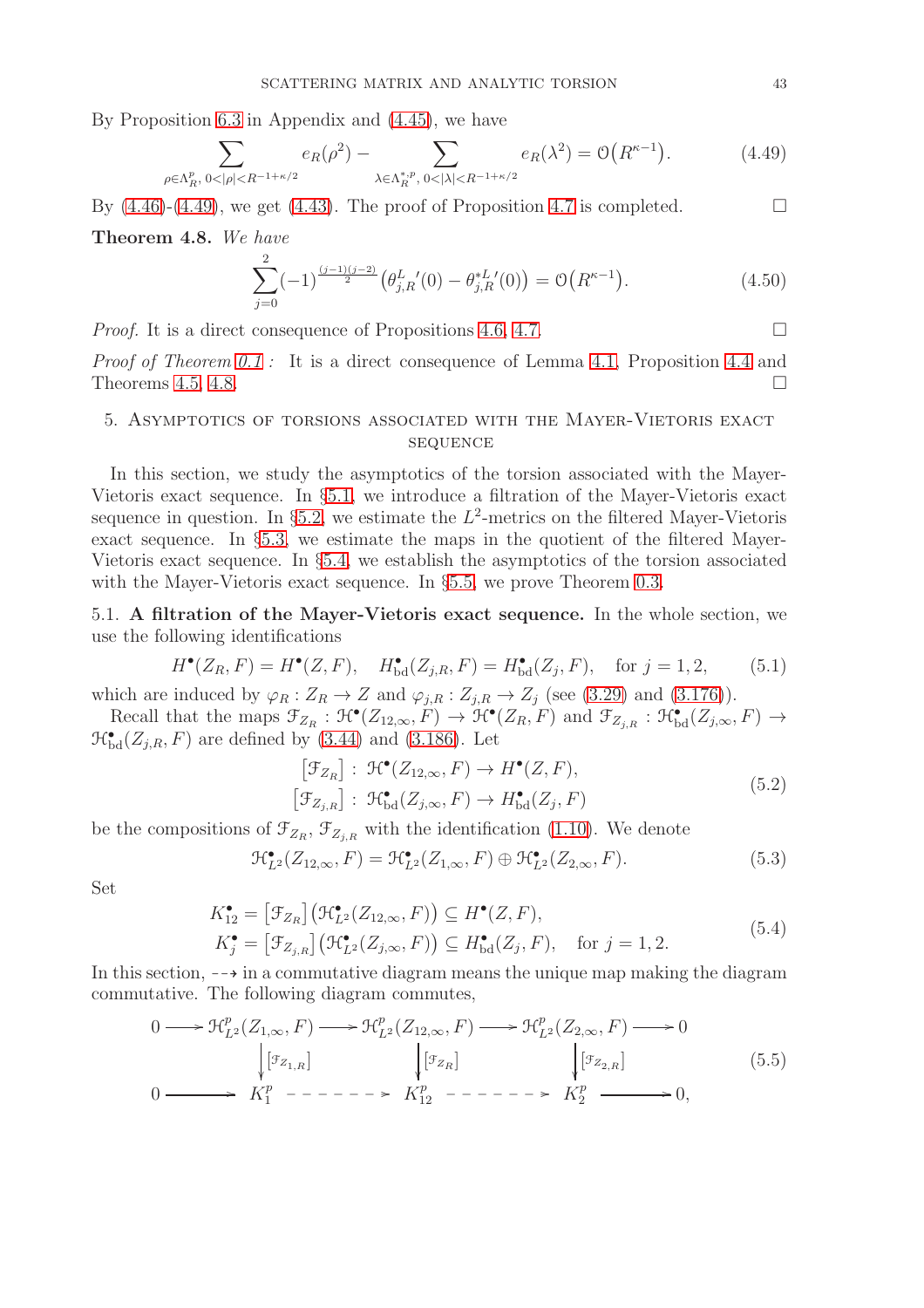where the maps in the first row are the canonical injection/projection. By Propositions [3.2,](#page-18-4) [3.16,](#page-33-3)  $K_1^{\bullet}$ ,  $K_2^{\bullet}$  and  $K_{12}^{\bullet}$  together the maps between them are independent of R. Set

$$
L_{12}^{\bullet} = H^{\bullet}(Z, F)/K_{12}^{\bullet}, \quad L_{j, \text{bd}}^{\bullet} = H_{\text{bd}}^{\bullet}(Z_j, F)/K_j^{\bullet}, \quad \text{for } j = 1, 2. \tag{5.6}
$$

<span id="page-43-7"></span>Proposition 5.1. *We have the following commutative diagram with exact rows and columns,*



*where the vertical maps are canonical injection/projection, the first row is given by* [\(5.5\)](#page-42-4)*, the second row is the Mayer-Vietoris exact sequence.*

*Proof.* We show that the upper left square commutes. It is equivalent to show that

<span id="page-43-1"></span>
$$
\alpha_p\left(\left[\mathcal{F}_{Z_{1,R}}(\omega,0)\right]\right) = \left[\mathcal{F}_{Z_R}(\omega,0,0)\right] \in H^p(Z,F), \quad \text{for } \omega \in \mathcal{H}_{L^2}^p(Z_{1,\infty},F). \tag{5.8}
$$

By [\(3.27\)](#page-18-1) and [\(3.174\)](#page-33-2), we have

<span id="page-43-0"></span>
$$
F_{Z_R}(\omega, 0, 0)|_{Z_{1,R}} = F_{Z_{1,R}}(\omega, 0), \quad F_{Z_R}(\omega, 0, 0)|_{Z_{2,R}} = 0.
$$
\n(5.9)

By Proposition [1.5](#page-8-4) and [\(5.9\)](#page-43-0), we have

<span id="page-43-2"></span>
$$
\alpha_p\left(\left[F_{Z_{1,R}}(\omega,0)\right]\right) = \left[F_{Z_R}(\omega,0,0)\right] \in H^p(Z,F). \tag{5.10}
$$

By [\(3.44\)](#page-20-3) and [\(3.186\)](#page-34-5), we have

$$
\begin{aligned} \left[\mathcal{F}_{Z_{1,R}}(\omega,0)\right] &= \left[F_{Z_{1,R}}(\omega,0)\right] \in H_{\text{rel}}^p(Z_1,F),\\ \left[\mathcal{F}_{Z_R}(\omega,0,0)\right] &= \left[F_{Z_R}(\omega,0,0)\right] \in H^p(Z,F). \end{aligned} \tag{5.11}
$$

Then  $(5.8)$  follows from  $(5.10)$  and  $(5.11)$ .

Proceeding in the same way, we can show that the upper right square commutes. Now we show that  $\delta_p(K_2^p)$  $\binom{p}{2} = 0$ . It is equivalent to show that

<span id="page-43-5"></span>
$$
\delta_p\left(\left[\mathcal{F}_{Z_{2,R}}(\omega,0)\right]\right) = 0 \in H_{\mathrm{rel}}^{p+1}(Z_1,F), \quad \text{for } \omega \in \mathcal{H}_{L^2}^p(Z_{2,\infty},F). \tag{5.12}
$$

By  $(3.174)$ , we have

<span id="page-43-4"></span><span id="page-43-3"></span>
$$
F_{Z_{2,R}}(\omega,0)|_{Z_{1,R}} = 0.
$$
\n(5.13)

By Proposition [1.5](#page-8-4) and [\(5.13\)](#page-43-4), we have

<span id="page-43-6"></span>
$$
\delta_p([F_{Z_{2,R}}(\omega,0)]) = 0 \in H_{\text{rel}}^{p+1}(Z_1,F). \tag{5.14}
$$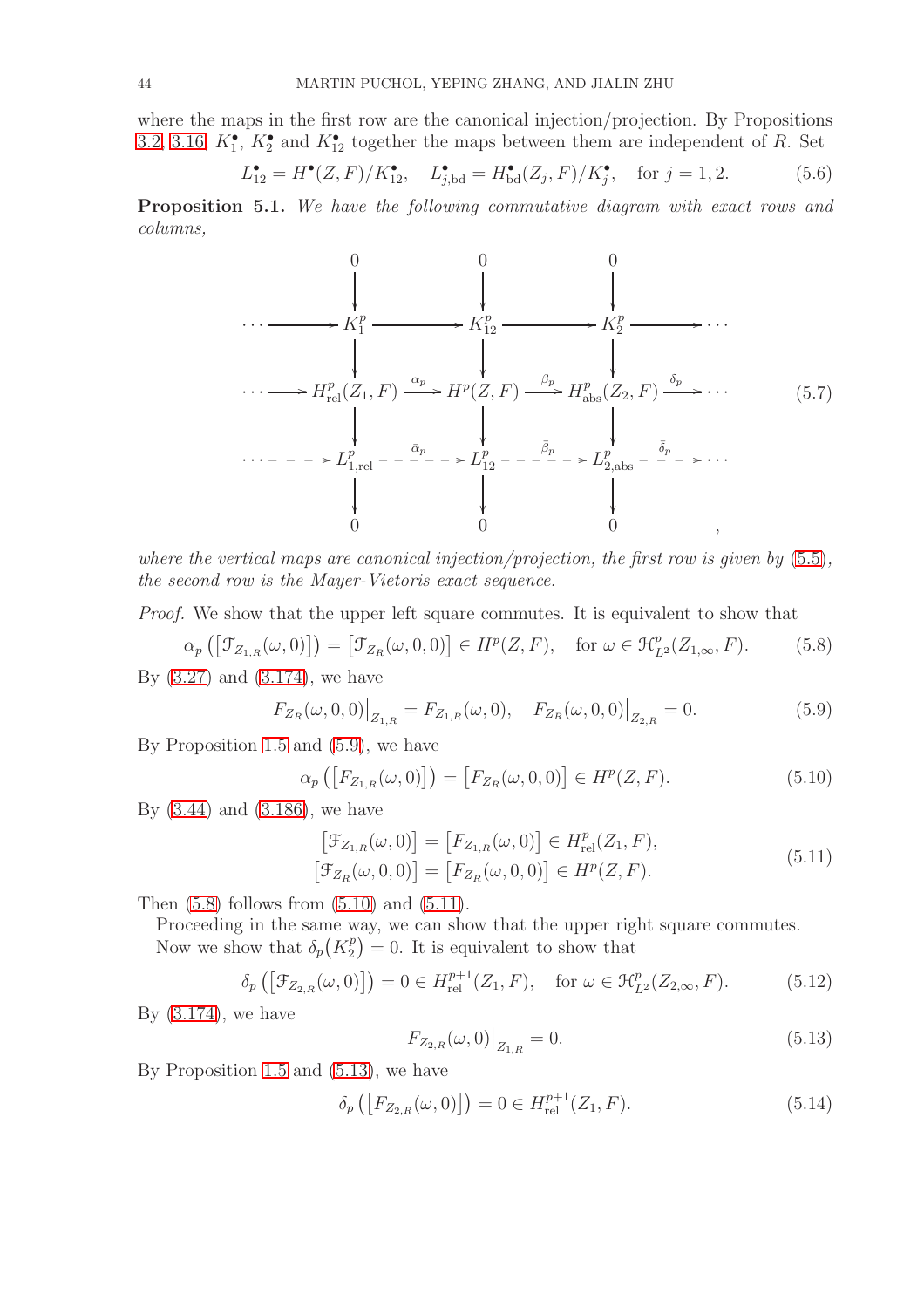By [\(3.186\)](#page-34-5), we have

<span id="page-44-1"></span><span id="page-44-0"></span>
$$
\left[\mathcal{F}_{Z_{2,R}}(\omega,0)\right] = \left[F_{Z_{2,R}}(\omega,0)\right] \in H^{p}_{\text{abs}}(Z_2,F). \tag{5.15}
$$

Then  $(5.12)$  follows from  $(5.14)$  and  $(5.15)$ .

The rest follows from a diagram chasing argument. This completes the proof of Propo-sition [5.1.](#page-43-7)

Let  $\mathcal{L}^{\bullet}_j$   $(j = 1, 2)$  be the set of limiting values (see  $(2.47)$ ) of  $\mathcal{H}^{\bullet}(Z_{j,\infty}, F)$ . Let  $\mathcal{L}^{\bullet}_{j,\text{abs/rel}} \subseteq \mathcal{L}^{\bullet}_{j}$  be the absolute/relative component (see [\(2.49\)](#page-15-6)) of  $\mathcal{L}^{\bullet}_{j}$ . We continue to use the convention  $\mathcal{L}_{1,\text{bd}}^{\bullet} = \mathcal{L}_{1,\text{rel}}^{\bullet}$  and  $\mathcal{L}_{2,\text{bd}}^{\bullet} = \mathcal{L}_{2,\text{abs}}^{\bullet}$ . We have the following commutative diagram with exact rows,

$$
0 \longrightarrow \mathcal{H}_{L^{2}}^{p}(Z_{j,\infty}, F) \longrightarrow \mathcal{H}_{\text{bd}}^{p}(Z_{j,\infty}, F) \longrightarrow \mathcal{L}_{j,\text{bd}}^{p} \longrightarrow 0
$$
  
\n
$$
\downarrow [{}^{\mathcal{F}_{Z_{j,R}}}] \qquad \qquad \downarrow [{}^{\mathcal{F}_{Z_{j,R}}}] \qquad \qquad \downarrow \qquad \downarrow
$$
  
\n
$$
0 \longrightarrow K_{j}^{p} \longrightarrow H_{\text{bd}}^{p}(Z_{j}, F) \longrightarrow L_{j,\text{bd}}^{p} \longrightarrow 0,
$$
\n
$$
(5.16)
$$

where the first row is defined by  $(2.53)$ , the second row consists of canonical injection/projection. We also have the following commutative diagram with exact rows,

<span id="page-44-2"></span>
$$
0 \longrightarrow \mathcal{H}_{L^{2}}^{p}(Z_{12,\infty}, F) \longrightarrow \mathcal{H}^{p}(Z_{12,\infty}, F) \longrightarrow \mathcal{L}_{1}^{p} \cap \mathcal{L}_{2}^{p} \longrightarrow 0
$$
  
\n
$$
\downarrow [{}^{g}z_{R}] \qquad \qquad \downarrow [{}^{g}z_{R}] \qquad \qquad \downarrow \qquad \downarrow
$$
  
\n
$$
0 \longrightarrow K_{12}^{p} \longrightarrow H^{p}(Z, F) \longrightarrow L_{12}^{p} \longrightarrow 0,
$$
\n
$$
(5.17)
$$

where the first row is defined by  $(3.10)$  and  $(5.3)$ , the second row consists of canonical injection/projection. Finally we get the following commutative diagram with exact rows and columns,

<span id="page-44-4"></span>
$$
\cdots \longrightarrow \mathcal{H}_{L^{2}}^{p}(Z_{1,\infty}, F) \longrightarrow \mathcal{H}_{L^{2}}^{p}(Z_{12,\infty}, F) \longrightarrow \mathcal{H}_{L^{2}}^{p}(Z_{2,\infty}, F) \longrightarrow \cdots
$$
\n
$$
\downarrow \qquad \qquad \downarrow \qquad \qquad \downarrow
$$
\n
$$
\cdots \longrightarrow \mathcal{H}_{rel}^{p}(Z_{1,\infty}, F) \xrightarrow{\alpha_{p}(R)} \mathcal{H}^{p}(Z_{12,\infty}, F) \xrightarrow{\beta_{p}(R)} \mathcal{H}_{abs}^{p}(Z_{2,\infty}, F) \xrightarrow{\delta_{p}(R)} \cdots
$$
\n
$$
\cdots \longrightarrow \mathcal{H}_{rel}^{p}(Z_{1,\infty}, F) \xrightarrow{\alpha_{p}(R)} \mathcal{H}^{p}(Z_{12,\infty}, F) \xrightarrow{\beta_{p}(R)} \mathcal{H}_{abs}^{p}(Z_{2,\infty}, F) \xrightarrow{\delta_{p}(R)} \cdots
$$
\n
$$
\cdots \longrightarrow \mathcal{L}_{1,rel}^{p} \longrightarrow \cdots \xrightarrow{\bar{\alpha}_{p}(R)} \mathcal{L}_{2}^{p} \longrightarrow \mathcal{L}_{2,abs}^{p} \longrightarrow \mathcal{L}_{2,abs}^{p} \longrightarrow \cdots
$$
\n
$$
\downarrow \qquad \qquad \downarrow
$$
\n
$$
\downarrow \qquad \qquad \downarrow
$$
\n
$$
\downarrow \qquad \qquad \downarrow
$$
\n
$$
\downarrow \qquad \qquad \downarrow
$$
\n
$$
\downarrow \qquad \qquad \downarrow
$$
\n
$$
\downarrow \qquad \qquad \downarrow
$$
\n
$$
\downarrow \qquad \qquad \downarrow
$$
\n
$$
\downarrow \qquad \qquad \downarrow
$$
\n
$$
\downarrow \qquad \qquad \downarrow
$$
\n
$$
\downarrow \qquad \qquad \downarrow
$$
\n
$$
\downarrow \qquad \qquad \downarrow
$$
\n
$$
\downarrow \qquad \qquad \downarrow
$$
\n
$$
\downarrow \qquad \qquad \downarrow
$$
\n
$$
\downarrow \qquad \qquad \downarrow
$$
\n
$$
\downarrow \qquad \qquad \downarrow
$$
\n
$$
\downarrow \qquad \qquad \downarrow
$$
\n
$$
\down
$$

where the columns are defined by  $(5.16)$  and  $(5.17)$ , the first row consists of canonical injection/projection, the maps in the second row is given by

<span id="page-44-3"></span>
$$
\alpha_p(R) = \left[\mathcal{F}_{Z_R}\right]^{-1} \circ \alpha_p \circ \left[\mathcal{F}_{Z_{1,R}}\right], \quad \beta_p(R) = \left[\mathcal{F}_{Z_{2,R}}\right]^{-1} \circ \beta_p \circ \left[\mathcal{F}_{Z_R}\right],
$$
\n
$$
\delta_p(R) = \left[\mathcal{F}_{Z_{1,R}}\right]^{-1} \circ \delta_p \circ \left[\mathcal{F}_{Z_{2,R}}\right].
$$
\n(5.19)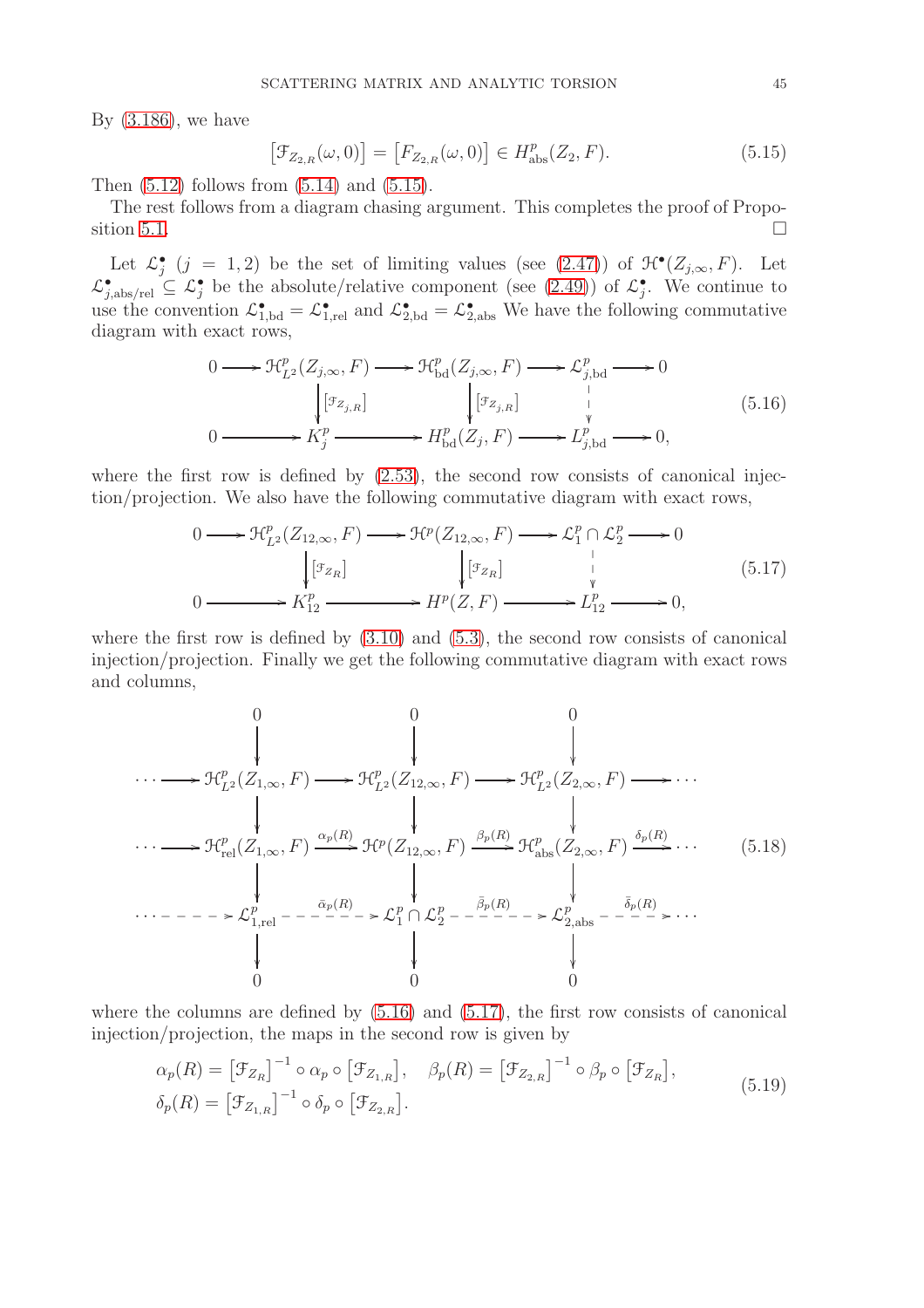<span id="page-45-0"></span>5.2. Asymptotics of  $L^2$ -metrics. Recall that  $\|\cdot\|_{Z_R}$  (resp.  $\|\cdot\|_{Z_{j,R}}$  with  $j=1,2$ ) is the L<sup>2</sup>-metric on  $\Omega^{\bullet}(Z_R, F)$  (resp.  $\Omega^{\bullet}(Z_{j,R}, F)$ ). Recall that the metrics  $\|\cdot\|_{\mathcal{H}^{\bullet}(Z_{12,\infty}, F), R}$ and  $\|\cdot\|_{\mathcal{H}^{\bullet}_{\mathrm{bd}}(Z_{j,\infty},F),R}$  are defined by [\(3.7\)](#page-16-8) and [\(3.184\)](#page-34-6).

<span id="page-45-5"></span>Proposition 5.2. *There exists* a > 0 *such that*

$$
\|\mathcal{F}_{Z_R}(\cdot)\|_{Z_R} = \left(1 + \mathcal{O}(e^{-aR})\right) \|\cdot\|_{\mathcal{H}^\bullet(Z_{12,\infty},F),R},
$$
  

$$
\|\mathcal{F}_{Z_{j,R}}(\cdot)\|_{Z_{j,R}} = \left(1 + \mathcal{O}(e^{-aR})\right) \|\cdot\|_{\mathcal{H}^\bullet_{\text{bd}}(Z_{j,\infty},F),R}, \quad \text{for } j = 1,2.
$$
 (5.20)

*Proof.* They are direct consequences of Propositions [3.3,](#page-18-6) [3.5,](#page-20-8) [3.17,](#page-34-7) [3.18.](#page-35-6)

Let  $\|\cdot\|_{\mathcal{L}^{\bullet}_{1}\cap\mathcal{L}^{\bullet}_{2},R}$  be the quotient metric on  $\mathcal{L}^{\bullet}_{1}\cap\mathcal{L}^{\bullet}_{2}$  induced by  $\|\cdot\|_{\mathcal{H}^{\bullet}(Z_{12,\infty},F),R}$  via the map  $\mathcal{H}^{\bullet}(\overline{Z_{12,\infty}},F) \to \mathcal{L}_1^{\bullet} \cap \mathcal{L}_2^{\bullet}$  in [\(5.17\)](#page-44-2). Let  $\|\cdot\|_{\mathcal{L}_1^{\bullet} \cap \mathcal{L}_2^{\bullet}}$  be the metric on  $\mathcal{L}_1^{\bullet} \cap \mathcal{L}_2^{\bullet}$ induced by the L<sup>2</sup>-metric on  $\mathcal{H}^{\bullet}(Y, F[du])$  via the inclusion  $\mathcal{L}^{\bullet}_1 \cap \mathcal{L}^{\bullet}_2 \subseteq \mathcal{H}^{\bullet}(Y, F[du])$ . In the same way, we construct metrics  $\|\cdot\|'_{\mathcal{L}^{\bullet}_{j,\text{bd}},R}$  and  $\|\cdot\|_{\mathcal{L}^{\bullet}_{j,\text{bd}}}$  on  $\mathcal{L}^{\bullet}_{j,\text{bd}}$ .

<span id="page-45-4"></span>Proposition 5.3. *We have*

$$
\|\cdot\|_{\mathcal{L}_{1}^{\bullet}\cap\mathcal{L}_{2}^{\bullet},R}^{2} = \left(2R + \mathcal{O}(1)\right)\|\cdot\|_{\mathcal{L}_{1}^{\bullet}\cap\mathcal{L}_{2}^{\bullet}}^{2},
$$
  

$$
\|\cdot\|_{\mathcal{L}_{j,\mathrm{bd}}^{\bullet},R}^{2} = \left(R + \mathcal{O}(1)\right)\|\cdot\|_{\mathcal{L}_{j,\mathrm{bd}}^{\bullet}}^{2}, \quad \text{for } j = 1, 2.
$$
 (5.21)

*Proof.* We only prove the second identity with  $j = 2$ .

By the definition of quotient metric, for  $\hat{\omega} \in \mathcal{L}_{2,\text{abs}}^{\bullet}$ , we have

<span id="page-45-1"></span>
$$
\|\hat{\omega}\|_{\mathcal{L}_{2,\text{abs}}^{\bullet},R}^2 = \inf_{(\omega,\hat{\omega}) \in \mathcal{H}_{\text{abs}}^{\bullet}(Z_{2,\infty},F)} \left\| (\omega,\hat{\omega}) \right\|_{\mathcal{H}_{\text{abs}}^{\bullet}(Z_{2,\infty},F),R}^2.
$$
(5.22)

For  $(\omega, \hat{\omega}) \in \mathcal{H}_{\text{abs}}^{\bullet}(Z_{2,\infty}, F)$ , by [\(2.14\)](#page-10-6), we have the decomposition  $\omega|_{Y_{(-\infty,0]}} = \omega^{2m} + \omega^{nz}$ . Since  $\pi_Y^* \hat{\omega} = \omega^{\text{zm}}$ , we have

$$
\|(\omega,\hat{\omega})\|_{\mathcal{H}_{\text{abs}}^{\bullet}(Z_{2,\infty},F),R}^{2} = \|\omega\|_{Z_{2,R}}^{2} = \|\omega\|_{Z_{2,0}}^{2} + \|\omega^{nz}\|_{Y_{[-R,0]}}^{2} + \|\omega^{zm}\|_{Y_{[-R,0]}}^{2}
$$
  

$$
= \|\omega\|_{Z_{2,0}}^{2} + \|\omega^{nz}\|_{Y_{[-R,0]}}^{2} + R\|\hat{\omega}\|_{\mathcal{L}_{2,\text{abs}}^{\bullet}}^{2}.
$$
 (5.23)

By [\(5.22\)](#page-45-1) and [\(5.23\)](#page-45-2), it remains to show that for  $\hat{\omega} \in \mathcal{L}_{2,bd}^{\bullet}$ , there exists  $(\omega, \hat{\omega}) \in$  $\mathcal{H}_{\text{bd}}^{\bullet}(Z_{2,\infty},F)$  such that

<span id="page-45-3"></span><span id="page-45-2"></span>
$$
\left\|\omega\right\|_{Z_{2,0}}^2 + \left\|\omega^{\text{nz}}\right\|_{Y_{[-R,0]}}^2 = \mathcal{O}(1) \left\|\hat{\omega}\right\|_{\mathcal{L}^{\bullet}_{2,\text{abs}}}^2.
$$
\n(5.24)

For  $\hat{\omega} \in \mathcal{L}_{2,\text{abs}}^{\bullet}$ , we choose  $(\omega, \hat{\omega}) \in \mathcal{H}_{\text{abs}}^{\bullet}(Z_{2,\infty}, F)$  such that  $\omega$  is a generalized eigensection of  $D_{Z_{2,\infty},ac}^F$  associated with 0. The existence of such a  $\omega$  is guaranteed by [\(2.40\)](#page-14-11). By [\(2.16\)](#page-11-3), the last part of Proposition [2.4,](#page-13-1) i.e.,  $\mathcal{H}^{\bullet}(Y, F) \ni \phi \mapsto E(\phi, 0) \in \mathcal{H}^{\bullet}(Z_{2, \infty}, F)$  is injective, and the fact that dim  $\mathcal{H}^{\bullet}(Y, F)$  is finite, we get [\(5.24\)](#page-45-3). The proof of Proposition [5.3](#page-45-4) is completed.  $\square$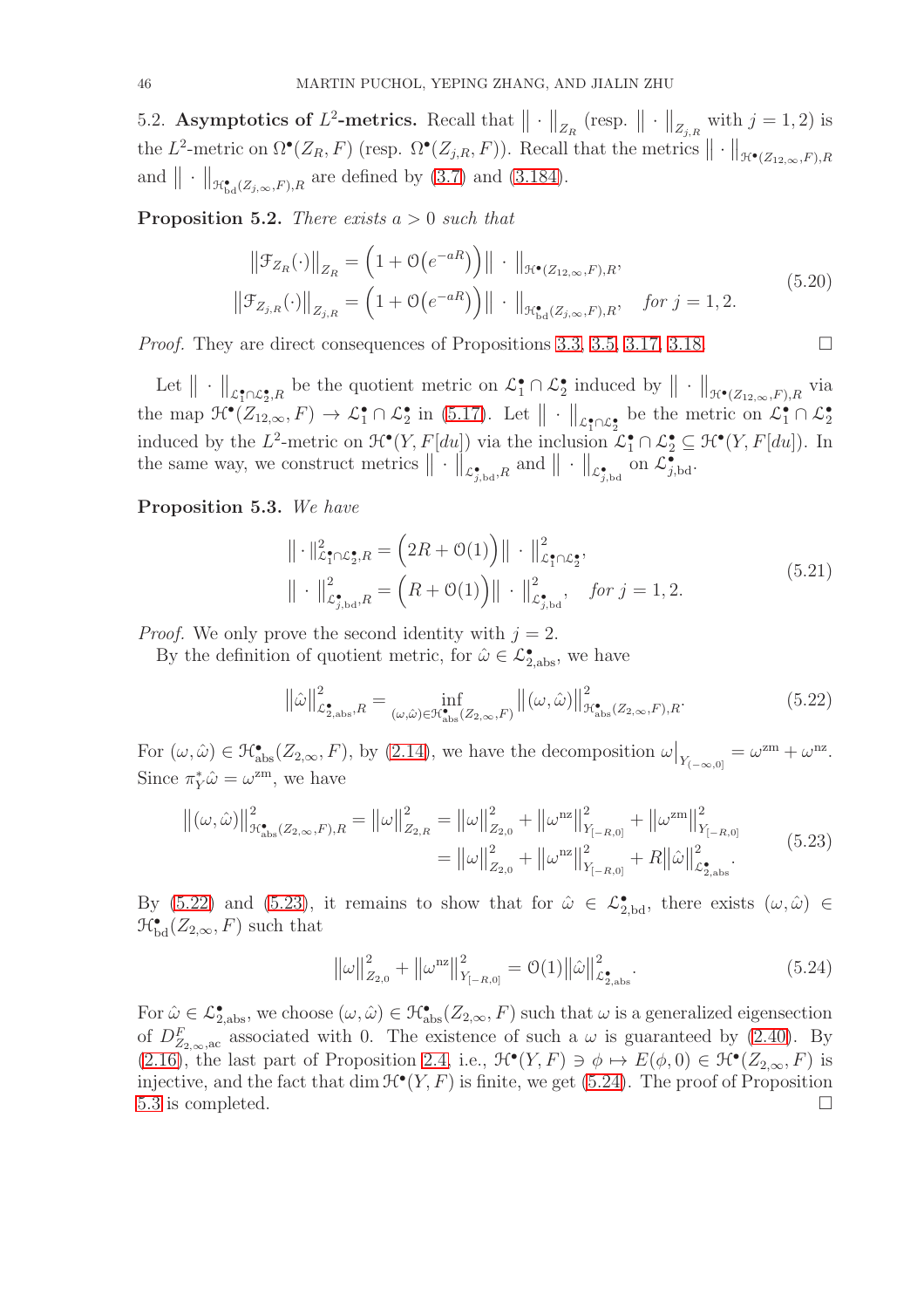<span id="page-46-0"></span>5.3. Asymptotics of horizontal maps. For ease of notation, we denote by  $\|\cdot\|_{\mathcal{H},R}$ one of the following metrics:  $\|\cdot\|_{\mathcal{H}^{\bullet}_{rel}(Z_{1,\infty},F),R}$ ,  $\|\cdot\|_{\mathcal{H}^{\bullet}(Z_{12,\infty},F),R}$ ,  $\|\cdot\|_{\mathcal{H}^{\bullet}_{abs}(Z_{2,\infty},F),R}$ . We denote by  $\langle \cdot, \cdot \rangle_{\mathcal{H},R}$  the scalar product associated with  $\|\cdot\|_{\mathcal{H},R}$ .

<span id="page-46-8"></span>**Proposition 5.4.** *There exists*  $a > 0$  *such that for*  $(\omega, \hat{\omega}) \in \mathcal{H}_{rel}^p(Z_{1,\infty}, F)$ ,  $(\mu_1, \mu_2, \hat{\mu}) \in$  $\mathcal{H}^p(Z_{12,\infty}, F)$ ,  $(\tau, \hat{\tau}) \in \mathcal{H}_{\text{abs}}^p(Z_{2,\infty}, F)$  and  $(\sigma, \hat{\sigma}) \in \mathcal{H}_{\text{rel}}^{p+1}(Z_{1,\infty}, F)$ , we have

$$
\langle \alpha_p(R)(\omega, \hat{\omega}), (\mu_1, \mu_2, \hat{\mu}) \rangle_{\mathcal{H}, R} \n= \langle \omega, \mu_1 \rangle_{Z_{1,R}} + \mathcal{O}(e^{-aR}) ||(\omega, \hat{\omega})||_{\mathcal{H}, R} ||(\mu_1, \mu_2, \hat{\mu})||_{\mathcal{H}, R}, \n\langle \beta_p(R)(\mu_1, \mu_2, \hat{\mu}), (\tau, \hat{\tau}) \rangle_{\mathcal{H}, R} \n= \langle \mu_2, \tau \rangle_{Z_{2,R}} + \mathcal{O}(e^{-aR}) ||(\mu_1, \mu_2, \hat{\mu})||_{\mathcal{H}, R} ||(\tau, \hat{\tau})||_{\mathcal{H}, R}, \n\langle \delta_p(R)(\tau, \hat{\tau}), (\sigma, \hat{\sigma}) \rangle_{\mathcal{H}, R} \n= \langle \hat{\tau}, i_{\frac{\partial}{\partial u}} \hat{\sigma} \rangle_Y + \mathcal{O}(e^{-aR}) ||(\tau, \hat{\tau})||_{\mathcal{H}, R} ||(\sigma, \hat{\sigma})||_{\mathcal{H}, R}.
$$
\n(5.25)

*Proof.* We only prove the first identity in  $(5.25)$ .

We denote

<span id="page-46-2"></span><span id="page-46-1"></span>
$$
\alpha_p(R)(\omega,\hat{\omega}) = (\eta_1, \eta_2, \hat{\eta}) \in \mathcal{H}^p(Z_{12,\infty}, F). \tag{5.26}
$$

By  $(5.19)$  and  $(5.26)$ , we have

<span id="page-46-3"></span>
$$
\alpha_p\left(\left[\mathcal{F}_{Z_{1,R}}(\omega,\hat{\omega})\right]\right) = \left[\mathcal{F}_{Z_R}(\eta_1,\eta_2,\hat{\eta})\right] \in H^p(Z,F). \tag{5.27}
$$

By Proposition [1.6](#page-9-4) and [\(5.27\)](#page-46-3), we have

<span id="page-46-4"></span>
$$
\left\langle \mathcal{F}_{Z_R}(\eta_1, \eta_2, \hat{\eta}), \mathcal{F}_{Z_R}(\mu_1, \mu_2, \hat{\mu}) \right\rangle_{Z_R} = \left\langle \mathcal{F}_{Z_{1,R}}(\omega, \hat{\omega}), \mathcal{F}_{Z_R}(\mu_1, \mu_2, \hat{\mu}) \right\rangle_{Z_{1,R}}.\tag{5.28}
$$

Taking  $(\mu_1, \mu_2, \hat{\mu}) = (\eta_1, \eta_2, \hat{\eta})$  in [\(5.28\)](#page-46-4) and applying Cauchy-Schwarz inequality, we get

<span id="page-46-5"></span>
$$
\left\|\mathcal{F}_{Z_R}(\eta_1,\eta_2,\hat{\eta})\right\|_{Z_R} \leqslant \left\|\mathcal{F}_{Z_{1,R}}(\omega,\hat{\omega})\right\|_{Z_{1,R}}.\tag{5.29}
$$

By Propositions [3.3,](#page-18-6) [3.5,](#page-20-8) [3.17,](#page-34-7) [3.18](#page-35-6) and [\(5.29\)](#page-46-5), we get

<span id="page-46-7"></span><span id="page-46-6"></span>
$$
\left\|(\eta_1, \eta_2, \hat{\eta})\right\|_{\mathcal{H}, R} = \mathcal{O}(1) \left\|(\omega, \hat{\omega})\right\|_{\mathcal{H}, R}.
$$
\n(5.30)

By Proposition [5.2,](#page-45-5) we have

$$
\langle \mathcal{F}_{Z_R}(\eta_1, \eta_2, \hat{\eta}), \mathcal{F}_{Z_R}(\mu_1, \mu_2, \hat{\mu}) \rangle_{Z_R}
$$
  
=  $\langle (\eta_1, \eta_2, \hat{\eta}), (\mu_1, \mu_2, \hat{\mu}) \rangle_{\mathcal{H}, R} + \mathcal{O}(e^{-aR}) ||(\eta_1, \eta_2, \hat{\eta})||_{\mathcal{H}, R} ||(\mu_1, \mu_2, \hat{\mu})||_{\mathcal{H}, R},$  (5.31)

By Propositions [3.3,](#page-18-6) [3.5,](#page-20-8) [3.17,](#page-34-7) [3.18,](#page-35-6) we have

$$
\langle \mathcal{F}_{Z_{1,R}}(\omega,\hat{\omega}), \mathcal{F}_{Z_R}(\mu_1, \mu_2, \hat{\mu}) \rangle_{Z_{1,R}} = \langle \omega, \mu_1 \rangle_{Z_{1,R}} + \mathcal{O}(e^{-aR}) ||(\omega,\hat{\omega})||_{\mathcal{H},R} ||(\mu_1, \mu_2, \hat{\mu})||_{\mathcal{H},R}.
$$
\n(5.32)

By [\(5.26\)](#page-46-2), [\(5.28\)](#page-46-4) and [\(5.30\)](#page-46-6)-[\(5.32\)](#page-46-7), we get the first identity in [\(5.25\)](#page-46-1). The proof of Proposition [5.4](#page-46-8) is completed.

Now we compare the third row in [\(5.18\)](#page-44-4) with [\(4.8\)](#page-36-5).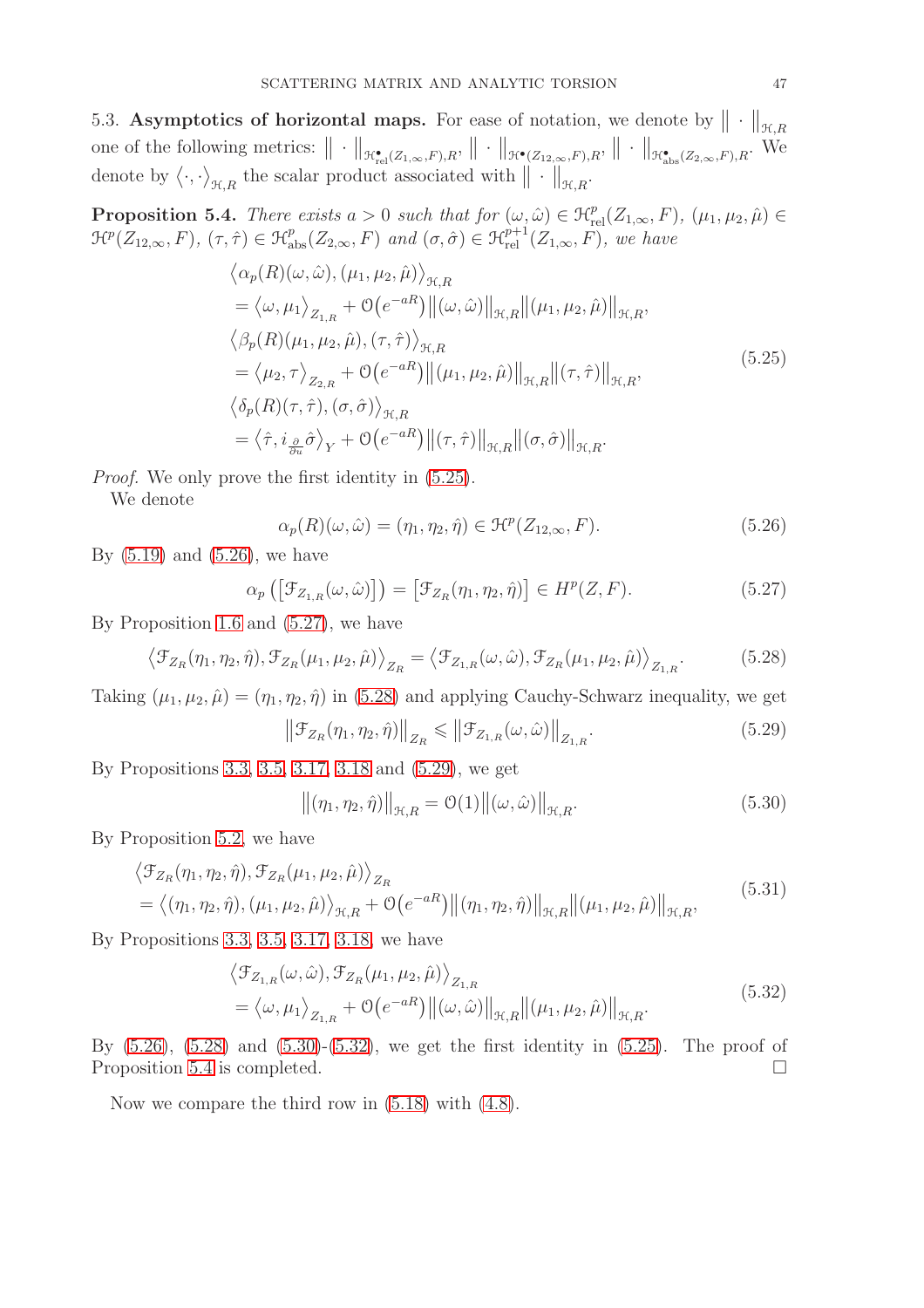<span id="page-47-7"></span>Proposition 5.5. *We have*

$$
\bar{\alpha}_p(R) = \frac{1}{2}\alpha_{p,\mathcal{L}} + \mathcal{O}(R^{-1/2}), \qquad \bar{\beta}_p(R) = \beta_{p,\mathcal{L}} + \mathcal{O}(R^{-1/2}),
$$
\n
$$
\bar{\delta}_p(R) = R^{-1}\delta_{p,\mathcal{L}} + \mathcal{O}(R^{-3/2}).
$$
\n(5.33)

*Proof.* We only prove the first identity in  $(5.33)$ .

Let  $\hat{\omega} \in \mathcal{L}_{1,\text{rel}}^p$ . By [\(2.40\)](#page-14-11), there exists  $(\omega, \hat{\omega}) \in \mathcal{H}_{rel}^p(Z_{1,\infty}, F)$  such that  $\omega$  is a generalized eigensection. We will use the same notation as in  $(5.26)$ . By  $(5.18)$  and  $(5.26)$ , we have

<span id="page-47-0"></span>
$$
\bar{\alpha}_p(R)(\hat{\omega}) = \hat{\eta}.\tag{5.34}
$$

By Proposition [5.3,](#page-45-4) the first identity in [\(5.33\)](#page-47-0) is equivalent to

$$
\left\|\hat{\eta} - \frac{1}{2}\alpha_{p,\mathcal{L}}(\hat{\omega})\right\|_{\mathcal{L}_1^p \cap \mathcal{L}_2^p, R}^2 = \mathcal{O}\left(R^{-1}\right) \left\|\hat{\omega}\right\|_Y^2. \tag{5.35}
$$

By [\(2.40\)](#page-14-11), there exists  $(\eta'_1, \eta'_2, \hat{\eta}') \in \mathcal{H}^p(Z_{12,\infty}, F)$  such that  $\eta'_1$  and  $\eta'_2$  are generalized eigensections and

<span id="page-47-3"></span>
$$
\hat{\eta}' = \frac{1}{2} \alpha_{p,\mathcal{L}}(\hat{\omega}). \tag{5.36}
$$

Since  $\|\cdot\|_{\mathcal{L}_1^p \cap \mathcal{L}_2^p,R}$  is the quotient metric of  $\|\cdot\|_{\mathcal{H},R}$ , it is sufficient to show that

$$
\left\|(\eta_1, \eta_2, \hat{\eta}) - (\eta'_1, \eta'_2, \hat{\eta}')\right\|_{\mathcal{H}, R}^2 = \mathcal{O}\left(R^{-1}\right) \left\|\hat{\omega}\right\|_{Y}^2.
$$
 (5.37)

By Riesz representation theorem, it is sufficient to show that for  $(\mu_1, \mu_2, \hat{\mu}) \in \mathcal{H}^p(Z_{12,\infty}, F)$ ,

<span id="page-47-6"></span>
$$
\left\langle (\eta_1, \eta_2, \hat{\eta}) - (\eta'_1, \eta'_2, \hat{\eta}'), (\mu_1, \mu_2, \hat{\mu}) \right\rangle_{\mathcal{H}, R} = \mathcal{O}\left(R^{-1/2}\right) \left\| \hat{\omega} \right\|_Y \left\| (\mu_1, \mu_2, \hat{\mu}) \right\|_{\mathcal{H}, R}. \tag{5.38}
$$

Let

<span id="page-47-2"></span><span id="page-47-1"></span>
$$
\mu_1 = \mu_1^{\rm pp} + \mu_1^{\rm ac} \tag{5.39}
$$

such that  $\mu_1^{\text{pp}}$ <sup>pp</sup> (resp.  $\mu_1^{\text{ac}}$ ) is a  $L^2$ -eigensection (resp. generalized eigensection) of  $D_{Z_{1,\infty}}^F$ . Since  $\omega$  and  $\mu_1^{\text{ac}}$  are both generalized eigensections, using [\(2.16\)](#page-11-3) in the same way as in the proof of Proposition [5.3](#page-45-4) we get from  $(2.12)$  and  $(3.7)$  that

$$
\langle \omega, \mu_1^{\text{ac}} \rangle_{Z_{1,R}} = R \langle \hat{\omega}, \hat{\mu} \rangle_Y + \mathcal{O}(1) ||\hat{\omega}||_Y ||\hat{\mu}||_Y
$$
  
=  $R \langle \hat{\omega}, \hat{\mu} \rangle_Y + \mathcal{O}(R^{-1/2}) ||\hat{\omega}||_Y ||(\mu_1, \mu_2, \hat{\mu})||_{\mathcal{H}, R}.$  (5.40)

Note that  $\omega$  is a generalized eigensection while  $\mu_1^{\text{pp}}$  $_1^{\text{pp}}$  is a  $L^2$ -eigensection, we have

$$
0 = \langle \omega, \mu_1^{\rm pp} \rangle_{Z_{1,\infty}} = \langle \omega, \mu_1^{\rm pp} \rangle_{Z_{1,R}} + \langle \omega, \mu_1^{\rm pp} \rangle_{Y_{[R,\infty)}}.
$$
\n(5.41)

Since  $(\mu_1^{\text{pp}})$  $\binom{pp}{1}^{zm} = 0$ , by  $(2.16)$  and  $(3.38)$ , we have

$$
\langle \omega, \mu_1^{\rm pp} \rangle_{Z_{1,R}} = -\langle \omega, \mu_1^{\rm pp} \rangle_{Y_{[R,+\infty)}} = -\langle \omega^{\rm nz}, (\mu_1^{\rm pp})^{\rm nz} \rangle_{Y_{[R,+\infty)}}
$$
  
=  $\mathcal{O}(e^{-aR}) ||\omega||_{\partial Z_{1,0}} ||\mu_1||_{\partial Z_{1,0}} = \mathcal{O}(e^{-aR}) ||\hat{\omega}||_Y ||(\mu_1, \mu_2, \hat{\mu})||_{\mathcal{H},R}.$  (5.42)

By  $(5.40)$  and  $(5.42)$ , we have

<span id="page-47-5"></span><span id="page-47-4"></span>
$$
\langle \omega, \mu_1 \rangle_{Z_{1,R}} = R \langle \hat{\omega}, \hat{\mu} \rangle_Y + \mathcal{O}\big(R^{-1/2}\big) \big\|\hat{\omega}\big\|_Y \big\| (\mu_1, \mu_2, \hat{\mu}) \big\|_{\mathcal{H}, R}.
$$
\n(5.43)

The same argument also yields

$$
\left\langle \eta_j', \mu_j \right\rangle_{Z_{j,R}} = R \left\langle \hat{\eta}', \hat{\mu} \right\rangle_Y + \mathcal{O}\left(R^{-1/2}\right) \left\| \hat{\eta}' \right\|_Y \left\| (\mu_1, \mu_2, \hat{\mu}) \right\|_{\mathcal{H}, R}, \text{ for } j = 1, 2. \tag{5.44}
$$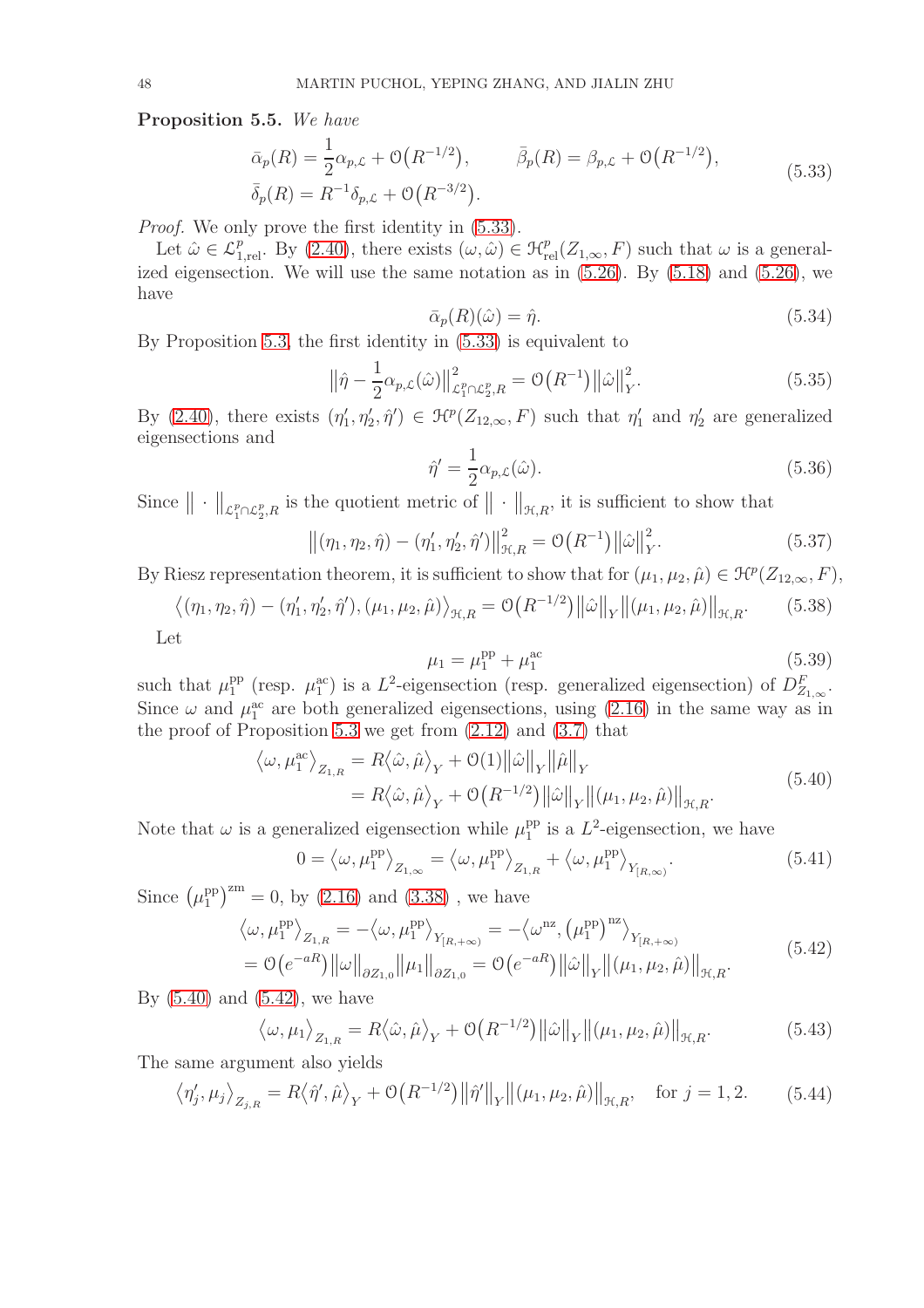By the definition of  $\alpha_{p,\mathcal{L}}$  (see [\(4.5\)](#page-36-2)), [\(5.36\)](#page-47-3), [\(5.43\)](#page-47-4) and [\(5.44\)](#page-47-5), we get

<span id="page-48-1"></span>
$$
\langle \omega, \mu_1 \rangle_{Z_{1,R}} - \langle \eta'_1, \mu_1 \rangle_{Z_{1,R}} - \langle \eta'_2, \mu_2 \rangle_{Z_{2,R}} = \mathcal{O}\big(R^{-1/2}\big) \big\|\hat{\omega}\big\|_Y \big\| (\mu_1, \mu_2, \hat{\mu}) \big\|_{\mathcal{H}, R}. \tag{5.45}
$$

The same argument as in [\(5.23\)](#page-45-2) and [\(5.24\)](#page-45-3) yields

$$
\left\|(\omega,\hat{\omega})\right\|_{\mathcal{H},R}^2 \leq R\|\hat{\omega}\|_Y^2 + \mathcal{O}(1)\|\hat{\omega}\|_Y^2.
$$
\n(5.46)

Thus, by Proposition [5.4](#page-46-8) and [\(5.26\)](#page-46-2), we have

$$
\langle (\eta_1, \eta_2, \hat{\eta}), (\mu_1, \mu_2, \hat{\mu}) \rangle_{\mathcal{H}, R} = \langle \omega, \mu_1 \rangle_{Z_{1,R}} + \mathcal{O}\big(e^{-aR}\big) \big\|(\omega, \hat{\omega})\big\|_{\mathcal{H}, R} \big\|(\mu_1, \mu_2, \hat{\mu})\big\|_{\mathcal{H}, R}
$$
  
=  $\langle \omega, \mu_1 \rangle_{Z_{1,R}} + \mathcal{O}\big(Re^{-aR}\big) \big\|\hat{\omega}\big\|_{Y} \big\|(\mu_1, \mu_2, \hat{\mu})\big\|_{\mathcal{H}, R}.$  (5.47)

The following identity follows from the definition of  $\langle \cdot, \cdot \rangle_{\mathfrak{H},R}$ ,

<span id="page-48-2"></span>
$$
\langle (\eta'_1, \eta'_2, \hat{\eta}'), (\mu_1, \mu_2, \hat{\mu}) \rangle_{\mathcal{H}, R} = \langle \eta'_1, \mu_1 \rangle_{Z_{1,R}} + \langle \eta'_2, \mu_2 \rangle_{Z_{2,R}}.
$$
 (5.48)

By  $(5.45)-(5.48)$  $(5.45)-(5.48)$ , we obtain  $(5.38)$ . The proof of Proposition [5.5](#page-47-7) is completed.

Remark 5.6. A special case of the problem addressed in this subsection was considered by M¨uller and Strohmaier [\[32,](#page-55-12) Theorem 3.3], where the Mayer-Vietoris exact sequence in question is given by

$$
\cdots \to H_{\mathrm{rel}}^p(Z_1, \mathbb{C}) \to H_{\mathrm{abs}}^p(Z_1, \mathbb{C}) \to H^p(Y, \mathbb{C}) \to \cdots. \tag{5.49}
$$

<span id="page-48-0"></span>5.4. A proof of Theorem [0.2.](#page-5-0) First we briefly recall some properties of the torsion associated with an acyclic complex (cf. [\[7,](#page-54-22) §1a]). We denote by  $\mathcal{T}(V^{\bullet}, \partial)$  the torsion associated with a finite acyclic complex  $(V^{\bullet}, \partial)$  of Hermitian vector spaces.

- Let  $(V^{\bullet}[r], \partial)$  be the r-th right-shift of  $(V^{\bullet}, \partial)$ , i.e.,  $V^k[r] = V^{k-r}$ , then

<span id="page-48-3"></span>
$$
\mathfrak{T}(V^{\bullet}[r],\partial) = (\mathfrak{T}(V^{\bullet},\partial))^{(-1)^{r}}.
$$
\n(5.50)

- If  $(V^{\bullet}, \partial)$  is the direct sum of two complexes  $(V_1^{\bullet}, \partial_1)$  and  $(V_2^{\bullet}, \partial_2)$ , then

<span id="page-48-6"></span>
$$
\mathfrak{T}(V^{\bullet}, \partial) = \mathfrak{T}(V_1^{\bullet}, \partial_1)\mathfrak{T}(V_2^{\bullet}, \partial_2). \tag{5.51}
$$

For a short acyclic complex  $(V^{\bullet}, \partial): 0 \to V^1 \to V^2 \to 0$ , let A be the matrix of  $\partial: V^1 \to V^2$  with respect to any orthogonal bases, then

<span id="page-48-4"></span>
$$
\mathcal{T}(V^{\bullet}, \partial) = |\det(A)|. \tag{5.52}
$$

Let  $\mathcal{L}_{j,\text{abs}}^{\bullet,\perp} \subseteq \mathcal{H}^{\bullet}(Y,F)$  be the orthogonal complement of  $\mathcal{L}_{j,\text{abs}}^{\bullet}$  with respect to the L<sup>2</sup>-metric induced by Hodge theory. We construct  $S_j^p \in \text{End}(\mathcal{H}^p(Y, F))$  as follows,

<span id="page-48-5"></span>
$$
S_j^p = \mathrm{Id}_{\mathcal{L}_{j,\mathrm{abs}}^p} - \mathrm{Id}_{\mathcal{L}_{j,\mathrm{abs}}^{p,\perp}}.\tag{5.53}
$$

We identify  $\mathcal{H}^p(Y, F)$  with  $\mathcal{H}^p(Y, F)du$  via  $du \wedge$ . Then  $S_j^p$  $j^p$  also acts on  $\mathcal{H}^p(Y, F)du$ . By  $(2.48), (2.49)$  $(2.48), (2.49)$  $(2.48), (2.49)$  and  $(2.50),$  we have

<span id="page-48-7"></span>
$$
C_j^p = \begin{pmatrix} S_j^p & 0\\ 0 & -S_j^{p-1} \end{pmatrix} . \tag{5.54}
$$

We equip the exact sequence [\(4.8\)](#page-36-5) with the metrics  $\|\cdot\|_{\mathcal{L}^{\bullet}_{1,\text{rel}}}, \|\cdot\|_{\mathcal{L}^{\bullet}_{2,\text{abs}}}$  and  $\|\cdot\|_{\mathcal{L}^{\bullet}_{1}\cap\mathcal{L}^{\bullet}_{2}}$ in §[5.2.](#page-45-0) Let  $T_{\mathcal{L}}$  be its torsion.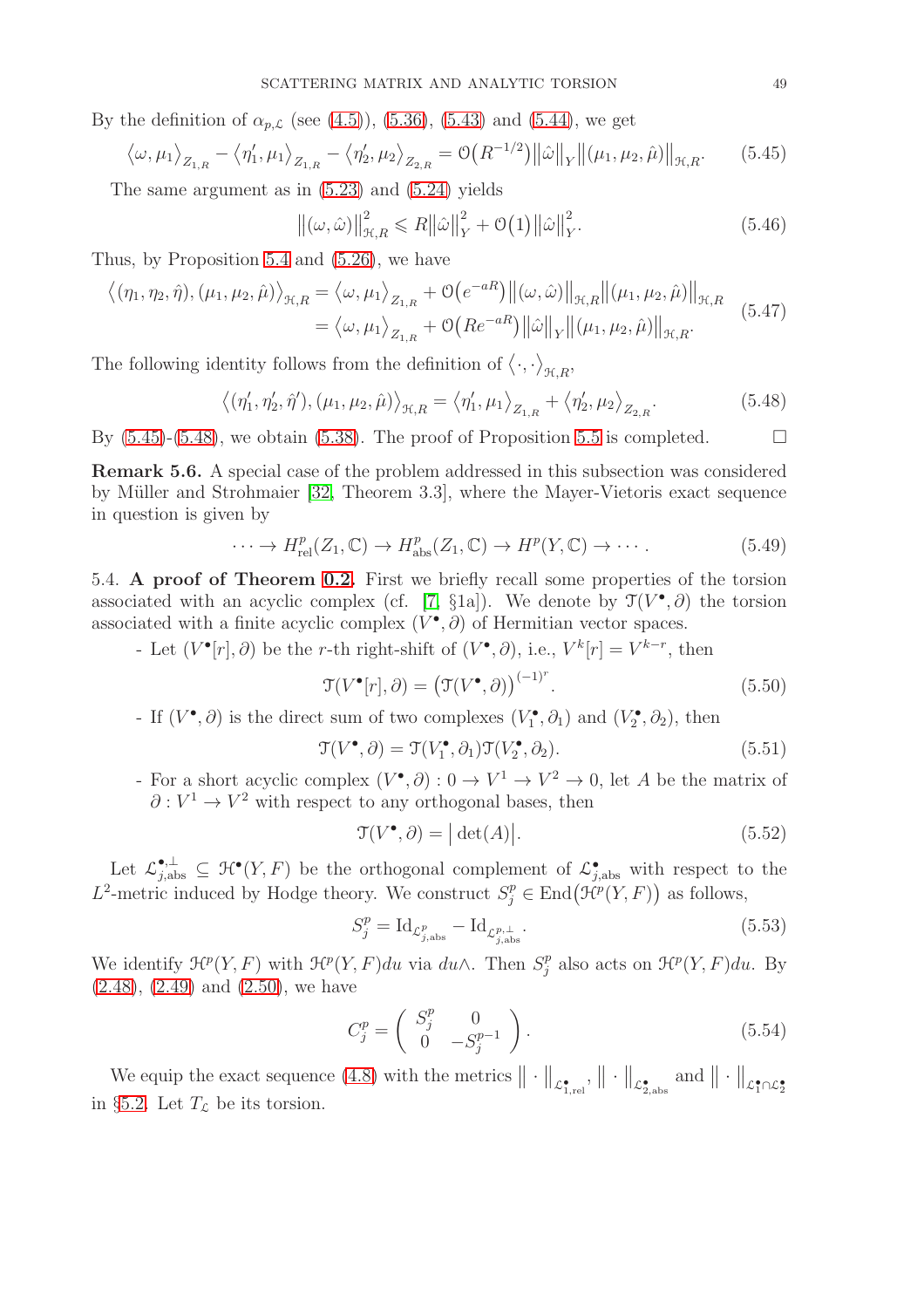<span id="page-49-6"></span>Proposition 5.7. *The following identities hold,*

<span id="page-49-5"></span><span id="page-49-0"></span>
$$
T_{\mathcal{L}} = \prod_{p=0}^{n} \det^* \left( \frac{2 - S_1^p \circ S_2^p - S_2^p \circ S_1^p}{4} \right)^{\frac{1}{4}(-1)^p}
$$
  
= 
$$
\prod_{p=0}^{n} \det^* \left( \frac{2 - C_{12}^p - (C_{12}^p)^{-1}}{4} \right)^{\frac{1}{4}(-1)^p p}.
$$
 (5.55)

*Proof.* The exact sequence [\(4.8\)](#page-36-5) is an orthogonal sum of the following exact sequences,

$$
0 \to \mathcal{L}_{1,rel}^p \cap \mathcal{L}_{2,rel}^p \to \mathcal{L}_1^p \cap \mathcal{L}_2^p \to \mathcal{L}_{1,\text{abs}}^p \cap \mathcal{L}_{2,\text{abs}}^p \to 0,
$$
  
\n
$$
0 \to \mathcal{L}_{2,\text{abs}}^p \cap (\mathcal{L}_{1,\text{abs}}^p \cap \mathcal{L}_{2,\text{abs}}^p)^{\perp} \xrightarrow{\delta_{p,\mathcal{L}}} \mathcal{L}_{1,rel}^{p+1} \cap (\mathcal{L}_{1,rel}^{p+1} \cap \mathcal{L}_{2,rel}^{p+1})^{\perp} \to 0.
$$
\n
$$
(5.56)
$$

By [\(5.50\)](#page-48-3)-[\(5.52\)](#page-48-4), the torsion of the first row in [\(5.56\)](#page-49-0) vanishes. We turn to study the second row in  $(5.56)$ . By  $(2.50)$ , we have the following commutative diagram whose vertical maps are bijective,

$$
0 \longrightarrow \mathcal{L}_{2,\text{abs}}^{p} \cap (\mathcal{L}_{1,\text{abs}}^{p} \cap \mathcal{L}_{2,\text{abs}}^{p})^{\perp} \longrightarrow \mathcal{L}_{1,\text{rel}}^{p+1} \cap (\mathcal{L}_{1,\text{rel}}^{p+1} \cap \mathcal{L}_{2,\text{rel}}^{p+1})^{\perp} \longrightarrow 0
$$
  
\n
$$
\downarrow^{\text{Id}} \qquad \qquad \downarrow^{\text{2}}_{\text{2}} \qquad (5.57)
$$
\n
$$
0 \longrightarrow \mathcal{L}_{2,\text{abs}}^{p} \cap (\mathcal{L}_{1,\text{abs}}^{p} \cap \mathcal{L}_{2,\text{abs}}^{p})^{\perp} \longrightarrow \mathcal{L}_{1,\text{abs}}^{p,\perp} \cap (\mathcal{L}_{1,\text{abs}}^{p,\perp} \cap \mathcal{L}_{2,\text{abs}}^{p,\perp})^{\perp} \longrightarrow 0.
$$

Let

$$
P_p: \mathcal{H}^p(Y, F) \to \mathcal{L}_{2,\text{abs}}^p, \quad Q_p: \mathcal{H}^p(Y, F) \to \mathcal{L}_{1,\text{abs}}^{p,\perp}
$$
(5.58)

be orthogonal projections. We have

 $\mathcal{L}_{2,\text{abs}}^p \cap (\mathcal{L}_{1,\text{abs}}^p \cap \mathcal{L}_{2,\text{abs}}^p)^{\perp} = \text{Im}(P_p Q_p), \quad \mathcal{L}_{1,\text{abs}}^{p,\perp} \cap (\mathcal{L}_{1,\text{abs}}^{p,\perp} \cap \mathcal{L}_{2,\text{abs}}^{p,\perp})^{\perp} = \text{Im}(P_p Q_p).$  (5.59) Moreover, by the definition of  $\delta_{p,\mathcal{L}}$  (see [\(4.7\)](#page-36-4)), the second row in [\(5.57\)](#page-49-1) is given by

<span id="page-49-2"></span><span id="page-49-1"></span>
$$
0 \to \operatorname{Im}(P_p Q_p) \xrightarrow{Q_p} \operatorname{Im}(Q_p P_p) \to 0. \tag{5.60}
$$

By Lemma [6.1](#page-52-1) in Appendix and [\(5.57\)](#page-49-1)-[\(5.60\)](#page-49-2), the torsion of the second row in [\(5.56\)](#page-49-0) is

<span id="page-49-3"></span>
$$
\det^* (1 - P_p - Q_p + P_p Q_p + Q_p P_p)^{\frac{1}{4}}.
$$
\n(5.61)

By  $(5.53)$ , we have

<span id="page-49-4"></span>
$$
P_p = \frac{1}{2}(1 + S_2^p), \quad Q_p = \frac{1}{2}(1 - S_1^p). \tag{5.62}
$$

By [\(5.50\)](#page-48-3), [\(5.51\)](#page-48-6), [\(5.61\)](#page-49-3) and [\(5.62\)](#page-49-4), we get the first line in [\(5.55\)](#page-49-5).

We denote

$$
\widehat{I}_p = \det^* \left( \frac{2 - S_1^p \circ S_2^p - S_2^p \circ S_1^p}{4} \right)^{\frac{1}{4}}, \quad I_p = \det^* \left( \frac{2 - C_{12}^p - (C_{12}^p)^{-1}}{4} \right)^{\frac{1}{4}}.
$$
 (5.63)

By [\(5.54\)](#page-48-7), we have  $I_p = \hat{I}_p \cdot \hat{I}_{p+1}$ , which leads to the second line in [\(5.55\)](#page-49-5). The proof of Proposition 5.7 is completed. Proposition [5.7](#page-49-6) is completed.

*Proof of Theorem [0.2.](#page-5-0)* We start by equipping the vector spaces in [\(5.18\)](#page-44-4) with metrics. All the metrics mentioned bellow are defined in §[5.2,](#page-45-0) [5.3.](#page-46-0)

- The vector spaces in the second (resp. first) row are equipped with (resp. the restrictions of) the metrics  $\|\cdot\|_{\mathcal{H},R}$ .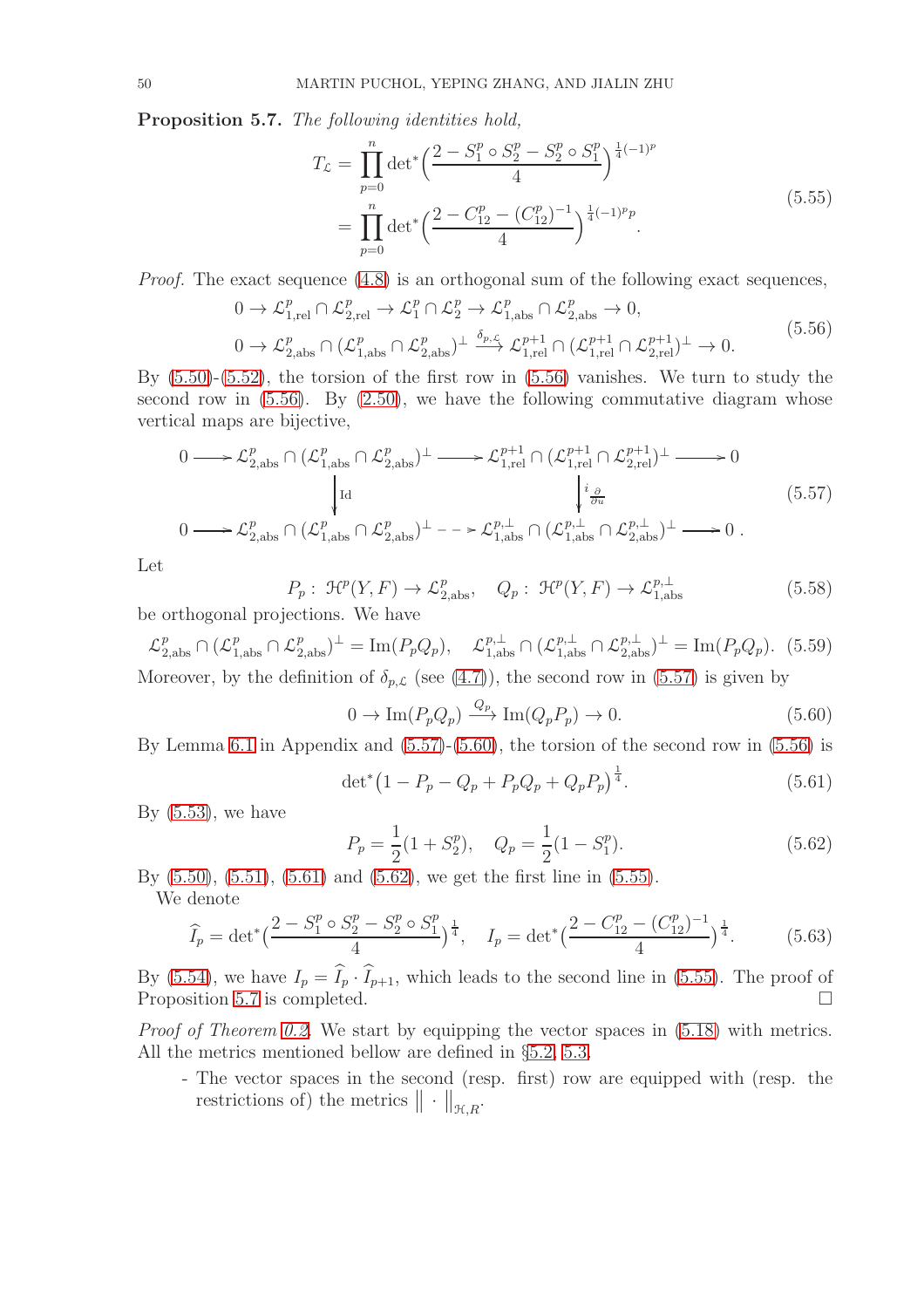- The vector spaces in the third row are equipped with the metrics  $\|\cdot\|_{\mathcal{L}^{\bullet}_{1,\text{rel}}},$ 

$$
\|\cdot\|_{\mathcal{L}^{\bullet}_{2,\mathrm{abs}}}\;\mathrm{and}\;\|\cdot\|_{\mathcal{L}^{\bullet}_{1}\cap\mathcal{L}^{\bullet}_{2}}.
$$

For  $i = 1, 2, 3$ , we denote by  $T_{i,\bullet}$  the torsion of the *i*-th row in [\(5.18\)](#page-44-4). For  $j =$  $1, \dots, 3n+3$ , we denote by  $T_{\bullet, j}$  be the torsion of the j-th column in [\(5.18\)](#page-44-4). By [\[7,](#page-54-22) Theorem 1.20], we have

<span id="page-50-1"></span>
$$
T_{1,\bullet} T_{2,\bullet}^{-1} T_{3,\bullet} = \prod_{k=1}^{3n+3} T_{\bullet,k}^{(-1)^{k+1}}.
$$
 (5.64)

By Proposition [5.3](#page-45-4) and  $(5.50)-(5.52)$  $(5.50)-(5.52)$ , we have

$$
T_{\bullet,3p+1} = (1 + \mathcal{O}(R^{-1})) R^{\frac{1}{2} \dim \mathcal{L}_{1,\text{rel}}^p},
$$
  
\n
$$
T_{\bullet,3p+2} = (1 + \mathcal{O}(R^{-1}))(2R)^{\frac{1}{2} \dim \mathcal{L}_{1}^p \cap \mathcal{L}_{2}^p},
$$
  
\n
$$
T_{\bullet,3p+3} = (1 + \mathcal{O}(R^{-1})) R^{\frac{1}{2} \dim \mathcal{L}_{2,\text{abs}}^p}.
$$
\n(5.65)

By [\(5.50\)](#page-48-3)-[\(5.52\)](#page-48-4), we have

<span id="page-50-2"></span>
$$
T_{1,\bullet} = 1.\tag{5.66}
$$

By Proposition [5.2](#page-45-5) and  $(5.50)$ - $(5.52)$ , we have

$$
T_{2,\bullet} = \left(1 + \mathcal{O}\left(e^{-aR}\right)\right)\mathcal{T}_R. \tag{5.67}
$$

By Proposition [5.5](#page-47-7) and  $(5.50)$ - $(5.52)$ , we have

$$
T_{3,\bullet} = (1 + \mathcal{O}(R^{-1})) \Big( \prod_{p=0}^{n} 2^{(-1)^p \dim \text{Im}(\alpha_{p,\mathcal{L}})} \Big) \Big( \prod_{p=0}^{n} R^{(-1)^p \dim \text{Im}(\delta_{p,\mathcal{L}})} \Big) T_{\mathcal{L}}.
$$
 (5.68)

It follows from the exactness of [\(4.8\)](#page-36-5) that

$$
\dim \mathcal{L}_1^p \cap \mathcal{L}_2^p = \dim \text{Im}(\alpha_{p,\mathcal{L}}) + \dim \text{Im}(\beta_{p,\mathcal{L}}),
$$
  

$$
\sum_{p=0}^n (-1)^p \left( \dim \mathcal{L}_{1,\text{rel}}^p - \dim \mathcal{L}_1^p \cap \mathcal{L}_2^p + \dim \mathcal{L}_{2,\text{abs}}^p \right) = 0.
$$
 (5.69)

By Lemma [4.2,](#page-37-10) Proposition [5.7](#page-49-6) and [\(5.64\)](#page-50-1)-[\(5.69\)](#page-50-2), we get [\(0.16\)](#page-5-5). The proof of Theorem [0.2](#page-5-0) is completed.  $\Box$ 

<span id="page-50-0"></span>5.5. Anomaly formulas and a proof of Theorem [0.3.](#page-5-1) Here we adopt the notations in Section [1.1.](#page-6-1) Moreover, we assume that the Riemannian metric  $g^{TX}$  is product near  $Y = \partial X$ . Let  $\nabla^{TX}$  be the Levi-Civita connection on TX. Let  $R^{TX} = (\nabla^{TX})^2$  be its curvature. Let  $o(TX)$  be the orientation bundle of TX. The Euler form (cf. [\[11,](#page-54-1) (4.9)]) is defined as

$$
e(TX, \nabla^{TX}) = \text{Pf}\left[\frac{R^{TX}}{2\pi}\right] \in \Omega^{\dim X}\big(X, o(TX)\big).
$$
 (5.70)

Let  $g^{TX'}$  be another Riemannian metric on TX. Let  $\nabla^{TX'}$  be the associated Levi-Civita connection. We assume that  $g^{TX}$  and  $g^{TX'}$  coincide on a neighborhood of  $Y = \partial X$ .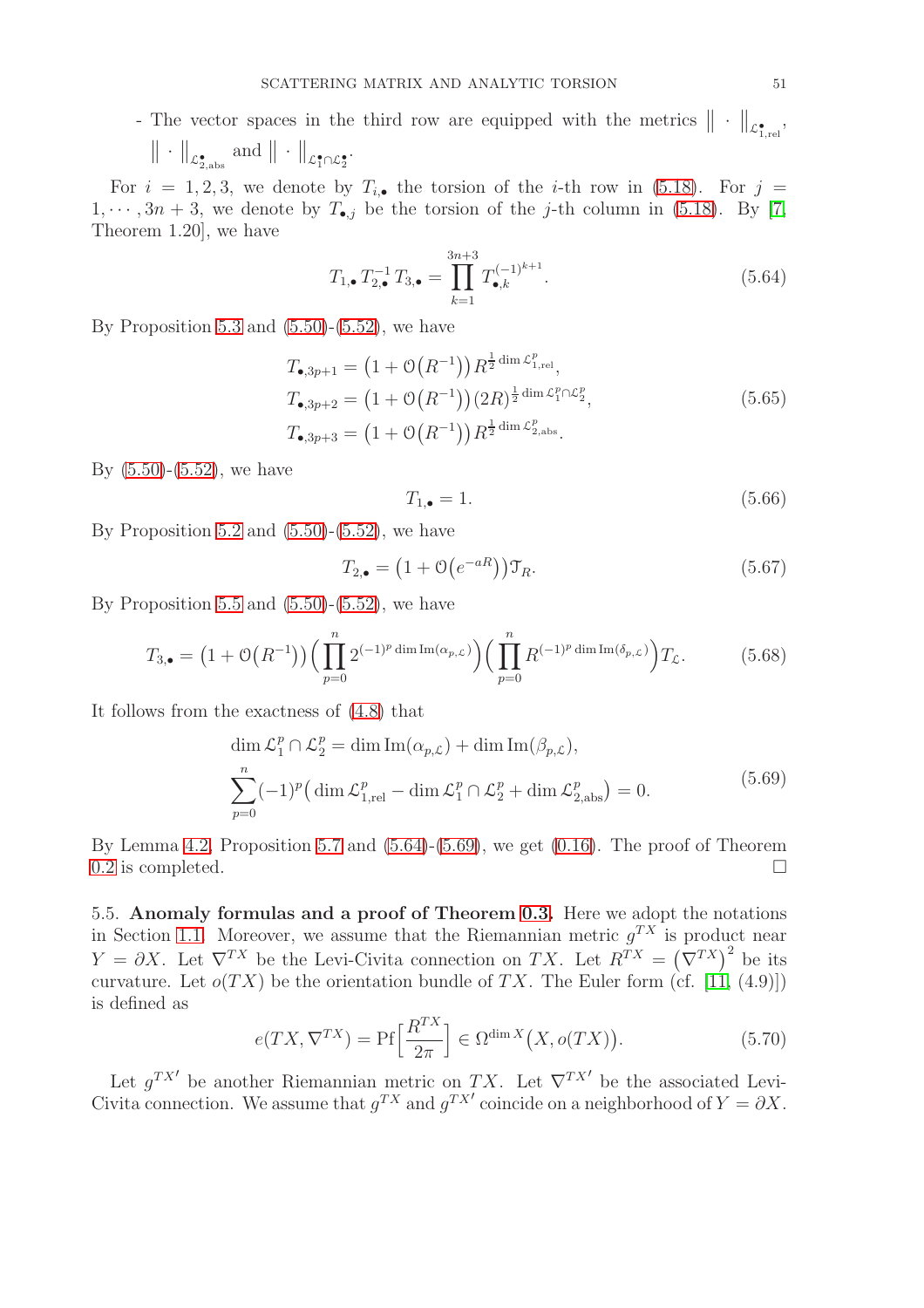For  $s \in [0,1]$ , set  $g_s^{TX} = (1-s)g^{TX} + sg^{TX'}$ . Let  $\nabla_s^{TX}$  be the Levi-Civita connection associated with  $g_s^{TX}$ . Set

$$
\tilde{e}(TX, \nabla^{TX}, \nabla^{TX'})
$$
\n
$$
= \int_0^1 \left\{ \frac{\partial}{\partial b} \Big|_{b=0} \text{Pf}\left[\frac{1}{2\pi} \left(\nabla_s^{TX}\right)^2 + \frac{b}{2\pi} \left(\frac{\partial}{\partial s} \nabla_s^{TX} - \frac{1}{2} \left[\nabla_s^{TX}, \left(g_s^{TX}\right)^{-1} \frac{\partial}{\partial s} g_s^{TX}\right]\right) \right] \right\} ds.
$$
\n(5.71)

We remark that  $\tilde{e}(TX, \nabla^{TX}, \nabla^{TX'})$  vanishes near  $Y = \partial X$ . By [\[11,](#page-54-1) (4.10)], we have

$$
d\tilde{e}(TX, \nabla^{TX}, \nabla^{TX'}) = e(TX, \nabla^{TX'}) - e(TX, \nabla^{TX}).
$$
\n(5.72)

We define a closed one-form (see [\[11,](#page-54-1) Prop. 4.6])

$$
\theta(F, h^F) = \text{Tr}\left[\left(h^F\right)^{-1} \nabla^F h^F\right] \in \Omega^1(X). \tag{5.73}
$$

Let  $\|\cdot\|_{\det}^{RS}$  $\frac{\text{RS}}{\det H_{\text{bd}}^{\bullet}(X,F)}$  and  $\|\cdot\|_{\text{det}}^{\text{RS}'}$  $\lim_{\det H_{\text{bd}}^{\bullet}(X,F)}$  be the Ray-Singer metrics in Defitition [1.4](#page-8-5) associated with  $g^{TX}$  and  $g^{TX'}$ . The following theorem is a special case of [\[13,](#page-54-23) Theorem 0.1].

<span id="page-51-0"></span>Theorem 5.8. *We have*

$$
\log\left(\frac{\|\cdot\|_{\det H_{\text{bd}}^{*}(X,F)}^{\text{RS}}}{\|\cdot\|_{\det H_{\text{bd}}^{*}(X,F)}^{\text{RS}}}\right) = -\frac{1}{2} \int_{X} \theta(F, h^{F}) \widetilde{e}(TX, \nabla^{TX}, \nabla^{TX'}) . \tag{5.74}
$$

*Proof of Theorem [0.3.](#page-5-1)* We only show that  $||\rho_R||_{\lambda_R}^{\text{RS}}$  $\sum_{\lambda_R(F)}^{\infty}$  is independent of R. The rest of the proof is explained in the paragraph containing [\(0.20\)](#page-5-3).

Let  $0 < R < R'$ . Let  $\phi : [-R, R] \to [-R', R']$  be a smooth function such that

$$
\begin{aligned}\n\phi' > 0, \quad \phi(0) = 0, \quad \phi(\pm R) = \pm R', \\
\phi'(u) &= 1 \quad \text{for } u \in [-R, -2R/3] \cup [-R/3, R/3] \cup [2R/3, R].\n\end{aligned}\n\tag{5.75}
$$

Let  $\varphi_0: Z_R \to Z_{R'}$  be the diffeomorphism defined by  $\phi$  in the same way as [\(3.29\)](#page-18-0). For  $j = 1, 2$ , set  $\varphi_j = \varphi_0|_{Z_{j,R}} : Z_{j,R} \to Z_{j,R'}$ , which is also a diffeomorphism.

We will use the convention  $Z_{0,R} = Z_R$  and  $H^{\bullet}_{\text{bd}}(Z_{0,R}, F) = H^{\bullet}(Z_R, F)$ . Let

$$
\varphi_j^{\text{det}} : \det H_{\text{bd}}^{\bullet}(Z_{j,R}, F) \to \det H_{\text{bd}}^{\bullet}(Z_{j,R'}, F), \quad j = 0, 1, 2 \tag{5.76}
$$

be the isomorphism induced by  $\varphi_j$ . Since  $\varphi_j$  is isometric near  $\partial Z_{j,R}$ , by Theorem [5.8,](#page-51-0) we have

$$
\log \left( \frac{\left\| \rho_{R'} \right\|_{\lambda_{R'}(F)}^{\text{RS}}}{\left\| \rho_R \right\|_{\lambda_R(F)}^{\text{RS}}} \right) = \sum_{j=0}^2 (-1)^{(j-1)(j-2)/2} \log \left( \frac{\left\| \varphi_j^{\text{det}}(\cdot) \right\|_{\det H_{\text{bd}}^{\bullet}(Z_{j,R'},F)}^{\text{RS}}}{\left\| \cdot \right\|_{\det H_{\text{bd}}^{\text{RS}}(Z_{j,R},F)}^{\text{RS}}} \right) = 0. \quad (5.77)
$$

The proof of Theorem [0.3](#page-5-1) is completed.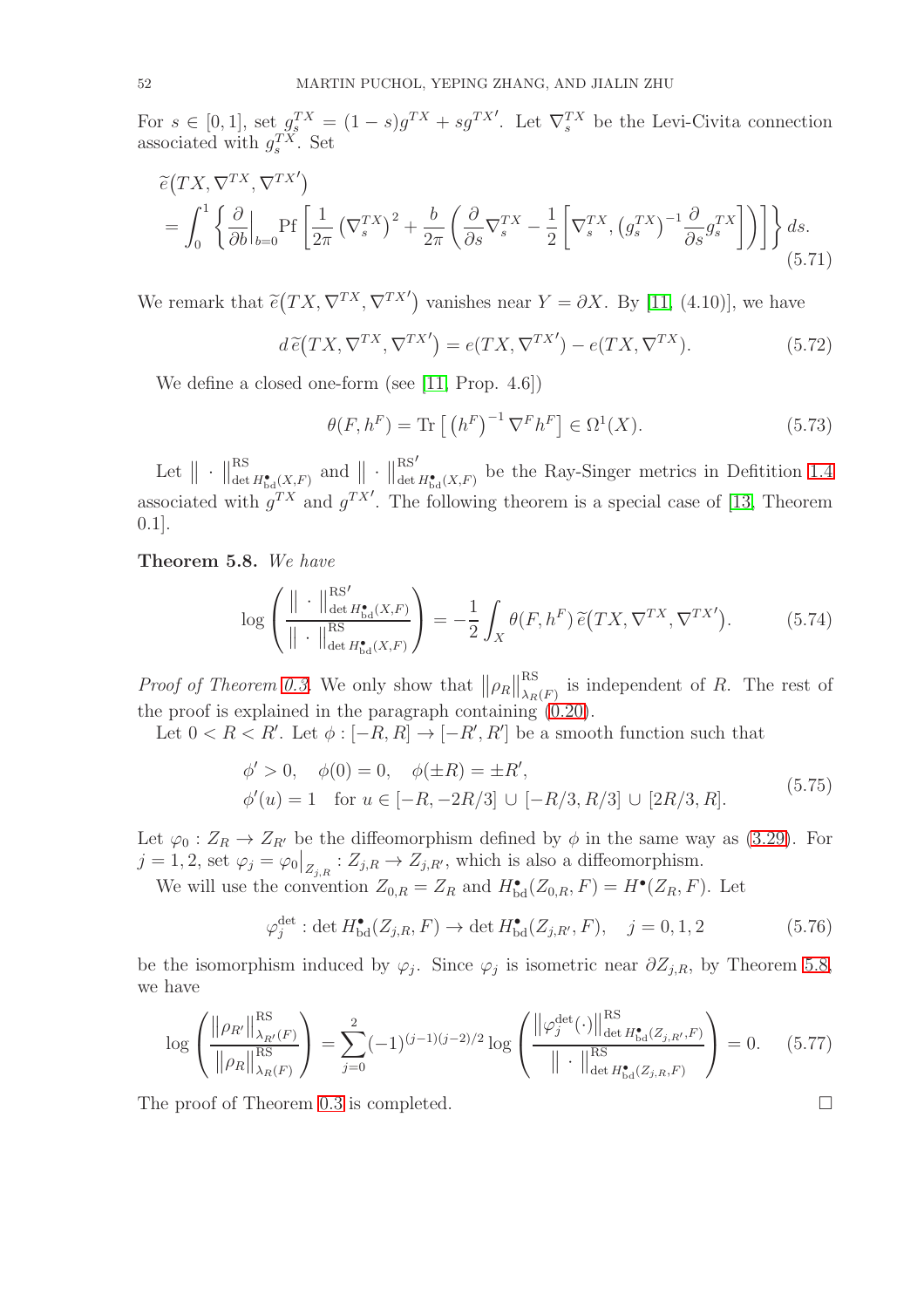### <span id="page-52-2"></span>6. Appendix

<span id="page-52-0"></span>The appendix contains several technical results.

Let  $A: V \to W$  be a linear map between Hermitian vector spaces of the same dimension. We denote by  $\det(A)$  the determinant of the matrix of A under any orthogonal bases, which is well-defined up to  $U(1) := \{ z \in \mathbb{C} : |z| = 1 \}.$ 

<span id="page-52-1"></span>**Lemma 6.1.** *Let* V *be a Hermitian vector space. Let*  $H_1, H_2 \subseteq V$  *be vector subspaces.* Let  $P_j \in \text{End}(V)$   $(j = 1, 2)$  be the orthogonal projection to  $H_j$ . We have

$$
|\det(P_1|_{\text{Im}(P_2P_1)})| = |\det(P_2|_{\text{Im}(P_1P_2)})|
$$
  
= det<sup>\*</sup> (Id – P<sub>1</sub> – P<sub>2</sub> + P<sub>1</sub>P<sub>2</sub> + P<sub>2</sub>P<sub>1</sub>) <sup>$\frac{1}{4}$</sup> . (6.1)

*Proof.* We claim that there exists an orthogonal decomposition  $V = \bigoplus_k V_k$  such that  $\dim V_k \leq 2$  and  $H_j = \bigoplus_k (V_k \cap H_j)$  for  $j = 1, 2$ . Once the claim is proved, we may suppose that dim  $V \le 2$ . Then the only non trivial case is that dim  $V = 2$  and dim  $H_1 =$  $\dim H_2 = 1$ . We may suppose that

$$
V = \mathbb{C}^2, \quad H_1 = \mathbb{C} \begin{pmatrix} 1 \\ 0 \end{pmatrix}, \quad H_2 = \mathbb{C} \begin{pmatrix} \cos \theta \\ \sin \theta \end{pmatrix}, \quad \text{with } 0 \le \theta \le \frac{\pi}{2}.
$$
 (6.2)

We have  $|\det(P_1|_{\text{Im}(P_2P_1)})| = |\det(P_2|_{\text{Im}(P_1P_2)})| = \cos \theta$ , and

$$
P_1 = \begin{pmatrix} 1 & 0 \\ 0 & 0 \end{pmatrix}, \quad P_2 = \begin{pmatrix} \cos^2 \theta & \cos \theta \sin \theta \\ \cos \theta \sin \theta & \sin^2 \theta \end{pmatrix}.
$$
 (6.3)

Then [\(6.1\)](#page-52-2) follows from a direct calculation.

Now we prove the claim. The operator  $P_1P_2P_1\big|_{H_1}$  and  $P_2P_1P_2\big|_{H_2}$  are self-adjoint. Let

$$
H_1 = \bigoplus_{0 \le \lambda \le 1} H_1^{\lambda}, \quad H_2 = \bigoplus_{0 \le \lambda \le 1} H_2^{\lambda}
$$
(6.4)

be the associated spectral decomposition, i.e.,  $P_1 P_2 P_1|_{H_1^{\lambda}} = \lambda \text{Id}$  and  $P_2 P_1 P_2|_{H_2^{\lambda}} = \lambda \text{Id}$ . In particular,  $H_1^1 = H_2^1 = H_1 \cap H_2$ ,  $H_1^0 = H_1 \cap H_2^{\perp}$ ,  $H_2^0 = H_2 \cap H_1^{\perp}$ . We get the orthogonal decomposition

$$
V = (H_1 + H_2)^{\perp} \oplus (H_1 \cap H_2) \oplus (H_1 \cap H_2^{\perp}) \oplus (H_2 \cap H_1^{\perp}) \oplus \bigoplus_{0 < \lambda < 1} (H_1^{\lambda} + H_2^{\lambda}), \quad (6.5)
$$

which is invariant under the actions of  $P_1$  and  $P_2$ , as for any  $y \in H_2^{\lambda}$ ,

$$
P_1 P_2 P_1 (P_1 y) = P_1 P_2 P_1 (P_1 P_2 y) = P_1 (P_2 P_1 P_2 y) = \lambda P_1 y.
$$
\n
$$
(6.6)
$$

Thus  $P_1 H_2^{\lambda} \subseteq H_1^{\lambda}$ . The problem is reduced to each block. The claim is trivial for  $H_1 \cap H_2$ ,  $(H_1 + H_2)^{\perp}$ ,  $H_1 \cap H_2^{\perp}$  and  $H_2 \cap H_1^{\perp}$ . Now we suppose that  $H = H_1^{\lambda} + H_2^{\lambda}$  with  $0 < \lambda < 1$ . Let  $(v_k)_{1\leq k\leq r}$  be an orthogonal basis of  $H_1^{\lambda}$ . Let  $V_k \subseteq H$  be the vector subspace spanned by  $\{v_k, P_2v_k\}$ . Then  $(V_k)_{1\leq k\leq r}$  satisfies the desired properties. The proof of Proposition [6.1](#page-52-1) is completed.  $\Box$ 

Let  $(V, \langle \cdot, \cdot \rangle)$  be a Hermitian vector space of dimension m. Let  $(a, b) \subseteq \mathbb{R}$  be an open interval. Let  $C : (a, b) \to \text{End}(V)$  be an analytic function such that  $C(\lambda)$  is unitary for any  $\lambda \in (a, b)$ . The following theorem comes from [\[23,](#page-54-26) §2.6, Theorem 6.1].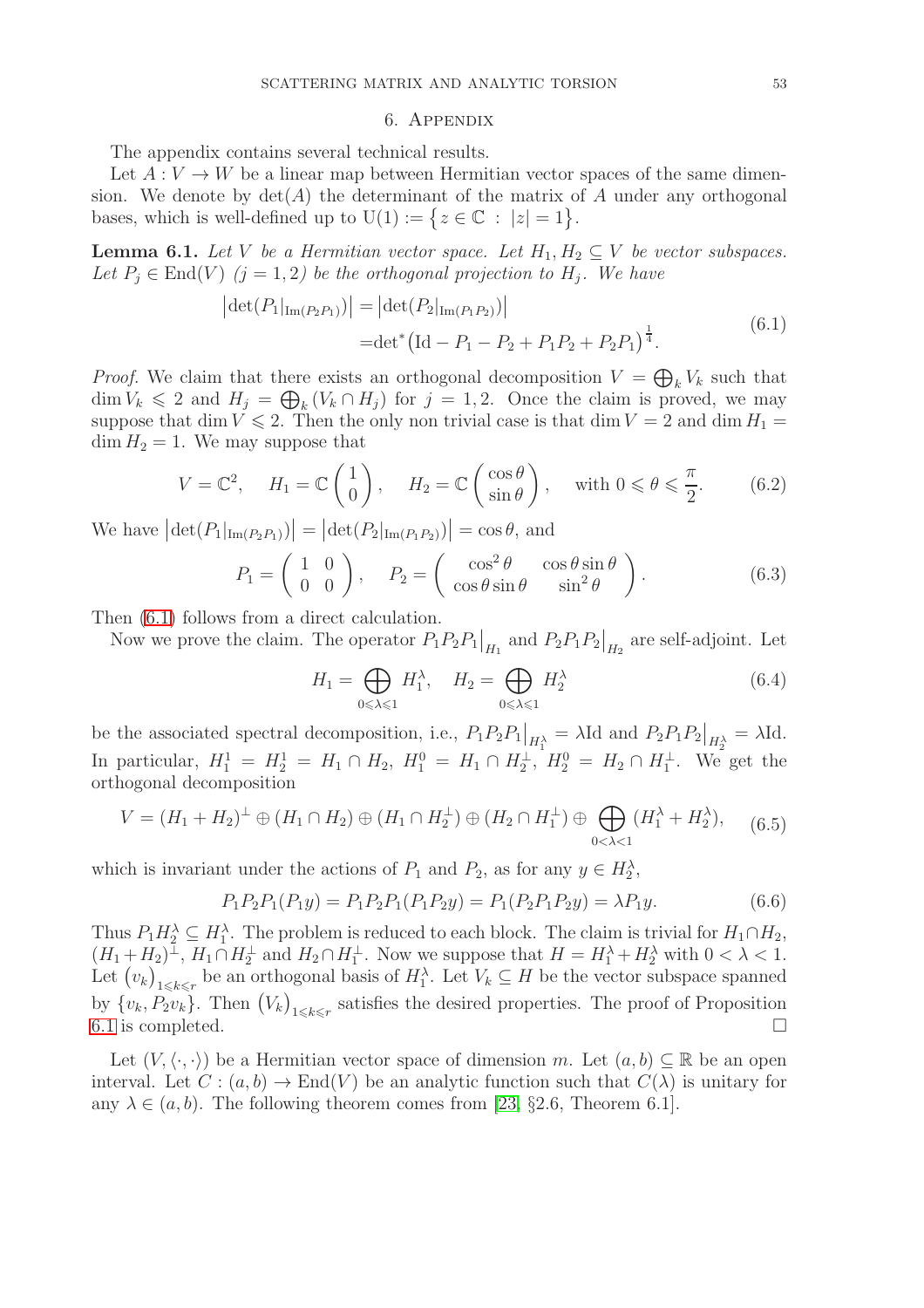<span id="page-53-0"></span>**Theorem 6.2.** *There exist real analytic functions*  $\theta_1(\lambda), \cdots, \theta_m(\lambda)$  *such that* 

$$
\{e^{i\theta_1(\lambda)}, \cdots, e^{i\theta_m(\lambda)}\} = \text{Sp}\big(C(\lambda)\big). \tag{6.7}
$$

*Moreover, there exist orthogonal projections*  $P_1(\lambda), \cdots, P_m(\lambda) \in End(V)$  *depending analytically on* λ *such that*

$$
\begin{aligned} \text{Id} &= P_1(\lambda) + \dots + P_m(\lambda), \quad P_j(\lambda) P_k(\lambda) = 0, \quad \text{for } j \neq k, \\ C(\lambda) &= e^{i\theta_1(\lambda)} P_1(\lambda) + \dots + e^{i\theta_m(\lambda)} P_m(\lambda). \end{aligned} \tag{6.8}
$$

For  $R > 2$ , we consider the equation

<span id="page-53-2"></span><span id="page-53-1"></span>
$$
e^{4iR\lambda}C(\lambda)v = v,\t\t(6.9)
$$

where  $\lambda \in (a, b)$  and  $v \in V$ . By Theorem [6.2,](#page-53-0) for R and  $\lambda$  fixed, [\(6.9\)](#page-53-2), viewed as an equation of v, admits a non trivial solution if and only if one of  $4R\lambda + \theta_1(\lambda), \cdots, 4R\lambda +$  $\theta_m(\lambda)$  lies in  $2\pi\mathbb{Z}$ . For  $R > 2$ , set

$$
\Lambda_R(C) = \{ \rho > 0 : \det(e^{4iR\rho}C(\rho) - \text{Id}) = 0 \},
$$
  
\n
$$
\Lambda_R^*(C) = \{ \lambda > 0 : \det(e^{4iR\lambda}C(0) - \text{Id}) = 0 \}.
$$
\n(6.10)

<span id="page-53-5"></span>**Proposition 6.3.** *We fix*  $\kappa > 0$ *. There exists*  $a > 0$  *such that for*  $R^{-1+\kappa} \le \gamma \le 1$  *and*  $f \in \mathcal{C}^1(\mathbb{R}),$ 

$$
\Big|\sum_{\rho \in \Lambda_R(C), \ |\rho| < \gamma} f(\rho) - \sum_{\lambda \in \Lambda_R^*(C), \ |\lambda| < \gamma} f(\lambda)\Big| \leqslant a\gamma^2 \sup_{|x| \leqslant \gamma} |f'(x)| + a\gamma \sup_{|x| \leqslant \gamma} |f(x)|. \tag{6.11}
$$

*Proof.* By Theorem [6.2,](#page-53-0) we may suppose that  $V = \mathbb{C}$  and  $C(\rho) = e^{i\alpha(\rho)}$ , where  $\rho \mapsto \alpha(\rho)$ is an analytic function. The rest of the proof is a direct estimate. We leave it to the reader.  $\Box$ 

Set

$$
\theta_{C,R}(s) = -\sum_{\lambda \in \Lambda_R^*(C)} \lambda^{-2s}.\tag{6.12}
$$

<span id="page-53-3"></span>**Proposition 6.4.** *We assume that*  $Sp(C(0)) = Sp(C(0))$ *. We denote*  $r = \dim Ker(C(0) -$ Id)*. We have*

<span id="page-53-4"></span>
$$
\theta_{C,R}'(0) = r \log(2R) + \log 2 \cdot \dim V + \frac{1}{2} \log \det^* \left( \frac{2 - C(0) - C(0)^{-1}}{4} \right).
$$
 (6.13)

*Proof.* As a special case of the Hurwitz zeta function (cf. [\[40,](#page-55-13) §7]), we have

<span id="page-53-6"></span>
$$
-\frac{\partial}{\partial s}\Big|_{s=0} \sum_{k=1}^{+\infty} \left(\frac{2\pi k - \alpha}{4R}\right)^{-2s} = \begin{cases} \log(4R) & \text{for } \alpha = 0, \\ \frac{1}{2}\log(2 - 2\cos\alpha) & \text{for } 0 < \alpha \le \pi. \end{cases} (6.14)
$$

Since  $C(0)$  is diagonalizable, it suffices to consider the following cases.

Case 1.  $m = 1$ ,  $r = 1$ ,  $C(0) = 1$ , then [\(6.13\)](#page-53-4) is equivalent to [\(6.14\)](#page-53-6) with  $\alpha = 0$ .

Case 2.  $m = 1$ ,  $r = 0$ ,  $C(0) = -1$ , then [\(6.13\)](#page-53-4) is equivalent to [\(6.14\)](#page-53-6) with  $\alpha = \pi$ .

Case 3.  $m = 2$ ,  $r = 0$ ,  $Sp(C(0)) = \{e^{i\alpha}, e^{-i\alpha}\}\$  with  $\alpha \in (0, \pi)$ , then [\(6.13\)](#page-53-4) is equivalent to [\(6.14\)](#page-53-6) with  $\alpha \in (0, \pi)$ .

This completes the proof of Proposition [6.4.](#page-53-3)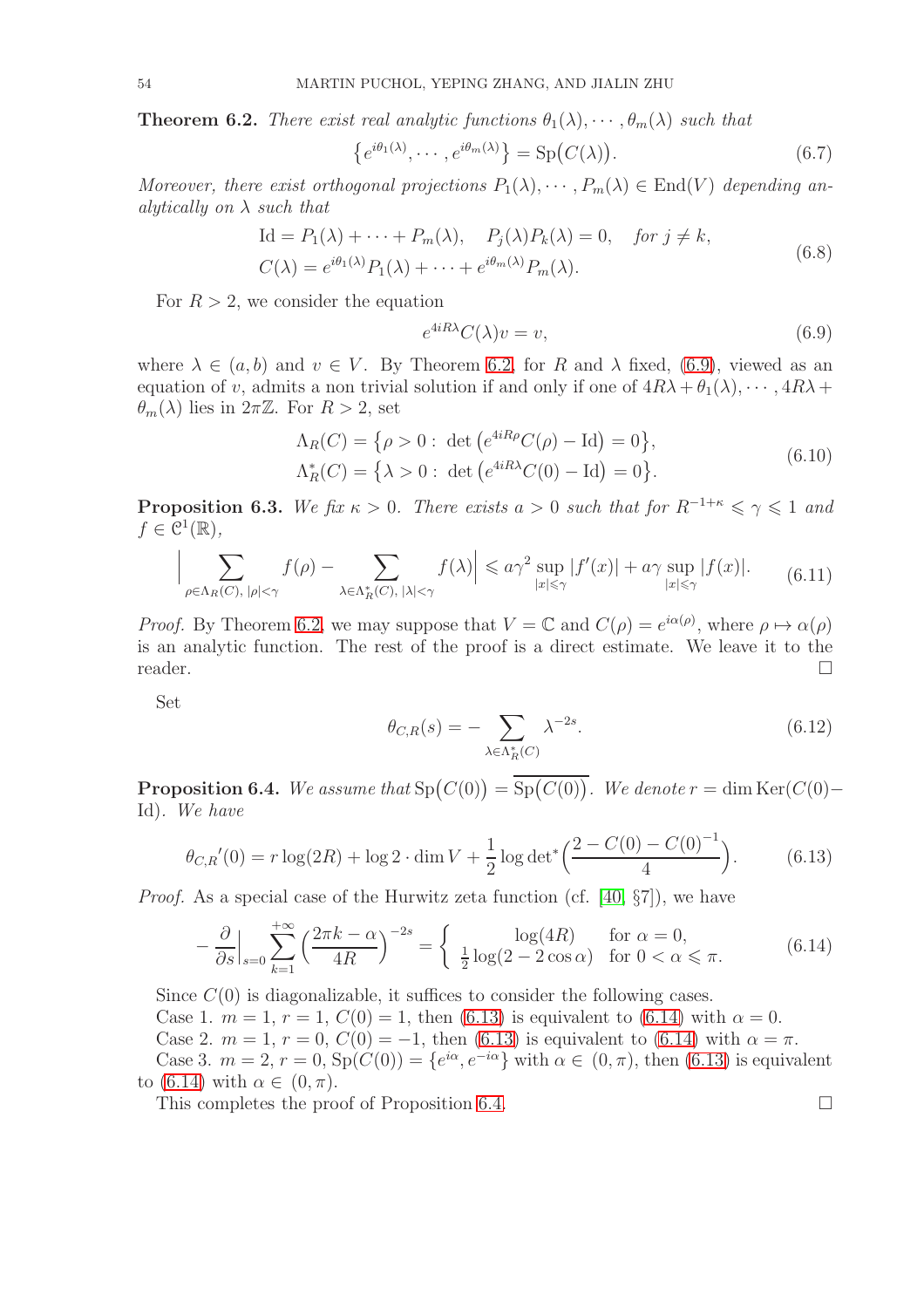### <span id="page-54-0"></span>**REFERENCES**

- <span id="page-54-25"></span><span id="page-54-12"></span>[1] M. F. Atiyah, V. K. Patodi, and I. M. Singer. Spectral asymmetry and Riemannian geometry. I. Math. Proc. Cambridge Philos. Soc., 77:43–69, 1975.
- <span id="page-54-24"></span>[2] B. Badzioch, W. Dorabiała, J. R. Klein, and B. Williams. Equivalence of higher torsion invariants. Adv. Math., 226(3):2192–2232, 2011.
- [3] Ju. M. Berezans'kii. Expansions in eigenfunctions of selfadjoint operators. Translated from the Russian by R. Bolstein, J. M. Danskin, J. Rovnyak and L. Shulman. Translations of Mathematical Monographs, Vol. 17. American Mathematical Society, Providence, R.I., 1968.
- <span id="page-54-19"></span><span id="page-54-17"></span>[4] J.-M. Bismut and J. Cheeger.  $\eta$ -invariants and their adiabatic limits. J. Amer. Math. Soc., 2(1):33– 70, 1989.
- <span id="page-54-18"></span>[5] J.-M. Bismut and D. Freed. The analysis of elliptic families. I. Metrics and connections on determinant bundles. Comm. Math. Phys., 106(1):159–176, 1986.
- [6] J.-M. Bismut and D. Freed. The analysis of elliptic families. II. Dirac operators, eta invariants, and the holonomy theorem. Comm. Math. Phys., 107(1):103–163, 1986.
- <span id="page-54-22"></span><span id="page-54-13"></span>[7] J.-M. Bismut, H. Gillet, and C. Soulé. Analytic torsion and holomorphic determinant bundles. I. Bott-Chern forms and analytic torsion. Comm. Math. Phys., 115(1):49–78, 1988.
- <span id="page-54-27"></span>[8] J.-M. Bismut and S. Goette. Families torsion and Morse functions.  $Ast\acute{e}risque$ , (275): $x+293$ , 2001.
- [9] J.-M. Bismut and G. Lebeau. Complex immersions and Quillen metrics. Inst. Hautes Etudes Sci. ´ Publ. Math., (74):ii+298 pp. (1992), 1991.
- <span id="page-54-9"></span>[10] J.-M. Bismut and J. Lott. Flat vector bundles, direct images and higher real analytic torsion. J. Amer. Math. Soc., 8(2):291–363, 1995.
- <span id="page-54-1"></span>[11] J.-M. Bismut and W. Zhang. An extension of a theorem by Cheeger and Müller. Astérisque,  $(205):235, 1992.$  With an appendix by François Laudenbach.
- <span id="page-54-5"></span>[12] J.-M. Bismut and W. Zhang. Milnor and Ray-Singer metrics on the equivariant determinant of a flat vector bundle. Geom. Funct. Anal., 4(2):136–212, 1994.
- <span id="page-54-23"></span>[13] J. Brüning and X. Ma. An anomaly formula for Ray-Singer metrics on manifolds with boundary. Geom. Funct. Anal., 16(4):767–837, 2006.
- <span id="page-54-21"></span><span id="page-54-6"></span>[14] J. Brüning and X. Ma. On the gluing formula for the analytic torsion. *Math. Z.*,  $273(3-4):1085-1117$ , 2013.
- [15] S. E. Cappell, R. Lee, and E. Y. Miller. Self-adjoint elliptic operators and manifold decompositions. I. Low eigenmodes and stretching. Comm. Pure Appl. Math., 49(8):825–866, 1996.
- <span id="page-54-20"></span><span id="page-54-2"></span>[16] J. Cheeger. Analytic torsion and the heat equation. Ann. of Math. (2), 109(2):259–322, 1979.
- [17] R. G. Douglas and K. P. Wojciechowski. Adiabatic limits of the η-invariants. The odd-dimensional Atiyah-Patodi-Singer problem. Comm. Math. Phys., 142(1):139–168, 1991.
- <span id="page-54-11"></span>[18] W. Dwyer, M. Weiss, and B. Williams. A parametrized index theorem for the algebraic K-theory Euler class. Acta Math., 190(1):1–104, 2003.
- <span id="page-54-16"></span><span id="page-54-7"></span>[19] S. Goette. Torsion invariants for families.  $Ast\acute{e}risque$ ,  $(328):161-206$  (2010), 2009.
- <span id="page-54-10"></span>[20] A. Hassell. Analytic surgery and analytic torsion. Comm. Anal. Geom., 6(2):255–289, 1998.
- [21] K. Igusa. Higher Franz-Reidemeister torsion, volume 31 of AMS/IP Studies in Advanced Mathematics. American Mathematical Society, Providence, RI, 2002.
- <span id="page-54-26"></span><span id="page-54-14"></span>[22] K. Igusa. Axioms for higher torsion invariants of smooth bundles. J. Topol., 1(1):159–186, 2008.
- [23] T. Kato. Perturbation theory for linear operators. Classics in Mathematics. Springer-Verlag, Berlin, 1995. Reprint of the 1980 edition.
- <span id="page-54-8"></span><span id="page-54-3"></span>[24] M. Lesch. A gluing formula for the analytic torsion on singular spaces. Anal. PDE, 6(1):221–256, 2013.
- [25] J. Lott and M. Rothenberg. Analytic torsion for group actions. J. Differential Geom., 34(2):431– 481, 1991.
- <span id="page-54-4"></span>[26] W. Lück. Analytic and topological torsion for manifolds with boundary and symmetry. J. Differential Geom., 37(2):263–322, 1993.
- <span id="page-54-28"></span><span id="page-54-15"></span>[27] X. Ma. Functoriality of real analytic torsion forms. Israel J. Math., 131:1–50, 2002.
- [28] X. Ma and G. Marinescu. Holomorphic Morse inequalities and Bergman kernels, volume 254 of Progress in Mathematics. Birkhäuser Verlag, Basel, 2007.